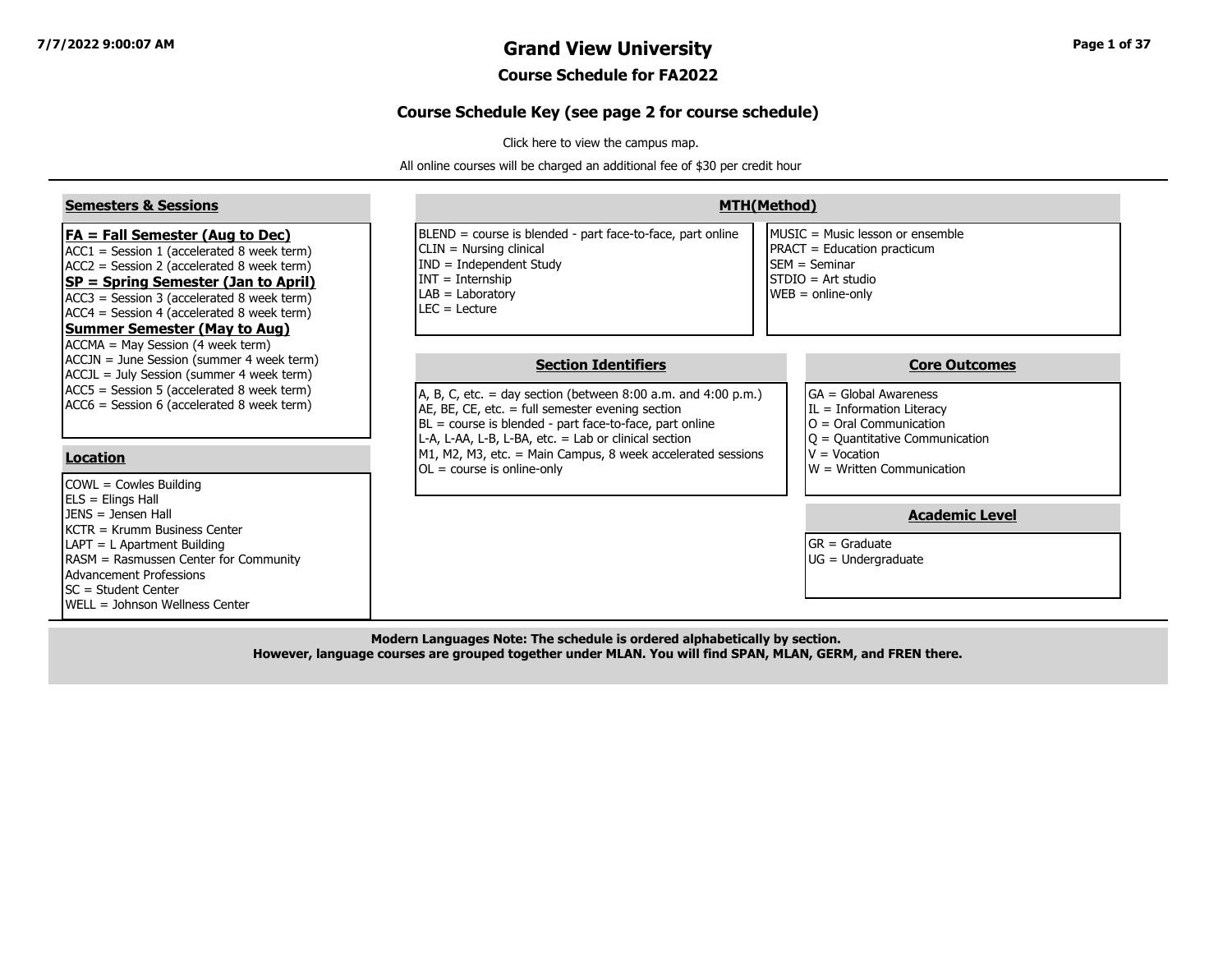#### **7/7/2022 9:00:07 AM Grand View University Page 2 of 37 Course Schedule for FA2022**

| <b>SECTION</b>       | <b>SESSION</b> | <b>Course</b><br><b>Acad</b><br><b>Level</b> | <b>TITLE</b>                              | <b>CRED</b><br><b>HRS</b> | <b>CROSS LIST</b> | <b>INSTRUCTOR</b>     | <b>MTH</b>   | <b>TIMES</b>      | <b>DATES</b>          | <b>IN-PERSON</b><br><b>CLASS</b><br><b>MEETINGS</b>    | DAYS       | <b>LOCATION</b>   | <b>ENROLLMENT</b><br><b>CRNT LIMIT</b> |                 | <b>CORE</b><br><b>OUTCOMES</b> |
|----------------------|----------------|----------------------------------------------|-------------------------------------------|---------------------------|-------------------|-----------------------|--------------|-------------------|-----------------------|--------------------------------------------------------|------------|-------------------|----------------------------------------|-----------------|--------------------------------|
| ACCT-211-A           | FA2022         | UG                                           | Financial<br>Accounting                   | 3                         |                   | Ruisch, Robert        | <b>LEC</b>   | 12:00PM - 12:50PM | 12/17/2022            | 08/29/2022 - 08/29/2022 -<br>12/17/2022                | MWF        | KCTR <sub>6</sub> | 24                                     | 24              |                                |
| ACCT-211-B           | FA2022         | <b>UG</b>                                    | Financial<br>Accounting                   | 3                         |                   | Ruisch, Robert        | <b>LEC</b>   | 1:00PM - 1:50PM   | 12/17/2022            | 08/29/2022 - 08/29/2022 -<br>12/17/2022                | <b>MWF</b> | KCTR <sub>6</sub> | 24                                     | 24              |                                |
| ACCT-211-C           | FA2022         | UG                                           | Financial<br>Accounting                   | 3                         |                   | Daugherty,<br>Amanda  | <b>LEC</b>   | 9:30AM - 10:50AM  | 12/17/2022            | 08/29/2022 - 08/29/2022 -<br>12/17/2022                | <b>TTH</b> | KCTR <sub>6</sub> | 24                                     | 24              |                                |
| ACCT-211-M1BL ACC1   |                | <b>UG</b>                                    | Financial<br>Accounting                   | 3                         |                   | Tekippe, Ronald       | <b>BLEND</b> | 5:45PM - 7:30PM   | 10/22/2022            | 08/29/2022 - 08/29/2022 -<br>10/22/2022                | <b>TTH</b> | KCTR 4            | $\overline{2}$                         | 24              |                                |
| ACCT-212-A           | FA2022         | UG                                           | Managerial<br>Accounting                  | 3                         |                   | Daugherty,<br>Amanda  | LEC          | 11:30AM - 12:50PM | 12/17/2022            | 08/29/2022 - 08/29/2022 -<br>12/17/2022                | <b>TTH</b> | KCTR 4            | 16                                     | 24              |                                |
| ACCT-212-M2BL ACC2   |                | <b>UG</b>                                    | Managerial<br>Accounting                  | 3                         |                   | Smerage, Bradley      | <b>BLEND</b> | 5:45PM - 7:30PM   | 12/17/2022            | 10/24/2022 - 10/24/2022 -<br>12/17/2022                | <b>TTH</b> | KCTR 4            | $\overline{2}$                         | 24              |                                |
| ACCT-303-A           | FA2022         | UG                                           | Intermediate<br>Accounting I              | 4                         |                   | Daugherty,<br>Amanda  | <b>LEC</b>   | 1:00PM - 2:40PM   | 12/17/2022            | 08/29/2022 - 08/29/2022 -<br>12/17/2022                | <b>MW</b>  | KCTR 4            | 12                                     | 24              |                                |
| ACCT-303-AEOL FA2022 |                | <b>UG</b>                                    | Intermediate<br>Accounting I              | $\overline{4}$            |                   | Daugherty,<br>Amanda  | <b>WEB</b>   | N/A               | 12/17/2022            | 08/29/2022 - 08/29/2022 -<br>12/17/2022                |            | N/A               | 6                                      | 20              |                                |
| ACCT-330-A           | FA2022         | UG                                           | Governmental<br>& Non-Profit<br>Acco      | 3                         |                   | Ruisch, Robert        | <b>LEC</b>   | 9:00AM - 9:50AM   | 12/17/2022            | 08/29/2022 - 08/29/2022 -<br>12/17/2022                | <b>MWF</b> | KCTR 4            | 14                                     | 24              |                                |
| ACCT-330-AEOL FA2022 |                | <b>UG</b>                                    | Governmental<br>& Non-Profit<br>Acco      | 3                         |                   | Ruisch, Robert        | <b>WEB</b>   | N/A               |                       | 08/29/2022 - 08/29/2022 -<br>12/17/2022 12/17/2022     |            | N/A               | 10                                     | 20              |                                |
| <b>ACCT-411-A</b>    | FA2022         | UG                                           | Income Tax                                | 3                         |                   | Daugherty,<br>Amanda  | <b>LEC</b>   | 1:00PM - 2:20PM   | 12/17/2022            | 08/29/2022 - 08/29/2022 -<br>12/17/2022                | <b>TTH</b> | KCTR 4            | 10                                     | 24              | ΙL                             |
| ACCT-411-AEOL FA2022 |                | <b>UG</b>                                    | Income Tax                                | 3                         |                   | Smerage, Bradley      | <b>WEB</b>   | N/A               | 12/17/2022            | 08/29/2022 - 08/29/2022 -<br>12/17/2022                |            | N/A               | 5                                      | 20 <sub>2</sub> | IL                             |
| ACCT-431-A           | FA2022         | UG                                           | <b>Auditing Theory</b>                    | 3                         |                   | Ruisch, Robert        | <b>LEC</b>   | 8:00AM - 8:50AM   | 12/17/2022            | 08/29/2022 - 08/29/2022 -<br>12/17/2022                | MWF        | KCTR 4            | 8                                      | 24              | IV.                            |
| ACCT-431-AEOL FA2022 |                | <b>UG</b>                                    | <b>Auditing Theory</b>                    | 3                         |                   | Roemer, Sarah         | <b>WEB</b>   | N/A               |                       | 08/29/2022 - 08/29/2022 -<br>12/17/2022 12/17/2022     |            | N/A               | 9                                      | 20              | V                              |
| ARTS-101-A           | FA2022         | UG                                           | Foundations of                            | 3                         |                   | Sedovic, Claire       | <b>STDIO</b> | 1:00PM - 2:50PM   |                       | 08/29/2022 - 08/29/2022 -                              | <b>MWF</b> | <b>RASM 104</b>   | 14                                     | 15              |                                |
|                      |                |                                              | Drawing I                                 |                           |                   |                       |              |                   | 12/17/2022            | 12/17/2022                                             |            |                   |                                        |                 |                                |
| ARTS-101-B           | FA2022         | UG                                           | Foundations of<br>Drawing I               | 3                         |                   | Sedovic, Claire       | <b>STDIO</b> | 8:00AM - 9:50AM   | 12/17/2022            | 08/29/2022 - 08/29/2022 -<br>12/17/2022                | <b>MWF</b> | <b>RASM 104</b>   | 5                                      | 15              |                                |
| ARTS-103-A           | FA2022         | UG                                           | Principles of<br>Design I                 | 3                         |                   | Schwaller, Rachel     | <b>STDIO</b> | 10:00AM - 11:50AM | 12/17/2022            | 08/29/2022 - 08/29/2022 -<br>12/17/2022                | <b>MWF</b> | <b>RASM 112</b>   | 16                                     | 20              |                                |
| ARTS-131-A           | FA2022         | UG                                           | <b>Basic Digital</b><br>Photography       | 3                         |                   |                       | <b>LEC</b>   | 12:00PM - 12:50PM | 12/17/2022            | 08/29/2022 - 08/29/2022 -<br>12/17/2022                | <b>MWF</b> | <b>RASM 122</b>   | 19                                     | 18              | V                              |
| ARTS-131-B           | FA2022         | UG                                           | <b>Basic Digital</b><br>Photography       | 3                         |                   |                       | <b>LEC</b>   | 10:00AM - 10:50AM | 12/17/2022 12/17/2022 | 08/29/2022 - 08/29/2022 -                              | <b>MWF</b> | SC 150            | 18                                     | 18              | <b>V</b>                       |
| ARTS-142-AE          | FA2022         | <b>UG</b>                                    | Methods of<br><b>Elementary Art</b><br>Ed | 1                         |                   |                       | <b>LEC</b>   | 5:45PM - 8:15PM   |                       | 08/29/2022 - 08/29/2022 - M<br>10/07/2022 10/07/2022   |            | N/A               | 15                                     | 15              |                                |
| <b>ARTS-221-A</b>    | FA2022         | UG                                           | Beginning<br>Painting I                   | 3                         |                   | Tinder, Aaron         | <b>STDIO</b> | 10:00AM - 11:50AM |                       | 08/29/2022 - 08/29/2022 -<br>12/17/2022 12/17/2022     | <b>MWF</b> | <b>RASM 113</b>   | 7                                      | 12              |                                |
| <b>ARTS-231-A</b>    | FA2022         | <b>UG</b>                                    | Survey of the<br>History of Art I         | 3                         |                   | Schwaller, Rachel LEC |              | 11:30AM - 12:50PM |                       | 08/29/2022 - 08/29/2022 - TTH<br>12/17/2022 12/17/2022 |            | <b>RASM 119</b>   | 15                                     | 25 W            |                                |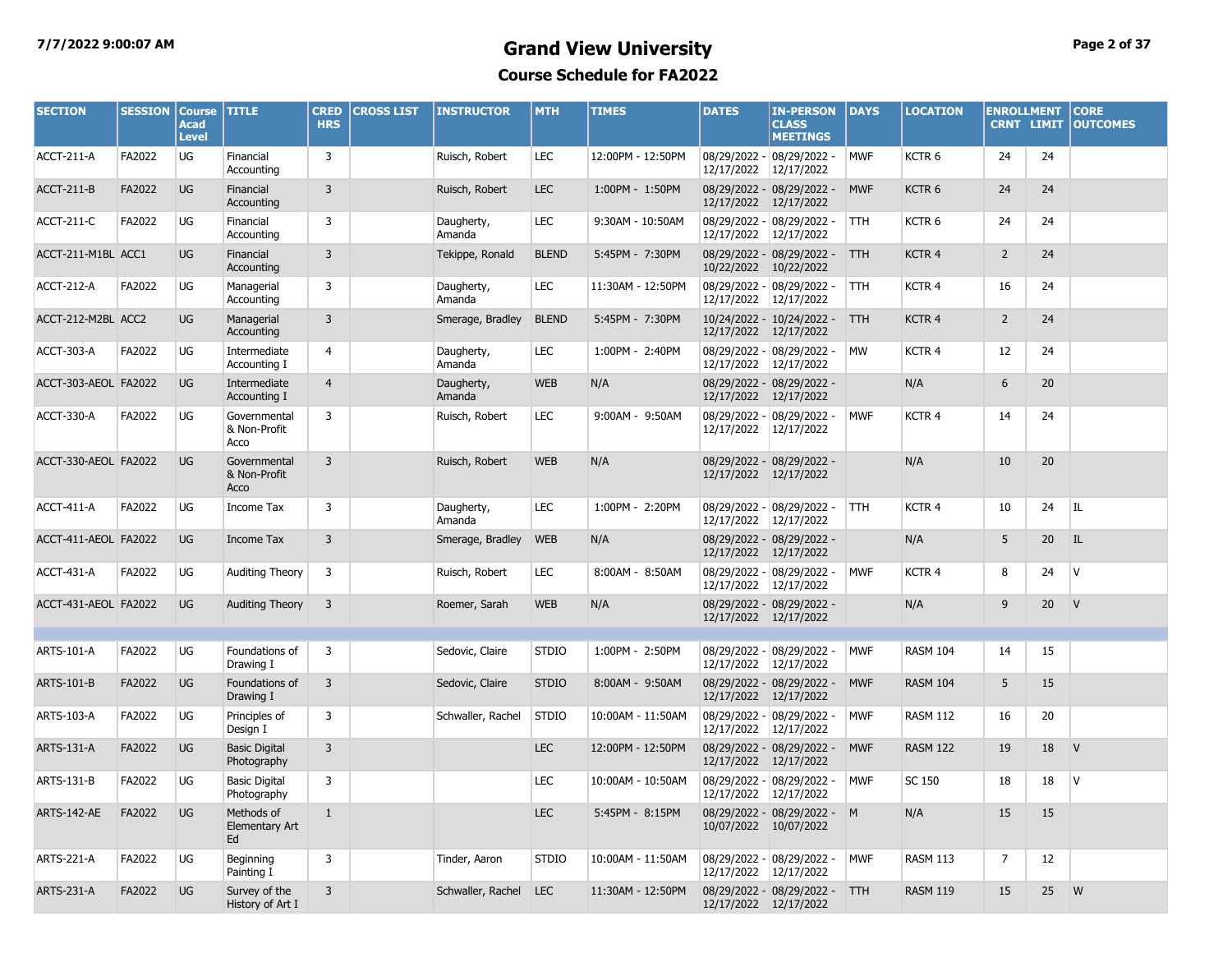## **7/7/2022 9:00:07 AM Grand View University Page 3 of 37**

| <b>SECTION</b>       | <b>SESSION</b> | <b>Course</b><br><b>Acad</b><br><b>Level</b> | <b>TITLE</b>                         | <b>CRED</b><br><b>HRS</b> | <b>CROSS LIST</b> | <b>INSTRUCTOR</b>         | <b>MTH</b>   | <b>TIMES</b>      | <b>DATES</b> | <b>IN-PERSON</b><br><b>CLASS</b><br><b>MEETINGS</b>  | DAYS         | <b>LOCATION</b> | <b>ENROLLMENT</b> | <b>CRNT LIMIT</b> | <b>CORE</b><br><b>OUTCOMES</b> |
|----------------------|----------------|----------------------------------------------|--------------------------------------|---------------------------|-------------------|---------------------------|--------------|-------------------|--------------|------------------------------------------------------|--------------|-----------------|-------------------|-------------------|--------------------------------|
| ARTS-245-AEOL FA2022 |                | UG                                           | Interactive<br>Design I              | 3                         |                   |                           | <b>WEB</b>   | N/A               | 12/17/2022   | 08/29/2022 - 08/29/2022 -<br>12/17/2022              |              | N/A             | 12                | 18                | Q                              |
| <b>ARTS-261-A</b>    | FA2022         | UG                                           | Graphic Design<br>Ι.                 | 3                         |                   | Nam, Hyena                | <b>STDIO</b> | 1:00PM - 3:50PM   | 12/17/2022   | 08/29/2022 - 08/29/2022 -<br>12/17/2022              | <b>TTH</b>   | <b>RASM 122</b> | 9                 | 20                |                                |
| <b>ARTS-270-A</b>    | FA2022         | UG                                           | Intro to<br>Sculpture I              | 3                         |                   | Schwaller, Rachel         | <b>STDIO</b> | 1:00PM - 2:50PM   | 12/17/2022   | 08/29/2022 - 08/29/2022 -<br>12/17/2022              | <b>MWF</b>   | <b>RASM 112</b> | 9                 | 12                | Q                              |
| <b>ARTS-271-A</b>    | FA2022         | <b>UG</b>                                    | Intro to<br>Sculpture II             | 3                         |                   | Schwaller, Rachel         | <b>STDIO</b> | 1:00PM - 2:50PM   | 12/17/2022   | 08/29/2022 - 08/29/2022 -<br>12/17/2022              | <b>MWF</b>   | <b>RASM 112</b> | $\mathbf{1}$      | 12                |                                |
| <b>ARTS-298-A</b>    | FA2022         | UG                                           | Fees for Boyd<br>Studio              | 0                         |                   | Schwaller, Rachel         | <b>STDIO</b> | N/A               | 12/17/2022   | 08/29/2022 - 08/29/2022 -<br>12/17/2022              |              | N/A             | 0                 | 15                |                                |
| <b>ARTS-300-A</b>    | FA2022         | UG                                           | Graphic Design<br>III                | 3                         |                   | Nam, Hyena                | <b>STDIO</b> | 8:00AM - 9:50AM   | 12/17/2022   | 08/29/2022 - 08/29/2022 -<br>12/17/2022              | <b>MWF</b>   | <b>RASM 122</b> | 10                | 20                |                                |
| <b>ARTS-319-A</b>    | FA2022         | UG                                           | Art Methods for<br>Elementary Sch    | 3                         |                   | Christiansen,<br>Patricia | <b>LEC</b>   | 5:00PM - 8:00PM   | 12/17/2022   | 08/29/2022 - 08/29/2022 -<br>12/17/2022              | M            | <b>RASM 117</b> | 3                 | 20                |                                |
| <b>ARTS-321-A</b>    | FA2022         | <b>UG</b>                                    | Intermediate<br>Painting I           | 3                         |                   | Tinder, Aaron             | <b>STDIO</b> | 10:00AM - 11:50AM | 12/17/2022   | 08/29/2022 - 08/29/2022 -<br>12/17/2022              | <b>MWF</b>   | <b>RASM 113</b> | $\overline{2}$    | 15                |                                |
| ARTS-331-A           | FA2022         | UG                                           | Advanced<br>Drawing I                | 3                         |                   | Tinder, Aaron             | <b>STDIO</b> | 1:00PM - 3:50PM   | 12/17/2022   | 08/29/2022 - 08/29/2022 -<br>12/17/2022              | TTH          | <b>RASM 104</b> | 6                 | 20                |                                |
| <b>ARTS-337-A</b>    | FA2022         | UG                                           | Creative<br>Photography              | 3                         |                   |                           | <b>LEC</b>   | 9:30AM - 10:50AM  | 12/17/2022   | 08/29/2022 - 08/29/2022 -<br>12/17/2022              | <b>TTH</b>   | <b>RASM 122</b> | 8                 | 15                |                                |
| ARTS-342-A           | FA2022         | UG                                           | Twentieth<br>Century Art<br>History  | 3                         |                   | Schwaller, Rachel         | LEC          | 1:00PM - 2:20PM   | 12/17/2022   | 08/29/2022 - 08/29/2022 -<br>12/17/2022              | TTH          | <b>RASM 119</b> | 8                 | 25                | IL W                           |
| <b>ARTS-366-A</b>    | FA2022         | <b>UG</b>                                    | Advanced<br>Digital Imaging          | 3                         |                   |                           | <b>LEC</b>   | 9:30AM - 10:50AM  | 12/17/2022   | 08/29/2022 - 08/29/2022 -<br>12/17/2022              | <b>TTH</b>   | <b>RASM 123</b> | 5                 | 22                |                                |
| ARTS-375-AEOL FA2022 |                | UG                                           | Interactive<br>Design III            | 3                         |                   |                           | <b>WEB</b>   | N/A               | 12/17/2022   | 08/29/2022 - 08/29/2022 -<br>12/17/2022              |              | N/A             | 3                 | 20                |                                |
| <b>ARTS-399-A</b>    | FA2022         | <b>UG</b>                                    | Internship                           | 3                         |                   |                           | <b>IND</b>   | N/A               | 12/17/2022   | 08/29/2022 - 08/29/2022 -<br>12/17/2022              |              | N/A             | $\mathbf{1}$      | 20                |                                |
| ARTS-401-A           | FA2022         | UG                                           | Graphic Design<br>$\vee$             | 3                         |                   | Nam, Hyena                | <b>STDIO</b> | 10:00AM - 11:50AM | 12/17/2022   | 08/29/2022 - 08/29/2022 -<br>12/17/2022              | <b>MWF</b>   | <b>RASM 122</b> | 5                 | 20                | IL V                           |
| <b>ARTS-440-A</b>    | FA2022         | <b>UG</b>                                    | Advanced<br>Studio Practice<br>L     | 3                         |                   | Tinder, Aaron             | <b>STDIO</b> | 8:00AM - 10:50AM  | 12/17/2022   | 08/29/2022 - 08/29/2022 -<br>12/17/2022              | <b>TTH</b>   | <b>RASM 112</b> | 5                 | 20 <sup>°</sup>   | O GA                           |
| <b>ARTS-450-A</b>    | FA2022         | UG                                           | Senior Seminar                       | 3                         |                   | Schwaller, Rachel         | <b>SEM</b>   | 12:00PM - 12:50PM | 12/17/2022   | 08/29/2022 - 08/29/2022 -<br>12/17/2022              | <b>MWF</b>   | <b>RASM 117</b> | 5                 | 20                | Q V                            |
| <b>ARTS-499-A</b>    | FA2022         | <b>UG</b>                                    | Senior Art and<br>Design Exhibiti    | $\mathbf 0$               |                   |                           | <b>STDIO</b> | N/A               |              | 08/29/2022 - 08/29/2022 -<br>12/17/2022 12/17/2022   |              | N/A             | $\mathbf{1}$      | 30                | O V                            |
| ATGR-500-<br>GABL    | FA2022         | <b>GR</b>                                    | Foundtns in<br>Athletic<br>Training  | 1                         |                   | Edler Nye, Jessica LEC    |              | 9:00AM - 12:00PM  |              | 08/15/2022 - 08/15/2022 -<br>08/26/2022 08/26/2022   | <b>MTWTH</b> | KNHL G17        | 10                | 20                |                                |
| ATGR-501-GA          | FA2022         | <b>GR</b>                                    | Introduction to<br>Emergency<br>Care | 3                         |                   | Edler Nye, Jessica LEC    |              | 9:00AM - 11:40AM  |              | 08/29/2022 - 08/29/2022 - T<br>12/17/2022 12/17/2022 |              | KNHL G17        | $10\,$            | 20                |                                |
| ATGR-509-GA          | FA2022         | GR                                           | Evaluation &<br>Management I         | 4                         |                   | Nye, Emma                 | <b>LEC</b>   | 9:00AM - 11:40AM  | 12/17/2022   | 08/29/2022 - 08/29/2022 - F<br>12/17/2022            |              | N/A             | 10                | 20                |                                |
| ATGR-509L-GB FA2022  |                | <b>GR</b>                                    | Eval & Man I<br>Lab                  | $\mathbf 0$               |                   |                           | LAB          | 2:00PM - 2:50PM   |              | 08/29/2022 - 08/29/2022 - W<br>12/17/2022 12/17/2022 |              | N/A             | 10                | 6                 |                                |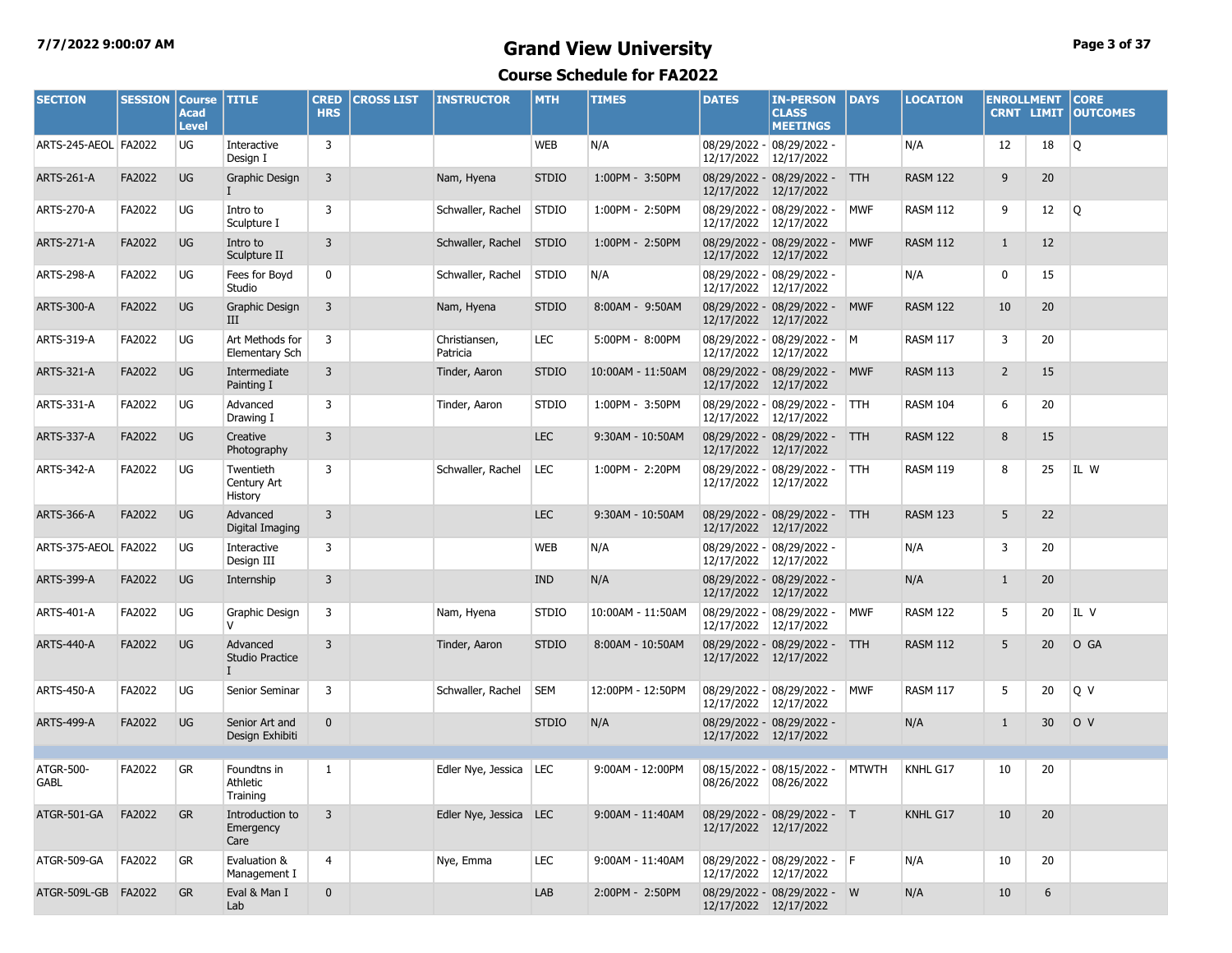#### **7/7/2022 9:00:07 AM Grand View University Page 4 of 37**

| <b>SECTION</b>           | <b>SESSION</b> | <b>Course</b><br><b>Acad</b><br><b>Level</b> | <b>TITLE</b>                                 | <b>CRED</b><br><b>HRS</b> | <b>CROSS LIST</b> | <b>INSTRUCTOR</b>          | <b>MTH</b>  | <b>TIMES</b>      | <b>DATES</b>          | <b>IN-PERSON</b><br><b>CLASS</b><br><b>MEETINGS</b>    | <b>DAYS</b> | <b>LOCATION</b>  | <b>ENROLLMENT</b><br><b>CRNT LIMIT</b> |         | <b>CORE</b><br><b>OUTCOMES</b> |
|--------------------------|----------------|----------------------------------------------|----------------------------------------------|---------------------------|-------------------|----------------------------|-------------|-------------------|-----------------------|--------------------------------------------------------|-------------|------------------|----------------------------------------|---------|--------------------------------|
| ATGR-510-GA              | FA2022         | GR                                           | Evaluation &<br>Management II                | 4                         |                   | Viesselman,<br>Christopher | LEC         | 9:00AM - 11:40AM  | 12/17/2022            | 08/29/2022 - 08/29/2022 -<br>12/17/2022                | W           | N/A              | 10                                     | 20      |                                |
| ATGR-510L-GB             | FA2022         | <b>GR</b>                                    | Eval & Man II<br>Lab                         | $\mathbf{0}$              |                   |                            | LAB         | 1:00PM - 1:50PM   | 12/17/2022            | 08/29/2022 - 08/29/2022 - W<br>12/17/2022              |             | N/A              | 10                                     | 6       |                                |
| ATGR-520-GA              | FA2022         | <b>GR</b>                                    | Patient Cntrd<br>Apprch to<br><b>H</b> Ithca | 1                         |                   | Edler Nye, Jessica         | LEC         | 12:00PM - 12:50PM | 12/17/2022            | $08/29/2022 - 08/29/2022 - M$<br>12/17/2022            |             | KNHL G17         | 10                                     | 20      |                                |
| ATGR-531-<br><b>GAOL</b> | FA2022         | <b>GR</b>                                    | <b>General Medical</b><br>Conditions         | $\overline{4}$            |                   | Nye, Emma                  | <b>WEB</b>  | N/A               |                       | 08/29/2022 - 08/29/2022 -<br>12/17/2022 12/17/2022     |             | N/A              | 6                                      | 20      |                                |
| ATGR-536-<br><b>GAOL</b> | FA2022         | GR                                           | Org/Admin in<br>Athletic<br>Training         | 3                         |                   | Viesselman,<br>Christopher | <b>WEB</b>  | N/A               | 12/17/2022            | 08/29/2022 - 08/29/2022 -<br>12/17/2022                |             | N/A              | 6                                      | 20      |                                |
| ATGR-541-GA              | FA2022         | <b>GR</b>                                    | Clinical I: AT<br>Experiences                | $\overline{3}$            |                   | Nye, Emma                  | <b>CLIN</b> | 9:00AM - 11:40AM  |                       | 08/29/2022 - 08/29/2022 - M<br>12/17/2022 12/17/2022   |             | KNHL G17         | 10                                     | 20      |                                |
| ATGR-551-<br><b>GAOL</b> | FA2022         | GR                                           | Clinical III:<br><b>Immersion Exp</b>        | 6                         |                   | Benedict, Jennifer         | <b>WEB</b>  | N/A               |                       | 08/29/2022 - 08/29/2022 -<br>12/17/2022 12/17/2022     |             | N/A              | 6                                      | 20      |                                |
|                          |                |                                              |                                              |                           |                   |                            |             |                   |                       |                                                        |             |                  |                                        |         |                                |
| <b>BIOL-100-A</b>        | FA2022         | UG                                           | How Life Works                               | $\overline{4}$            |                   | Crane, Edmund              | <b>LEC</b>  | 10:00AM - 10:50AM |                       | 08/29/2022 - 08/29/2022 - MWF<br>12/17/2022 12/17/2022 |             | <b>ELS 219</b>   | 12                                     | $12$ IL |                                |
| <b>BIOL-100L-A</b>       | FA2022         | UG                                           | How Life Works<br>Lab                        | 0                         |                   | Crane, Edmund              | LAB         | 12:00PM - 1:20PM  | 12/17/2022 12/17/2022 | 08/29/2022 - 08/29/2022 -                              | <b>MW</b>   | ELS <sub>5</sub> | 12                                     | 12      |                                |
| <b>BIOL-101-A</b>        | FA2022         | UG                                           | General Biology<br>$\mathbf{I}$              | $\overline{4}$            |                   | LaGier, Adriana            | <b>LEC</b>  | 9:00AM - 9:50AM   | 12/17/2022 12/17/2022 | 08/29/2022 - 08/29/2022 -                              | <b>MWF</b>  | <b>ELS 130</b>   | 25                                     | 28      | W                              |
| <b>BIOL-101-B</b>        | FA2022         | UG                                           | General Biology<br>IT.                       | 4                         |                   | LaGier, Adriana            | LEC         | 12:00PM - 12:50PM | 12/17/2022            | 08/29/2022 - 08/29/2022 -<br>12/17/2022                | <b>MWF</b>  | <b>ELS 130</b>   | 27                                     | 28      | W                              |
| <b>BIOL-101-C</b>        | FA2022         | UG                                           | General Biology<br>$\mathbf{I}$              | $\overline{4}$            |                   | Goodale, Kaitlin           | <b>LEC</b>  | 1:00PM - 1:50PM   | 12/17/2022            | 08/29/2022 - 08/29/2022 -<br>12/17/2022                | <b>MWF</b>  | <b>ELS 130</b>   | 19                                     | 28      | W                              |
| <b>BIOL-101-D</b>        | FA2022         | UG                                           | General Biology                              | 4                         |                   | Goodale, Kaitlin           | <b>LEC</b>  | 9:30AM - 10:50AM  | 12/17/2022            | 08/29/2022 - 08/29/2022 -<br>12/17/2022                | <b>TTH</b>  | <b>ELS 130</b>   | 21                                     | 28      | W                              |
| <b>BIOL-101-E</b>        | FA2022         | <b>UG</b>                                    | General Biology<br>$\mathbf{I}$              | $\overline{4}$            |                   | Goodale, Kaitlin           | <b>LEC</b>  | 11:30AM - 12:50PM | 12/17/2022            | 08/29/2022 - 08/29/2022 -<br>12/17/2022                | <b>TTH</b>  | <b>ELS 130</b>   | 24                                     | 28      | W                              |
| <b>BIOL-101L-A</b>       | FA2022         | <b>UG</b>                                    | General Biology<br>1 Lab                     | $\mathbf 0$               |                   | Banasik, Marisa            | LAB         | 8:00AM - 10:50AM  | 12/17/2022            | 08/29/2022 - 08/29/2022 -<br>12/17/2022                | IT.         | <b>ELS 119</b>   | 20                                     | 20      |                                |
| <b>BIOL-101L-B</b>       | FA2022         | UG                                           | <b>General Biology</b><br>1 Lab              | $\mathbf{0}$              |                   | Banasik, Marisa            | LAB         | 11:00AM - 1:50PM  | 12/17/2022            | 08/29/2022 - 08/29/2022 - T<br>12/17/2022              |             | <b>ELS 119</b>   | 18                                     | 20      |                                |
| <b>BIOL-101L-C</b>       | FA2022         | UG                                           | General Biology<br>1 Lab                     | 0                         |                   |                            | LAB         | 2:00PM - 4:50PM   | 12/17/2022            | $08/29/2022 - 08/29/2022 -$<br>12/17/2022              | IT.         | <b>ELS 119</b>   | 16                                     | 20      |                                |
| <b>BIOL-101L-D</b>       | FA2022         | UG                                           | General Biology<br>1 Lab                     | $\mathbf 0$               |                   | Pehde, Bailey              | LAB         | 11:00AM - 1:50PM  | 12/17/2022            | 08/29/2022 - 08/29/2022 -<br>12/17/2022                | W           | <b>ELS 119</b>   | 16                                     | 20      |                                |
| <b>BIOL-101L-E</b>       | FA2022         | UG                                           | General Biology<br>1 Lab                     | 0                         |                   | Banasik, Marisa            | LAB         | 8:00AM - 10:50AM  | 12/17/2022            | 08/29/2022 - 08/29/2022 -<br>12/17/2022                | <b>TH</b>   | <b>ELS 119</b>   | 18                                     | 20      |                                |
| <b>BIOL-101L-F</b>       | FA2022         | <b>UG</b>                                    | General Biology<br>1 Lab                     | $\mathbf{0}$              |                   | Banasik, Marisa            | LAB         | 11:00AM - 1:50PM  | 12/17/2022            | 08/29/2022 - 08/29/2022 -<br>12/17/2022                | <b>TH</b>   | <b>ELS 119</b>   | 18                                     | 20      |                                |
| <b>BIOL-101L-G</b>       | FA2022         | UG                                           | General Biology<br>1 Lab                     | 0                         |                   |                            | LAB         | 2:00PM - 4:50PM   | 12/17/2022            | 08/29/2022 - 08/29/2022 -<br>12/17/2022                | TH          | <b>ELS 119</b>   | 11                                     | 20      |                                |
| <b>BIOL-140-A</b>        | FA2022         | <b>UG</b>                                    | Introduction to<br>Nutrition                 | 3                         |                   | Reimer, Amy                | <b>LEC</b>  | 11:30AM - 12:50PM | 12/17/2022 12/17/2022 | 08/29/2022 - 08/29/2022 -                              | <b>TTH</b>  | ELS <sub>1</sub> | 25                                     | 28      | GA                             |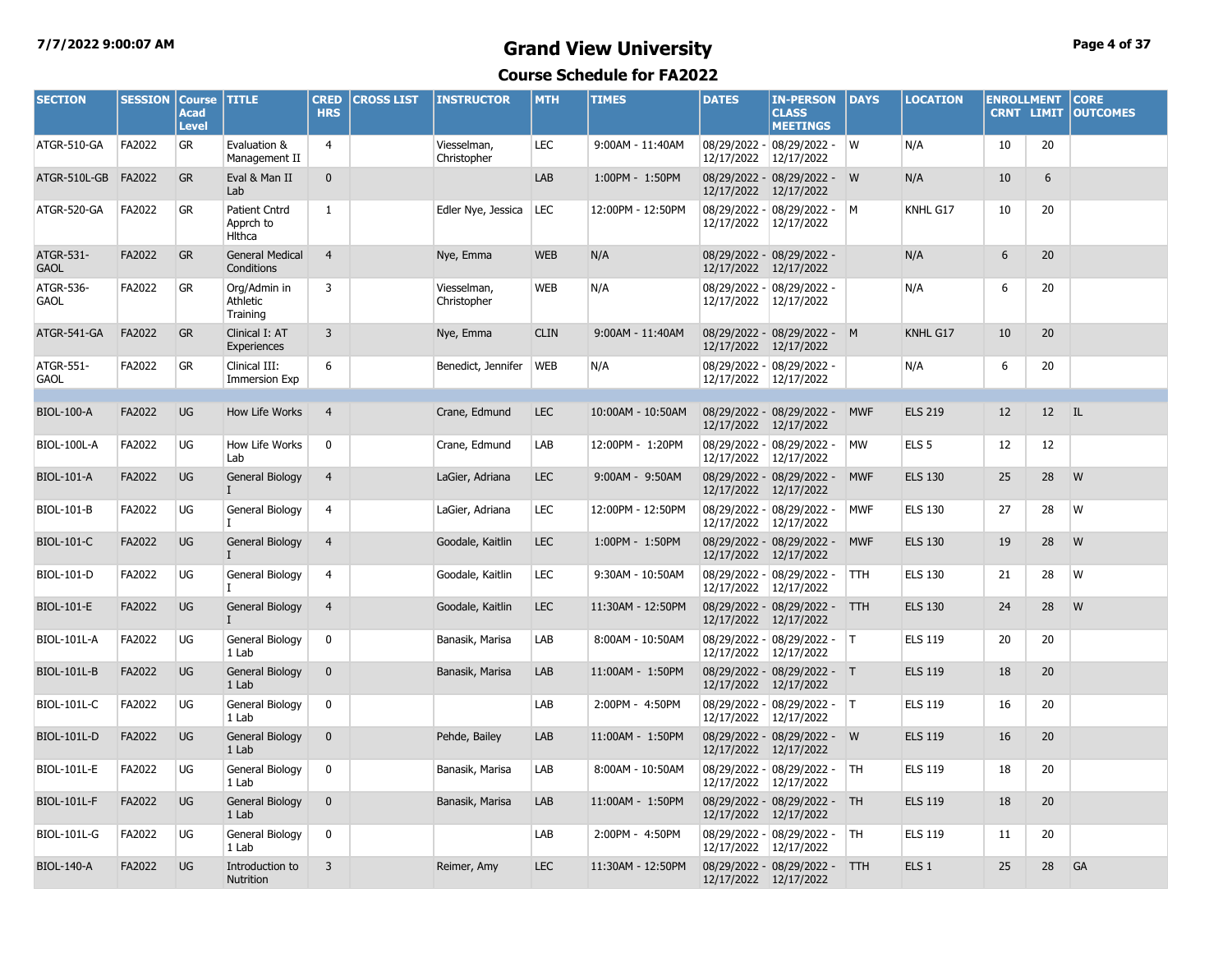## **7/7/2022 9:00:07 AM Grand View University Page 5 of 37**

| <b>SECTION</b>     | <b>SESSION</b> | <b>Course</b><br><b>Acad</b><br><b>Level</b> | <b>TITLE</b>                      | <b>CRED</b><br><b>HRS</b> | <b>CROSS LIST</b> | <b>INSTRUCTOR</b>      | <b>MTH</b>        | <b>TIMES</b>                          | <b>DATES</b> | <b>IN-PERSON</b><br><b>CLASS</b><br><b>MEETINGS</b>                   | <b>DAYS</b>              | <b>LOCATION</b>                      | <b>ENROLLMENT</b><br><b>CRNT LIMIT</b> |                 | <b>CORE</b><br><b>OUTCOMES</b> |
|--------------------|----------------|----------------------------------------------|-----------------------------------|---------------------------|-------------------|------------------------|-------------------|---------------------------------------|--------------|-----------------------------------------------------------------------|--------------------------|--------------------------------------|----------------------------------------|-----------------|--------------------------------|
| <b>BIOL-140-B</b>  | FA2022         | UG                                           | Introduction to<br>Nutrition      | 3                         |                   | Goodale, Kaitlin       | <b>LEC</b>        | 1:00PM - 2:20PM                       | 12/17/2022   | 08/29/2022 - 08/29/2022 -<br>12/17/2022                               | TTH                      | ELS <sub>1</sub>                     | 22                                     | 28              | GA                             |
| <b>BIOL-150-A</b>  | FA2022         | <b>UG</b>                                    | Careers in<br>Biology             | $\mathbf{1}$              |                   | LaGier, Michael        | <b>SEM</b>        | 2:00PM - 2:50PM                       |              | 08/29/2022 - 08/29/2022 - F<br>12/17/2022 12/17/2022                  |                          | <b>ELS 130</b>                       | 29                                     | 80              | V                              |
| <b>BIOL-160-A</b>  | FA2022         | UG                                           | Human<br>Anatomy                  | 4                         |                   | Avery, Jori            | <b>LEC</b>        | 9:00AM - 9:50AM                       |              | 08/29/2022 - 08/29/2022 -<br>12/17/2022 12/17/2022                    | <b>MWF</b>               | ELS <sub>1</sub>                     | 32                                     | 32              |                                |
| <b>BIOL-160-B</b>  | FA2022         | UG                                           | <b>Human</b><br>Anatomy           | $\overline{4}$            |                   | Avery, Jori            | <b>LEC</b>        | 10:00AM - 10:50AM                     |              | 08/29/2022 - 08/29/2022 -<br>12/17/2022 12/17/2022                    | <b>MWF</b>               | ELS <sub>1</sub>                     | 28                                     | 32              |                                |
| <b>BIOL-160L-A</b> | FA2022         | UG                                           | Human<br>Anatomy Lab              | 0                         |                   |                        | LAB               | 12:00PM - 1:50PM                      |              | 08/29/2022 - 08/29/2022 - T<br>12/17/2022 12/17/2022                  |                          | ELS <sub>2</sub>                     | 16                                     | 16              |                                |
| <b>BIOL-160L-B</b> | FA2022         | <b>UG</b>                                    | Human<br>Anatomy Lab              | $\mathbf{0}$              |                   |                        | LAB               | 2:00PM - 3:50PM                       |              | 08/29/2022 - 08/29/2022 - T<br>12/17/2022 12/17/2022                  |                          | ELS <sub>2</sub>                     | 15                                     | 16              |                                |
| <b>BIOL-160L-C</b> | FA2022         | UG                                           | Human<br>Anatomy Lab              | $\mathbf 0$               |                   |                        | LAB               | 12:00PM - 1:50PM                      |              | 08/29/2022 - 08/29/2022 -<br>12/17/2022 12/17/2022                    | <b>TH</b>                | ELS <sub>2</sub>                     | 16                                     | 16              |                                |
| <b>BIOL-160L-D</b> | FA2022         | <b>UG</b>                                    | Human<br>Anatomy Lab              | $\mathbf{0}$              |                   |                        | LAB               | 2:00PM - 3:50PM                       | 12/17/2022   | 08/29/2022 - 08/29/2022 -<br>12/17/2022                               | <b>TH</b>                | ELS <sub>2</sub>                     | 13                                     | 16              |                                |
| <b>BIOL-165-A</b>  | FA2022         | UG                                           | Human<br>Physiology               | 4                         |                   | Reimer, Amy            | LEC               | 11:00AM - 11:50AM                     |              | 08/29/2022 - 08/29/2022 -<br>12/17/2022 12/17/2022                    | <b>MWF</b>               | <b>ELS 207</b>                       | 19                                     | 32              |                                |
| <b>BIOL-165L-A</b> | FA2022         | <b>UG</b>                                    | Human<br>Physiology Lab           | $\mathbf{0}$              |                   |                        | LAB               | 12:00PM - 1:50PM                      | 12/17/2022   | 08/29/2022 - 08/29/2022 -<br>12/17/2022                               | M                        | ELS <sub>2</sub>                     | 9                                      | 16              |                                |
| <b>BIOL-165L-B</b> | FA2022         | UG                                           | Human<br>Physiology Lab           | 0                         |                   |                        | LAB               | 12:00PM - 1:50PM                      |              | 08/29/2022 - 08/29/2022 -<br>12/17/2022 12/17/2022                    | W                        | ELS <sub>2</sub>                     | 10                                     | 16              |                                |
| <b>BIOL-209-A</b>  | FA2022         | <b>UG</b>                                    | Environmental<br>Science          | 3                         |                   | Donnelly, Jennifer LEC |                   | 11:30AM - 12:50PM                     | 12/17/2022   | 08/29/2022 - 08/29/2022 -<br>12/17/2022                               | <b>TTH</b>               | <b>ELS 203</b>                       | 20                                     | 20 <sup>°</sup> | GA V                           |
| <b>BIOL-209-B</b>  | FA2022         | UG                                           | Environmental<br>Science          | 3                         |                   | Crane, Edmund          | <b>LEC</b>        | 1:00PM - 2:20PM                       |              | 08/29/2022 - 08/29/2022 -<br>12/17/2022 12/17/2022                    | TTH.                     | <b>ELS 203</b>                       | 17                                     | 20              | GA V                           |
| <b>BIOL-225-A</b>  | FA2022         | <b>UG</b>                                    | Plant Biology                     | $\overline{4}$            |                   | Crane, Edmund          | <b>LEC</b><br>LAB | 9:30AM - 10:50AM<br>11:30AM - 12:50PM | 12/17/2022   | 08/29/2022 - 08/29/2022 -<br>12/17/2022<br>08/29/2022 -<br>12/17/2022 | <b>TTH</b><br><b>TTH</b> | ELS <sub>5</sub><br>ELS <sub>5</sub> | 6                                      | 12              |                                |
| <b>BIOL-250-A</b>  | FA2022         | UG                                           | Journal Club                      | 1                         |                   | LaGier, Adriana        | <b>LEC</b>        | 1:00PM - 1:50PM                       | 12/17/2022   | 08/29/2022 - 08/29/2022 -<br>12/17/2022                               | IF.                      | <b>ELS 221</b>                       | 18                                     | 18              |                                |
| <b>BIOL-251-A</b>  | FA2022         | <b>UG</b>                                    | Pre-<br>Medical/Dental<br>Seminar | $\mathbf{1}$              |                   | Hazan, Idit            | <b>SEM</b>        | 11:00AM - 11:50AM                     |              | 08/29/2022 - 08/29/2022 - TH<br>12/17/2022 12/17/2022                 |                          | <b>ELS 207</b>                       | 22                                     | 28              |                                |
| <b>BIOL-256-A</b>  | FA2022         | UG                                           | Microbiology                      | 4                         |                   | LaGier, Michael        | <b>LEC</b>        | 10:00AM - 10:50AM                     |              | 08/29/2022 - 08/29/2022 -<br>12/17/2022 12/17/2022                    | <b>MWF</b>               | <b>ELS 207</b>                       | 19                                     | 32              |                                |
| BIOL-256L-A        | FA2022         | <b>UG</b>                                    | Microbiology<br>Lab               | $\mathbf 0$               |                   | Pehde, Bailey          | LAB               | 1:00PM - 3:50PM                       | 12/17/2022   | 08/29/2022 - 08/29/2022 -<br>12/17/2022                               | TH                       | <b>ELS 127</b>                       | 11                                     | 16              |                                |
| <b>BIOL-256L-B</b> | FA2022         | UG                                           | Microbiology<br>Lab               | 0                         |                   | LaGier, Michael        | LAB               | 9:00AM - 11:50AM                      |              | 08/29/2022 - 08/29/2022 -<br>12/17/2022 12/17/2022                    | IT.                      | <b>ELS 127</b>                       | 8                                      | 16              |                                |
| <b>BIOL-285-A</b>  | FA2022         | <b>UG</b>                                    | Biotechnology                     | 3                         |                   | Hazan, Idit            | <b>LEC</b>        | 11:00AM - 11:50AM                     |              | 08/29/2022 - 08/29/2022 -<br>12/17/2022 12/17/2022                    | <b>MWF</b>               | <b>ELS 219</b>                       | 14                                     | 20 <sub>2</sub> | GA                             |
| <b>BIOL-335-A</b>  | FA2022         | UG                                           | Physiology                        | 4                         |                   | Reimer, Amy            | <b>LEC</b>        | 10:00AM - 10:50AM                     |              | 08/29/2022 - 08/29/2022 -<br>12/17/2022 12/17/2022                    | MWF                      | <b>ELS 217</b>                       | 26                                     | 32              |                                |
| <b>BIOL-335L-A</b> | FA2022         | <b>UG</b>                                    | Physiology Lab                    | $\mathbf{0}$              |                   | Reimer, Amy            | LAB               | 2:00PM - 4:50PM                       |              | 08/29/2022 - 08/29/2022 - M<br>12/17/2022 12/17/2022                  |                          | ELS <sub>2</sub>                     | 17                                     | 16              |                                |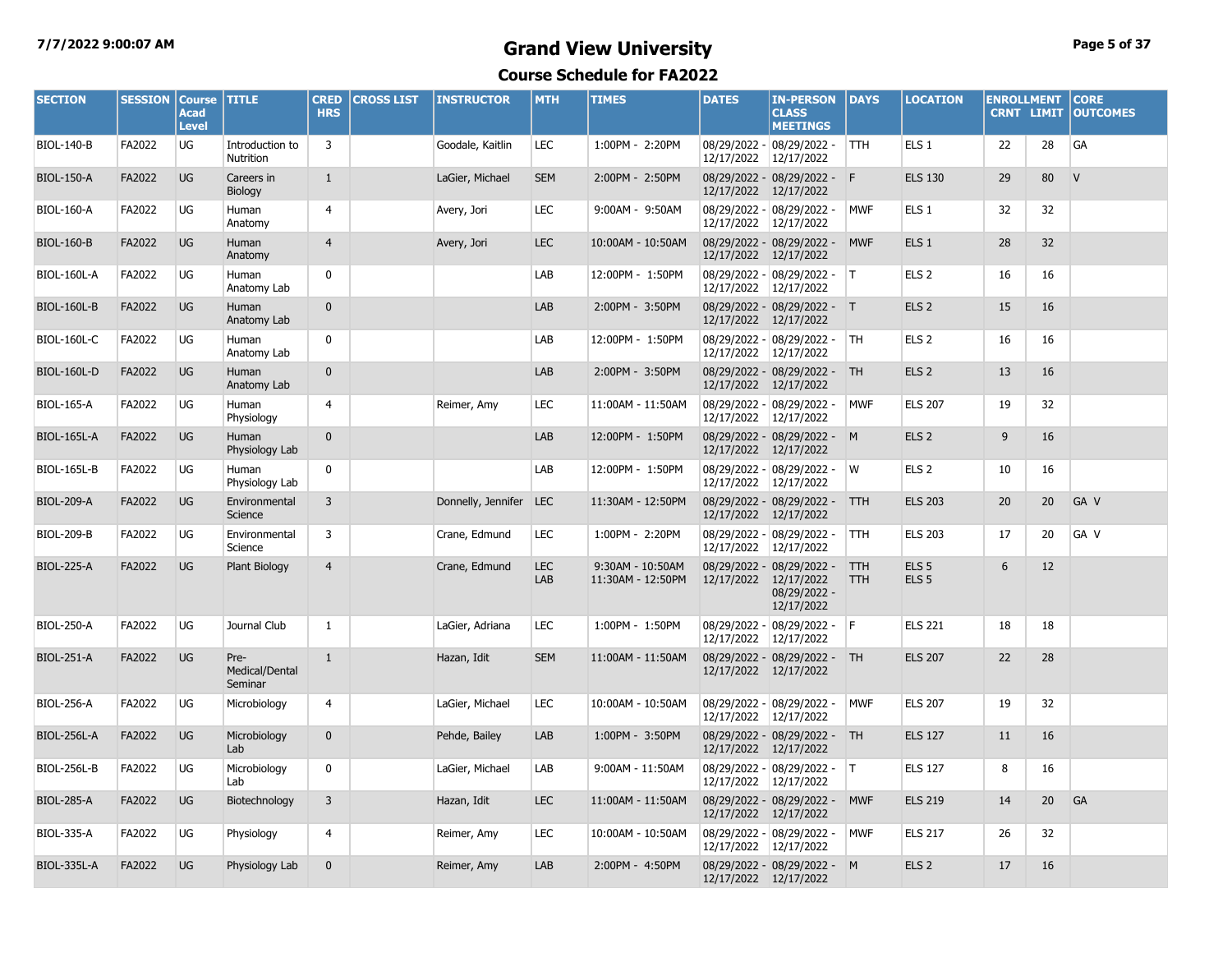#### **7/7/2022 9:00:07 AM Grand View University Page 6 of 37 Course Schedule for FA2022**

| <b>SECTION</b>                        | <b>SESSION</b> | <b>Course</b><br><b>Acad</b><br><b>Level</b> | <b>TITLE</b>                             | <b>CRED</b><br><b>HRS</b> | <b>CROSS LIST</b>                      | <b>INSTRUCTOR</b>  | <b>MTH</b> | <b>TIMES</b>      | <b>DATES</b>               | <b>IN-PERSON</b><br><b>CLASS</b><br><b>MEETINGS</b> | <b>DAYS</b> | <b>LOCATION</b>  | <b>ENROLLMENT</b> | <b>CRNT LIMIT</b> | <b>CORE</b><br><b>OUTCOMES</b> |
|---------------------------------------|----------------|----------------------------------------------|------------------------------------------|---------------------------|----------------------------------------|--------------------|------------|-------------------|----------------------------|-----------------------------------------------------|-------------|------------------|-------------------|-------------------|--------------------------------|
| <b>BIOL-335L-B</b>                    | FA2022         | UG                                           | Physiology Lab                           | $\mathbf 0$               |                                        | Reimer, Amy        | LAB        | 2:00PM - 4:50PM   | 12/17/2022                 | $08/29/2022 - 08/29/2022 - F$<br>12/17/2022         |             | ELS <sub>2</sub> | 9                 | 16                |                                |
| <b>BIOL-360-A</b>                     | FA2022         | <b>UG</b>                                    | Genetics                                 | $\overline{4}$            |                                        | Hazan, Idit        | <b>LEC</b> | 9:00AM - 9:50AM   | 12/17/2022                 | 08/29/2022 - 08/29/2022 -<br>12/17/2022             | <b>MWF</b>  | <b>ELS 217</b>   | 22                | 32                | Q GA                           |
| BIOL-360L-A                           | FA2022         | UG                                           | Genetics Lab                             | $\mathbf 0$               |                                        | Hazan, Idit        | LAB        | 12:00PM - 1:50PM  | 08/29/2022 -<br>12/17/2022 | 08/29/2022 -<br>12/17/2022                          | <b>MW</b>   | <b>ELS 215</b>   | 11                | 16                |                                |
| <b>BIOL-360L-B</b>                    | FA2022         | <b>UG</b>                                    | Genetics Lab                             | $\mathbf 0$               |                                        | Banasik, Marisa    | LAB        | 2:00PM - 3:50PM   | 12/17/2022                 | 08/29/2022 - 08/29/2022 -<br>12/17/2022             | <b>MW</b>   | <b>ELS 215</b>   | 11                | 16                |                                |
| <b>BIOL-380-A</b>                     | FA2022         | UG                                           | Cell Biology                             | 4                         |                                        | LaGier, Adriana    | <b>LEC</b> | 10:00AM - 10:50AM | 12/17/2022                 | 08/29/2022 - 08/29/2022 -<br>12/17/2022             | <b>MWF</b>  | <b>ELS 203</b>   | 8                 | 14                | O Q                            |
| BIOL-380L-A                           | FA2022         | UG                                           | Cell Biology Lab                         | $\mathbf{0}$              |                                        | LaGier, Adriana    | LAB        | 9:00AM - 11:50AM  | 12/17/2022                 | 08/29/2022 - 08/29/2022 -<br>12/17/2022             | <b>TH</b>   | <b>ELS 215</b>   | 8                 | 14                |                                |
| <b>BIOL-420-A</b>                     | FA2022         | UG                                           | <b>Gross Anatomy</b>                     | 4                         |                                        | Avery, Jori        | <b>LEC</b> | 9:30AM - 10:50AM  | 12/17/2022                 | 08/29/2022 - 08/29/2022 -<br>12/17/2022             | <b>TTH</b>  | <b>ELS 203</b>   | 11                | 12                |                                |
| <b>BIOL-420L-A</b>                    | FA2022         | <b>UG</b>                                    | <b>Gross Anatomy</b><br>Lab              | $\mathbf 0$               |                                        | Avery, Jori        | LAB        | 11:30AM - 12:50PM | 12/17/2022                 | 08/29/2022 - 08/29/2022 -<br>12/17/2022             | <b>TTH</b>  | ELS <sub>3</sub> | 11                | 12                |                                |
| <b>BIOL-440-A</b>                     | FA2022         | UG                                           | <b>Biology Peer</b><br>Leadership        | 1                         |                                        | Avery, Jori        | <b>LEC</b> | N/A               | 12/17/2022                 | 08/29/2022 - 08/29/2022 -<br>12/17/2022             |             | N/A              | 0                 | $\mathbf{1}$      |                                |
| <b>BIOL-440-B</b>                     | FA2022         | <b>UG</b>                                    | <b>Biology Peer</b><br>Leadership        | $\mathbf{1}$              |                                        | Hazan, Idit        | <b>LEC</b> | N/A               | 12/17/2022                 | 08/29/2022 - 08/29/2022 -<br>12/17/2022             |             | N/A              | 3                 | $\mathbf{1}$      |                                |
| <b>BIOL-444-A</b>                     | FA2022         | UG                                           | Immunology                               | 3                         |                                        | LaGier, Michael    | <b>LEC</b> | 1:00PM - 2:20PM   | 12/17/2022                 | 08/29/2022 - 08/29/2022 -<br>12/17/2022             | <b>TTH</b>  | <b>ELS 207</b>   | 12                | 20                |                                |
| <b>BIOL-450-A</b>                     | FA2022         | UG                                           | Senior Seminar                           | $\overline{2}$            |                                        | Hazan, Idit        | <b>SEM</b> | 2:00PM - 3:50PM   | 12/17/2022                 | 08/29/2022 - 08/29/2022 - F<br>12/17/2022           |             | <b>ELS 203</b>   | 8                 | 12 <sup>2</sup>   | IL WOV                         |
| <b>BIOL-499-A</b>                     | FA2022         | UG                                           | Biology<br>Research                      | 1                         |                                        |                    | IND        | N/A               | 12/17/2022 12/17/2022      | 08/29/2022 - 08/29/2022 -                           |             | N/A              | 0                 | 1                 |                                |
|                                       |                |                                              |                                          |                           |                                        |                    |            |                   |                            |                                                     |             |                  |                   |                   |                                |
| <b>BSAD-145-A</b>                     | FA2022         | UG                                           | <b>Fundamentals</b><br>of Info Systems   | 3                         |                                        | Awan, Hamid        | <b>LEC</b> | 8:00AM - 8:50AM   | 12/17/2022 12/17/2022      | 08/29/2022 - 08/29/2022 -                           | <b>MWF</b>  | N/A              | 11                | 18                |                                |
| <b>BSAD-145-B</b>                     | FA2022         | UG                                           | Fundamentals<br>of Info Systems          | 3                         |                                        | Andersen, Susan    | LEC        | 9:00AM - 9:50AM   | 12/17/2022                 | 08/29/2022 - 08/29/2022 -<br>12/17/2022             | <b>MWF</b>  | N/A              | 18                | 18                |                                |
| <b>BSAD-145-</b><br>M <sub>1</sub> OL | ACC1           | <b>UG</b>                                    | <b>Fundamentals</b><br>of Info Systems   | 3                         |                                        | Awan, Hamid        | <b>WEB</b> | N/A               | 10/22/2022 10/22/2022      | 08/29/2022 - 08/29/2022 -                           |             | N/A              | 14                | 12                |                                |
| <b>BSAD-202-A</b>                     | FA2022         | UG                                           | Entrepreneurshi<br>p & Bus Fund          | 3                         |                                        | Yarushkin, Dmitry  | LEC        | 11:00AM - 11:50AM | 12/17/2022                 | 08/29/2022 - 08/29/2022 -<br>12/17/2022             | <b>MWF</b>  | KCTR 4           | 14                | 24                |                                |
| BSAD-202-BEOL FA2022                  |                | <b>UG</b>                                    | Entrepreneurshi<br>p & Bus Fund          | 3                         |                                        | Williams, Patricia | <b>WEB</b> | N/A               | 12/30/2022 12/30/2022      | 12/16/2022 - 12/16/2022 -                           |             | N/A              | 10                | 24                |                                |
| <b>BSAD-217-A</b>                     | FA2022         | UG                                           | Intro to Sport<br>Management             | 3                         |                                        | Slavich, Mark      | <b>LEC</b> | 12:00PM - 12:50PM | 12/17/2022                 | 08/29/2022 - 08/29/2022 -<br>12/17/2022             | <b>MWF</b>  | N/A              | 26                | 27                |                                |
| BSAD-235-AEOL FA2022                  |                | <b>UG</b>                                    | Relationship-<br>Driven Selling          | 3                         |                                        |                    | <b>WEB</b> | N/A               | 12/07/2022 12/07/2022      | 08/29/2022 - 08/29/2022 -                           |             | N/A              | $\overline{2}$    | 10                |                                |
| BSAD-236-AEOL FA2022                  |                | UG                                           | Forecasting and<br>Logistics             | 3                         |                                        |                    | <b>WEB</b> | N/A               | 08/29/2022 -<br>12/17/2022 | 08/29/2022 -<br>12/17/2022                          |             | N/A              | 3                 | 20                |                                |
| <b>BSAD-239-A</b>                     | FA2022         | UG                                           | Statistics for<br><b>Social Sciences</b> | 3                         | <b>PSYC-239-A</b><br><b>STAT-239-A</b> | Kang, Kristin      | <b>LEC</b> | 8:00AM - 9:20AM   | 12/17/2022                 | 08/29/2022 - 08/29/2022 -<br>12/17/2022             | <b>TTH</b>  | N/A              | 4                 | 13                | Q                              |
| <b>BSAD-239-B</b>                     | FA2022         | UG                                           | Statistics for<br>Social Sciences        | 3                         | <b>PSYC-239-B</b><br><b>STAT-239-B</b> | Daniels, Randy     | <b>LEC</b> | 9:00AM - 9:50AM   | 12/17/2022 12/17/2022      | 08/29/2022 - 08/29/2022 -                           | <b>MWF</b>  | N/A              | 12                | 13                | O                              |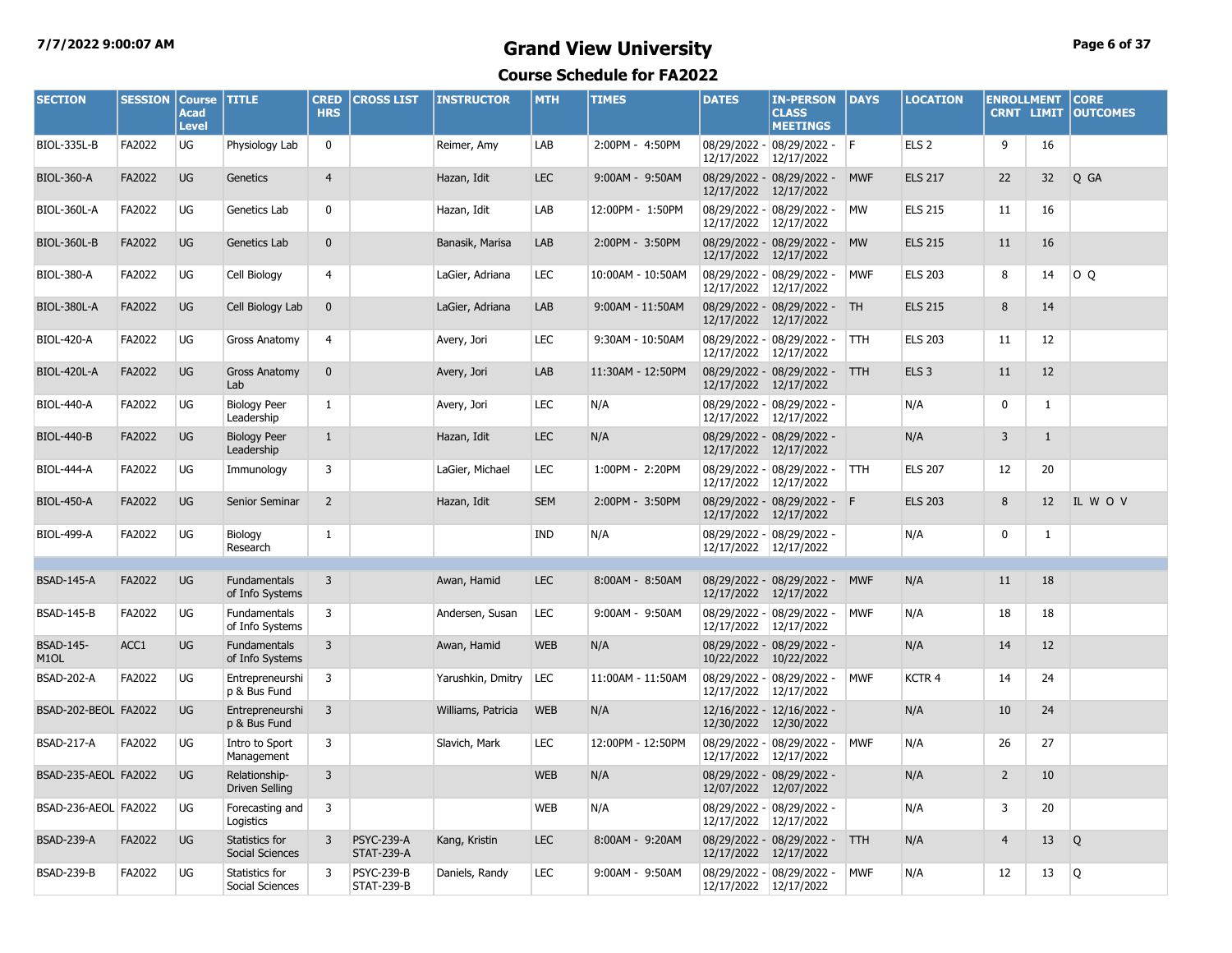#### **7/7/2022 9:00:07 AM Grand View University Page 7 of 37**

| <b>SECTION</b>                        | <b>SESSION</b>   | <b>Course</b><br><b>Acad</b><br><b>Level</b> | <b>TITLE</b>                             | <b>CRED</b><br><b>HRS</b> | <b>CROSS LIST</b>                                                       | <b>INSTRUCTOR</b>               | <b>MTH</b>   | <b>TIMES</b>      | <b>DATES</b>               | <b>IN-PERSON</b><br><b>CLASS</b><br><b>MEETINGS</b> | <b>DAYS</b> | <b>LOCATION</b>    | <b>ENROLLMENT</b> | <b>CRNT LIMIT</b> | <b>CORE</b><br><b>OUTCOMES</b> |
|---------------------------------------|------------------|----------------------------------------------|------------------------------------------|---------------------------|-------------------------------------------------------------------------|---------------------------------|--------------|-------------------|----------------------------|-----------------------------------------------------|-------------|--------------------|-------------------|-------------------|--------------------------------|
| <b>BSAD-239-C</b>                     | FA2022           | <b>UG</b>                                    | Statistics for<br><b>Social Sciences</b> | 3                         | <b>PSYC-239-C</b><br><b>STAT-239-C</b>                                  | Hart, Eric                      | <b>LEC</b>   | 1:00PM - 1:50PM   | 12/17/2022                 | 08/29/2022 - 08/29/2022 -<br>12/17/2022             | <b>MWF</b>  | N/A                | $\overline{7}$    | 13                | Q                              |
| <b>BSAD-239-</b><br>M <sub>2</sub> OL | ACC <sub>2</sub> | UG                                           | Statistics for<br>Social Sciences        | 3                         | <b>PSYC-239-</b><br>M <sub>2</sub> OL<br>STAT-239-<br>M <sub>2</sub> OL | Yarushkin, Dmitry               | <b>WEB</b>   | N/A               | 12/17/2022                 | 10/24/2022 - 10/24/2022 -<br>12/17/2022             |             | N/A                | 8                 | 9                 | Q                              |
| <b>BSAD-241-A</b>                     | FA2022           | UG                                           | Computer<br>Science I                    | 3                         | <b>CPSC-241-A</b>                                                       | Ponpandi, Swamy<br><b>Dhoss</b> | <b>LEC</b>   | 9:30AM - 10:50AM  | 12/17/2022                 | 08/29/2022 - 08/29/2022 -<br>12/17/2022             | <b>TTH</b>  | N/A                | 3                 | 10                |                                |
| <b>BSAD-241-B</b>                     | FA2022           | UG                                           | Computer<br>Science I                    | 3                         | CPSC-241-B                                                              |                                 | <b>LEC</b>   | 2:00PM - 2:50PM   | 12/17/2022                 | 08/29/2022 - 08/29/2022 -<br>12/17/2022             | <b>MWF</b>  | N/A                | 4                 | 10                |                                |
| BSAD-245-AEOL FA2022                  |                  | UG                                           | Negotiation in<br><b>Business Sales</b>  | $\overline{3}$            |                                                                         |                                 | <b>WEB</b>   | N/A               | 12/07/2022                 | 08/29/2022 - 08/29/2022 -<br>12/07/2022             |             | N/A                | 3                 | 10                |                                |
| <b>BSAD-252-A</b>                     | FA2022           | UG                                           | Intro to<br>Personal<br>Finance          | 3                         |                                                                         | Leonhardt, Bonnie   LEC         |              | 1:00PM - 2:20PM   | 08/29/2022 -<br>12/17/2022 | 08/29/2022 -<br>12/17/2022                          | <b>TTH</b>  | N/A                | $\overline{7}$    | 24                | Q                              |
| <b>BSAD-252-</b><br>M <sub>1</sub> OL | ACC1             | UG                                           | Intro to<br>Personal<br>Finance          | $\overline{3}$            |                                                                         | Anderson, Ryan                  | <b>WEB</b>   | N/A               | 10/22/2022 10/22/2022      | 08/29/2022 - 08/29/2022 -                           |             | N/A                | 14                | 12                | Q                              |
| <b>BSAD-270-A</b>                     | FA2022           | UG                                           | Sport and<br>Media                       | 3                         |                                                                         | Weatherly, Mark                 | LEC          | 1:00PM - 2:20PM   | 12/17/2022                 | 08/29/2022 - 08/29/2022 -<br>12/17/2022             | <b>TTH</b>  | N/A                | 22                | 24                |                                |
| <b>BSAD-295-A</b>                     | FA2022           | UG                                           | Careers in<br><b>Business</b>            | $\overline{2}$            |                                                                         | Anderson, Ryan                  | <b>WEB</b>   | 1:00PM - 2:20PM   | 12/17/2022                 | 08/29/2022 - 08/29/2022 - TH<br>12/17/2022          |             | N/A                | 73                | 75                |                                |
| <b>BSAD-310-A</b>                     | FA2022           | UG                                           | Principles of<br>Management              | $\overline{3}$            |                                                                         | Zama, Alec                      | <b>LEC</b>   | 9:30AM - 10:50AM  | 12/17/2022 12/17/2022      | 08/29/2022 - 08/29/2022 -                           | <b>TTH</b>  | N/A                | 20                | 27                |                                |
| <b>BSAD-310-B</b>                     | FA2022           | <b>UG</b>                                    | Principles of<br>Management              | $\overline{3}$            |                                                                         | Zama, Alec                      | <b>LEC</b>   | 11:30AM - 12:50PM | 12/17/2022                 | 08/29/2022 - 08/29/2022 - TTH<br>12/17/2022         |             | N/A                | 23                | 27                |                                |
| <b>BSAD-310-</b><br>M <sub>1</sub> OL | ACC1             | UG                                           | Principles of<br>Management              | 3                         |                                                                         | Juergens, Shannon WEB           |              | N/A               | 10/22/2022 10/22/2022      | 08/29/2022 - 08/29/2022 -                           |             | N/A                | 18                | 12                |                                |
| <b>BSAD-311-A</b>                     | FA2022           | UG                                           | <b>Operations</b><br>Management          | $\overline{3}$            |                                                                         | Binder, David                   | <b>LEC</b>   | 9:00AM - 9:50AM   | 12/17/2022                 | 08/29/2022 - 08/29/2022 -<br>12/17/2022             | <b>MWF</b>  | N/A                | 21                | 24                |                                |
| BSAD-311-AEOL FA2022                  |                  | UG                                           | Operations<br>Management                 | 3                         |                                                                         | Bottenfield, Kip                | <b>WEB</b>   | N/A               | 12/17/2022 12/17/2022      | 08/29/2022 - 08/29/2022 -                           |             | N/A                | 29                | 24                |                                |
| BSAD-311-<br>M2BL                     | ACC <sub>2</sub> | UG                                           | <b>Operations</b><br>Management          | 3                         |                                                                         | Miller, James                   | <b>BLEND</b> | 7:40PM - 9:25PM   | 12/17/2022                 | 10/24/2022 - 10/24/2022 -<br>12/17/2022             | <b>TTH</b>  | N/A                | 3                 | 24                |                                |
| <b>BSAD-315-A</b>                     | FA2022           | UG                                           | Marketing                                | 3                         |                                                                         | Bottenfield, Kip                | LEC          | 10:00AM - 10:50AM | 12/17/2022 12/17/2022      | 08/29/2022 - 08/29/2022 -                           | <b>MWF</b>  | KCTR 33            | 30                | 30                |                                |
| <b>BSAD-315-B</b>                     | FA2022           | UG                                           | Marketing                                | $\overline{3}$            |                                                                         | Bottenfield, Kip                | <b>LEC</b>   | 11:00AM - 11:50AM | 12/17/2022                 | 08/29/2022 - 08/29/2022 -<br>12/17/2022             | <b>MWF</b>  | KCTR 33            | 30                | 30                |                                |
| <b>BSAD-315-C</b>                     | FA2022           | UG                                           | Marketing                                | $\overline{3}$            |                                                                         | Bottenfield, Kip                | LEC          | 12:00PM - 12:50PM | 12/17/2022                 | 08/29/2022 - 08/29/2022 -<br>12/17/2022             | <b>MWF</b>  | KCTR <sub>33</sub> | 15                | 30                |                                |
| <b>BSAD-315-</b><br>M <sub>1</sub> BL | ACC1             | <b>UG</b>                                    | Marketing                                | $\overline{3}$            |                                                                         | Andersen, Susan                 | <b>BLEND</b> | 5:45PM - 7:30PM   | 10/22/2022                 | 08/29/2022 - 08/29/2022 -<br>10/22/2022             | <b>TTH</b>  | N/A                | 5                 | 24                |                                |
| <b>BSAD-316-A</b>                     | FA2022           | UG                                           | Facilities &<br>Event<br>Management      | 3                         |                                                                         | Slavich, Mark                   | LEC          | 9:00AM - 9:50AM   | 12/17/2022                 | 08/29/2022 - 08/29/2022 -<br>12/17/2022             | <b>MWF</b>  | N/A                | 10                | 24                |                                |
| <b>BSAD-325-A</b>                     | FA2022           | UG                                           | Web Design &<br>Develop E-<br>Commerc    | 3                         |                                                                         | Yarushkin, Dmitry               | <b>LEC</b>   | 12:00PM - 12:50PM | 12/17/2022 12/17/2022      | 08/29/2022 - 08/29/2022 -                           | <b>MWF</b>  | N/A                | 6                 | 12                |                                |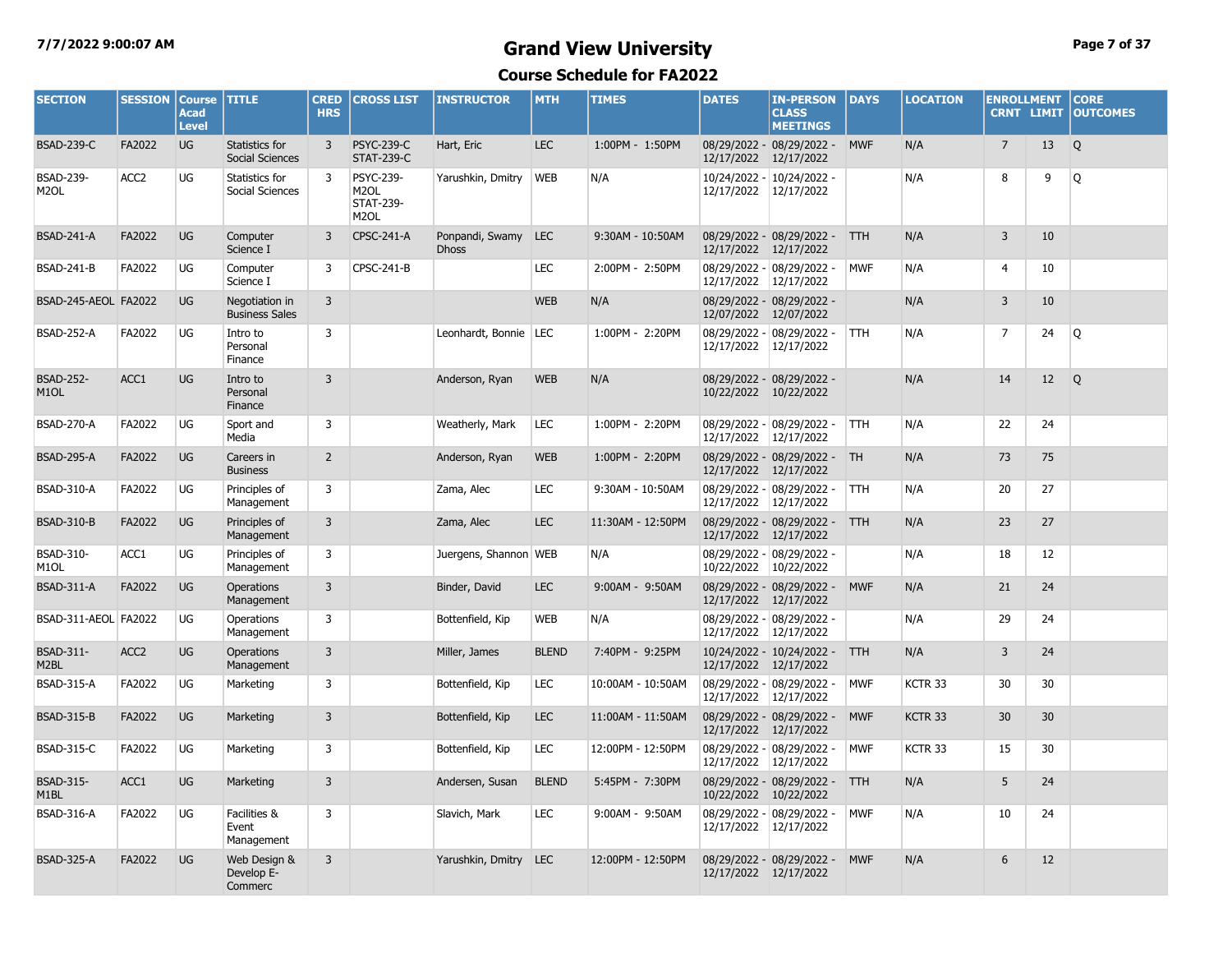#### **7/7/2022 9:00:07 AM Grand View University Page 8 of 37**

| <b>SECTION</b>                        | <b>SESSION</b>   | <b>Course</b><br><b>Acad</b><br><b>Level</b> | <b>TITLE</b>                          | <b>CRED</b><br><b>HRS</b> | <b>CROSS LIST</b> | <b>INSTRUCTOR</b>     | <b>MTH</b>   | <b>TIMES</b>      | <b>DATES</b>               | <b>IN-PERSON</b><br><b>CLASS</b><br><b>MEETINGS</b> | <b>DAYS</b> | <b>LOCATION</b>    | <b>ENROLLMENT</b><br><b>CRNT LIMIT</b> |    | <b>CORE</b><br><b>OUTCOMES</b> |
|---------------------------------------|------------------|----------------------------------------------|---------------------------------------|---------------------------|-------------------|-----------------------|--------------|-------------------|----------------------------|-----------------------------------------------------|-------------|--------------------|----------------------------------------|----|--------------------------------|
| <b>BSAD-325-</b><br>M <sub>2</sub> OL | ACC <sub>2</sub> | UG                                           | Web Design &<br>Develop E-<br>Commerc | 3                         |                   | Yarushkin, Dmitry     | <b>WEB</b>   | N/A               | 12/17/2022                 | 10/24/2022 - 10/24/2022 -<br>12/17/2022             |             | N/A                | 6                                      | 12 |                                |
| <b>BSAD-331-</b><br>M <sub>2</sub> OL | ACC <sub>2</sub> | UG                                           | International<br>Management           | 3                         |                   | Nowadzky, Roger       | <b>WEB</b>   | N/A               | 12/17/2022                 | 10/24/2022 - 10/24/2022 -<br>12/17/2022             |             | N/A                | 12                                     | 12 |                                |
| <b>BSAD-340-A</b>                     | FA2022           | UG                                           | Business Law I                        | 3                         |                   |                       | <b>LEC</b>   | 1:00PM - 2:20PM   | 12/17/2022 12/17/2022      | 08/29/2022 - 08/29/2022 -                           | <b>TTH</b>  | N/A                | $\overline{7}$                         | 24 |                                |
| <b>BSAD-340-B</b>                     | FA2022           | <b>UG</b>                                    | <b>Business Law I</b>                 | 3                         |                   | Swaner, Amy           | <b>LEC</b>   | 11:30AM - 12:50PM | 12/17/2022                 | 08/29/2022 - 08/29/2022 -<br>12/17/2022             | <b>TTH</b>  | N/A                | 20                                     | 24 |                                |
| <b>BSAD-340-</b><br>M <sub>1</sub> OL | ACC1             | UG                                           | Business Law I                        | 3                         |                   | Williams, Patricia    | <b>WEB</b>   | N/A               | 10/22/2022                 | 08/29/2022 - 08/29/2022 -<br>10/22/2022             |             | N/A                | 14                                     | 12 |                                |
| <b>BSAD-341-A</b>                     | FA2022           | UG                                           | <b>Business Law II</b>                | $\overline{3}$            |                   | Swaner, Amy           | <b>LEC</b>   | 9:30AM - 10:50AM  | 12/17/2022                 | 08/29/2022 - 08/29/2022 -<br>12/17/2022             | <b>TTH</b>  | N/A                | 25                                     | 24 |                                |
| <b>BSAD-351-A</b>                     | FA2022           | UG                                           | Consumer<br>Behavior                  | 3                         |                   | Andersen, Susan       | <b>LEC</b>   | 8:00AM - 9:20AM   | 12/17/2022                 | 08/29/2022 - 08/29/2022 -<br>12/17/2022             | TTH         | N/A                | 24                                     | 24 |                                |
| <b>BSAD-352-A</b>                     | FA2022           | UG                                           | Corporate<br>Finance                  | 3                         |                   | Annis, Thomas         | <b>LEC</b>   | 9:30AM - 10:50AM  | 12/17/2022                 | 08/29/2022 - 08/29/2022 -<br>12/17/2022             | <b>TTH</b>  | KCTR <sub>24</sub> | 13                                     | 24 | Q                              |
| <b>BSAD-352-B</b>                     | FA2022           | UG                                           | Corporate<br>Finance                  | 3                         |                   | Annis, Thomas         | <b>LEC</b>   | 11:30AM - 12:50PM | 12/17/2022                 | 08/29/2022 - 08/29/2022 -<br>12/17/2022             | TTH         | KCTR 24            | 22                                     | 24 | Q                              |
| <b>BSAD-352-</b><br>M <sub>2</sub> OL | ACC <sub>2</sub> | UG                                           | Corporate<br>Finance                  | 3                         |                   | Peterson, John        | <b>WEB</b>   | N/A               | 12/17/2022 12/17/2022      | 10/24/2022 - 10/24/2022 -                           |             | N/A                | 15                                     | 12 | Q                              |
| <b>BSAD-365-A</b>                     | FA2022           | UG                                           | Project<br>Management                 | 3                         |                   | Gill, Brenda          | <b>LEC</b>   | 8:00AM - 8:50AM   | 12/17/2022                 | 08/29/2022 - 08/29/2022 -<br>12/17/2022             | <b>MWF</b>  | N/A                | 24                                     | 24 |                                |
| <b>BSAD-371-A</b>                     | FA2022           | UG                                           | Fundraising &<br>Finance of<br>Sport  | 3                         |                   | Bull, Scott           | <b>LEC</b>   | 9:30AM - 10:50AM  | 12/17/2022 12/17/2022      | 08/29/2022 - 08/29/2022 -                           | <b>TTH</b>  | N/A                | 24                                     | 24 |                                |
| <b>BSAD-375-A</b>                     | FA2022           | UG                                           | Human<br>Resource<br>Management       | 3                         |                   | Aldridge, Marsha      | <b>LEC</b>   | 12:00PM - 1:20PM  | 08/29/2022 -<br>12/17/2022 | $08/29/2022 -$<br>12/17/2022                        | MW          | N/A                | 24                                     | 24 |                                |
| <b>BSAD-375-</b><br>M2BL              | ACC <sub>2</sub> | UG                                           | Human<br>Resource<br>Management       | 3                         |                   | Jones, Kayleigh       | <b>BLEND</b> | 5:45PM - 7:30PM   | 12/17/2022 12/17/2022      | 10/24/2022 - 10/24/2022 -                           | <b>TTH</b>  | N/A                | 10                                     | 24 |                                |
| BSAD-381-<br>M <sub>1</sub> OL        | ACC1             | UG                                           | Systems<br>Analysis &<br>Design       | 3                         |                   | Knight, Jeffrey       | WEB          | 5:45PM - 7:30PM   | 10/22/2022                 | 08/29/2022 - 08/29/2022 -<br>10/22/2022             | IT.         | N/A                | 8                                      | 24 | 0                              |
| <b>BSAD-384-</b><br>M <sub>1</sub> OL | ACC1             | UG                                           | <b>Security Policy</b><br>Management  | 3                         |                   | Awan, Hamid           | <b>WEB</b>   | 7:40PM - 9:25PM   | 10/22/2022                 | 08/29/2022 - 08/29/2022 - T<br>10/22/2022           |             | N/A                | $\overline{3}$                         | 24 |                                |
| <b>BSAD-399-A</b>                     | FA2022           | UG                                           | Internship                            | 3                         |                   | Juergens, Shannon LEC |              | 1:00PM - 2:20PM   | 12/17/2022                 | 08/29/2022 - 08/29/2022 - T<br>12/17/2022           |             | N/A                | 7                                      | 24 | <b>V</b>                       |
| BSAD-399-AEOL FA2022                  |                  | <b>UG</b>                                    | Internship                            | 3                         |                   | Juergens, Shannon WEB |              | N/A               | 12/17/2022                 | 08/29/2022 - 08/29/2022 -<br>12/17/2022             |             | N/A                | 17                                     | 20 | $\vee$                         |
| <b>BSAD-407-</b><br>M1OL              | ACC1             | UG                                           | Compensation<br>and Benefits          | 3                         |                   | Kruzic, Melody        | <b>WEB</b>   | N/A               | 08/29/2022 -<br>10/22/2022 | 08/29/2022 -<br>10/22/2022                          |             | N/A                | 14                                     | 15 |                                |
| <b>BSAD-408-</b><br>M <sub>2</sub> OL | ACC <sub>2</sub> | UG                                           | Employment<br>Law & Labor<br>Relatio  | 3                         |                   | Bull, Edward          | <b>WEB</b>   | N/A               | 12/17/2022                 | 10/24/2022 - 10/24/2022 -<br>12/17/2022             |             | N/A                | 16                                     | 24 |                                |
| <b>BSAD-410-A</b>                     | FA2022           | UG                                           | Organizational<br>Behavior            | 3                         | SOCS-410-A        | Eaton, Laura          | <b>LEC</b>   | 9:30AM - 10:50AM  | 12/17/2022 12/17/2022      | 08/29/2022 - 08/29/2022 -                           | <b>TTH</b>  | <b>RASM 217</b>    | 11                                     | 12 |                                |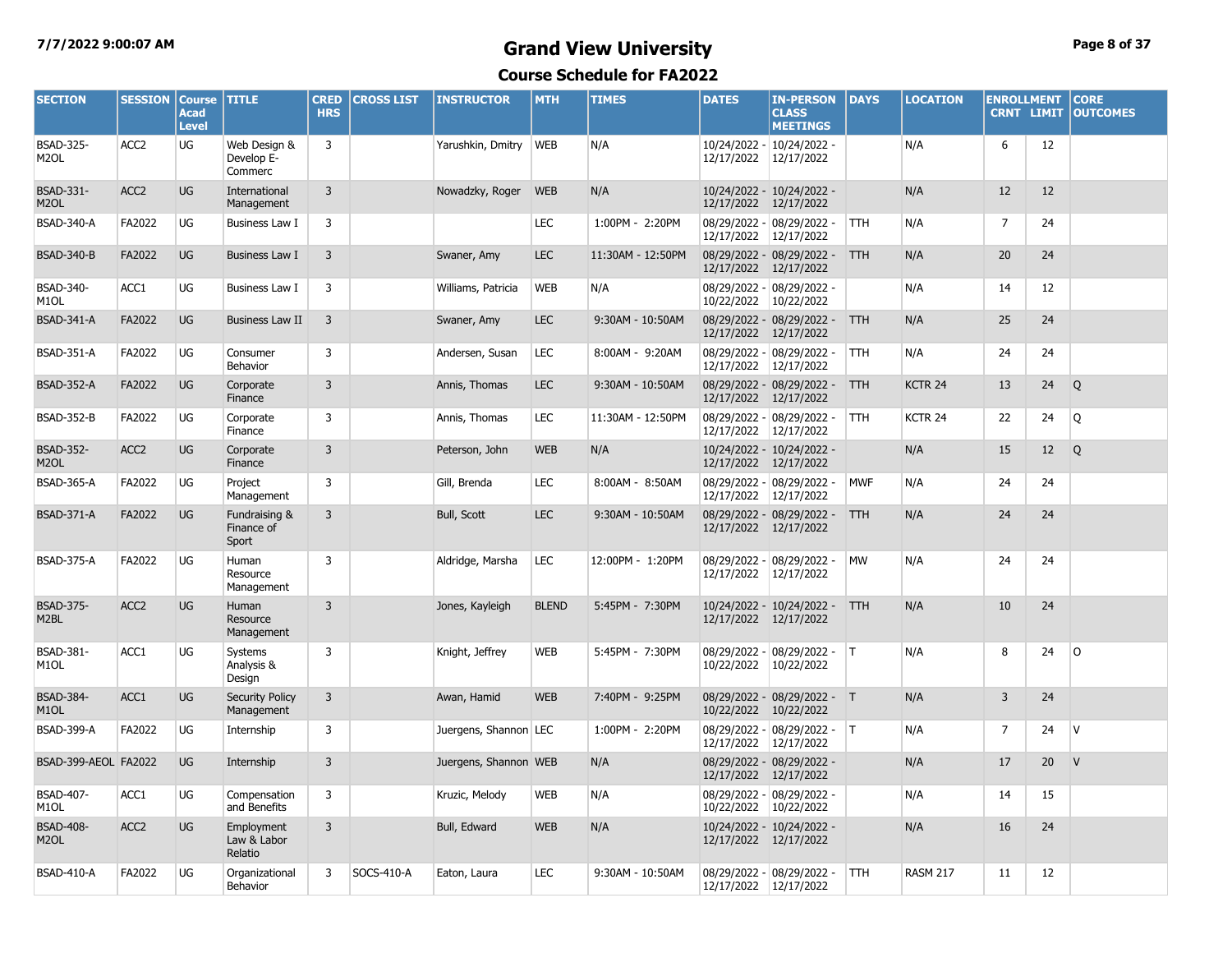#### **7/7/2022 9:00:08 AM Grand View University Page 9 of 37**

| <b>SECTION</b>                        | <b>SESSION</b>   | <b>Course</b><br><b>Acad</b><br><b>Level</b> | <b>TITLE</b>                           | <b>CRED</b><br><b>HRS</b> | <b>CROSS LIST</b> | <b>INSTRUCTOR</b>      | <b>MTH</b>                                                                                                                   | <b>TIMES</b>                                                                                                                                                 | <b>DATES</b>             | <b>IN-PERSON</b><br><b>CLASS</b><br><b>MEETINGS</b>                                                                                                                                                                                                             | <b>DAYS</b>                     | <b>LOCATION</b>                                      | <b>ENROLLMENT</b> |              | <b>CORE</b><br><b>CRNT LIMIT OUTCOMES</b> |
|---------------------------------------|------------------|----------------------------------------------|----------------------------------------|---------------------------|-------------------|------------------------|------------------------------------------------------------------------------------------------------------------------------|--------------------------------------------------------------------------------------------------------------------------------------------------------------|--------------------------|-----------------------------------------------------------------------------------------------------------------------------------------------------------------------------------------------------------------------------------------------------------------|---------------------------------|------------------------------------------------------|-------------------|--------------|-------------------------------------------|
| <b>BSAD-410-</b><br>M2BL              | ACC <sub>2</sub> | UG                                           | Organizational<br>Behavior             | 3                         | SOCS-410-<br>M2BL | Henscheid, James BLEND |                                                                                                                              | 7:40PM - 9:25PM                                                                                                                                              | 12/17/2022 12/17/2022    | 10/24/2022 - 10/24/2022 - TTH                                                                                                                                                                                                                                   |                                 | N/A                                                  | $\overline{4}$    | 9            |                                           |
| <b>BSAD-415-</b><br>M <sub>1</sub> OL | ACC1             | UG                                           | Internet<br>Marketing                  | 3                         |                   | Kinnard, Laura         | <b>WEB</b>                                                                                                                   | N/A                                                                                                                                                          | 10/22/2022 10/22/2022    | 08/29/2022 - 08/29/2022 -                                                                                                                                                                                                                                       |                                 | N/A                                                  | 12                | 16           |                                           |
| <b>BSAD-420-A</b>                     | FA2022           | UG                                           | Investments                            | 3                         |                   | Anderson, Ryan         | <b>LEC</b>                                                                                                                   | 11:30AM - 12:50PM                                                                                                                                            | 12/17/2022 12/17/2022    | 08/29/2022 - 08/29/2022 - TTH                                                                                                                                                                                                                                   |                                 | N/A                                                  | 18                | 24           |                                           |
| <b>BSAD-421-A</b>                     | FA2022           | UG                                           | Databases                              | 3                         | CPSC-421-A        |                        | <b>LEC</b>                                                                                                                   | 8:00AM - 8:50AM                                                                                                                                              | 12/17/2022 12/17/2022    | 08/29/2022 - 08/29/2022 -                                                                                                                                                                                                                                       | <b>MWF</b>                      | N/A                                                  | 9                 | 9            | W O                                       |
| <b>BSAD-421-</b><br>M2BL              | ACC <sub>2</sub> | UG                                           | <b>Databases</b>                       | $\overline{3}$            | CPSC-421-M2BL     |                        | <b>BLEND</b>                                                                                                                 | 7:45PM - 9:25PM                                                                                                                                              | 12/17/2022 12/17/2022    | 10/24/2022 - 10/24/2022 -                                                                                                                                                                                                                                       | <b>TTH</b>                      | N/A                                                  | 6                 | 10           | W O                                       |
| BSAD-436-M2                           | ACC <sub>2</sub> | UG                                           | <b>Object Oriented</b><br>Systems      | 3                         |                   | Knight, Jeffrey        | <b>IND</b>                                                                                                                   | N/A                                                                                                                                                          | 12/17/2022 12/17/2022    | 10/24/2022 - 10/24/2022 -                                                                                                                                                                                                                                       |                                 | N/A                                                  | 3                 | $\mathbf{1}$ |                                           |
| <b>BSAD-450-A</b>                     | FA2022           | UG                                           | <b>Business</b><br>Capstone<br>Seminar | $\overline{3}$            |                   | Nowadzky, Roger        | <b>SEM</b>                                                                                                                   | 1:00PM - 2:20PM                                                                                                                                              | 12/17/2022 12/17/2022    | 08/29/2022 - 08/29/2022 -                                                                                                                                                                                                                                       | <b>MW</b>                       | N/A                                                  | 12                | 24           | IL W O GA V                               |
| <b>BSAD-450-</b><br>M <sub>2</sub> BL | ACC <sub>2</sub> | UG                                           | <b>Business</b><br>Capstone<br>Seminar | 3                         |                   | Anderson, Ryan         | <b>BLEND</b>                                                                                                                 | 7:40PM - 9:25PM                                                                                                                                              | 12/17/2022 12/17/2022    | 10/24/2022 - 10/24/2022 -                                                                                                                                                                                                                                       | <b>TTH</b>                      | KCTR <sub>5</sub>                                    | 5                 | 24           | IL W O GA V                               |
|                                       |                  |                                              |                                        |                           |                   |                        |                                                                                                                              |                                                                                                                                                              |                          |                                                                                                                                                                                                                                                                 |                                 |                                                      |                   |              |                                           |
| <b>BSGR-502-</b><br>G1AOL             | ACC1             | <b>GR</b>                                    | Theory & Pract<br>of Leadership        | $\overline{3}$            |                   | Zama, Alec             | <b>WEB</b>                                                                                                                   | N/A                                                                                                                                                          | 10/22/2022 10/22/2022    | 08/29/2022 - 08/29/2022 -                                                                                                                                                                                                                                       |                                 | N/A                                                  | 9                 | 20           |                                           |
| <b>BSGR-513-</b><br>G2AOL             | ACC <sub>2</sub> | <b>GR</b>                                    | Leadership<br>Communication            | 3                         |                   | Jones, Kayleigh        | <b>WEB</b>                                                                                                                   | N/A                                                                                                                                                          | 12/17/2022               | 10/24/2022 - 10/24/2022 -<br>12/17/2022                                                                                                                                                                                                                         |                                 | N/A                                                  | 5                 | 20           |                                           |
| BSGR-516-GABL FA2022                  |                  | <b>GR</b>                                    | Governance in<br>Sport<br>Management   | 3                         |                   | Slavich, Mark          | <b>BLEND</b><br><b>BLEND</b><br><b>BLEND</b><br><b>BLEND</b><br><b>BLEND</b><br><b>BLEND</b><br><b>BLEND</b><br><b>BLEND</b> | 5:30PM - 10:00PM<br>5:30PM - 10:00PM<br>5:30PM - 10:00PM<br>5:30PM - 10:00PM<br>5:30PM - 10:00PM<br>5:30PM - 10:00PM<br>5:30PM - 10:00PM<br>5:30PM - 10:00PM | 12/17/2022               | 08/29/2022 - 08/29/2022 - M<br>08/29/2022<br>09/12/2022 -<br>09/12/2022<br>09/26/2022 -<br>09/26/2022<br>$10/10/2022 -$<br>10/10/2022<br>10/24/2022 -<br>10/24/2022<br>11/07/2022 -<br>11/07/2022<br>11/28/2022 -<br>11/28/2022<br>$12/12/2022 -$<br>12/12/2022 | M<br>M<br>M<br>M<br>M<br>M<br>M | N/A<br>N/A<br>N/A<br>N/A<br>N/A<br>N/A<br>N/A<br>N/A | 17                | 20           |                                           |
| BSGR-536-GABL FA2022                  |                  | GR                                           | Sport<br>Communication                 | 3                         |                   | Slavich, Mark          | <b>BLEND</b><br><b>BLEND</b><br><b>BLEND</b><br><b>BLEND</b><br><b>BLEND</b><br><b>BLEND</b>                                 | 5:30PM - 10:00PM<br>5:30PM - 10:00PM<br>5:30PM - 10:00PM<br>5:30PM - 10:00PM<br>5:30PM - 10:00PM<br>5:30PM - 10:00PM                                         | 08/29/2022<br>12/17/2022 | 09/19/2022 - M<br>09/19/2022<br>10/03/2022 -<br>10/03/2022<br>10/17/2022 -<br>10/17/2022<br>10/31/2022 -<br>10/31/2022<br>11/14/2022 -<br>11/14/2022<br>12/05/2022 -<br>12/05/2022                                                                              | M<br>M<br>M<br>M<br>M           | N/A<br>N/A<br>N/A<br>N/A<br>N/A<br>N/A               | 13                | 20           |                                           |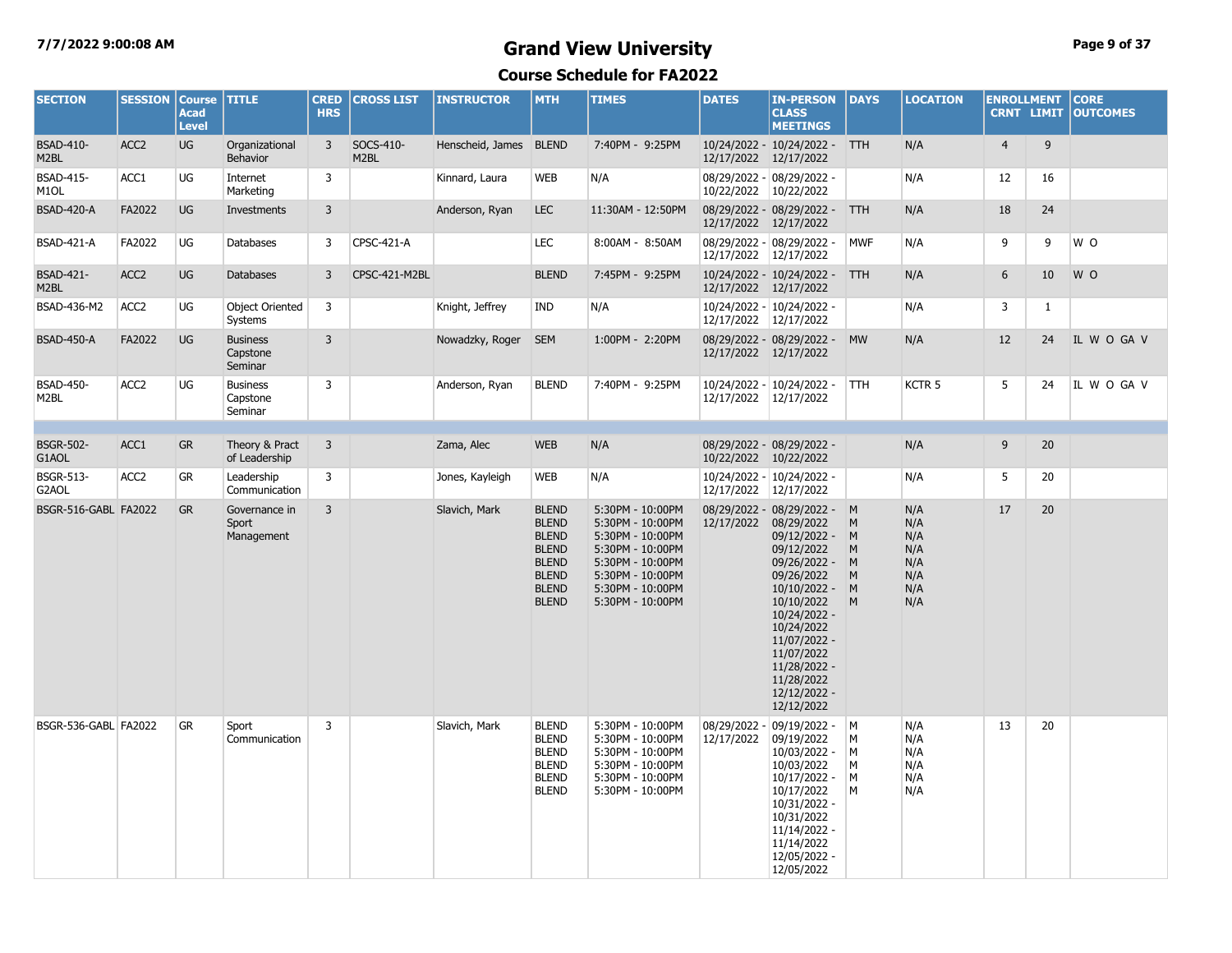### **7/7/2022 9:00:08 AM Grand View University Page 10 of 37**

| <b>SECTION</b>                  | <b>SESSION</b>   | <b>Course</b><br><b>Acad</b><br><b>Level</b> | <b>TITLE</b>                            | <b>CRED</b><br><b>HRS</b> | <b>CROSS LIST</b> | <b>INSTRUCTOR</b>       | <b>MTH</b>                                                                                                                   | <b>TIMES</b>                                                                                                                                                 | <b>DATES</b>             | <b>IN-PERSON</b><br><b>CLASS</b><br><b>MEETINGS</b>                                                                                                                                                                                          | <b>DAYS</b>                           | <b>LOCATION</b>                                      | <b>ENROLLMENT</b><br><b>CRNT LIMIT</b> |    | <b>CORE</b><br><b>OUTCOMES</b> |
|---------------------------------|------------------|----------------------------------------------|-----------------------------------------|---------------------------|-------------------|-------------------------|------------------------------------------------------------------------------------------------------------------------------|--------------------------------------------------------------------------------------------------------------------------------------------------------------|--------------------------|----------------------------------------------------------------------------------------------------------------------------------------------------------------------------------------------------------------------------------------------|---------------------------------------|------------------------------------------------------|----------------------------------------|----|--------------------------------|
| <b>BSGR-550-</b><br>G1AOL       | ACC1             | <b>GR</b>                                    | Ethics, Empl<br>Eng, Org<br>Culture     | $\overline{3}$            |                   |                         | <b>WEB</b>                                                                                                                   | N/A                                                                                                                                                          | 10/22/2022 10/22/2022    | 08/29/2022 - 08/29/2022 -                                                                                                                                                                                                                    |                                       | N/A                                                  | $\overline{3}$                         | 20 |                                |
| <b>BSGR-555-</b><br>G1COL       | ACC1             | <b>GR</b>                                    | Financial<br>Management                 | 3                         |                   | Annis, Thomas           | <b>WEB</b>                                                                                                                   | N/A                                                                                                                                                          | 10/22/2022 10/22/2022    | 08/29/2022 - 08/29/2022 -                                                                                                                                                                                                                    |                                       | N/A                                                  | 15                                     | 20 |                                |
| <b>BSGR-555-</b><br>G1DOL       | ACC1             | GR                                           | Financial<br>Management                 | 3                         |                   | Annis, Thomas           | <b>WEB</b>                                                                                                                   | N/A                                                                                                                                                          | 10/22/2022 10/22/2022    | 08/29/2022 - 08/29/2022 -                                                                                                                                                                                                                    |                                       | N/A                                                  | 18                                     | 20 |                                |
| <b>BSGR-560-</b><br>G2AOL       | ACC <sub>2</sub> | GR                                           | Leading<br><b>Effective Teams</b>       | 3                         |                   | Kruzic, Melody          | <b>WEB</b>                                                                                                                   | N/A                                                                                                                                                          | 12/17/2022 12/17/2022    | 10/24/2022 - 10/24/2022 -                                                                                                                                                                                                                    |                                       | N/A                                                  | 8                                      | 20 |                                |
| <b>BSGR-574-</b><br>G2ABL       | ACC <sub>2</sub> | GR                                           | Mentoring,<br>Coaching, Ldr<br>Dev      | 3                         |                   | Leavenworth, Paul       | <b>BLEND</b><br><b>BLEND</b><br><b>BLEND</b>                                                                                 | 5:30PM - 8:00PM<br>9:00AM - 4:00PM<br>9:00AM - 4:00PM                                                                                                        | 12/17/2022 11/03/2022    | 10/24/2022 - 11/03/2022 - TH<br>$11/04/2022 -$<br>11/04/2022<br>11/05/2022 -<br>11/05/2022                                                                                                                                                   | F<br><sub>S</sub>                     | N/A<br>N/A<br>N/A                                    | $\overline{4}$                         | 20 |                                |
| <b>BSGR-574-</b><br>G2AOL       | ACC <sub>2</sub> | GR                                           | Mentoring,<br>Coaching, Ldr<br>Dev      | 3                         |                   | Leavenworth, Paul   WEB |                                                                                                                              | N/A                                                                                                                                                          | 12/17/2022               | 10/24/2022 - 10/24/2022 -<br>12/17/2022                                                                                                                                                                                                      |                                       | N/A                                                  | 9                                      | 20 |                                |
| BSGR-576-GABL FA2022            |                  | <b>GR</b>                                    | Sport Brand<br>Management               | $\overline{3}$            |                   | Bull, Scott             | <b>BLEND</b><br><b>BLEND</b><br><b>BLEND</b><br><b>BLEND</b>                                                                 | 5:30PM - 10:00PM<br>5:30PM - 10:00PM<br>5:30PM - 10:00PM<br>5:30PM - 10:00PM                                                                                 | 12/17/2022               | 08/29/2022 - 09/06/2022 - T<br>09/06/2022<br>$10/04/2022 - T$<br>10/04/2022<br>$11/15/2022 -$<br>11/15/2022<br>12/06/2022 -<br>12/06/2022                                                                                                    | $\top$<br>$\top$                      | N/A<br>N/A<br>N/A<br>N/A                             | 5                                      | 20 |                                |
| BSGR-587-GABL FA2022            |                  | <b>GR</b>                                    | Management of<br><b>Sporting Events</b> | 3                         |                   | Bull, Scott             | <b>BLEND</b><br><b>BLEND</b><br><b>BLEND</b><br><b>BLEND</b><br><b>BLEND</b><br><b>BLEND</b><br><b>BLEND</b><br><b>BLEND</b> | 5:30PM - 10:00PM<br>5:30PM - 10:00PM<br>5:30PM - 10:00PM<br>5:30PM - 10:00PM<br>5:30PM - 10:00PM<br>5:30PM - 10:00PM<br>5:30PM - 10:00PM<br>5:30PM - 10:00PM | 08/29/2022<br>12/17/2022 | 08/30/2022 -<br>08/30/2022<br>09/13/2022 -<br>09/13/2022<br>09/27/2022 -<br>09/27/2022<br>10/11/2022 -<br>10/11/2022<br>10/25/2022 -<br>10/25/2022<br>11/08/2022 -<br>11/08/2022<br>11/29/2022 -<br>11/29/2022<br>12/13/2022 -<br>12/13/2022 | T<br>T<br>Τ<br>T.<br>T<br>T<br>T<br>T | N/A<br>N/A<br>N/A<br>N/A<br>N/A<br>N/A<br>N/A<br>N/A | 10                                     | 20 |                                |
| <b>BSGR-588-</b><br><b>GAOL</b> | FA2022           | GR                                           | <b>Sport Marketing</b><br>& Sponsorship | $\overline{3}$            |                   | Bull, Scott             | <b>WEB</b>                                                                                                                   | N/A                                                                                                                                                          | 12/17/2022               | 08/29/2022 - 08/29/2022 -<br>12/17/2022                                                                                                                                                                                                      |                                       | N/A                                                  | 5                                      | 20 |                                |
| <b>BSGR-595-</b><br>G2AOL       | ACC <sub>2</sub> | <b>GR</b>                                    | Leadership<br>Capstone<br>Seminar       | 3                         |                   | Zama, Alec              | <b>WEB</b>                                                                                                                   | N/A                                                                                                                                                          | 12/17/2022 12/17/2022    | 10/24/2022 - 10/24/2022 -                                                                                                                                                                                                                    |                                       | N/A                                                  | 3                                      | 20 |                                |
| BSGR-596-GABL FA2022            |                  | <b>GR</b>                                    | Critical Issues in<br>Sport             | $\overline{3}$            |                   | Bull, Scott             | <b>BLEND</b><br><b>BLEND</b><br><b>BLEND</b>                                                                                 | 5:30PM - 10:00PM<br>5:30PM - 10:00PM<br>5:30PM - 10:00PM                                                                                                     | 12/17/2022               | 08/29/2022 - 09/20/2022 - T<br>09/20/2022<br>$10/18/2022 - T$<br>10/18/2022<br>11/01/2022<br>11/01/2022                                                                                                                                      | $\top$                                | N/A<br>N/A<br>N/A                                    | $\overline{4}$                         | 20 |                                |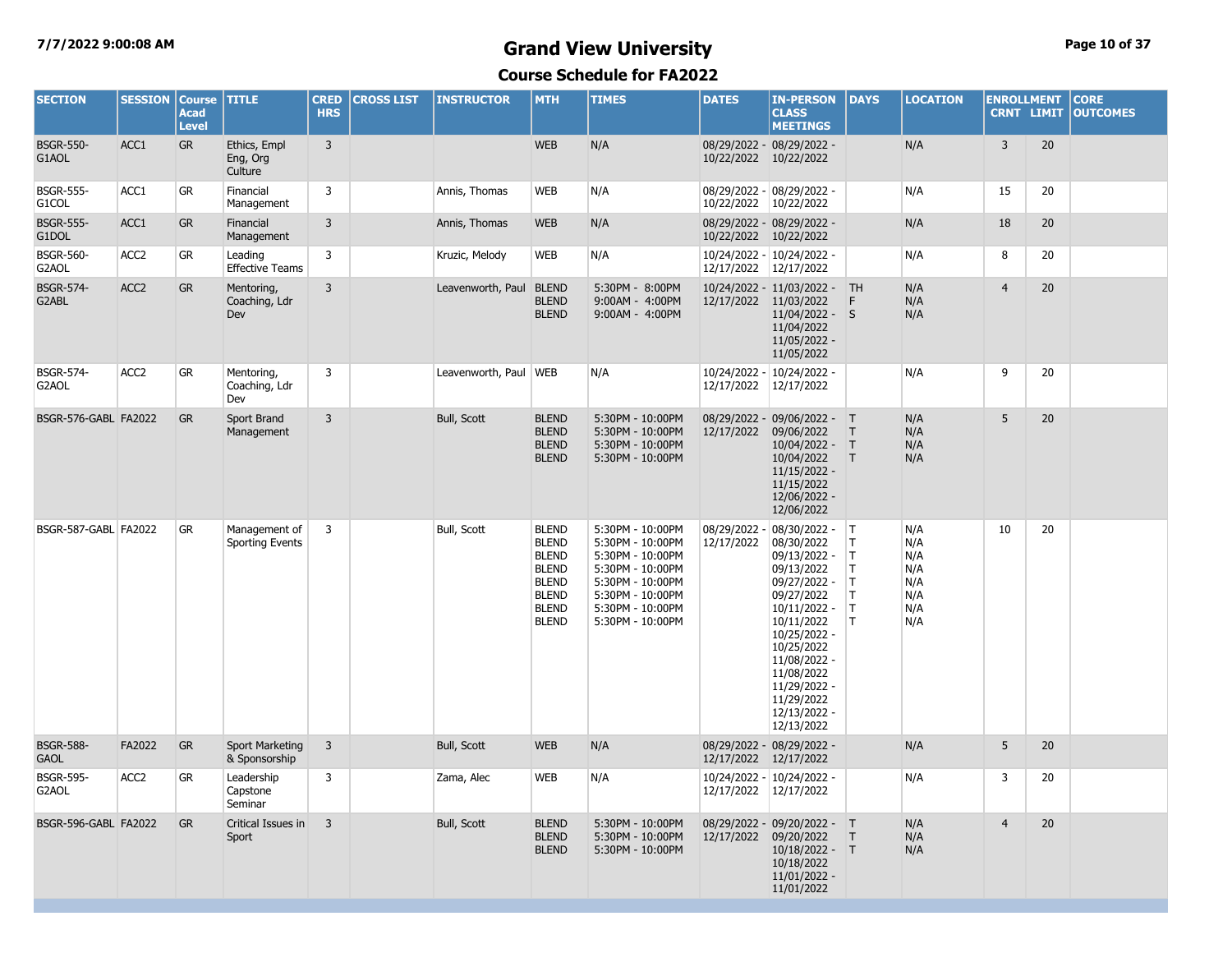#### **7/7/2022 9:00:08 AM Grand View University Page 11 of 37**

| <b>SECTION</b>      | <b>SESSION</b>   | <b>Course</b><br><b>Acad</b><br><b>Level</b> | <b>TITLE</b>                         | <b>CRED</b><br><b>HRS</b> | <b>CROSS LIST</b> | <b>INSTRUCTOR</b>              | <b>MTH</b>   | <b>TIMES</b>      | <b>DATES</b> | <b>IN-PERSON</b><br><b>CLASS</b><br><b>MEETINGS</b>  | <b>DAYS</b> | <b>LOCATION</b>  | <b>ENROLLMENT</b> | CRNT LIMIT   | <b>CORE</b><br><b>OUTCOMES</b> |
|---------------------|------------------|----------------------------------------------|--------------------------------------|---------------------------|-------------------|--------------------------------|--------------|-------------------|--------------|------------------------------------------------------|-------------|------------------|-------------------|--------------|--------------------------------|
| CHEM-103-BBL FA2022 |                  | UG                                           | Introduction to<br>Chemistry         | $\overline{4}$            |                   | Salazar, Laura                 | <b>BLEND</b> | 9:00AM - 9:50AM   | 12/17/2022   | 08/29/2022 - 08/29/2022 -<br>12/17/2022              | <b>MWF</b>  | N/A              | 23                | 24           | Q                              |
| CHEM-107-A          | FA2022           | UG                                           | Fundamentals<br>of Organic<br>Bioche | $\overline{4}$            |                   | Hall, Bonnie                   | <b>LEC</b>   | 12:00PM - 12:50PM |              | 08/29/2022 - 08/29/2022 -<br>12/17/2022 12/17/2022   | <b>MWF</b>  | <b>ELS 207</b>   | $\overline{4}$    | 30           | Q                              |
| CHEM-107L-A         | FA2022           | UG                                           | Fund Organic &<br><b>Biochem Lab</b> | 0                         |                   | Ma, Xiang                      | LAB          | 2:00PM - 3:50PM   |              | 08/29/2022 - 08/29/2022 -<br>12/17/2022 12/17/2022   | W           | <b>ELS 101</b>   | 4                 | 18           |                                |
| CHEM-111-A          | FA2022           | UG                                           | General<br>Chemistry I               | $\overline{4}$            |                   | Ma, Xiang                      | LEC.         | 9:00AM - 9:50AM   | 12/17/2022   | 08/29/2022 - 08/29/2022 -<br>12/17/2022              | <b>MWF</b>  | N/A              | 18                | 24           | Q                              |
| CHEM-111-B          | FA2022           | UG                                           | General<br>Chemistry I               | 4                         |                   | Ma, Xiang                      | <b>LEC</b>   | 10:00AM - 10:50AM |              | 08/29/2022 - 08/29/2022 -<br>12/17/2022 12/17/2022   | <b>MWF</b>  | N/A              | 19                | 24           | Q                              |
| CHEM-111L-A         | FA2022           | UG                                           | General<br>Chemistry I Lab           | $\mathbf 0$               |                   | Romal, John Rey                | LAB          | 8:00AM - 10:50AM  | 12/17/2022   | 08/29/2022 - 08/29/2022 - T<br>12/17/2022            |             | ELS <sub>4</sub> | 18                | 24           |                                |
| CHEM-111L-B         | FA2022           | UG                                           | General<br>Chemistry I Lab           | 0                         |                   | Ma, Xiang                      | LAB          | 1:00PM - 3:50PM   |              | 08/29/2022 - 08/29/2022 -<br>12/17/2022 12/17/2022   | IT.         | ELS <sub>4</sub> | 19                | 24           |                                |
| CHEM-112-A          | FA2022           | UG                                           | General<br>Chemistry II              | $\overline{4}$            |                   | Romal, John Rey                | <b>LEC</b>   | 12:00PM - 12:50PM | 12/17/2022   | 08/29/2022 - 08/29/2022 -<br>12/17/2022              | <b>MWF</b>  | N/A              | 17                | 24           |                                |
| CHEM-112L-A         | FA2022           | UG                                           | General<br>Chemistry II<br>Lab       | 0                         |                   | Romal, John Rey                | LAB          | 8:00AM - 10:50AM  |              | 08/29/2022 - 08/29/2022 -<br>12/17/2022 12/17/2022   | TH          | N/A              | 17                | 20           |                                |
| <b>CHEM-199-B</b>   | FA2022           | UG                                           | Chemistry<br>Research                | $\overline{2}$            |                   | Hall, Bonnie<br>Salazar, Laura | <b>IND</b>   | 11:00AM - 12:30PM | 12/17/2022   | 08/29/2022 - 08/29/2022 - T<br>12/17/2022            |             | <b>ELS 201</b>   | 5                 | 10           |                                |
| CHEM-321-A          | FA2022           | UG                                           | Organic<br>Chemistry I               | 5                         |                   | Salazar, Laura                 | <b>LEC</b>   | 11:00AM - 11:50AM |              | 08/29/2022 - 08/29/2022 -<br>12/17/2022 12/17/2022   | <b>MWF</b>  | N/A              | 18                | 20           |                                |
| CHEM-321L-A         | FA2022           | UG                                           | Organic<br>Chemistry I Lab           | $\Omega$                  |                   | Salazar, Laura                 | LAB          | 8:00AM - 10:50AM  | 12/17/2022   | 08/29/2022 - 08/29/2022 -<br>12/17/2022              | <b>TH</b>   | <b>ELS 101</b>   | 12                | 12           |                                |
| CHEM-321L-B         | FA2022           | UG                                           | Organic<br>Chemistry I Lab           | 0                         |                   | Salazar, Laura                 | LAB          | 1:00PM - 3:50PM   | 12/17/2022   | 08/29/2022 - 08/29/2022 -<br>12/17/2022              | <b>TH</b>   | <b>ELS 101</b>   | 6                 | 12           |                                |
| CHEM-321R-A         | FA2022           | UG                                           | Organic<br>Chemistry I<br>Recitation | $\mathbf{0}$              |                   | Salazar, Laura                 | <b>SEM</b>   | 9:30AM - 10:50AM  |              | 08/29/2022 - 08/29/2022 - T<br>12/17/2022 12/17/2022 |             | <b>ELS 221</b>   | 9                 | 18           |                                |
| CHEM-321R-B         | FA2022           | UG                                           | Organic<br>Chemistry I<br>Recitation | 0                         |                   | Salazar, Laura                 | <b>SEM</b>   | 1:00PM - 2:20PM   | 12/17/2022   | 08/29/2022 - 08/29/2022 -<br>12/17/2022              | IT.         | N/A              | 9                 | 18           |                                |
| CHEM-341-A          | FA2022           | <b>UG</b>                                    | Quantitative<br>Analysis             | $\overline{4}$            |                   | Ma, Xiang                      | <b>LEC</b>   | 1:00PM - 1:50PM   |              | 08/29/2022 - 08/29/2022 -<br>12/17/2022 12/17/2022   | <b>MWF</b>  | <b>ELS 203</b>   | $7\overline{ }$   | 10           | Q                              |
| CHEM-341L-A         | FA2022           | UG                                           | Ouantitative<br>Analysis Lab         | 0                         |                   | Ma, Xiang                      | LAB          | 8:00AM - 10:50AM  | 12/17/2022   | 08/29/2022 - 08/29/2022 -<br>12/17/2022              | IT.         | <b>ELS 101</b>   | $\overline{7}$    | 10           |                                |
| <b>CHEM-351-A</b>   | FA2022           | <b>UG</b>                                    | Biochemistry                         | 3                         |                   | Hall, Bonnie                   | <b>LEC</b>   | 11:00AM - 11:50AM |              | 08/29/2022 - 08/29/2022 -<br>12/17/2022 12/17/2022   | <b>MWF</b>  | N/A              | 9                 | 24           |                                |
| <b>CHEM-399-A</b>   | FA2022           | UG                                           | Internship                           | 1                         |                   | Hall, Bonnie                   | LEC          | N/A               |              | 08/29/2022 - 08/29/2022 -<br>12/17/2022 12/17/2022   |             | N/A              | 0                 | $\mathbf{1}$ |                                |
| <b>CHEM-399-B</b>   | FA2022           | UG                                           | Internship                           | $\overline{2}$            |                   | Hall, Bonnie                   | <b>LEC</b>   | N/A               |              | 08/29/2022 - 08/29/2022 -<br>12/17/2022 12/17/2022   |             | N/A              | $\mathbf 0$       | $\mathbf{1}$ |                                |
| <b>CHEM-399-C</b>   | FA2022           | UG                                           | Internship                           | 3                         |                   | Hall, Bonnie                   | LEC          | N/A               |              | 08/29/2022 - 08/29/2022 -<br>12/17/2022 12/17/2022   |             | N/A              | 1                 | $\mathbf{1}$ |                                |
| CHEM-399-M2         | ACC <sub>2</sub> | UG                                           | Internship                           | 3                         |                   |                                | <b>IND</b>   | N/A               |              | 10/24/2022 - 10/24/2022 -<br>12/17/2022 12/17/2022   |             | N/A              | $\mathbf{0}$      | $\mathbf{1}$ |                                |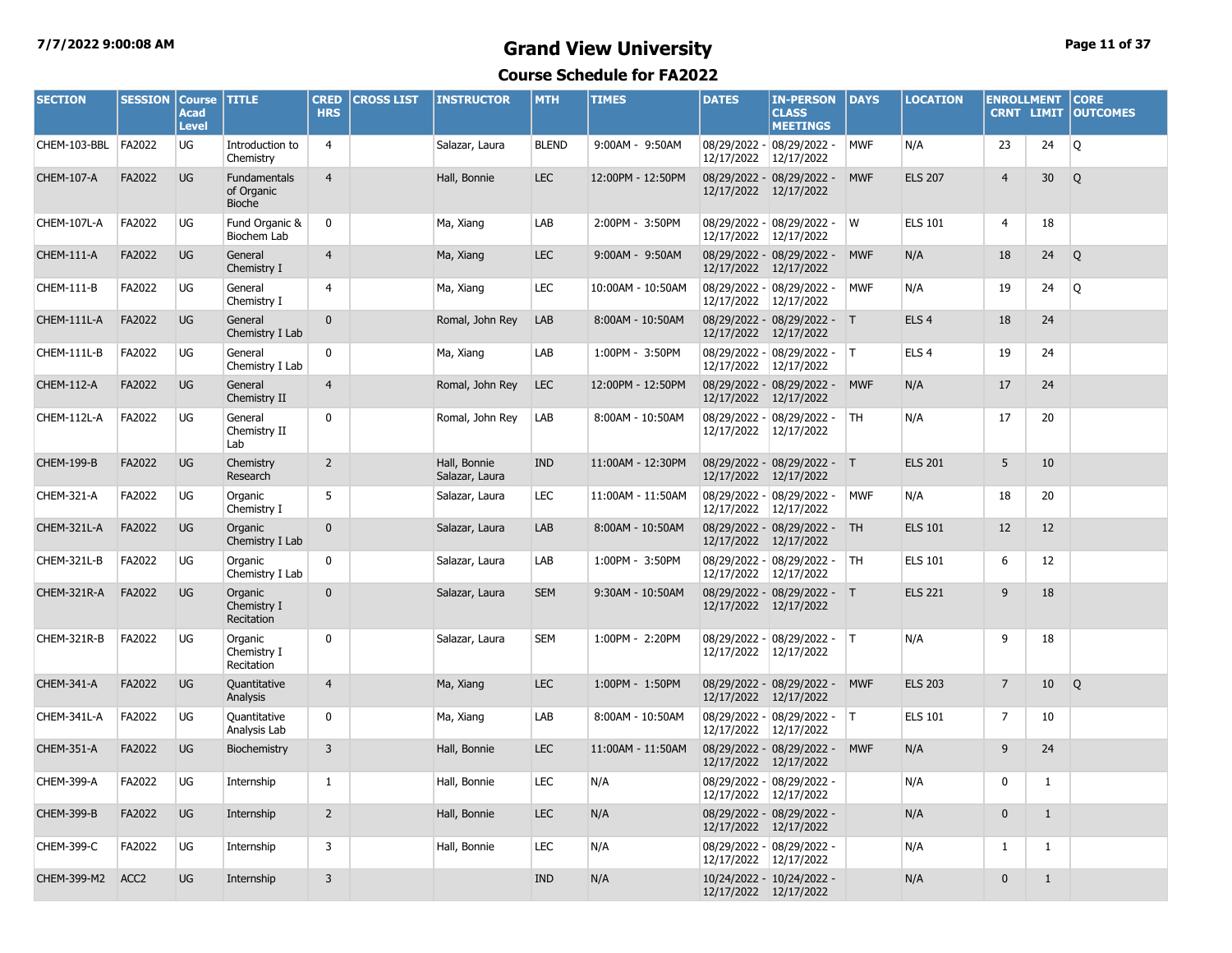#### **7/7/2022 9:00:08 AM Grand View University Page 12 of 37**

| <b>SECTION</b>                         | <b>SESSION Course</b> | <b>Acad</b><br><b>Level</b> | <b>TITLE</b>                              | <b>CRED</b><br><b>HRS</b> | <b>CROSS LIST</b> | <b>INSTRUCTOR</b>                           | <b>MTH</b>                                                                                   | <b>TIMES</b>                                                                                        | <b>DATES</b>               | <b>IN-PERSON</b><br><b>CLASS</b><br><b>MEETINGS</b>                                                                                                                              | <b>DAYS</b>        | <b>LOCATION</b>                        |                | <b>ENROLLMENT</b><br><b>CRNT LIMIT</b> | <b>CORE</b><br><b>OUTCOMES</b> |
|----------------------------------------|-----------------------|-----------------------------|-------------------------------------------|---------------------------|-------------------|---------------------------------------------|----------------------------------------------------------------------------------------------|-----------------------------------------------------------------------------------------------------|----------------------------|----------------------------------------------------------------------------------------------------------------------------------------------------------------------------------|--------------------|----------------------------------------|----------------|----------------------------------------|--------------------------------|
| CHEM-430-A                             | FA2022                | UG                          | Data Revolution<br>in Science/Med         | $\overline{3}$            |                   | Hall, Bonnie                                | <b>LEC</b>                                                                                   | 2:30PM - 3:50PM                                                                                     | 12/17/2022 12/17/2022      | 08/29/2022 - 08/29/2022 -                                                                                                                                                        | <b>TTH</b>         | <b>ELS 201</b>                         | 11             | 12                                     |                                |
| CHEM-499-A                             | FA2022                | <b>UG</b>                   | Research in<br>Chemistry                  | $\mathbf{1}$              |                   | Hall, Bonnie<br>Salazar, Laura<br>Ma, Xiang | <b>IND</b>                                                                                   | N/A                                                                                                 | 12/17/2022 12/17/2022      | 08/29/2022 - 08/29/2022 -                                                                                                                                                        |                    | N/A                                    | $\mathbf{0}$   | $\mathbf{1}$                           | IL W V                         |
| <b>CHEM-499-B</b>                      | FA2022                | UG                          | Research in<br>Chemistry                  | $\overline{2}$            |                   | Hall, Bonnie<br>Salazar, Laura<br>Ma, Xiang | IND                                                                                          | N/A                                                                                                 |                            | 08/29/2022 - 08/29/2022 -<br>12/17/2022 12/17/2022                                                                                                                               |                    | N/A                                    | $\mathbf{1}$   | 1                                      | IL W V                         |
| <b>CHEM-499-C</b>                      | FA2022                | <b>UG</b>                   | Research in<br>Chemistry                  | $\overline{3}$            |                   | Hall, Bonnie<br>Salazar, Laura<br>Ma, Xiang | <b>IND</b>                                                                                   | N/A                                                                                                 | 12/17/2022 12/17/2022      | 08/29/2022 - 08/29/2022 -                                                                                                                                                        |                    | N/A                                    | 9              | $\mathbf{1}$                           | IL W V                         |
| <b>CMGR-500-</b><br>G1BOL              | ACC1                  | <b>GR</b>                   | Professional<br>Counseling<br>Orient      | $\overline{3}$            |                   |                                             | <b>WEB</b><br><b>WEB</b>                                                                     | N/A<br>7:00PM - 9:00PM                                                                              | 10/22/2022                 | 08/29/2022 - 08/29/2022 - W<br>10/22/2022<br>09/07/2022 -<br>09/07/2022                                                                                                          |                    | N/A<br>N/A                             | 13             | 20                                     |                                |
| <b>CMGR-500-</b><br>G <sub>1</sub> OL  | ACC1                  | <b>GR</b>                   | Professional<br>Counseling<br>Orient      | 3                         |                   |                                             | <b>WEB</b><br><b>WEB</b>                                                                     | N/A<br>7:00PM - 9:00PM                                                                              | 10/22/2022                 | 08/29/2022 - 08/29/2022 - W<br>10/22/2022<br>09/07/2022 -<br>09/07/2022                                                                                                          |                    | N/A<br>N/A                             | 14             | 20                                     |                                |
| CMGR-505-<br>G2BOL                     | ACC <sub>2</sub>      | <b>GR</b>                   | Professional<br>Ethics                    | $\overline{3}$            |                   |                                             | <b>WEB</b>                                                                                   | N/A                                                                                                 | 12/17/2022                 | 10/24/2022 - 10/24/2022 -<br>12/17/2022                                                                                                                                          |                    | N/A                                    | 12             | 20                                     |                                |
| <b>CMGR-505-</b><br>G <sub>2</sub> COL | ACC <sub>2</sub>      | <b>GR</b>                   | Professional<br><b>Ethics</b>             | $\overline{3}$            |                   |                                             | <b>WEB</b>                                                                                   | N/A                                                                                                 |                            | 10/24/2022 - 10/24/2022 -<br>12/17/2022 12/17/2022                                                                                                                               |                    | N/A                                    | 11             | 20                                     |                                |
| CMGR-515-<br>G2BOL                     | ACC <sub>2</sub>      | <b>GR</b>                   | Applied<br>Microskills                    | $\overline{3}$            |                   |                                             | <b>WEB</b>                                                                                   | N/A                                                                                                 | 12/17/2022 12/17/2022      | 10/24/2022 - 10/24/2022 -                                                                                                                                                        |                    | N/A                                    | 10             | 20                                     |                                |
| CMGR-515-<br>G <sub>2</sub> OL         | ACC <sub>2</sub>      | <b>GR</b>                   | Applied<br>Microskills                    | $\overline{3}$            |                   |                                             | <b>WEB</b>                                                                                   | N/A                                                                                                 |                            | 10/24/2022 - 10/24/2022 -<br>12/17/2022 12/17/2022                                                                                                                               |                    | N/A                                    | 11             | 20                                     |                                |
| <b>CMGR-520-</b><br>G1OL               | ACC1                  | <b>GR</b>                   | Multiculturalism<br>in Counseling         | 3                         |                   |                                             | <b>WEB</b>                                                                                   | N/A                                                                                                 | 10/22/2022                 | 08/29/2022 - 08/29/2022 -<br>10/22/2022                                                                                                                                          |                    | N/A                                    | 0              | 20                                     |                                |
| <b>CMGR-535-</b><br>G1AOL              | ACC1                  | <b>GR</b>                   | Human Growth<br>and<br>Development        | $\overline{3}$            |                   |                                             | <b>WEB</b>                                                                                   | N/A                                                                                                 |                            | 08/29/2022 - 08/29/2022 -<br>10/22/2022 10/22/2022                                                                                                                               |                    | N/A                                    | 11             | 20                                     |                                |
| CMGR-535-<br>G1BOL                     | ACC1                  | <b>GR</b>                   | Human Growth<br>and<br>Development        | 3                         |                   |                                             | <b>WEB</b>                                                                                   | N/A                                                                                                 |                            | 08/29/2022 - 08/29/2022 -<br>10/22/2022 10/22/2022                                                                                                                               |                    | N/A                                    | 12             | 20                                     |                                |
| <b>CMGR-550-</b><br>G <sub>1</sub> OL  | ACC1                  | <b>GR</b>                   | Diagn and<br><b>Treatment</b><br>Planning | 3                         |                   |                                             | <b>WEB</b>                                                                                   | N/A                                                                                                 | 10/22/2022 10/22/2022      | 08/29/2022 - 08/29/2022 -                                                                                                                                                        |                    | N/A                                    | $\overline{2}$ | 20                                     |                                |
| <b>CMGR-555-</b><br>G1BBL              | ACC1                  | <b>GR</b>                   | Group<br>Counseling                       | 3                         |                   |                                             | <b>BLEND</b><br><b>BLEND</b><br><b>BLEND</b><br><b>BLEND</b><br><b>BLEND</b><br><b>BLEND</b> | N/A<br>12:00PM - 5:00PM<br>9:00AM - 5:00PM<br>9:00AM - 5:00PM<br>9:00AM - 5:00PM<br>9:00AM - 1:00PM | 08/29/2022 -<br>10/22/2022 | 08/29/2022 -<br>10/22/2022<br>10/05/2022 -<br>10/05/2022<br>10/06/2022 -<br>10/06/2022<br>10/07/2022 -<br>10/07/2022<br>10/08/2022 -<br>10/08/2022<br>10/09/2022 -<br>10/09/2022 | W<br>TH<br>F.<br>S | N/A<br>N/A<br>N/A<br>N/A<br>N/A<br>N/A | 25             | 45                                     |                                |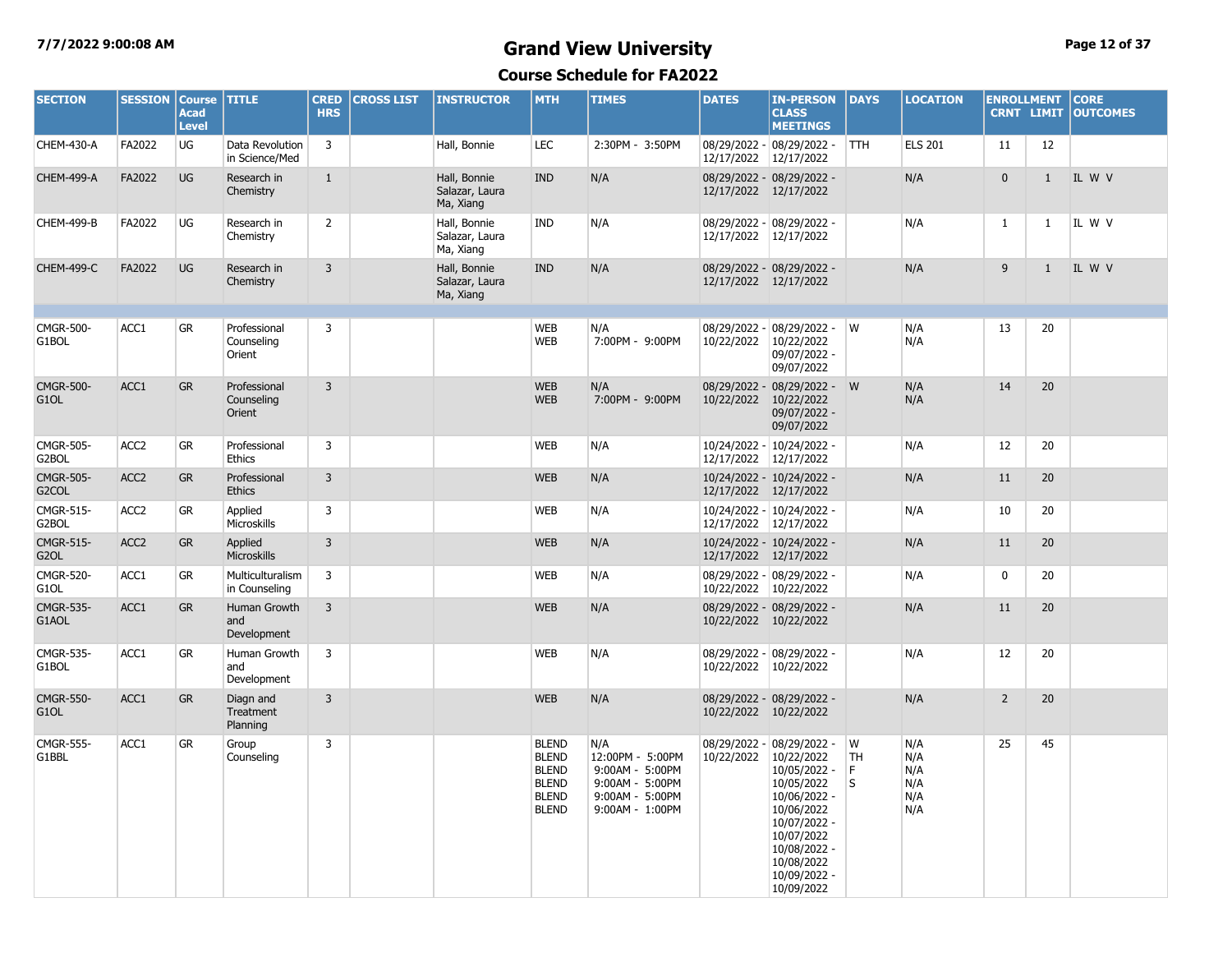## **7/7/2022 9:00:08 AM Grand View University Page 13 of 37**

| <b>SECTION</b>                        | <b>SESSION</b>   | <b>Course</b><br><b>Acad</b><br><b>Level</b> | <b>TITLE</b>                            | <b>CRED</b><br><b>HRS</b> | <b>CROSS LIST</b> | <b>INSTRUCTOR</b>     | <b>MTH</b> | <b>TIMES</b>      | <b>DATES</b> | <b>IN-PERSON</b><br><b>CLASS</b><br><b>MEETINGS</b>  | <b>DAYS</b>  | <b>LOCATION</b> | <b>ENROLLMENT</b><br><b>CRNT LIMIT</b> |              | <b>CORE</b><br><b>OUTCOMES</b> |
|---------------------------------------|------------------|----------------------------------------------|-----------------------------------------|---------------------------|-------------------|-----------------------|------------|-------------------|--------------|------------------------------------------------------|--------------|-----------------|----------------------------------------|--------------|--------------------------------|
| <b>CMGR-555-</b><br>G1OL              | ACC1             | <b>GR</b>                                    | Group<br>Counseling                     | 3                         |                   |                       | <b>WEB</b> | N/A               |              | 08/29/2022 - 10/08/2022 -<br>10/22/2022 10/08/2022   |              | N/A             | $\mathbf{1}$                           | $\mathbf{1}$ |                                |
| <b>CMGR-565-</b><br>G <sub>2</sub> OL | ACC <sub>2</sub> | <b>GR</b>                                    | Psychopatholog<br>v                     | 3                         |                   |                       | <b>WEB</b> | N/A               |              | 10/24/2022 - 10/24/2022 -<br>12/17/2022 12/17/2022   |              | N/A             | 27                                     | 20           |                                |
| <b>CMGR-575-</b><br>G2AOL             | ACC <sub>2</sub> | <b>GR</b>                                    | Intro to<br>Marriage and<br>Fam Ther    | $\overline{3}$            |                   |                       | <b>WEB</b> | N/A               |              | 10/24/2022 - 08/29/2022 -<br>12/17/2022 12/17/2022   |              | N/A             | 16                                     | 20           |                                |
| <b>CMGR-585-</b><br>G <sub>2</sub> OL | ACC <sub>2</sub> | <b>GR</b>                                    | Introduction to<br>Play Therapy         | 3                         |                   |                       | <b>WEB</b> | N/A               |              | 10/24/2022 - 10/24/2022 -<br>12/17/2022 12/17/2022   |              | N/A             | 6                                      | 20           |                                |
| <b>CMGR-595-</b><br><b>GAOL</b>       | FA2022           | <b>GR</b>                                    | Counseling<br>Practicum                 | 3                         |                   |                       | <b>WEB</b> | 10:00AM - 11:30AM | 12/17/2022   | 08/29/2022 - 08/29/2022 - T<br>12/17/2022            |              | N/A             | $\overline{7}$                         | 20           |                                |
| <b>CMGR-598-</b><br><b>GAOL</b>       | FA2022           | <b>GR</b>                                    | Internship I                            | 3                         |                   |                       | <b>WEB</b> | 10:00AM - 11:30AM | 12/17/2022   | 08/29/2022 - 08/29/2022 -<br>12/17/2022              | $\mathsf{M}$ | N/A             | 14                                     | 20           |                                |
| <b>CMGR-599-</b><br><b>GAOL</b>       | FA2022           | <b>GR</b>                                    | Internship II                           | 3                         |                   |                       | <b>WEB</b> | 4:00PM - 5:30PM   |              | 08/29/2022 - 08/29/2022 - W<br>12/17/2022 12/17/2022 |              | N/A             | $\overline{4}$                         | 20           |                                |
|                                       |                  |                                              |                                         |                           |                   |                       |            |                   |              |                                                      |              |                 |                                        |              |                                |
| COMM-122-A                            | FA2022           | UG                                           | Audio<br>Production Lab                 | 3                         |                   | McGinnis, Klinton     | LAB        | 1:00PM - 2:20PM   | 12/17/2022   | 08/29/2022 - 08/29/2022 -<br>12/17/2022              | <b>TTH</b>   | SC 150          | 16                                     | 12           |                                |
| <b>COMM-128-A</b>                     | FA2022           | UG                                           | Video<br>Production<br>Laboratory       | $\overline{3}$            |                   | McGinnis, Klinton     | LAB        | 11:30AM - 12:50PM |              | 08/29/2022 - 08/29/2022 -<br>12/17/2022 12/17/2022   | <b>TTH</b>   | <b>SC 150</b>   | 11                                     | 14           | $\circ$                        |
| COMM-141-A                            | FA2022           | UG                                           | Multimedia<br>Storytelling              | 3                         |                   | Kim-Cho, Yeon<br>Erin | <b>LEC</b> | 10:00AM - 10:50AM | 12/17/2022   | 08/29/2022 - 08/29/2022 -<br>12/17/2022              | <b>MWF</b>   | <b>SC 145</b>   | 13                                     | 18           | W GA                           |
| <b>COMM-159-A</b>                     | FA2022           | <b>UG</b>                                    | Journalism<br>Lab/Reporting             | $\overline{2}$            |                   | Kim-Cho, Yeon<br>Erin | LAB        | 1:00PM - 1:50PM   | 12/17/2022   | 08/29/2022 - 08/29/2022 -<br>12/17/2022              | <b>WF</b>    | <b>SC 150</b>   | 9                                      | 20           | W                              |
| COMM-199-A                            | FA2022           | UG                                           | Soph/Transfer<br>Portfolio Review       | 0                         |                   | McGinnis, Klinton     | IND        | N/A               | 12/17/2022   | 08/29/2022 - 08/29/2022 -<br>12/17/2022              |              | N/A             | 11                                     | 35           | <b>V</b>                       |
| <b>COMM-263-A</b>                     | FA2022           | UG                                           | Digital<br>Publishing                   | 3                         |                   | McGinnis, Klinton     | <b>LEC</b> | 9:30AM - 10:50AM  | 12/17/2022   | 08/29/2022 - 08/29/2022 -<br>12/17/2022              | <b>TTH</b>   | <b>SC 150</b>   | 15                                     | 20           |                                |
| COMM-299-A                            | FA2022           | UG                                           | Coop Education<br>Communication<br>s    | $\overline{2}$            |                   |                       | <b>IND</b> | N/A               | 12/17/2022   | 08/29/2022 - 08/29/2022 -<br>12/17/2022              |              | N/A             | $\mathbf 0$                            | 10           |                                |
| COMM-322-A                            | FA2022           | <b>UG</b>                                    | Adv Audio<br>Production Lab             | $\mathbf{1}$              |                   | McGinnis, Klinton     | LAB        | 1:00PM - 2:20PM   |              | 08/29/2022 - 08/29/2022 - T<br>12/17/2022 12/17/2022 |              | <b>SC 150</b>   | $\overline{2}$                         | 12           |                                |
| COMM-322-B                            | FA2022           | UG                                           | Adv Audio<br>Production Lab             | $\mathbf{1}$              |                   | McGinnis, Klinton     | LAB        | 1:00PM - 2:20PM   | 12/17/2022   | 08/29/2022 - 08/29/2022 -<br>12/17/2022              | TH           | SC 150          | 0                                      | 12           |                                |
| <b>COMM-328-A</b>                     | FA2022           | UG                                           | <b>Advanced Video</b><br>Production Lab | $\mathbf{1}$              |                   | McGinnis, Klinton     | LAB        | 11:30AM - 12:50PM | 12/17/2022   | 08/29/2022 - 08/29/2022 -<br>12/17/2022              | <b>TH</b>    | <b>SC 150</b>   | $\overline{2}$                         | 12           | $\circ$                        |
| COMM-328-B                            | FA2022           | UG                                           | Advanced Video<br>Production Lab        | $\mathbf{1}$              |                   | McGinnis, Klinton     | LAB        | 11:30AM - 12:50PM | 12/17/2022   | 08/29/2022 - 08/29/2022 -<br>12/17/2022              | IT.          | SC 150          | $\overline{7}$                         | 12           | l O                            |
| <b>COMM-359-A</b>                     | FA2022           | <b>UG</b>                                    | Advanced<br>Journalism Lab              | $\mathbf{1}$              |                   | Kim-Cho, Yeon<br>Erin | LAB        | 1:00PM - 1:50PM   | 12/17/2022   | 08/29/2022 - 08/29/2022 - W<br>12/17/2022            |              | <b>SC 150</b>   | 9                                      | 15           |                                |
| COMM-359-B                            | FA2022           | UG                                           | Advanced<br>Journalism Lab              | $\mathbf{1}$              |                   | Kim-Cho, Yeon<br>Erin | LAB        | 1:00PM - 1:50PM   | 12/17/2022   | 08/29/2022 - 08/29/2022 -<br>12/17/2022              | <b>M</b>     | SC 150          | 3                                      | 15           |                                |
| <b>COMM-399-A</b>                     | FA2022           | UG                                           | Internship-<br>Communication            | 3                         |                   | McGinnis, Klinton     | <b>IND</b> | N/A               | 12/17/2022   | 08/29/2022 - 08/29/2022 -<br>12/17/2022              |              | N/A             | $\mathbf{1}$                           | 15           | V                              |
| COMM-404-A                            | FA2022           | UG                                           | Communication<br>Law and Ethics         | 3                         |                   | Kim-Cho, Yeon<br>Erin | <b>LEC</b> | 11:00AM - 11:50AM |              | 08/29/2022 - 08/29/2022 -<br>12/17/2022 12/17/2022   | <b>MWF</b>   | <b>SC 145</b>   | 10                                     | 20           | IL W                           |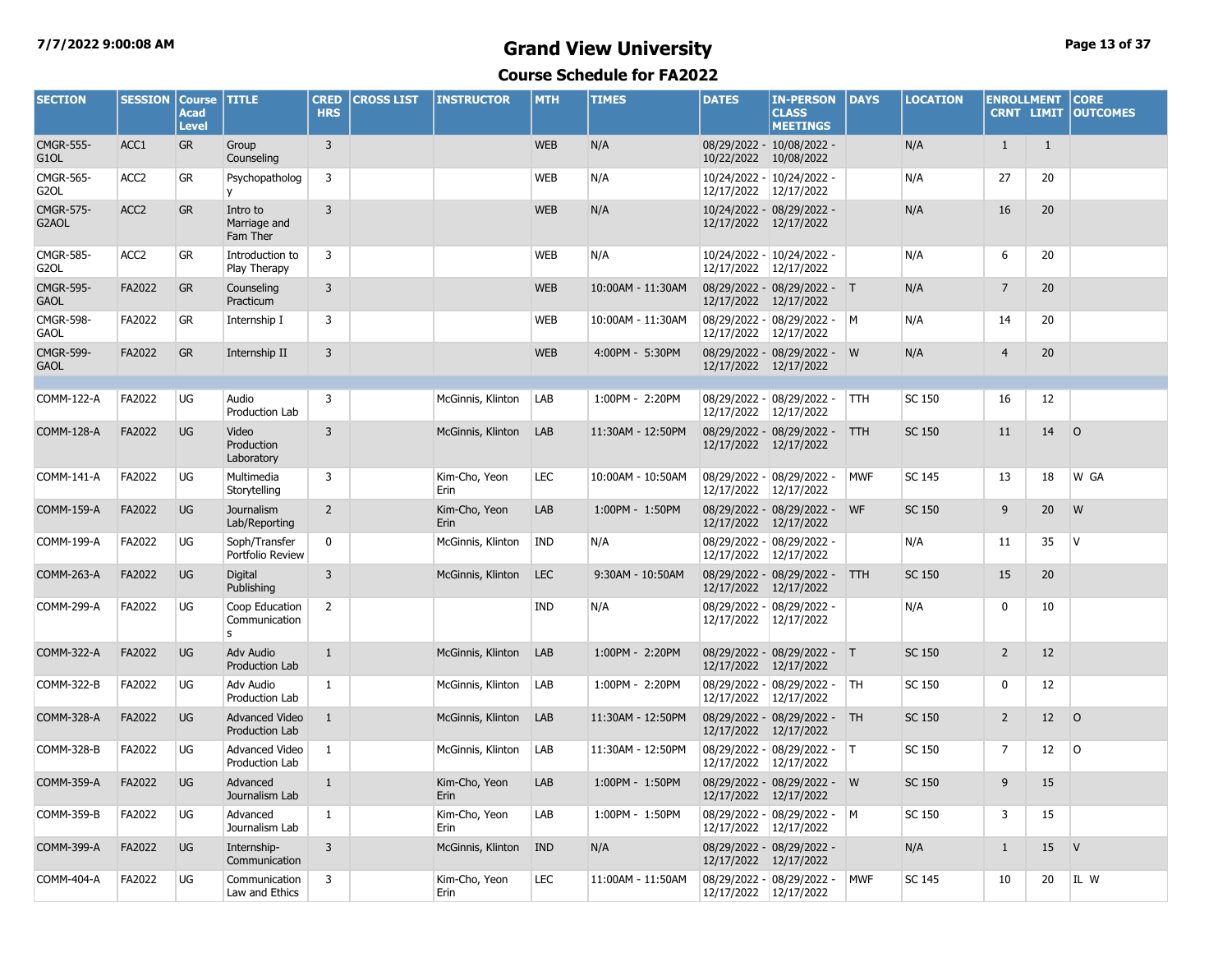### **7/7/2022 9:00:08 AM Grand View University Page 14 of 37**

| <b>SECTION</b>       | <b>SESSION</b> | <b>Course</b><br><b>Acad</b><br><b>Level</b> | <b>TITLE</b>                             | <b>CRED</b><br><b>HRS</b> | <b>CROSS LIST</b>        | <b>INSTRUCTOR</b>     | <b>MTH</b>   | <b>TIMES</b>      | <b>DATES</b> | <b>IN-PERSON</b><br><b>CLASS</b><br><b>MEETINGS</b> | <b>DAYS</b> | <b>LOCATION</b>    | <b>ENROLLMENT</b><br><b>CRNT LIMIT</b> |     | <b>CORE</b><br><b>OUTCOMES</b> |
|----------------------|----------------|----------------------------------------------|------------------------------------------|---------------------------|--------------------------|-----------------------|--------------|-------------------|--------------|-----------------------------------------------------|-------------|--------------------|----------------------------------------|-----|--------------------------------|
| <b>COMM-430-A</b>    | FA2022         | <b>UG</b>                                    | Gender, Race,<br>Class and Media         | $\overline{3}$            |                          | Kim-Cho, Yeon<br>Erin | <b>LEC</b>   | 9:00AM - 9:50AM   |              | 08/29/2022 - 08/29/2022 -<br>12/17/2022 12/17/2022  | <b>MWF</b>  | <b>SC 145</b>      | 15                                     | 15  |                                |
| CPSC-241-A           | FA2022         | UG                                           | Computer<br>Science I                    | 3                         | <b>BSAD-241-A</b>        |                       | <b>LEC</b>   | 9:30AM - 10:50AM  | 12/17/2022   | 08/29/2022 - 08/29/2022 -<br>12/17/2022             | <b>TTH</b>  | N/A                | 10                                     | 10  |                                |
| CPSC-241-B           | FA2022         | <b>UG</b>                                    | Computer<br>Science I                    | 3                         | <b>BSAD-241-B</b>        |                       | <b>LEC</b>   | 2:00PM - 2:50PM   | 12/17/2022   | 08/29/2022 - 08/29/2022 -<br>12/17/2022             | <b>MWF</b>  | N/A                | $\overline{7}$                         | 10  |                                |
| CPSC-242-A           | FA2022         | UG                                           | Computer<br>Science II                   | 3                         |                          |                       | <b>LEC</b>   | 1:00PM - 2:20PM   |              | 08/29/2022 - 08/29/2022 -<br>12/17/2022 12/17/2022  | <b>TTH</b>  | N/A                | 6                                      | 24  | IL                             |
| CPSC-316-A           | FA2022         | <b>UG</b>                                    | Web Application<br>Development           | 3                         |                          |                       | <b>LEC</b>   | 2:30PM - 3:50PM   | 12/17/2022   | 08/29/2022 - 08/29/2022 -<br>12/17/2022             | <b>TTH</b>  | N/A                | $\overline{7}$                         | 24  |                                |
| CPSC-330-A           | FA2022         | UG                                           | Data Structures<br>and Algorithms        | 3                         |                          |                       | <b>LEC</b>   | 12:00PM - 12:50PM |              | 08/29/2022 - 08/29/2022 -<br>12/17/2022 12/17/2022  | <b>MWF</b>  | N/A                | $\overline{7}$                         | 24  |                                |
| CPSC-421-A           | FA2022         | <b>UG</b>                                    | <b>Databases</b>                         | 3                         | <b>BSAD-421-A</b>        |                       | <b>LEC</b>   | 8:00AM - 8:50AM   |              | 08/29/2022 - 08/29/2022 -<br>12/17/2022 12/17/2022  | <b>MWF</b>  | N/A                | 11                                     | 11  | W O                            |
| CPSC-421-M2BL FA2022 |                | UG                                           | Databases                                | $\overline{3}$            | <b>BSAD-421-</b><br>M2BL |                       | <b>BLEND</b> | 7:40PM - 9:25PM   |              | 08/29/2022 - 08/29/2022 -<br>12/17/2022 12/17/2022  | TTH         | N/A                | 0                                      | 10  | W O                            |
| DATA-101-A           | FA2022         | <b>UG</b>                                    | Intro to Data                            | $\overline{3}$            |                          | Aquilar, Oscar        | <b>LEC</b>   | 10:00AM - 10:50AM |              | 08/29/2022 - 08/29/2022 -                           | <b>MWF</b>  | KCTR 24            | 19                                     | 20  | IL V                           |
|                      |                |                                              | Analytics                                |                           |                          |                       |              |                   | 12/17/2022   | 12/17/2022                                          |             |                    |                                        |     |                                |
| DATA-101-B           | FA2022         | UG                                           | Intro to Data<br>Analytics               | $\overline{3}$            |                          | Aquilar, Oscar        | <b>LEC</b>   | 11:30AM - 12:50PM |              | 08/29/2022 - 08/29/2022 -<br>12/17/2022 12/17/2022  | <b>TTH</b>  | KCTR <sub>28</sub> | 19                                     | 17  | IL V                           |
| <b>DATA-435-A</b>    | FA2022         | <b>UG</b>                                    | Marketing<br>Analytics                   | $\overline{3}$            |                          | Aquilar, Oscar        | <b>LEC</b>   | 11:00AM - 11:50AM |              | 08/29/2022 - 08/29/2022 -<br>12/17/2022 12/17/2022  | <b>MWF</b>  | KCTR <sub>28</sub> | 11                                     | 20  |                                |
| DATA-445-A           | FA2022         | UG                                           | Applied<br>Statstcl/Machin<br>e Lrng     | $\overline{3}$            |                          | Aquilar, Oscar        | <b>LEC</b>   | 12:00PM - 12:50PM |              | 08/29/2022 - 08/29/2022 -<br>12/17/2022 12/17/2022  | <b>MWF</b>  | N/A                | 14                                     | 20  |                                |
| DATA-454-AE          | FA2022         | UG                                           | <b>Business</b><br>Analytics<br>Capstone | $\overline{3}$            |                          | Aguilar, Oscar        | <b>IND</b>   | N/A               |              | 08/29/2022 - 08/29/2022 -<br>12/17/2022 12/17/2022  |             | N/A                | $\overline{2}$                         | 1   | <b>WOV</b>                     |
|                      |                |                                              |                                          |                           |                          |                       |              |                   |              |                                                     |             |                    |                                        |     |                                |
| DMACC-101-1          | FA2022         | UG                                           | <b>DMACC Cross</b><br>Enroll - 3 Credit  | 0                         |                          |                       | <b>LEC</b>   | N/A               |              | 08/29/2022 - 08/29/2022 -<br>12/17/2022 12/17/2022  |             | N/A                | $\overline{2}$                         | 100 |                                |
| DMACC-101-A          | FA2022         | <b>UG</b>                                    | <b>DMACC Cross</b><br>Enroll - 1 Credit  | $\mathbf{0}$              |                          |                       | <b>LEC</b>   | N/A               |              | 08/29/2022 - 08/29/2022 -<br>12/17/2022 12/17/2022  |             | N/A                | $\mathbf{0}$                           | 100 |                                |
| DMACC-101-B          | FA2022         | UG                                           | <b>DMACC Cross</b><br>Enroll - 2 Credit  | $\mathbf 0$               |                          |                       | <b>LEC</b>   | N/A               |              | 08/29/2022 - 08/29/2022 -<br>12/17/2022 12/17/2022  |             | N/A                | $\mathbf 0$                            | 100 |                                |
|                      | FA2022         | <b>UG</b>                                    | <b>Drake Cross</b>                       | $\mathbf{0}$              |                          |                       | <b>LEC</b>   |                   |              |                                                     |             |                    |                                        |     |                                |
| DRAKE-101-A          |                |                                              | Enroll - 1 Credit                        |                           |                          |                       |              | N/A               |              | 08/29/2022 - 08/29/2022 -<br>12/17/2022 12/17/2022  |             | N/A                | $\mathbf 0$                            | 25  |                                |
| DRAKE-101-B          | FA2022         | UG                                           | <b>Drake Cross</b><br>Enroll - 2 Credit  | $\mathbf 0$               |                          |                       | <b>LEC</b>   | N/A               | 12/17/2022   | 08/29/2022 - 08/29/2022 -<br>12/17/2022             |             | N/A                | $\mathbf 0$                            | 25  |                                |
| DRAKE-101-C          | FA2022         | UG                                           | <b>Drake Cross</b><br>Enroll - 3 Credit  | $\mathbf{0}$              |                          |                       | <b>LEC</b>   | N/A               |              | 08/29/2022 - 08/29/2022 -<br>12/17/2022 12/17/2022  |             | N/A                | $\overline{4}$                         | 25  |                                |
|                      |                |                                              |                                          |                           |                          |                       |              |                   |              |                                                     |             |                    |                                        |     |                                |
| <b>ECON-101-A</b>    | FA2022         | <b>UG</b>                                    | Principles of<br>Macro<br>Economics      | 3                         |                          | Hannum, David         | <b>LEC</b>   | 8:00AM - 8:50AM   |              | 08/29/2022 - 08/29/2022 -<br>12/17/2022 12/17/2022  | <b>MWF</b>  | KCTR <sub>33</sub> | 15                                     | 33  |                                |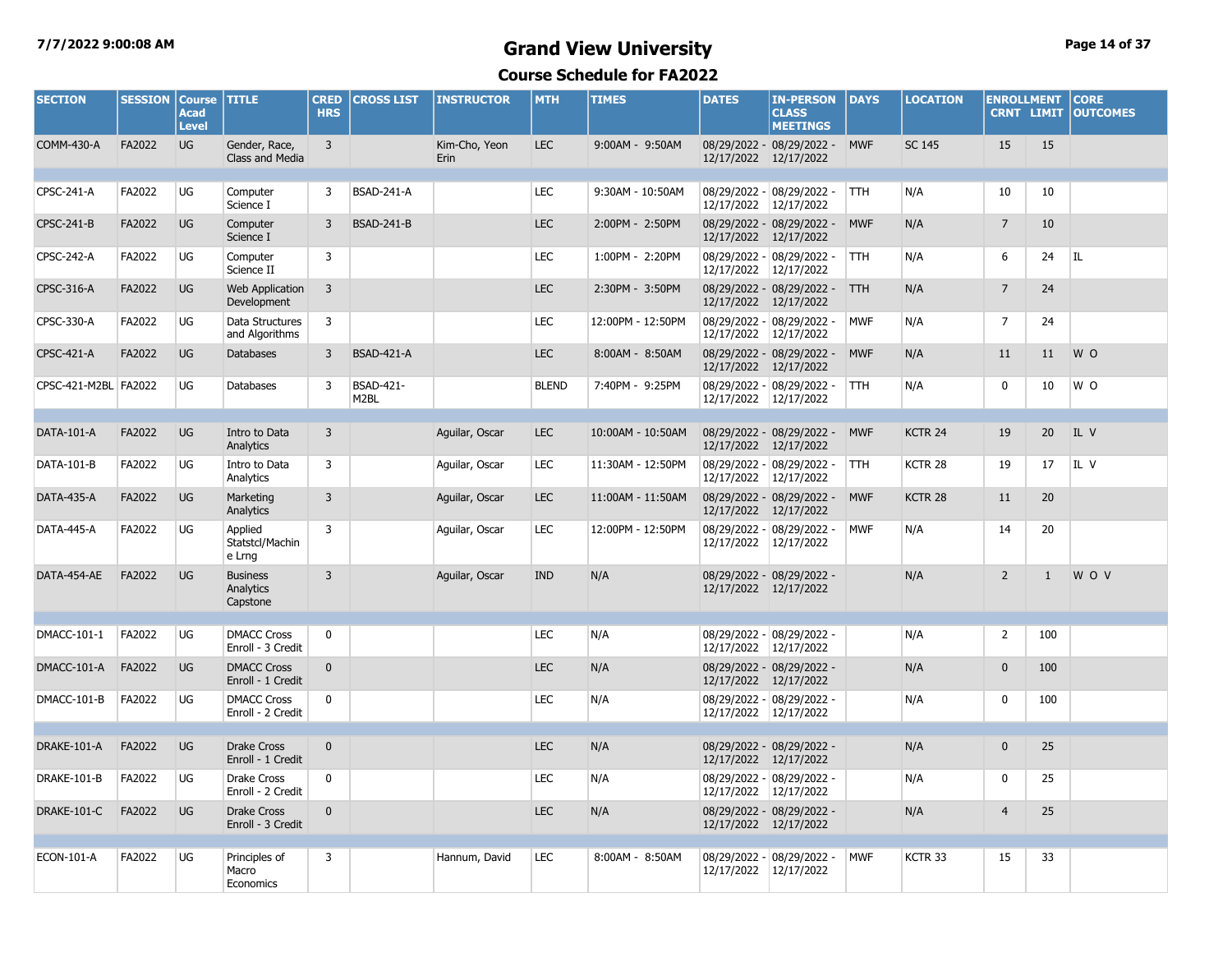#### **7/7/2022 9:00:08 AM Grand View University Page 15 of 37**

| <b>SECTION</b>                        | <b>SESSION</b>   | <b>Course</b><br>Acad<br><b>Level</b> | <b>TITLE</b>                               | <b>CRED</b><br><b>HRS</b> | <b>CROSS LIST</b> | <b>INSTRUCTOR</b>                | <b>MTH</b>   | <b>TIMES</b>      | <b>DATES</b>               | <b>IN-PERSON</b><br><b>CLASS</b><br><b>MEETINGS</b> | <b>DAYS</b> | <b>LOCATION</b>    | <b>ENROLLMENT</b><br><b>CRNT LIMIT</b> |    | <b>CORE</b><br><b>OUTCOMES</b> |
|---------------------------------------|------------------|---------------------------------------|--------------------------------------------|---------------------------|-------------------|----------------------------------|--------------|-------------------|----------------------------|-----------------------------------------------------|-------------|--------------------|----------------------------------------|----|--------------------------------|
| <b>ECON-101-B</b>                     | FA2022           | UG                                    | Principles of<br>Macro<br>Economics        | $\overline{3}$            |                   | Hannum, David                    | <b>LEC</b>   | 12:00PM - 12:50PM | 12/17/2022 12/17/2022      | 08/29/2022 - 08/29/2022 -                           | <b>MWF</b>  | <b>RASM 120</b>    | 26                                     | 33 |                                |
| <b>ECON-101-C</b>                     | FA2022           | UG                                    | Principles of<br>Macro<br>Economics        | 3                         |                   | Hannum, David                    | LEC          | 9:00AM - 9:50AM   | 12/17/2022                 | 08/29/2022 - 08/29/2022 -<br>12/17/2022             | <b>MWF</b>  | KCTR 33            | 23                                     | 33 |                                |
| <b>ECON-102-A</b>                     | FA2022           | <b>UG</b>                             | Principles of<br>Micro<br>Economics        | $\overline{3}$            |                   | Bottenfield, Kip                 | <b>LEC</b>   | 1:00PM - 2:20PM   | 12/17/2022                 | 08/29/2022 - 08/29/2022 -<br>12/17/2022             | <b>TTH</b>  | KCTR <sub>33</sub> | 20                                     | 33 |                                |
| ECON-102-<br>M <sub>2</sub> BL        | ACC <sub>2</sub> | UG                                    | Principles of<br>Micro<br>Economics        | 3                         |                   | Munoz, Marcos                    | <b>BLEND</b> | 7:40PM - 9:25PM   | 12/17/2022                 | 10/24/2022 - 10/24/2022 -<br>12/17/2022             | T           | N/A                | 4                                      | 24 |                                |
| ECON-315-<br>M <sub>1</sub> BL        | ACC1             | UG                                    | Money, Banking<br>and Fin Markets          | 3                         |                   | Roemer, Sarah                    | <b>BLEND</b> | 5:45PM - 7:30PM   | 10/22/2022 10/22/2022      | 08/29/2022 - 08/29/2022 -                           | <b>TTH</b>  | N/A                | $\overline{7}$                         | 20 |                                |
| EDGR-501-GA                           | FA2022           | GR                                    | Pedagogies of<br>Exceptl<br>Learners       | 3                         |                   |                                  | LEC          | 10:00AM - 10:50AM | 12/17/2022                 | 08/29/2022 - 08/29/2022 -<br>12/17/2022             | <b>MWF</b>  | N/A                | 0                                      | 20 |                                |
| EDGR-511-<br><b>GBBL</b>              | FA2022           | <b>GR</b>                             | The Nature of<br><b>STEM</b>               | $\overline{3}$            |                   |                                  | <b>BLEND</b> | 5:00PM - 6:00PM   | 12/17/2022 12/17/2022      | 08/29/2022 - 08/29/2022 - M                         |             | N/A                | $\overline{2}$                         | 20 |                                |
| EDGR-515-<br>G2ABL                    | ACC <sub>2</sub> | <b>GR</b>                             | Mental Health<br><b>First Aid</b>          | $\mathbf{1}$              |                   | Selha, Myke<br>Sorteberg, Simone | <b>BLEND</b> | 8:00AM - 4:30PM   | 12/17/2022                 | 10/24/2022 - 10/24/2022 - M<br>10/24/2022           |             | N/A                | $\overline{4}$                         | 30 |                                |
| EDGR-521-<br>G1AOL                    | ACC1             | <b>GR</b>                             | Cult Resp Educ<br>Leadership               | $\overline{3}$            |                   |                                  | <b>WEB</b>   | N/A               | 10/22/2022                 | 08/29/2022 - 08/29/2022 -<br>10/22/2022             |             | N/A                | 15                                     | 20 |                                |
| EDGR-531-<br>G <sub>2</sub> OL        | ACC <sub>2</sub> | <b>GR</b>                             | Inst Strat I<br>Methods K-8                | $\overline{4}$            |                   |                                  | <b>WEB</b>   | N/A               | 12/17/2022 12/17/2022      | 10/24/2022 - 10/24/2022 -                           |             | N/A                | 3                                      | 20 |                                |
| <b>EDGR-532-</b><br>G <sub>2</sub> OL | ACC <sub>2</sub> | <b>GR</b>                             | Inst Strat I<br>Methods 5-12               | $\overline{4}$            |                   |                                  | <b>WEB</b>   | N/A               | 12/17/2022 12/17/2022      | 10/24/2022 - 10/24/2022 -                           |             | N/A                | $\mathbf{1}$                           | 20 |                                |
| <b>EDGR-536-</b><br>G2AOL             | ACC <sub>2</sub> | GR                                    | Working<br>W/Family,<br>Teach & Comm       | 3                         |                   | Robinson, Chelsea                | <b>WEB</b>   | N/A               | 12/17/2022                 | 10/24/2022 - 10/24/2022 -<br>12/17/2022             |             | N/A                | $\mathbf{1}$                           | 20 |                                |
| <b>EDGR-539-</b><br>G1ABL             | ACC1             | <b>GR</b>                             | Ind Behavior<br>Management                 | $\overline{3}$            |                   | Katch, Laura                     | <b>BLEND</b> | 5:30PM - 9:00PM   | 10/22/2022                 | 08/29/2022 - 08/29/2022 - M<br>10/22/2022           |             | N/A                | $\overline{9}$                         | 20 |                                |
| EDGR-541-GA                           | FA2022           | GR                                    | Teaching<br>Indvidualized<br>Reading       | $\mathbf{1}$              |                   |                                  | LEC          | 12:00PM - 12:50PM | 08/29/2022 -<br>12/17/2022 | 08/29/2022 -<br>12/17/2022                          | W           | N/A                | 1                                      | 20 |                                |
| EDGR-542-GA                           | FA2022           | <b>GR</b>                             | Content Area<br>Reading                    | $\overline{3}$            |                   |                                  | <b>LEC</b>   | 10:00AM - 10:50AM | 12/17/2022                 | 08/29/2022 - 08/29/2022 -<br>12/17/2022             | <b>MWF</b>  | N/A                | $\mathbf 0$                            | 20 |                                |
| EDGR-543-GA                           | FA2022           | <b>GR</b>                             | Assess/Inst<br>Struggling<br>Readers       | 3                         |                   |                                  | <b>LEC</b>   | 2:30PM - 3:50PM   | 12/17/2022                 | 08/29/2022 - 08/29/2022 -<br>12/17/2022             | <b>TTH</b>  | N/A                | $\mathbf{1}$                           | 20 |                                |
| EDGR-544-GA                           | FA2022           | <b>GR</b>                             | Ed Pract:<br>Reading K-8                   | $\overline{2}$            |                   |                                  | <b>LEC</b>   | 9:00AM - 10:50AM  | 12/17/2022 12/17/2022      | 08/29/2022 - 08/29/2022 -                           | <b>MWF</b>  | N/A                | $\mathbf{1}$                           | 20 |                                |
| EDGR-547-GA                           | FA2022           | GR                                    | Writing for<br><b>Diverse</b><br>Classroom | 3                         |                   |                                  | LEC          | 5:30PM - 8:00PM   | 12/17/2022                 | 08/29/2022 - 08/29/2022 -   T<br>12/17/2022         |             | N/A                | 3                                      | 20 |                                |
| EDGR-548-GA                           | FA2022           | <b>GR</b>                             | Ed Practicum:<br>Reading 5-12              | $\overline{2}$            |                   |                                  | <b>LEC</b>   | 9:00AM - 10:50AM  | 12/17/2022 12/17/2022      | 08/29/2022 - 08/29/2022 -                           | <b>MWF</b>  | N/A                | $\mathbf{0}$                           | 20 |                                |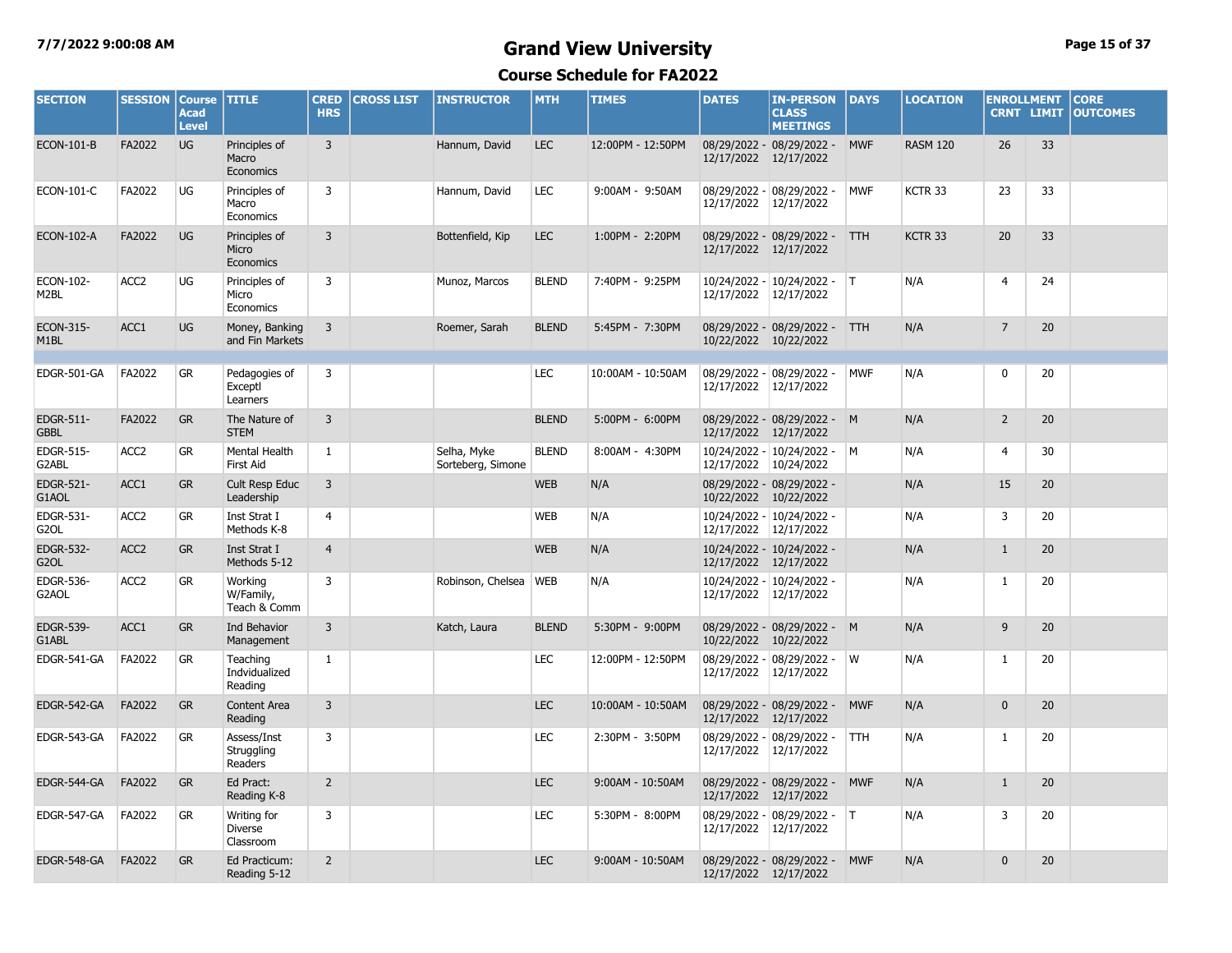#### **7/7/2022 9:00:08 AM Grand View University Page 16 of 37**

| <b>SECTION</b>                   | <b>SESSION</b>   | <b>Course</b><br><b>Acad</b><br><b>Level</b> | <b>TITLE</b>                         | <b>CRED</b><br><b>HRS</b> | <b>CROSS LIST</b> | <b>INSTRUCTOR</b>       | <b>MTH</b>   | <b>TIMES</b>      | <b>DATES</b>          | <b>IN-PERSON</b><br><b>CLASS</b><br><b>MEETINGS</b> | <b>DAYS</b> | <b>LOCATION</b> | <b>ENROLLMENT</b><br><b>CRNT LIMIT</b> |    | <b>CORE</b><br><b>OUTCOMES</b> |
|----------------------------------|------------------|----------------------------------------------|--------------------------------------|---------------------------|-------------------|-------------------------|--------------|-------------------|-----------------------|-----------------------------------------------------|-------------|-----------------|----------------------------------------|----|--------------------------------|
| EDGR-549-<br>G1AOL               | ACC1             | GR                                           | Language<br>Acquisition &<br>Learnin | 3                         |                   | Schumann, Amy           | <b>WEB</b>   | N/A               | 10/22/2022            | 08/29/2022 - 08/29/2022 -<br>10/22/2022             |             | N/A             | 13                                     | 20 |                                |
| <b>EDGR-549-</b><br>G1BOL        | FA2022           | <b>GR</b>                                    | Language<br>Acquisition &<br>Learnin | $\overline{3}$            |                   |                         | <b>WEB</b>   | N/A               |                       | 08/29/2022 - 08/29/2022 -<br>10/22/2022 10/22/2022  |             | N/A             | 11                                     | 20 |                                |
| EDGR-561-<br>G2AOL               | ACC <sub>2</sub> | <b>GR</b>                                    | Improv.<br>Collaborative<br>Culture  | 3                         |                   |                         | <b>WEB</b>   | N/A               |                       | 10/24/2022 - 10/24/2022 -<br>12/17/2022 12/17/2022  |             | N/A             | 11                                     | 20 |                                |
| <b>EDGR-573-</b><br>G2AOL        | ACC <sub>2</sub> | <b>GR</b>                                    | Inst Strat II:<br>Char of LD/BD      | $\overline{2}$            |                   | Robinson, Chelsea WEB   |              | N/A               | 12/17/2022 12/17/2022 | 10/24/2022 - 10/24/2022 -                           |             | N/A             | $\overline{7}$                         | 20 |                                |
| <b>EDGR-574-</b><br>G2AOL        | ACC <sub>2</sub> | <b>GR</b>                                    | Inst Strat II:<br>Char of ID         | 3                         |                   |                         | <b>WEB</b>   | N/A               | 12/17/2022 12/17/2022 | 10/24/2022 - 10/24/2022 -                           |             | N/A             | $\mathbf{1}$                           | 20 |                                |
| <b>EDGR-583-</b><br>G2AOL        | ACC <sub>2</sub> | <b>GR</b>                                    | <b>ELL Methods</b>                   | 3                         |                   |                         | <b>WEB</b>   | N/A               | 12/17/2022 12/17/2022 | 10/24/2022 - 10/24/2022 -                           |             | N/A             | 15                                     | 20 |                                |
| <b>EDGR-583-</b><br>G2BOL        | FA2022           | <b>GR</b>                                    | <b>ELL Methods</b>                   | 3                         |                   |                         | <b>WEB</b>   | N/A               | 12/17/2022 12/17/2022 | 10/24/2022 - 10/24/2022 -                           |             | N/A             | 13                                     | 20 |                                |
| <b>EDGR-588-</b><br><b>GABOL</b> | FA2022           | <b>GR</b>                                    | Education<br>Practicum: ELL          | $\mathbf{1}$              |                   |                         | <b>WEB</b>   | N/A               | 12/17/2022 12/17/2022 | 08/29/2022 - 08/29/2022 -                           |             | N/A             | $\mathbf{1}$                           | 20 |                                |
| <b>EDGR-588-</b><br><b>GAOL</b>  | FA2022           | <b>GR</b>                                    | Education<br>Practicum: ELL          | $\overline{2}$            |                   |                         | <b>WEB</b>   | N/A               | 12/17/2022            | 08/29/2022 - 08/29/2022 -<br>12/17/2022             |             | N/A             | $\mathbf 0$                            | 20 |                                |
| <b>EDGR-589-</b><br><b>GAOL</b>  | FA2022           | <b>GR</b>                                    | Instructional<br>Coach<br>Internship | $\mathbf{1}$              |                   |                         | <b>IND</b>   | N/A               | 12/17/2022 12/17/2022 | 08/29/2022 - 08/29/2022 -                           |             | N/A             | $\overline{2}$                         |    |                                |
|                                  |                  |                                              |                                      |                           |                   |                         |              |                   |                       |                                                     |             |                 |                                        |    |                                |
| EDUC-111-A                       | FA2022           | UG                                           | Introduction to<br>Education         | 3                         |                   | Cole, Leah              | <b>LEC</b>   | 1:00PM - 1:50PM   | 12/17/2022 12/17/2022 | 08/29/2022 - 08/29/2022 -                           | <b>MWF</b>  | N/A             | 22                                     | 20 | W                              |
| EDUC-111-AX                      | FA2022           | <b>UG</b>                                    | Introduction to<br>Education         | $\mathbf{1}$              |                   | Cole, Leah              | <b>LEC</b>   | N/A               | 12/17/2022 12/17/2022 | 08/29/2022 - 08/29/2022 -                           |             | N/A             | 5                                      | 20 | W                              |
| <b>EDUC-111-B</b>                | FA2022           | UG                                           | Introduction to<br>Education         | 3                         |                   | Robinson, Chelsea       | LEC          | 9:00AM - 9:50AM   | 12/17/2022            | 08/29/2022 - 08/29/2022 -<br>12/17/2022             | <b>MWF</b>  | N/A             | 22                                     | 20 | W                              |
| <b>EDUC-146-B</b>                | FA2022           | <b>UG</b>                                    | Psych and Dev<br>for Educators       | 3                         |                   | Easter, Jaclyn          | <b>LEC</b>   | 11:30AM - 12:50PM | 12/17/2022 12/17/2022 | 08/29/2022 - 08/29/2022 -                           | <b>TTH</b>  | <b>RASM 216</b> | 22                                     | 20 | $\circ$                        |
| EDUC-184-AE                      | FA2022           | UG                                           | Elem Hlth/PE<br>Mthds<br>Classroom   | $\mathbf{1}$              |                   |                         | <b>LEC</b>   | 6:00PM - 8:30PM   | 11/11/2022 11/11/2022 | 10/10/2022 - 10/10/2022 -                           | M           | N/A             | 14                                     | 20 |                                |
| <b>EDUC-243-A</b>                | FA2022           | <b>UG</b>                                    | Instrctl<br>Planning &<br>Assessment | $\overline{3}$            |                   | O'Leary, Diana          | <b>LEC</b>   | 1:00PM - 1:50PM   | 12/17/2022 12/17/2022 | 08/29/2022 - 08/29/2022 -                           | <b>MWF</b>  | N/A             | 15                                     | 20 | OQ                             |
| <b>EDUC-245-A</b>                | FA2022           | UG                                           | Instructional<br>Technologies        | $\overline{2}$            |                   | Rademacher,<br>Emily    | <b>LEC</b>   | 11:00AM - 11:50AM | 12/17/2022 12/17/2022 | 08/29/2022 - 08/29/2022 -                           | WF          | <b>RASM 119</b> | 19                                     | 16 | IL.                            |
| <b>EDUC-280-A</b>                | FA2022           | <b>UG</b>                                    | Social Issues in<br>Education        | 3                         |                   | Sorteberg, Simone LEC   |              | 9:00AM - 9:50AM   | 12/17/2022            | 08/29/2022 - 08/29/2022 -<br>12/17/2022             | <b>MWF</b>  | N/A             | 13                                     | 20 | GA                             |
| <b>EDUC-280-B</b>                | FA2022           | UG                                           | Social Issues in<br>Education        | 3                         |                   | Sorteberg, Simone   LEC |              | 11:30AM - 12:50PM | 12/17/2022 12/17/2022 | 08/29/2022 - 08/29/2022 -                           | TTH.        | N/A             | $\overline{7}$                         | 20 | GA                             |
| <b>EDUC-306-A</b>                | FA2022           | <b>UG</b>                                    | Ed Practicum:<br>Primary(K-3)        | $\overline{2}$            |                   | Cole, Leah              | <b>PRACT</b> | 8:00AM - 9:50AM   | 12/17/2022 12/17/2022 | 08/29/2022 - 08/29/2022 -                           | <b>MWF</b>  | N/A             | 8                                      | 20 | V                              |
| EDUC-307-AE                      | FA2022           | UG                                           | Ed Practicum:<br>Inter Elem(4-6)     | $\overline{2}$            |                   | Rademacher,<br>Emily    | <b>PRACT</b> | 4:00PM - 5:15PM   | 12/17/2022 12/17/2022 | 08/29/2022 - 08/29/2022 - T                         |             | N/A             | 9                                      | 20 | <b>V</b>                       |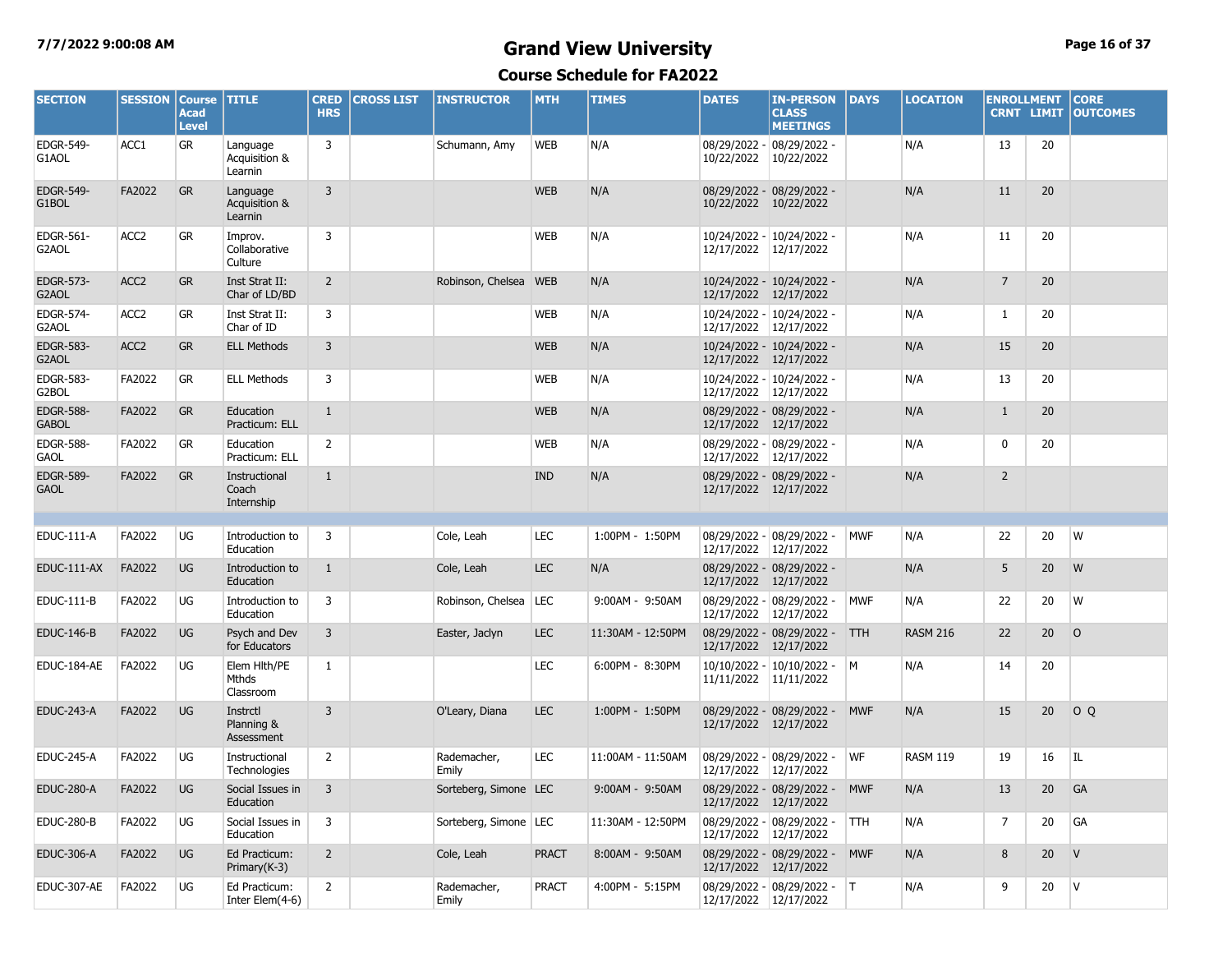#### **7/7/2022 9:00:08 AM Grand View University Page 17 of 37**

| <b>SECTION</b>                 | <b>SESSION</b>   | <b>Course</b><br><b>Acad</b><br><b>Level</b> | <b>TITLE</b>                               | <b>CRED</b><br><b>HRS</b> | <b>CROSS LIST</b> | <b>INSTRUCTOR</b>                 | <b>MTH</b>                   | <b>TIMES</b>           | <b>DATES</b>               | <b>IN-PERSON</b><br><b>CLASS</b><br><b>MEETINGS</b>                                | <b>DAYS</b> | <b>LOCATION</b> | <b>ENROLLMENT</b><br><b>CRNT LIMIT</b> |    | <b>CORE</b><br><b>OUTCOMES</b> |
|--------------------------------|------------------|----------------------------------------------|--------------------------------------------|---------------------------|-------------------|-----------------------------------|------------------------------|------------------------|----------------------------|------------------------------------------------------------------------------------|-------------|-----------------|----------------------------------------|----|--------------------------------|
| <b>EDUC-308-A</b>              | FA2022           | <b>UG</b>                                    | Ed Practicum:<br>Middle School             | $\overline{2}$            |                   | Easter, Jaclyn                    | <b>PRACT</b>                 | 8:00AM - 10:00AM       | 12/17/2022                 | 08/29/2022 - 08/29/2022 -<br>12/17/2022                                            | <b>MWF</b>  | N/A             | $\mathbf{1}$                           | 20 | V                              |
| EDUC-310-A                     | FA2022           | UG                                           | Middle School<br>Methods                   | 3                         |                   | Easter, Jaclyn                    | <b>LEC</b>                   | 1:00PM - 2:20PM        | 12/17/2022                 | 08/29/2022 - 08/29/2022 -<br>12/17/2022                                            | <b>TTH</b>  | N/A             | 6                                      | 20 | W                              |
| <b>EDUC-312-A</b>              | FA2022           | <b>UG</b>                                    | Teaching<br>Elementary<br>Science          | 3                         |                   | Easter, Jaclyn                    | <b>LEC</b>                   | 2:00PM - 3:20PM        |                            | 08/29/2022 - 08/29/2022 -<br>12/17/2022 12/17/2022                                 | <b>MW</b>   | N/A             | $\overline{4}$                         | 15 |                                |
| EDUC-313-AE                    | FA2022           | UG                                           | Teaching<br>Elementary<br>Math             | 3                         |                   |                                   | LEC                          | 5:30PM - 8:00PM        |                            | 08/29/2022 - 08/29/2022 -<br>12/17/2022 12/17/2022                                 | W           | N/A             | $\overline{7}$                         | 15 |                                |
| <b>EDUC-314-A</b>              | FA2022           | <b>UG</b>                                    | <b>Teaching Elem</b><br>Social Studies     | 3                         |                   | Sorteberg, Simone LEC             |                              | 9:30AM - 10:50AM       |                            | 08/29/2022 - 08/29/2022 -<br>12/17/2022 12/17/2022                                 | <b>TTH</b>  | N/A             | 9                                      | 15 | W GA                           |
| <b>EDUC-324-A</b>              | FA2022           | <b>UG</b>                                    | Teaching<br>Literacy: K-2                  | 3                         |                   | Grow, Lindsay                     | <b>LEC</b>                   | 1:00PM - 2:20PM        | 12/17/2022                 | 08/29/2022 - 08/29/2022 -<br>12/17/2022                                            | <b>TTH</b>  | N/A             | 8                                      | 15 |                                |
| <b>EDUC-325-A</b>              | FA2022           | <b>UG</b>                                    | Teaching<br>Literacy- (3-8)                | 3                         |                   | O'Leary, Diana                    | <b>LEC</b>                   | 1:00PM - 2:20PM        | 12/17/2022                 | 08/29/2022 - 08/29/2022 -<br>12/17/2022                                            | <b>TTH</b>  | N/A             | 5                                      | 15 |                                |
| <b>EDUC-326-A</b>              | FA2022           | UG                                           | PE & Hith<br>Methods: Elem<br>$(K-8)$      | 3                         |                   | Beane, Kenneth                    | <b>LEC</b>                   | 11:30AM - 12:50PM      | 12/17/2022                 | 08/29/2022 - 08/29/2022 -<br>12/17/2022                                            | <b>TTH</b>  | N/A             | 8                                      | 15 |                                |
| <b>EDUC-327-A</b>              | FA2022           | <b>UG</b>                                    | Elem PE & Hlth<br>Pract: K-8               | $\overline{2}$            |                   | Beane, Kenneth                    | <b>LEC</b>                   | N/A                    | 12/17/2022                 | 08/29/2022 - 08/29/2022 -<br>12/17/2022                                            |             | N/A             | 8                                      | 15 |                                |
| EDUC-336-ABL                   | FA2022           | UG                                           | <b>Driver</b><br>Education I               | 3                         |                   |                                   | <b>BLEND</b><br><b>BLEND</b> | N/A<br>9:00AM - 1:00PM | 10/10/2022 -<br>12/17/2022 | $10/10/2022 - S$<br>12/17/2022<br>10/15/2022 -<br>10/15/2022                       |             | N/A<br>N/A      | 3                                      | 15 |                                |
| EDUC-337-ABL FA2022            |                  | <b>UG</b>                                    | <b>Driver</b><br>Education II              | $\overline{3}$            |                   |                                   | <b>BLEND</b><br><b>BLEND</b> | N/A<br>9:00AM - 1:00PM |                            | 10/10/2022 - 10/10/2022 - S<br>12/17/2022 12/17/2022<br>10/15/2022 -<br>10/15/2022 |             | N/A<br>N/A      | $\overline{3}$                         | 25 |                                |
| EDUC-338-ABL                   | FA2022           | UG                                           | Driver Ed III:<br><b>Traffic Safety</b>    | 3                         |                   |                                   | <b>BLEND</b><br><b>BLEND</b> | N/A<br>9:00AM - 1:00PM | 12/17/2022                 | $10/10/2022 - 10/10/2022 -$<br>12/17/2022<br>10/15/2022 -<br>10/15/2022            |             | N/A<br>N/A      | 3                                      | 15 |                                |
| <b>EDUC-342-A</b>              | FA2022           | <b>UG</b>                                    | Pedagogies of<br>Exceptl<br>Learners       | 3                         |                   | Robinson, Chelsea LEC             |                              | 10:00AM - 10:50AM      |                            | 08/29/2022 - 08/29/2022 -<br>12/17/2022 12/17/2022                                 | <b>MWF</b>  | N/A             | 12                                     |    | IL Q GA                        |
| EDUC-348-AEBL FA2022           |                  | UG                                           | Sec Methods:<br>Science                    | $\overline{2}$            |                   | Easter, Jaclyn<br>Edgerly, Hallie | <b>BLEND</b>                 | 6:00PM - 7:00PM        |                            | 08/31/2022 - 08/31/2022 -<br>12/14/2022 12/14/2022                                 | M           | N/A             | 3                                      | 10 |                                |
| <b>EDUC-350-A</b>              | FA2022           | <b>UG</b>                                    | Language<br>Acquisition &<br>Learnin       | 3                         |                   | Schumann, Amy                     | <b>LEC</b>                   | 8:00AM - 9:20AM        |                            | 08/29/2022 - 08/29/2022 - TTH<br>12/17/2022 12/17/2022                             |             | N/A             | 5                                      | 20 |                                |
| EDUC-350-<br>M <sub>1</sub> OL | ACC1             | <b>UG</b>                                    | Language<br>Acquisition &<br>Learnin       | 3                         |                   | Schumann, Amy                     | <b>WEB</b>                   | N/A                    | 10/22/2022                 | 08/29/2022 - 08/29/2022 -<br>10/22/2022                                            |             | N/A             | $\mathbf 0$                            | 20 |                                |
| EDUC-355-AE                    | FA2022           | <b>UG</b>                                    | Writing for<br><b>Diverse</b><br>Classroom | 3                         |                   |                                   | <b>LEC</b>                   | 5:30PM - 8:00PM        |                            | 08/29/2022 - 08/29/2022 - T<br>12/17/2022 12/17/2022                               |             | N/A             | 6                                      | 20 |                                |
| EDUC-363-<br>M <sub>2</sub> OL | ACC <sub>2</sub> | UG                                           | Working<br>W/Family,<br>Teach & Comm       | 3                         |                   | Robinson, Chelsea WEB             |                              | N/A                    |                            | 10/24/2022 - 10/24/2022 -<br>12/17/2022 12/17/2022                                 |             | N/A             | $\mathbf{1}$                           | 20 |                                |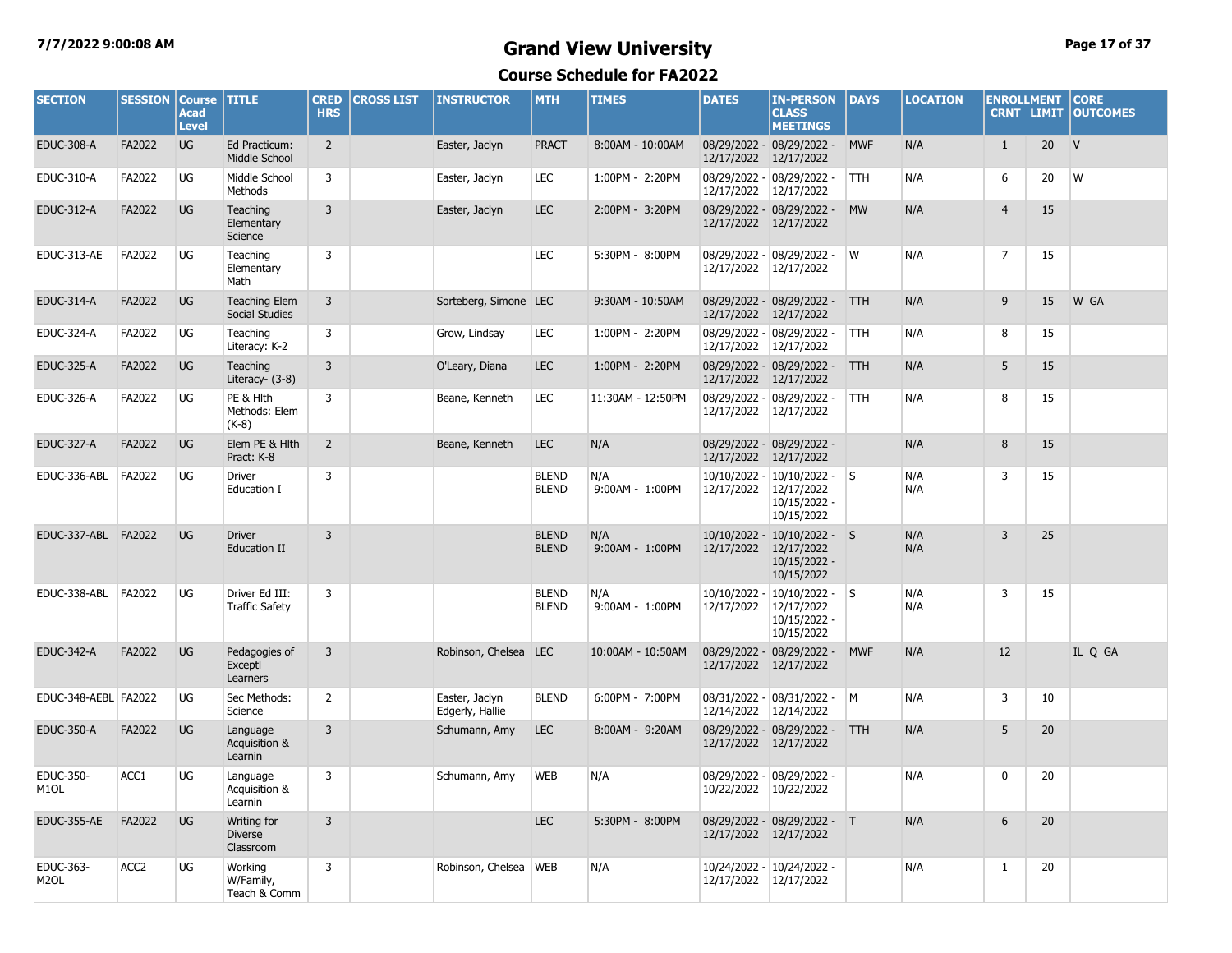### **7/7/2022 9:00:08 AM Grand View University Page 18 of 37**

| <b>SECTION</b>                        | <b>SESSION</b>   | <b>Course</b><br><b>Acad</b><br><b>Level</b> | <b>TITLE</b>                            | <b>CRED</b><br><b>HRS</b> | <b>CROSS LIST</b> | <b>INSTRUCTOR</b>                    | <b>MTH</b>   | <b>TIMES</b>           | <b>DATES</b> | <b>IN-PERSON</b><br><b>CLASS</b><br><b>MEETINGS</b>                                | <b>DAYS</b> | <b>LOCATION</b> | <b>ENROLLMENT</b><br><b>CRNT LIMIT</b> |    | <b>CORE</b><br><b>OUTCOMES</b> |
|---------------------------------------|------------------|----------------------------------------------|-----------------------------------------|---------------------------|-------------------|--------------------------------------|--------------|------------------------|--------------|------------------------------------------------------------------------------------|-------------|-----------------|----------------------------------------|----|--------------------------------|
| <b>EDUC-366-</b><br>M <sub>2</sub> OL | ACC1             | UG                                           | Inst Strat II:<br>Char of LD/BD         | $\overline{2}$            |                   | Robinson, Chelsea WEB                |              | N/A                    |              | 10/24/2022 - 10/24/2022 -<br>12/17/2022 12/17/2022                                 |             | N/A             | $\mathbf 0$                            | 20 |                                |
| EDUC-367-<br>M <sub>2</sub> OL        | ACC1             | <b>UG</b>                                    | Inst Strat II:<br>Char of ID            | 3                         |                   |                                      | <b>WEB</b>   | N/A                    |              | 10/24/2022 - 10/24/2022 -<br>12/17/2022 12/17/2022                                 |             | N/A             | $\mathbf{1}$                           | 20 |                                |
| EDUC-371-<br>M <sub>2</sub> OL        | ACC <sub>2</sub> | <b>UG</b>                                    | <b>ELL Methods</b>                      | 3                         |                   |                                      | <b>WEB</b>   | N/A                    |              | 10/24/2022 - 10/24/2022 -<br>12/17/2022 12/17/2022                                 |             | N/A             | $\mathbf{0}$                           | 20 |                                |
| EDUC-411-AEBL FA2022                  |                  | UG                                           | The Nature of<br><b>STEM</b>            | 2                         |                   | Easter, Jaclyn<br>Edgerly, Hallie    | <b>BLEND</b> | 5:00PM - 6:00PM        |              | 08/29/2022 - 08/29/2022 -<br>12/17/2022 12/17/2022                                 | IM.         | N/A             | 2                                      | 20 |                                |
| EDUC-415-ABL FA2022                   |                  | <b>UG</b>                                    | Impact of Mntl<br>Hlth and<br>Trauma    | 1                         |                   | Sorteberg, Simone LEC<br>Selha, Myke | <b>LEC</b>   | N/A<br>8:00AM - 4:30AM |              | 08/29/2022 - 08/29/2022 - M<br>12/17/2022 12/17/2022<br>08/29/2022 -<br>12/17/2022 |             | N/A<br>N/A      | 5                                      | 30 |                                |
| EDUC-420-AE                           | FA2022           | UG                                           | Elementary<br>Student<br>Teaching       | 12                        |                   | Cole, Leah                           | <b>PRACT</b> | 4:15PM - 5:30PM        | 12/17/2022   | 08/29/2022 - 08/29/2022 -<br>12/17/2022                                            | M           | N/A             | 8                                      | 20 | lo v                           |
| EDUC-420-BE                           | FA2022           | <b>UG</b>                                    | Elementary<br>Student<br>Teaching       | 6                         |                   | Cole, Leah                           | <b>PRACT</b> | 4:15PM - 5:30PM        | 12/17/2022   | 08/29/2022 - 08/29/2022 -<br>12/17/2022                                            | M           | N/A             | $\mathbf 0$                            | 20 | O V                            |
| <b>EDUC-421-A</b>                     | FA2022           | UG                                           | Content Area<br>Reading                 | 3                         |                   |                                      | <b>LEC</b>   | 10:00AM - 10:50AM      | 12/17/2022   | 08/29/2022 - 08/29/2022 -<br>12/17/2022                                            | <b>MWF</b>  | N/A             | 5                                      | 20 |                                |
| EDUC-425-AE                           | FA2022           | <b>UG</b>                                    | Secondary<br><b>Student</b><br>Teaching | 12                        |                   | Cole, Leah                           | <b>PRACT</b> | 4:15PM - 5:30PM        |              | 08/29/2022 - 08/29/2022 -<br>12/17/2022 12/17/2022                                 | M           | N/A             | $\overline{3}$                         | 20 | O <sub>V</sub>                 |
| EDUC-425-BE                           | FA2022           | UG                                           | Secondary<br>Student<br>Teaching        | 6                         |                   | Cole, Leah                           | <b>PRACT</b> | 4:15PM - 5:30PM        | 12/17/2022   | 08/29/2022 - 08/29/2022 -<br>12/17/2022                                            | M           | N/A             | 0                                      | 20 | O V                            |
| <b>EDUC-431-A</b>                     | FA2022           | <b>UG</b>                                    | Assess/Inst<br>Struggling<br>Readers    | $\overline{3}$            |                   | O'Leary, Diana                       | <b>LEC</b>   | 2:30PM - 3:50PM        |              | 08/29/2022 - 08/29/2022 -<br>12/17/2022 12/17/2022                                 | <b>TTH</b>  | N/A             | 6                                      | 20 |                                |
| <b>EDUC-441-A</b>                     | FA2022           | UG                                           | Teaching<br>Individualized<br>Read      | $\mathbf{1}$              |                   | O'Leary, Diana                       | <b>LEC</b>   | 12:00PM - 12:50PM      | 12/17/2022   | 08/29/2022 - 08/29/2022 -<br>12/17/2022                                            | W           | N/A             | $\overline{7}$                         | 15 | W                              |
| <b>EDUC-442-A</b>                     | FA2022           | UG                                           | Elem Classroom<br>Manage                | $\overline{2}$            |                   | Robinson, Chelsea LEC                |              | 11:00AM - 12:50PM      | 12/17/2022   | 08/29/2022 - 08/29/2022 -<br>12/17/2022                                            | M           | N/A             | 12                                     | 20 |                                |
| EDUC-444-A                            | FA2022           | UG                                           | Ed Practicum:<br>Reading K-8            | $\overline{2}$            |                   | O'Leary, Diana                       | <b>PRACT</b> | 9:00AM - 10:50AM       | 12/17/2022   | 08/29/2022 - 08/29/2022 -<br>12/17/2022                                            | <b>MWF</b>  | N/A             | 5                                      | 20 |                                |
| <b>EDUC-445-A</b>                     | FA2022           | <b>UG</b>                                    | Ed Practicum:<br>Reading 5-12           | $\overline{2}$            |                   | O'Leary, Diana                       | <b>PRACT</b> | 9:00AM - 10:50AM       | 12/17/2022   | 08/29/2022 - 08/29/2022 -<br>12/17/2022                                            | <b>MWF</b>  | N/A             | $\mathbf 0$                            | 15 |                                |
| <b>EDUC-451-A</b>                     | FA2022           | UG                                           | Experiential<br><b>STEM</b>             | $\mathbf{1}$              |                   |                                      | <b>IND</b>   | N/A                    | 12/17/2022   | 08/29/2022 - 08/29/2022 -<br>12/17/2022                                            |             | N/A             | $\mathbf{1}$                           |    |                                |
| <b>EDUC-475-</b><br>M <sub>1</sub> BL | ACC1             | UG                                           | <b>Ind Behavior</b><br>Management       | $\overline{3}$            |                   | Katch, Laura                         | <b>BLEND</b> | 5:30PM - 9:00PM        | 10/22/2022   | 08/29/2022 - 08/29/2022 - M<br>10/22/2022                                          |             | N/A             | $\mathbf{1}$                           | 20 |                                |
| <b>EDUC-488-</b><br><b>AEOL</b>       | FA2022           | UG                                           | Education<br>Practicum: ELL             | $\mathbf{1}$              |                   |                                      | <b>WEB</b>   | N/A                    | 12/17/2022   | 08/29/2022 - 08/29/2022 -<br>12/17/2022                                            |             | N/A             | 0                                      | 20 |                                |
| <b>ENGL-100-A</b>                     | FA2022           | <b>UG</b>                                    | English<br>Literacies                   | $\overline{4}$            |                   |                                      | <b>LEC</b>   | 11:00AM - 11:50AM      | 12/17/2022   | 08/29/2022 - 08/29/2022 -<br>12/17/2022                                            | <b>MWF</b>  | N/A             | 12                                     | 15 |                                |
| <b>ENGL-100-B</b>                     | FA2022           | UG                                           | English<br>Literacies                   | $\overline{4}$            |                   | Call, Joshua                         | <b>LEC</b>   | 9:00AM - 9:50AM        |              | 08/29/2022 - 08/29/2022 -<br>12/17/2022 12/17/2022                                 | <b>MWF</b>  | N/A             | 10                                     | 15 |                                |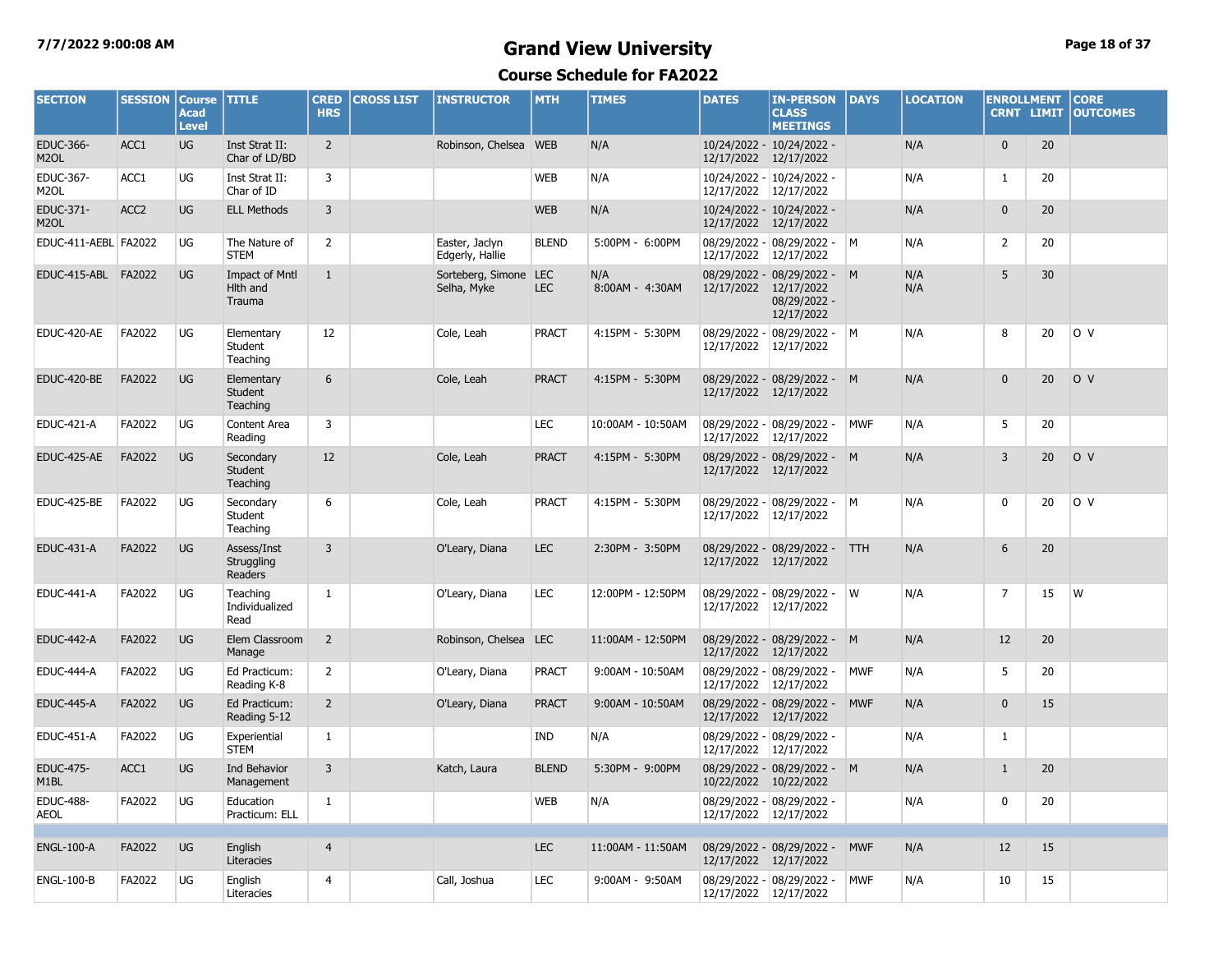#### **7/7/2022 9:00:08 AM Grand View University Page 19 of 37**

| <b>SECTION</b>                        | <b>SESSION</b> | <b>Course</b><br><b>Acad</b><br><b>Level</b> | <b>TITLE</b>                             | <b>CRED</b><br><b>HRS</b> | <b>CROSS LIST</b> | <b>INSTRUCTOR</b>                  | <b>MTH</b> | <b>TIMES</b>      | <b>DATES</b>          | <b>IN-PERSON</b><br><b>CLASS</b><br><b>MEETINGS</b>  | <b>DAYS</b> | <b>LOCATION</b> | <b>ENROLLMENT</b><br><b>CRNT LIMIT</b> |                | <b>CORE</b><br><b>OUTCOMES</b> |
|---------------------------------------|----------------|----------------------------------------------|------------------------------------------|---------------------------|-------------------|------------------------------------|------------|-------------------|-----------------------|------------------------------------------------------|-------------|-----------------|----------------------------------------|----------------|--------------------------------|
| <b>ENGL-100-C</b>                     | FA2022         | UG                                           | English<br>Literacies                    | $\overline{4}$            |                   | Call, Joshua                       | <b>LEC</b> | 9:30AM - 10:50AM  | 12/17/2022            | 08/29/2022 - 08/29/2022 -<br>12/17/2022              | <b>TTH</b>  | N/A             | 11                                     | 15             |                                |
| ENGL-100L-AA                          | FA2022         | UG                                           | <b>Writing Center</b><br>Hour            | 0                         |                   |                                    | LAB        | 7:00PM - 7:50PM   | 12/17/2022            | 08/29/2022 - 08/29/2022 -<br>12/17/2022              |             | N/A             | $\overline{2}$                         | 4              |                                |
| ENGL-100L-AB                          | FA2022         | <b>UG</b>                                    | <b>Writing Center</b><br>Hour            | $\mathbf{0}$              |                   |                                    | LAB        | 12:00PM - 12:50PM | 12/17/2022            | 08/29/2022 - 08/29/2022 - TH<br>12/17/2022           |             | <b>RASM 205</b> | $\overline{4}$                         | $\overline{4}$ |                                |
| ENGL-100L-AD                          | FA2022         | UG                                           | <b>Writing Center</b><br>Hour            | $\mathbf 0$               |                   |                                    | LAB        | 12:00PM - 12:50PM | 12/17/2022 12/17/2022 | 08/29/2022 - 08/29/2022 - F                          |             | <b>RASM 205</b> | $\overline{4}$                         | $\overline{4}$ |                                |
|                                       |                | <b>UG</b>                                    | <b>Writing Center</b><br>Hour            | $\mathbf{0}$              |                   | Call, Joshua                       | LAB        | 1:00PM - 1:50PM   | 12/17/2022            | 08/29/2022 - 08/29/2022 - M<br>12/17/2022            |             | <b>RASM 205</b> | $\overline{4}$                         | $\overline{4}$ |                                |
| ENGL-100L-BB                          | FA2022         | UG                                           | <b>Writing Center</b><br>Hour            | $\mathbf 0$               |                   | Call, Joshua                       | LAB        | 11:00AM - 11:50AM | 12/17/2022            | 08/29/2022 - 08/29/2022 - T<br>12/17/2022            |             | <b>RASM 205</b> | $\overline{4}$                         | 4              |                                |
|                                       |                | <b>UG</b>                                    | <b>Writing Center</b><br>Hour            | $\mathbf{0}$              |                   | Call, Joshua                       | LAB        | 10:00AM - 10:50AM | 12/17/2022            | 08/29/2022 - 08/29/2022 - W<br>12/17/2022            |             | <b>RASM 205</b> | $\overline{3}$                         | $\overline{4}$ |                                |
| ENGL-100L-BD                          | FA2022         | UG                                           | <b>Writing Center</b><br>Hour            | $\mathbf 0$               |                   | Call, Joshua                       | LAB        | 1:00PM - 1:50PM   | 12/17/2022            | 08/29/2022 - 08/29/2022 -<br>12/17/2022              | <b>TH</b>   | <b>RASM 205</b> | $\mathbf{1}$                           | 4              |                                |
| ENGL-100L-CA FA2022                   |                | <b>UG</b>                                    | <b>Writing Center</b><br>Hour            | $\mathbf{0}$              |                   | Call, Joshua                       | LAB        | 12:00PM - 12:50PM | 12/17/2022            | 08/29/2022 - 08/29/2022 - M<br>12/17/2022            |             | <b>RASM 205</b> | $\overline{4}$                         | $\overline{4}$ |                                |
| ENGL-100L-CB                          | FA2022         | UG                                           | <b>Writing Center</b><br>Hour            | $\mathbf 0$               |                   | Call, Joshua                       | LAB        | 6:00PM - 6:50PM   | 12/17/2022            | 08/29/2022 - 08/29/2022 - M<br>12/17/2022            |             | N/A             | $\mathbf{1}$                           | $\overline{4}$ |                                |
| ENGL-100L-CC FA2022                   |                | <b>UG</b>                                    | <b>Writing Center</b><br>Hour            | $\mathbf{0}$              |                   | Call, Joshua                       | LAB        | 1:00PM - 1:50PM   |                       | 08/29/2022 - 08/29/2022 - W<br>12/17/2022 12/17/2022 |             | <b>RASM 205</b> | $\overline{2}$                         | $\overline{4}$ |                                |
| ENGL-100L-CD                          | FA2022         | UG                                           | <b>Writing Center</b><br>Hour            | 0                         |                   | Call, Joshua                       | LAB        | 11:00AM - 11:50AM | 12/17/2022            | 08/29/2022 - 08/29/2022 - F<br>12/17/2022            |             | <b>RASM 205</b> | $\overline{4}$                         | 4              |                                |
| <b>ENGL-101-A</b>                     | FA2022         | <b>UG</b>                                    | <b>First Year</b><br>Composition         | 3                         |                   | Cottrill Lloyd,<br><b>Brittany</b> | <b>LEC</b> | 9:00AM - 9:50AM   | 12/17/2022            | 08/29/2022 - 08/29/2022 -<br>12/17/2022              | <b>MWF</b>  | N/A             | 20                                     | 20             | IL W                           |
| <b>ENGL-101-B</b>                     | FA2022         | UG                                           | <b>First Year</b><br>Composition         | 3                         |                   |                                    | <b>LEC</b> | 12:00PM - 12:50PM | 12/17/2022            | 08/29/2022 - 08/29/2022 -<br>12/17/2022              | <b>MWF</b>  | N/A             | 20                                     | 20             | IL W                           |
| <b>ENGL-101-C</b>                     | FA2022         | <b>UG</b>                                    | <b>First Year</b><br>Composition         | $\overline{3}$            |                   | McGary, Betty                      | <b>LEC</b> | 9:30AM - 10:50AM  | 12/17/2022            | 08/29/2022 - 08/29/2022 -<br>12/17/2022              | <b>TTH</b>  | N/A             | 19                                     | 20             | IL W                           |
| <b>ENGL-101-D</b>                     | FA2022         | UG                                           | <b>First Year</b><br>Composition         | 3                         |                   | Cottrill Llovd,<br>Brittany        | <b>LEC</b> | 10:00AM - 10:50AM | 12/17/2022            | 08/29/2022 - 08/29/2022 -<br>12/17/2022              | <b>MWF</b>  | N/A             | 20                                     | 20             | IL W                           |
| <b>ENGL-101-E</b>                     | FA2022         | <b>UG</b>                                    | <b>First Year</b><br>Composition         | $\overline{3}$            |                   | Getty, Amy                         | <b>LEC</b> | 11:00AM - 11:50AM | 12/17/2022            | 08/29/2022 - 08/29/2022 -<br>12/17/2022              | <b>MWF</b>  | N/A             | 19                                     | 20             | IL W                           |
| <b>ENGL-101-F</b>                     | FA2022         | UG                                           | <b>First Year</b><br>Composition         | 3                         |                   | McGary, Betty                      | <b>LEC</b> | 8:00AM - 9:20AM   | 12/17/2022            | 08/29/2022 - 08/29/2022 -<br>12/17/2022              | <b>TTH</b>  | N/A             | 20                                     | 20             | IL W                           |
| <b>ENGL-101-</b><br>M <sub>1</sub> OL | ACC1           | <b>UG</b>                                    | <b>First Year</b><br>Composition         | 3                         |                   | Cottrill Lloyd,<br>Brittany        | <b>WEB</b> | N/A               | 10/22/2022            | 08/29/2022 - 08/29/2022 -<br>10/22/2022              |             | N/A             | 8                                      | 10             | IL W                           |
| <b>ENGL-111-A</b>                     | FA2022         | UG                                           | Interpretation<br>of Literature          | 3                         |                   |                                    | <b>LEC</b> | 1:00PM - 1:50PM   | 12/17/2022            | 08/29/2022 - 08/29/2022 -<br>12/17/2022              | <b>MWF</b>  | N/A             | 15                                     | 25             | O GA                           |
| <b>ENGL-120-A</b>                     | FA2022         | <b>UG</b>                                    | Acad Engl for<br><b>Multilingual Stu</b> | $\overline{4}$            |                   | Olson, Bobbi                       | <b>LEC</b> | 9:00AM - 9:50AM   | 12/17/2022            | 08/29/2022 - 08/29/2022 -<br>12/17/2022              | <b>MWF</b>  | <b>RASM 212</b> | $\overline{3}$                         | 15             | $\circ$                        |
| <b>ENGL-150-A</b>                     | FA2022         | UG                                           | Intro to English<br><b>Studies</b>       | $\overline{2}$            |                   | Olson, Bobbi                       | <b>SEM</b> | 12:00PM - 12:50PM | 12/17/2022            | 08/29/2022 - 08/29/2022 -<br>12/17/2022              | <b>MW</b>   | <b>RASM 212</b> | 6                                      | 20             | IL V                           |
| <b>ENGL-202-A</b>                     | FA2022         | UG                                           | Intro to<br>Creative Writ-<br>Poetry     | $\overline{3}$            |                   | Brooke, Paul                       | <b>LEC</b> | 11:00AM - 11:50AM |                       | 08/29/2022 - 08/29/2022 -<br>12/17/2022 12/17/2022   | <b>MWF</b>  | N/A             | 11                                     | 20             | W O Q                          |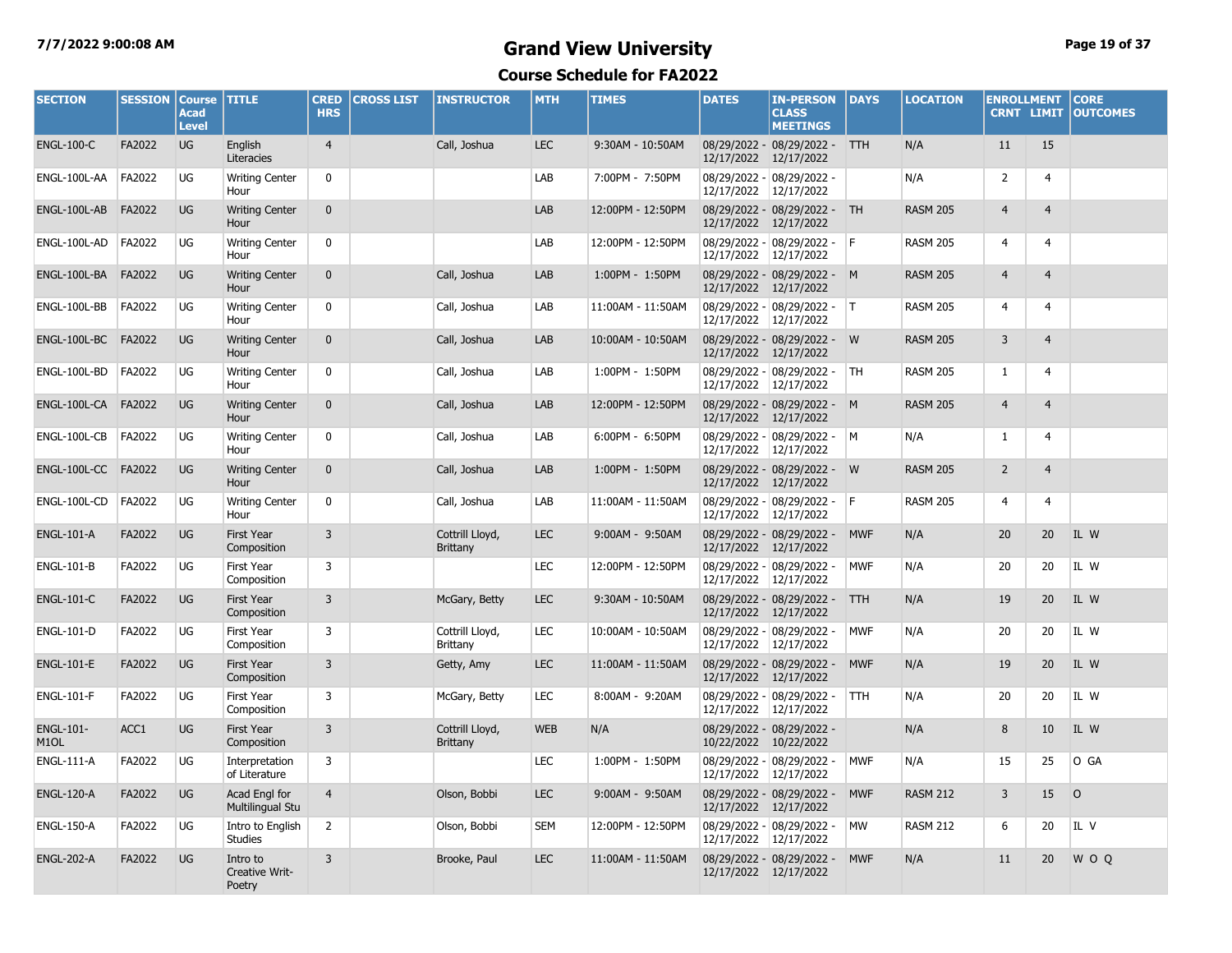#### **7/7/2022 9:00:08 AM Grand View University Page 20 of 37**

| <b>SECTION</b>                        | <b>SESSION</b>   | <b>Course</b><br><b>Acad</b><br><b>Level</b> | <b>TITLE</b>                            | <b>CRED</b><br><b>HRS</b> | <b>CROSS LIST</b> | <b>INSTRUCTOR</b>     | <b>MTH</b>   | <b>TIMES</b>      | <b>DATES</b>                          | <b>IN-PERSON</b><br><b>CLASS</b><br><b>MEETINGS</b> | <b>DAYS</b> | <b>LOCATION</b>    | <b>ENROLLMENT</b> | <b>CRNT LIMIT</b> | <b>CORE</b><br><b>OUTCOMES</b> |
|---------------------------------------|------------------|----------------------------------------------|-----------------------------------------|---------------------------|-------------------|-----------------------|--------------|-------------------|---------------------------------------|-----------------------------------------------------|-------------|--------------------|-------------------|-------------------|--------------------------------|
| <b>ENGL-204-A</b>                     | FA2022           | UG                                           | <b>Intro Creative</b><br>Writng-Nonfctn | 3                         |                   | Brooke, Paul          | <b>LEC</b>   | 11:30AM - 12:50PM | 12/17/2022                            | 08/29/2022 - 08/29/2022 -<br>12/17/2022             | <b>TTH</b>  | N/A                | 16                | 16                | W O O                          |
| <b>ENGL-212-A</b>                     | FA2022           | UG                                           | Good and Evil                           | 3                         |                   |                       | <b>LEC</b>   | 9:30AM - 10:50AM  | 12/17/2022 12/17/2022                 | 08/29/2022 - 08/29/2022 - TTH                       |             | N/A                | 20                | 20                | GA V                           |
| <b>ENGL-212-</b><br>M <sub>2</sub> BL | ACC <sub>2</sub> | UG                                           | Good and Evil                           | 3                         |                   | Kreimeyer,<br>Breanna | <b>BLEND</b> | 5:45PM - 7:30PM   | 12/17/2022 12/17/2022                 | 10/24/2022 - 10/24/2022 -                           | <b>TTH</b>  | N/A                | $\overline{7}$    | 20                | GA V                           |
| <b>ENGL-220-A</b>                     | FA2022           | UG                                           | Acad Engl for<br>Multiling Stu II       | $\overline{4}$            |                   | Olson, Bobbi          | <b>LEC</b>   | 11:00AM - 11:50AM | 12/17/2022 12/17/2022                 | 08/29/2022 - 08/29/2022 -                           | <b>MWF</b>  | <b>RASM 212</b>    | $\overline{7}$    | 15                | IL W V                         |
| ENGL-233-A                            | FA2022           | UG                                           | Environmental<br>Literature             | 3                         |                   | Brooke, Paul          | <b>LEC</b>   | 1:00PM - 2:20PM   | 12/17/2022 12/17/2022                 | 08/29/2022 - 08/29/2022 -                           | <b>TTH</b>  | N/A                | 13                | 20                | W GA                           |
| <b>ENGL-233-</b><br>M <sub>1</sub> BL | ACC1             | UG                                           | Environmental<br>Literature             | $\overline{3}$            |                   | Kreimeyer,<br>Breanna | <b>BLEND</b> | 7:40PM - 9:25PM   | 10/22/2022 10/22/2022                 | 08/29/2022 - 08/29/2022 - TTH                       |             | N/A                | $\overline{2}$    | 20                | W GA                           |
| <b>ENGL-309-A</b>                     | FA2022           | UG                                           | Writing for<br><b>Business</b>          | 3                         |                   | Wiser, Zachary        | <b>LEC</b>   | 10:00AM - 10:50AM | 12/17/2022 12/17/2022                 | 08/29/2022 - 08/29/2022 -                           | <b>MWF</b>  | KCTR 26            | 19                | 20                | WOO                            |
| <b>ENGL-309-B</b>                     | FA2022           | UG                                           | Writing for<br><b>Business</b>          | $\overline{3}$            |                   | Wiser, Zachary        | <b>LEC</b>   | 11:00AM - 11:50AM | 12/17/2022 12/17/2022                 | 08/29/2022 - 08/29/2022 -                           | <b>MWF</b>  | KCTR <sub>26</sub> | 19                | 20                | W O Q                          |
| <b>ENGL-309-</b><br>M <sub>2</sub> OL | ACC <sub>2</sub> | UG                                           | Writing for<br><b>Business</b>          | 3                         |                   | Jackman, Laura        | <b>WEB</b>   | N/A               | 12/17/2022 12/17/2022                 | 10/24/2022 - 10/24/2022 -                           |             | N/A                | 25                | 12                | W O Q                          |
| <b>ENGL-311-A</b>                     | FA2022           | UG                                           | Literary Theory                         | 3                         |                   | Brooke, Paul          | <b>LEC</b>   | 9:30AM - 10:50AM  | 12/17/2022                            | 08/29/2022 - 08/29/2022 -<br>12/17/2022             | <b>TTH</b>  | N/A                | $\overline{7}$    | 20                |                                |
| <b>ENGL-329-A</b>                     | FA2022           | UG                                           | Gender and<br>Women's<br><b>Studies</b> | 3                         |                   | Getty, Amy            | <b>LEC</b>   | 12:00PM - 12:50PM | 08/29/2022 -<br>12/17/2022 12/17/2022 | 08/29/2022 -                                        | <b>MWF</b>  | N/A                | 12                | 20                | GA V                           |
| <b>ENGL-420-A</b>                     | FA2022           | <b>UG</b>                                    | Issues in<br>Tutoring<br>Writing        | $\mathbf{1}$              |                   | Olson, Bobbi          | <b>IND</b>   | 4:00PM - 4:50PM   | 12/17/2022 12/17/2022                 | 08/29/2022 - 08/29/2022 - T                         |             | <b>RASM 212</b>    | 14                | 20                |                                |
| ENGL-480-A                            | FA2022           | UG                                           | Topics in<br>Rhetoric                   | 3                         |                   | Call, Joshua          | <b>LEC</b>   | 1:00PM - 1:50PM   | 12/17/2022                            | 08/29/2022 - 08/29/2022 -<br>12/17/2022             | <b>MWF</b>  | N/A                | 11                | 20                | O GA                           |
| <b>ENGL-484-A</b>                     | FA2022           | <b>UG</b>                                    | <b>Directed</b><br>Research             | $\mathbf{1}$              |                   | Getty, Amy            | <b>LEC</b>   | 2:00PM - 2:50PM   | 12/17/2022 12/17/2022                 | 08/29/2022 - 08/29/2022 - W                         |             | N/A                | $\overline{4}$    | 20                | IL                             |
| FRESH-101-A                           | FA2022           | UG                                           | Freshman<br>Placement<br>Course         | $\mathbf{1}$              |                   |                       | <b>LEC</b>   | N/A               |                                       | 08/29/2022 - 08/29/2022 -<br>12/17/2022 12/17/2022  |             | N/A                | 1                 | 200               |                                |
| <b>FRESH-101-B</b>                    | FA2022           | UG                                           | Freshman<br>Placement<br>Course         | 12                        |                   |                       | <b>LEC</b>   | N/A               | 12/17/2022 12/17/2022                 | 08/29/2022 - 08/29/2022 -                           |             | N/A                | 31                | 250               |                                |
| GAME-201-A                            | FA2022           | UG                                           | Introduction to<br>Theory of Play       | 3                         |                   | Call, Joshua          | <b>STDIO</b> | 10:00AM - 11:50AM | 12/17/2022 12/17/2022                 | 08/29/2022 - 08/29/2022 -                           | <b>MWF</b>  | N/A                | 12                | 20                |                                |
| GAME-470-AE                           | FA2022           | UG                                           | Game Design<br>Capstone                 | 2                         |                   | Call, Joshua          | <b>IND</b>   | N/A               | 12/17/2022 12/17/2022                 | 08/29/2022 - 08/29/2022 -                           |             | N/A                | $\mathbf{1}$      | $\mathbf{1}$      |                                |
| GEOG-105-<br><b>AEOL</b>              | FA2022           | UG                                           | Human<br>Geography                      | 3                         |                   | Hinz, Larissa         | <b>WEB</b>   | N/A               | 12/17/2022 12/17/2022                 | 08/29/2022 - 08/29/2022 -                           |             | N/A                | 4                 | 20                | O GA                           |
| <b>HIST-103-A</b>                     | FA2022           | <b>UG</b>                                    | The Ancient<br>World                    | $\overline{3}$            |                   | Plowman, Matthew LEC  |              | 9:00AM - 9:50AM   | 12/17/2022 12/17/2022                 | 08/29/2022 - 08/29/2022 - MWF                       |             | N/A                | 19                | 20                | IL GA                          |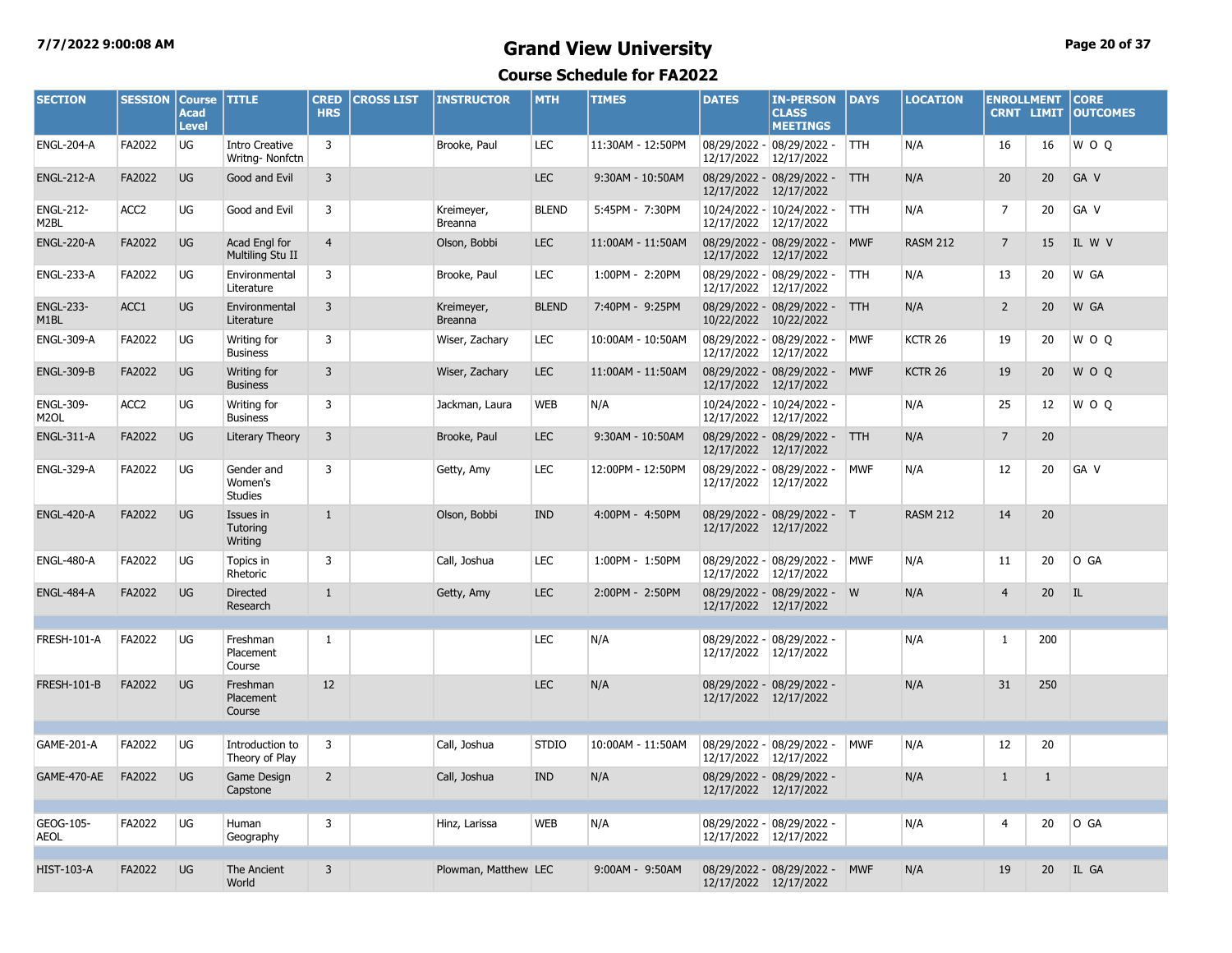#### **7/7/2022 9:00:08 AM Grand View University Page 21 of 37**

| <b>SECTION</b>                        | <b>SESSION</b>   | <b>Course</b><br><b>Acad</b><br><b>Level</b> | <b>TITLE</b>                         | <b>CRED</b><br><b>HRS</b> | <b>CROSS LIST</b> | <b>INSTRUCTOR</b>      | <b>MTH</b>   | <b>TIMES</b>      | <b>DATES</b>          | <b>IN-PERSON</b><br><b>CLASS</b><br><b>MEETINGS</b> | <b>DAYS</b> | <b>LOCATION</b>    | <b>ENROLLMENT</b> | <b>CRNT LIMIT</b> | <b>CORE</b><br><b>OUTCOMES</b> |
|---------------------------------------|------------------|----------------------------------------------|--------------------------------------|---------------------------|-------------------|------------------------|--------------|-------------------|-----------------------|-----------------------------------------------------|-------------|--------------------|-------------------|-------------------|--------------------------------|
| <b>HIST-103-B</b>                     | FA2022           | UG                                           | The Ancient<br>World                 | 3                         |                   | Garneau, Susan         | <b>LEC</b>   | 10:00AM - 10:50AM | 12/17/2022            | 08/29/2022 - 08/29/2022 -<br>12/17/2022             | <b>MWF</b>  | N/A                | 19                | 20                | IL GA                          |
| <b>HIST-104-A</b>                     | FA2022           | UG                                           | The Medieval<br>World                | $\overline{3}$            |                   | Lecaque, Thomas        | <b>LEC</b>   | 12:00PM - 12:50PM | 12/17/2022 12/17/2022 | 08/29/2022 - 08/29/2022 -                           | <b>MWF</b>  | N/A                | 22                | 20                | IL GA                          |
| HIST-104-AEOL FA2022                  |                  | UG                                           | The Medieval<br>World                | 3                         |                   |                        | <b>WEB</b>   | N/A               | 12/17/2022 12/17/2022 | 08/29/2022 - 08/29/2022 -                           |             | N/A                | 8                 | 20                | IL GA                          |
| <b>HIST-104-B</b>                     | FA2022           | UG                                           | The Medieval<br>World                | $\overline{3}$            |                   | Lecaque, Thomas        | LEC          | 2:00PM - 2:50PM   | 12/17/2022 12/17/2022 | 08/29/2022 - 08/29/2022 -                           | <b>MWF</b>  | N/A                | 20                | 20                | IL GA                          |
| <b>HIST-111-A</b>                     | FA2022           | UG                                           | Colonial/Revolut<br>ionary America   | 3                         |                   | Lecaque, Thomas        | LEC          | 9:30AM - 10:50AM  | 12/17/2022 12/17/2022 | 08/29/2022 - 08/29/2022 -                           | <b>TTH</b>  | N/A                | 17                | 20                | IL GA V                        |
| <b>HIST-112-A</b>                     | FA2022           | UG                                           | US: Republic to<br>Empire            | $\overline{3}$            |                   | Plowman, Matthew LEC   |              | 11:00AM - 11:50AM | 12/17/2022 12/17/2022 | 08/29/2022 - 08/29/2022 -                           | <b>MWF</b>  | N/A                | 20                | 20                | IL GA V                        |
| <b>HIST-215-A</b>                     | FA2022           | UG                                           | The Presidency                       | 3                         | <b>POLS-215-A</b> | McQuide, Bryan         | <b>LEC</b>   | 10:00AM - 10:50AM | 12/17/2022 12/17/2022 | 08/29/2022 - 08/29/2022 -                           | <b>MWF</b>  | <b>RASM 219</b>    | $\overline{2}$    | 10                |                                |
| <b>HIST-280-A</b>                     | FA2022           | UG                                           | The Historian's<br>Craft             | $\overline{3}$            |                   | Plowman, Matthew LEC   |              | 1:00PM - 2:20PM   | 12/17/2022 12/17/2022 | 08/29/2022 - 08/29/2022 -                           | <b>TTH</b>  | N/A                | 6                 | 20                | <b>WOOV</b>                    |
| <b>HIST-365-A</b>                     | FA2022           | UG                                           | Korean and<br>Vietnam Wars           | 3                         |                   | Plowman, Matthew LEC   |              | 9:30AM - 10:50AM  | 12/17/2022            | 08/29/2022 - 08/29/2022 -<br>12/17/2022             | <b>ITTH</b> | N/A                | 8                 | 20                | Q GA V                         |
| <b>HIST-381-A</b>                     | FA2022           | UG                                           | Gaming in<br><b>History</b>          | 3                         |                   | Lecague, Thomas LEC    |              | 11:30AM - 12:50PM | 12/17/2022 12/17/2022 | 08/29/2022 - 08/29/2022 - TTH                       |             | N/A                | 9                 | 20                | W O V                          |
|                                       |                  |                                              |                                      |                           |                   |                        |              |                   |                       |                                                     |             |                    |                   |                   |                                |
| <b>HUMN-101-A</b>                     | FA2022           | UG                                           | Gods, Guts, and<br>Sinners           | $\overline{\mathbf{3}}$   |                   | Snyder, Steve          | <b>LEC</b>   | 11:30AM - 12:50PM | 12/17/2022            | 08/29/2022 - 08/29/2022 -<br>12/17/2022             | <b>TTH</b>  | N/A                | 22                | 24                | W                              |
| <b>HUMN-201-A</b>                     | FA2022           | UG                                           | Aesthetic<br>Appreciation            | 3                         |                   | Snyder, Steve          | <b>LEC</b>   | 1:00PM - 1:50PM   | 12/17/2022 12/17/2022 | 08/29/2022 - 08/29/2022 -                           | <b>MWF</b>  | N/A                | 23                | 24                | W                              |
| <b>HUMN-201-</b><br>M <sub>1</sub> BL | ACC1             | UG                                           | Aesthetic<br>Appreciation            | 3                         |                   | Snyder, Steve          | <b>BLEND</b> | 5:45PM - 7:30PM   | 10/22/2022 10/22/2022 | 08/29/2022 - 08/29/2022 -                           | <b>TTH</b>  | N/A                | 4                 | 25                | IL.                            |
|                                       |                  |                                              |                                      |                           |                   |                        |              |                   |                       |                                                     |             |                    |                   |                   |                                |
| INTS-140X-AE                          | FA2022           | <b>UG</b>                                    | <b>Getting Gritty</b>                | $\mathbf{1}$              |                   | Kellogg, Steven        | <b>LEC</b>   | 6:00PM - 6:50PM   | 12/17/2022 12/17/2022 | 09/12/2022 - 09/12/2022 - M                         |             | N/A                | 10                | 20                |                                |
| <b>INTS-381-M2</b>                    | ACC <sub>2</sub> | UG                                           | Info Lit/Written<br>Comm<br>Outcomes | $\mathbf 0$               |                   |                        | IND          | N/A               | 12/17/2022 12/17/2022 | 10/24/2022 - 10/24/2022 -                           |             | N/A                | $\mathbf{1}$      | 6                 | IL W                           |
| <b>INTS-382-M1</b>                    | ACC1             | UG                                           | Vocation/Oral<br>Comm<br>Outcomes    | $\mathbf{0}$              |                   |                        | <b>IND</b>   | N/A               | 10/22/2022 10/22/2022 | 08/29/2022 - 08/29/2022 -                           |             | N/A                | $\mathbf 0$       | $\mathbf{1}$      | O V                            |
| <b>INTS-382-M2</b>                    | ACC <sub>2</sub> | UG                                           | Vocation/Oral<br>Comm<br>Outcomes    | $\mathbf 0$               |                   |                        | IND          | N/A               | 12/17/2022            | 10/24/2022 - 10/24/2022 -<br>12/17/2022             |             | N/A                | $\overline{2}$    | 6                 | O V                            |
| <b>INTS-383-M2</b>                    | ACC <sub>2</sub> | UG                                           | Global<br>Aware/Quant<br>Outcomes    | $\mathbf{0}$              |                   |                        | <b>IND</b>   | N/A               | 12/17/2022 12/17/2022 | 10/24/2022 - 10/24/2022 -                           |             | N/A                | $\mathbf{0}$      | 6                 | Q GA                           |
| <b>INTS-450-AE</b>                    | FA2022           | UG                                           | Capstone<br>Project                  | $\mathbf{1}$              |                   | Kellogg, Steven        | IND          | N/A               | 12/17/2022 12/17/2022 | 08/29/2022 - 08/29/2022 -                           |             | N/A                | 1                 | 1                 | IL WO                          |
|                                       |                  |                                              |                                      |                           |                   |                        |              |                   |                       |                                                     |             |                    |                   |                   |                                |
| <b>KINH-155-A</b>                     | FA2022           | <b>UG</b>                                    | Careers in<br>Kines/Health<br>Prom.  | $\mathbf{1}$              |                   | Edler Nye, Jessica LEC |              | 2:00PM - 2:50PM   | 12/17/2022 12/17/2022 | 08/29/2022 - 08/29/2022 - M                         |             | KCTR <sub>33</sub> | 50                | 50                |                                |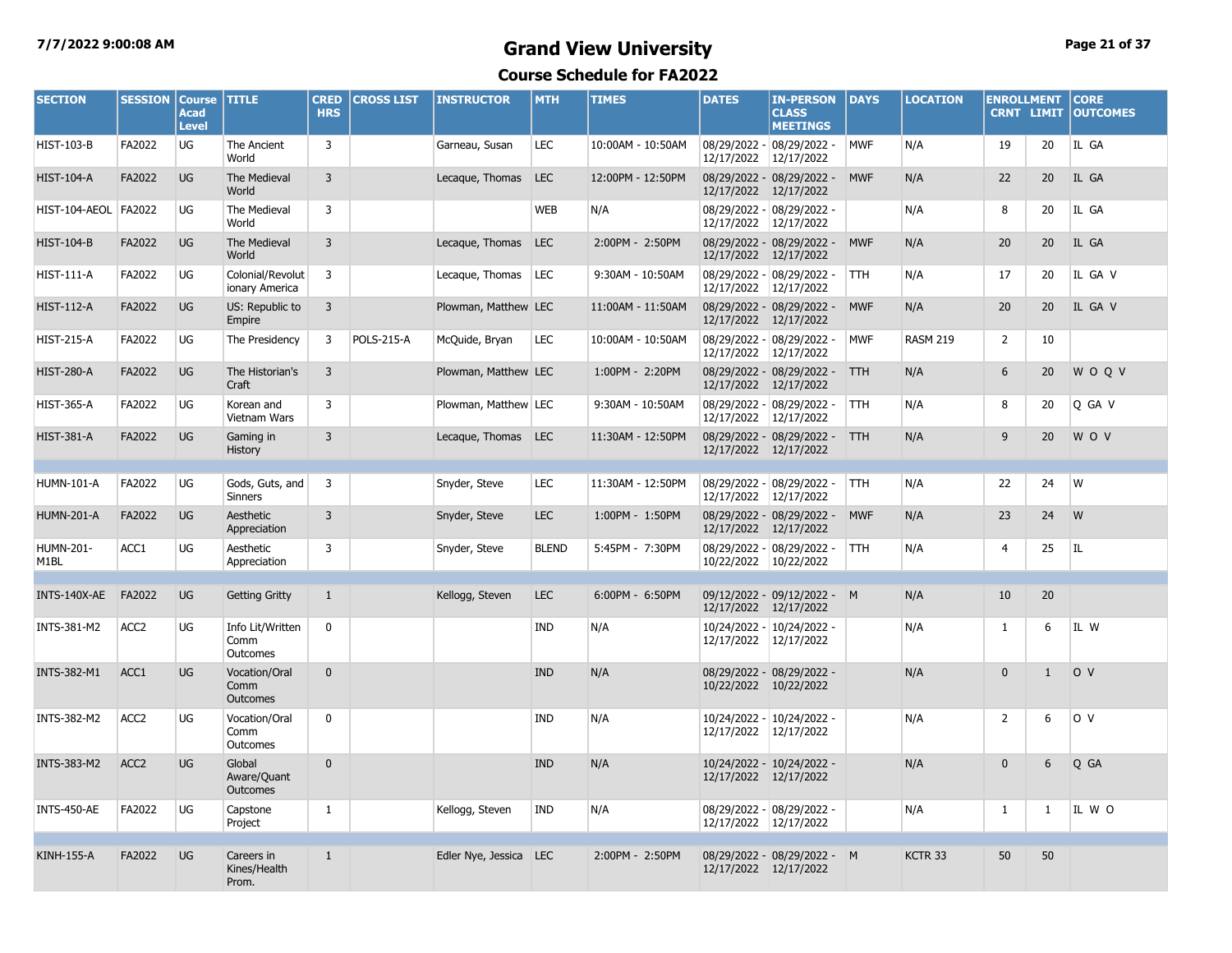#### **7/7/2022 9:00:08 AM Grand View University Page 22 of 37**

| <b>SECTION</b>     | <b>SESSION</b> | <b>Course</b><br>Acad<br><b>Level</b> | <b>TITLE</b>                            | <b>CRED</b><br><b>HRS</b> | <b>CROSS LIST</b> | <b>INSTRUCTOR</b>       | <b>MTH</b> | <b>TIMES</b>      | <b>DATES</b> | <b>IN-PERSON</b><br><b>CLASS</b><br><b>MEETINGS</b>   | <b>DAYS</b> | <b>LOCATION</b>  | <b>ENROLLMENT</b> | <b>CRNT LIMIT</b> | <b>CORE</b><br><b>OUTCOMES</b> |
|--------------------|----------------|---------------------------------------|-----------------------------------------|---------------------------|-------------------|-------------------------|------------|-------------------|--------------|-------------------------------------------------------|-------------|------------------|-------------------|-------------------|--------------------------------|
| <b>KINH-155-BE</b> | FA2022         | <b>UG</b>                             | Careers in<br>Kines/Health<br>Prom.     | 1                         |                   |                         | <b>IND</b> | N/A               | 12/17/2022   | 08/29/2022 - 08/29/2022 -<br>12/17/2022               |             | N/A              | $\mathbf{1}$      | $\mathbf{1}$      |                                |
| <b>KINH-188-A</b>  | FA2022         | <b>UG</b>                             | Personal and<br>Community<br>Health     | $\overline{3}$            |                   | Warehime, Shane LEC     |            | 9:30AM - 10:50AM  |              | 08/29/2022 - 08/29/2022 -<br>12/17/2022 12/17/2022    | <b>TTH</b>  | <b>WELL 122A</b> | 23                | 22                | <b>IL</b>                      |
| <b>KINH-188-B</b>  | FA2022         | UG                                    | Personal and<br>Community<br>Health     | 3                         |                   | Warehime, Shane   LEC   |            | 11:30AM - 12:50PM | 12/17/2022   | 08/29/2022 - 08/29/2022 -<br>12/17/2022               | <b>TTH</b>  | WELL 122A        | 22                | 22                | IL                             |
| <b>KINH-205-A</b>  | FA2022         | <b>UG</b>                             | Lifetime Fitness<br>and Wellness        | 3                         |                   | Warehime, Shane LEC     |            | 8:00AM - 9:20AM   | 12/17/2022   | 08/29/2022 - 08/29/2022 -<br>12/17/2022               | <b>TTH</b>  | <b>WELL 122A</b> | 17                | 22                | V                              |
| <b>KINH-205-B</b>  | FA2022         | UG                                    | Lifetime Fitness<br>and Wellness        | 3                         |                   | Rullestad,<br>Elizabeth | <b>LEC</b> | 11:00AM - 11:50AM | 12/17/2022   | 08/29/2022 - 08/29/2022 -<br>12/17/2022               | <b>MWF</b>  | WELL 122A        | 21                | 22                | V                              |
| <b>KINH-213-A</b>  | FA2022         | <b>UG</b>                             | Theories &<br>Tech of Teach<br>Teams    | $\overline{3}$            |                   |                         | <b>LEC</b> | 9:00AM - 9:50AM   | 12/17/2022   | 08/29/2022 - 08/29/2022 -<br>12/17/2022               | <b>MWF</b>  | N/A              | 23                | 22                |                                |
| <b>KINH-215-A</b>  | FA2022         | UG                                    | Concepts in<br>Movement<br>Education    | 3                         |                   |                         | <b>LEC</b> | 10:00AM - 10:50AM |              | 08/29/2022 - 08/29/2022 -<br>12/17/2022 12/17/2022    | <b>MWF</b>  | N/A              | $\overline{7}$    | 25                |                                |
| <b>KINH-247-A</b>  | FA2022         | <b>UG</b>                             | <b>Skills</b><br>Cond/Strength<br>Train | $\mathbf{1}$              |                   |                         | <b>LEC</b> | 11:00AM - 11:50AM |              | 08/29/2022 - 08/29/2022 -<br>10/14/2022 10/14/2022    | <b>MW</b>   | <b>WELL 130</b>  | 22                | 22                |                                |
| <b>KINH-276-A</b>  | FA2022         | UG                                    | Prin/Found of<br>Health<br>Promotion    | 3                         |                   | Warehime, Shane         | LEC        | 1:00PM - 1:50PM   | 12/17/2022   | 08/29/2022 - 08/29/2022 -<br>12/17/2022               | <b>MWF</b>  | <b>WELL 129</b>  | 13                | 22                | IL W                           |
| <b>KINH-281-A</b>  | FA2022         | <b>UG</b>                             | Care/Prevent<br>Athletic Injuries       | 3                         |                   | Rullestad,<br>Elizabeth | <b>LEC</b> | 9:30AM - 10:50AM  |              | 08/29/2022 - 08/29/2022 -<br>12/17/2022 12/17/2022    | <b>TTH</b>  | <b>WELL 122B</b> | 17                | 22                |                                |
| <b>KINH-304-A</b>  | FA2022         | UG                                    | Hist, Org,<br>Admin of Phys<br>Ed       | 3                         |                   |                         | LEC        | 11:00AM - 11:50AM |              | 08/29/2022 - 08/29/2022 -<br>12/17/2022 12/17/2022    | <b>MWF</b>  | <b>WELL 122B</b> | 14                | 22                |                                |
| KINH-335-AE        | FA2022         | <b>UG</b>                             | Adaptive<br>Physical<br>Education       | $\overline{3}$            |                   |                         | <b>LEC</b> | 6:00PM - 8:30PM   |              | 08/29/2022 - 08/29/2022 - TH<br>12/17/2022 12/17/2022 |             | <b>WELL 131</b>  | 5                 | 22                |                                |
| <b>KINH-345-A</b>  | FA2022         | UG                                    | Worksite Health<br>Promotion            | 3                         |                   | Warehime, Shane         | <b>LEC</b> | 2:30PM - 3:50PM   | 12/17/2022   | 08/29/2022 - 08/29/2022 -<br>12/17/2022               | <b>TTH</b>  | WELL 122A        | 15                | 22                |                                |
| <b>KINH-351-A</b>  | FA2022         | <b>UG</b>                             | Exercise<br>Psychology                  | 3                         |                   | Sullivan, Zebblin       | <b>LEC</b> | 10:00AM - 10:50AM | 12/17/2022   | 08/29/2022 - 08/29/2022 -<br>12/17/2022               | <b>MWF</b>  | <b>WELL 122A</b> | 17                | 22                |                                |
| <b>KINH-361-A</b>  | FA2022         | UG                                    | <b>Motor Control</b><br>and Learning    | 3                         |                   |                         | <b>LEC</b> | 1:00PM - 2:20PM   | 12/17/2022   | 08/29/2022 - 08/29/2022 -<br>12/17/2022               | TTH.        | WELL 122A        | 8                 | 22                |                                |
| <b>KINH-371-A</b>  | FA2022         | <b>UG</b>                             | Kinesiology                             | 3                         |                   | Rullestad,<br>Elizabeth | <b>LEC</b> | 2:00PM - 2:50PM   | 12/17/2022   | 08/29/2022 - 08/29/2022 -<br>12/17/2022               | <b>MWF</b>  | <b>WELL 122A</b> | 20                | 22                |                                |
| <b>KINH-376-A</b>  | FA2022         | UG                                    | <b>Biomechanics</b>                     | 3                         |                   | Rullestad,<br>Elizabeth | <b>LEC</b> | 12:00PM - 12:50PM | 12/17/2022   | 08/29/2022 - 08/29/2022 -<br>12/17/2022               | <b>MWF</b>  | WELL 122A        | 15                | 22                |                                |
| <b>KINH-391-A</b>  | FA2022         | <b>UG</b>                             | Exercise<br>Physiology                  | 3                         |                   | Sullivan, Zebblin       | <b>LEC</b> | 1:00PM - 1:50PM   | 12/17/2022   | 08/29/2022 - 08/29/2022 -<br>12/17/2022               | <b>MWF</b>  | <b>WELL 122A</b> | 18                | 22                | W                              |
| <b>KINH-399-A</b>  | FA2022         | UG                                    | Internship                              | 3                         |                   | Sullivan, Zebblin       | <b>IND</b> | 3:00PM - 3:50PM   | 12/17/2022   | 08/29/2022 - 08/29/2022 -<br>12/17/2022               | IF.         | WELL 122A        | 10                | 22                | W                              |
| <b>KINH-421-A</b>  | FA2022         | <b>UG</b>                             | Adv. Strength &<br>Conditioning         | 3                         |                   |                         | <b>LEC</b> | 9:30AM - 10:50AM  |              | 08/29/2022 - 08/29/2022 -<br>12/17/2022 12/17/2022    | <b>TTH</b>  | <b>WELL 130</b>  | 18                | 22                |                                |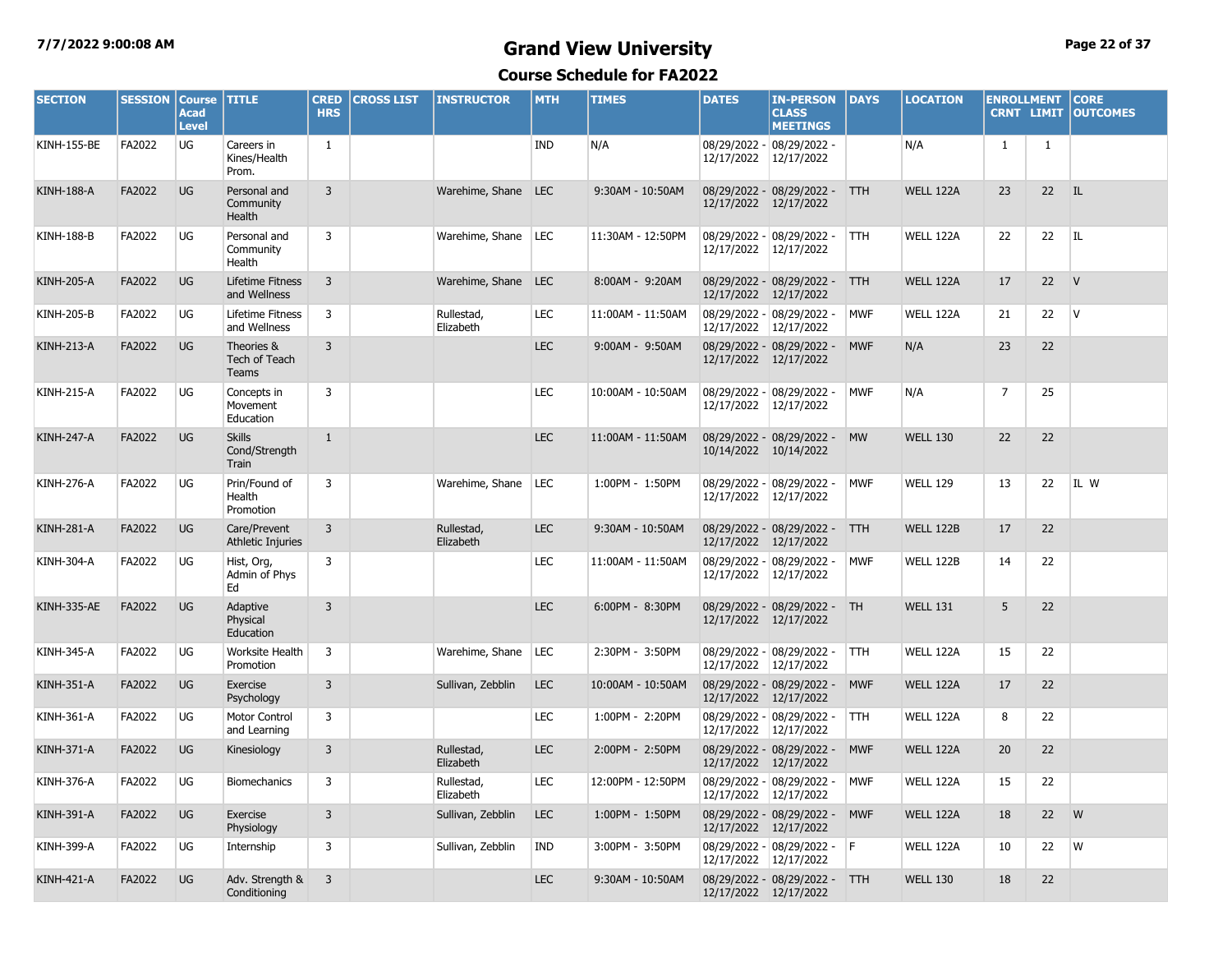#### **7/7/2022 9:00:08 AM Grand View University Page 23 of 37**

| <b>SECTION</b>                  | <b>SESSION</b>   | <b>Course</b><br>Acad<br><b>Level</b> | <b>TITLE</b>                             | <b>CRED</b><br><b>HRS</b> | <b>CROSS LIST</b> | <b>INSTRUCTOR</b>             | <b>MTH</b>   | <b>TIMES</b>      | <b>DATES</b>          | <b>IN-PERSON</b><br><b>CLASS</b><br><b>MEETINGS</b> | <b>DAYS</b> | <b>LOCATION</b>  | <b>ENROLLMENT</b> |    | <b>CORE</b><br><b>CRNT LIMIT OUTCOMES</b> |
|---------------------------------|------------------|---------------------------------------|------------------------------------------|---------------------------|-------------------|-------------------------------|--------------|-------------------|-----------------------|-----------------------------------------------------|-------------|------------------|-------------------|----|-------------------------------------------|
| <b>KINH-440-A</b>               | FA2022           | UG                                    | Kinesiology &<br>Hith Prom.<br>Pract     | 3                         |                   |                               | <b>LEC</b>   | 7:30AM - 8:50AM   | 12/17/2022            | 08/29/2022 - 08/29/2022 -<br>12/17/2022             | <b>MW</b>   | <b>WELL 130</b>  | 12                | 22 | $\circ$                                   |
| <b>KINH-447-A</b>               | FA2022           | <b>UG</b>                             | <b>Exercise Testing</b><br>& Prescriptio | 3                         |                   | Sullivan, Zebblin             | <b>LEC</b>   | 9:00AM - 9:50AM   | 12/17/2022            | 08/29/2022 - 08/29/2022 -<br>12/17/2022             | <b>MWF</b>  | <b>WELL 122A</b> | 6                 | 22 | Q                                         |
| <b>KINH-450-A</b>               | FA2022           | UG                                    | Senior Seminar                           | 3                         |                   | Rullestad,<br>Elizabeth       | <b>SEM</b>   | 11:30AM - 12:50PM | 12/17/2022 12/17/2022 | 08/29/2022 - 08/29/2022 -                           | <b>TTH</b>  | <b>WELL 122B</b> | 8                 | 22 | O GA V                                    |
| LIBA-105X-<br>M <sub>2</sub> OL | ACC <sub>2</sub> | <b>UG</b>                             | Academic<br>Success I                    | $\mathbf{1}$              |                   |                               | <b>WEB</b>   | N/A               |                       | 10/24/2022 - 10/24/2022 -<br>12/17/2022 12/17/2022  |             | N/A              | $\mathbf{1}$      | 20 |                                           |
| LIBA-110-A                      | FA2022           | <b>UG</b>                             | Core Seminar I                           | 3                         |                   | Batten, Jill                  | <b>LEC</b>   | 9:00AM - 9:50AM   | 12/17/2022            | 08/29/2022 - 08/29/2022 -<br>12/17/2022             | <b>MWF</b>  | N/A              | 15                | 22 | IL W O                                    |
| LIBA-110-B                      | FA2022           | <b>UG</b>                             | Core Seminar I                           | 3                         |                   | Snyder, Steve                 | <b>LEC</b>   | 9:00AM - 9:50AM   | 12/17/2022 12/17/2022 | 08/29/2022 - 08/29/2022 -                           | <b>MWF</b>  | N/A              | 19                | 22 | IL W O                                    |
| LIBA-110-C                      | FA2022           | UG                                    | Core Seminar I                           | 3                         |                   | Pries, Heidi                  | LEC          | 9:00AM - 9:50AM   | 12/17/2022 12/17/2022 | 08/29/2022 - 08/29/2022 -                           | <b>MWF</b>  | N/A              | 21                | 22 | IL W O                                    |
| LIBA-110-D                      | FA2022           | <b>UG</b>                             | Core Seminar I                           | 3                         |                   | Batten, Jill                  | <b>LEC</b>   | 10:00AM - 10:50AM | 12/17/2022 12/17/2022 | 08/29/2022 - 08/29/2022 -                           | <b>MWF</b>  | N/A              | 18                | 22 | IL W O                                    |
| LIBA-110-E                      | FA2022           | UG                                    | Core Seminar I                           | 3                         |                   | Loch, Sergio                  | LEC          | 11:00AM - 11:50AM | 12/17/2022 12/17/2022 | 08/29/2022 - 08/29/2022 -                           | <b>MWF</b>  | N/A              | 17                | 22 | IL W O                                    |
| LIBA-110-F                      | FA2022           | <b>UG</b>                             | Core Seminar I                           | 3                         |                   | Slavich, Mark                 | <b>LEC</b>   | 11:00AM - 11:50AM | 12/17/2022 12/17/2022 | 08/29/2022 - 08/29/2022 -                           | <b>MWF</b>  | N/A              | 22                | 22 | IL W O                                    |
| LIBA-110-G                      | FA2022           | UG                                    | Core Seminar I                           | 3                         |                   | Dvorak, Kristin               | LEC          | 9:30AM - 10:50AM  | 12/17/2022 12/17/2022 | 08/29/2022 - 08/29/2022 -                           | <b>TTH</b>  | N/A              | 21                | 22 | IL W O                                    |
| LIBA-110-H                      | FA2022           | <b>UG</b>                             | Core Seminar I                           | 3                         |                   | Batten, Jill                  | <b>LEC</b>   | 12:00PM - 12:50PM | 12/17/2022            | 08/29/2022 - 08/29/2022 -<br>12/17/2022             | <b>MWF</b>  | N/A              | 17                | 22 | IL W O                                    |
| LIBA-110-I                      | FA2022           | <b>UG</b>                             | Core Seminar I                           | 3                         |                   | Kreimeyer,<br>Breanna         | <b>LEC</b>   | 9:30AM - 10:50AM  | 12/17/2022 12/17/2022 | 08/29/2022 - 08/29/2022 -                           | <b>TTH</b>  | N/A              | 22                | 22 | IL W O                                    |
| LIBA-110-J                      | FA2022           | <b>UG</b>                             | Core Seminar I                           | 3                         |                   | Wheelock, Trisha              | <b>LEC</b>   | 12:00PM - 12:50PM | 12/17/2022            | 08/29/2022 - 08/29/2022 -<br>12/17/2022             | <b>MWF</b>  | N/A              | 15                | 22 | IL W O                                    |
| LIBA-110-K                      | FA2022           | <b>UG</b>                             | Core Seminar I                           | 3                         |                   | Lecaque, Thomas               | LEC          | 10:00AM - 10:50AM | 12/17/2022 12/17/2022 | 08/29/2022 - 08/29/2022 -                           | <b>MWF</b>  | N/A              | 16                | 22 | IL W O                                    |
| LIBA-110-L                      | FA2022           | <b>UG</b>                             | Core Seminar I                           | 3                         |                   | Kellogg, Steven               | <b>LEC</b>   | 11:30AM - 12:50PM | 12/17/2022            | 08/29/2022 - 08/29/2022 -<br>12/17/2022             | TH          | N/A              | 20                | 22 | IL W O                                    |
| LIBA-110-M                      | FA2022           | <b>UG</b>                             | Core Seminar I                           | 3                         |                   | Anderson, Sara                | <b>LEC</b>   | 1:00PM - 2:20PM   | 12/17/2022            | 08/29/2022 - 08/29/2022 -<br>12/17/2022             | <b>TTH</b>  | N/A              | 18                | 22 | IL W O                                    |
| LIBA-110-N                      | FA2022           | <b>UG</b>                             | Core Seminar I                           | 3                         |                   | Kellogg, Steven               | <b>LEC</b>   | 1:00PM - 1:50PM   | 12/17/2022            | 08/29/2022 - 08/29/2022 -<br>12/17/2022             | <b>MWF</b>  | N/A              | 21                | 22 | IL W O                                    |
| LIBA-110-P                      | FA2022           | UG                                    | Core Seminar I                           | 3                         |                   | Anderson, Sara                | LEC          | 8:00AM - 8:50AM   | 12/17/2022            | 08/29/2022 - 08/29/2022 -<br>12/17/2022             | <b>MWF</b>  | N/A              | 17                | 22 | IL W O                                    |
| LIBA-160H-A                     | FA2022           | <b>UG</b>                             | Logos After<br>Hours                     | $\mathbf{1}$              |                   | Getty, Amy                    | <b>LEC</b>   | 1:30PM - 3:00PM   | 12/17/2022            | 08/29/2022 - 08/29/2022 - M<br>12/17/2022           |             | ELS <sub>1</sub> | 16                | 30 |                                           |
| LIBA-350-A                      | FA2022           | UG                                    | Core Sem II-<br>Africa                   | 3                         |                   | Dia, Makhmouth                | <b>SEM</b>   | 1:00PM - 2:20PM   | 12/17/2022            | 08/29/2022 - 08/29/2022 -<br>12/17/2022             | <b>TTH</b>  | N/A              | 20                | 20 | IL Q GA V                                 |
| LIBA-350-AEOL FA2022            |                  | <b>UG</b>                             | Core Sem II-<br><b>Global Conflict</b>   | 3                         |                   | Arceneaux,<br><b>Jennifer</b> | <b>WEB</b>   | N/A               | 12/17/2022            | 08/29/2022 - 08/29/2022 -<br>12/17/2022             |             | N/A              | 27                | 20 | IL Q GA V                                 |
| LIBA-350-CBL                    | FA2022           | UG                                    | Core Sem II-<br>Africa                   | 3                         |                   | Brady, Heather                | <b>BLEND</b> | 1:00PM - 1:50PM   | 12/17/2022 12/17/2022 | 08/29/2022 - 08/29/2022 -                           | <b>MW</b>   | N/A              | 20                | 20 | IL Q GA V                                 |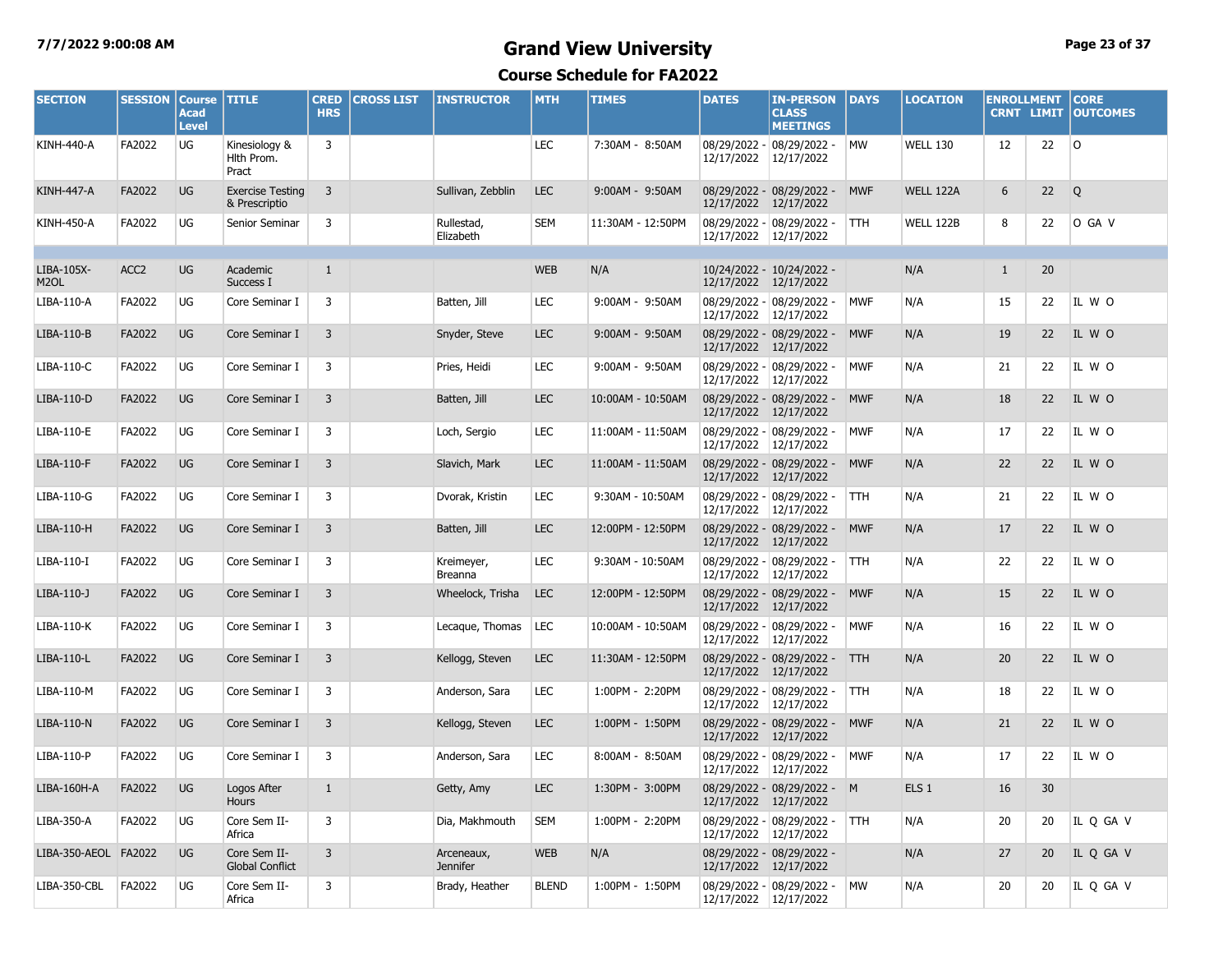#### **7/7/2022 9:00:08 AM Grand View University Page 24 of 37**

| <b>SECTION</b>                  | <b>SESSION</b> | <b>Course</b><br><b>Acad</b><br><b>Level</b> | <b>TITLE</b>                                | <b>CRED</b><br><b>HRS</b> | <b>CROSS LIST</b> | <b>INSTRUCTOR</b>             | <b>MTH</b>   | <b>TIMES</b>      | <b>DATES</b>          | <b>IN-PERSON</b><br><b>CLASS</b><br><b>MEETINGS</b> | DAYS          | <b>LOCATION</b> | <b>ENROLLMENT</b><br><b>CRNT LIMIT</b> |                 | <b>CORE</b><br><b>OUTCOMES</b> |
|---------------------------------|----------------|----------------------------------------------|---------------------------------------------|---------------------------|-------------------|-------------------------------|--------------|-------------------|-----------------------|-----------------------------------------------------|---------------|-----------------|----------------------------------------|-----------------|--------------------------------|
| LIBA-350-D                      | FA2022         | UG                                           | Core Seminar II                             | $\overline{3}$            |                   | Arceneaux,<br><b>Jennifer</b> | <b>SEM</b>   | 1:00PM - 1:50PM   | 12/17/2022            | 08/29/2022 - 08/29/2022 -<br>12/17/2022             | <b>MWF</b>    | N/A             | 20                                     | 20              | IL Q GA V                      |
| LIBA-350-F                      | FA2022         | UG                                           | Core Sem II-<br>Immigration                 | 3                         |                   | Olsen-Telles, Erin            | <b>SEM</b>   | 9:30AM - 10:50AM  | 12/17/2022            | 08/29/2022 - 08/29/2022 -<br>12/17/2022             | <b>TTH</b>    | N/A             | 20                                     | 20              | IL Q GA V                      |
| LIBA-350-G                      | FA2022         | <b>UG</b>                                    | Core Sem II-<br><b>Environ Conflict</b>     | $\overline{3}$            |                   | Starks, Shannon               | <b>SEM</b>   | 12:00PM - 12:50PM | 12/17/2022            | 08/29/2022 - 08/29/2022 -<br>12/17/2022             | <b>MWF</b>    | N/A             | 20                                     | 20              | IL Q GA V                      |
| LIBA-350-IBL                    | FA2022         | UG                                           | Core Sem II-<br>Music/Soc<br><b>Justice</b> | $\overline{3}$            |                   | Brady, Heather                | <b>BLEND</b> | 11:00AM - 11:50AM | 12/17/2022            | 08/29/2022 - 08/29/2022 -<br>12/17/2022             | <b>MW</b>     | N/A             | 20                                     | 20              | IL Q GA V                      |
| LIBA-350-JBL                    | FA2022         | UG                                           | Core Sem II-<br>Music/Soc<br><b>Justice</b> | 3                         |                   | Brady, Heather                | <b>BLEND</b> | 10:00AM - 10:50AM | 12/17/2022 12/17/2022 | 08/29/2022 - 08/29/2022 -                           | <b>MW</b>     | N/A             | 20                                     | 20              | IL Q GA V                      |
| LIBA-350-M1BL ACC1              |                | UG                                           | Core Ii-Social<br>Justice/Bus               | 3                         |                   | Turner, Thomas                | <b>BLEND</b> | 7:40PM - 9:25PM   | 10/22/2022            | 08/29/2022 - 08/29/2022 -<br>10/22/2022             | <b>TTH</b>    | N/A             | 3                                      | 20              | IL Q GA V                      |
| LIBA-350-M1OL ACC1              |                | UG                                           | Core Sem II-<br>Africa                      | 3                         |                   | Brady, Heather                | <b>WEB</b>   | N/A               | 10/22/2022 10/22/2022 | 08/29/2022 - 08/29/2022 -                           |               | N/A             | 21                                     | 12              | IL Q GA V                      |
| LIBA-350H-A                     | FA2022         | UG                                           | Honors II: Soc<br>Global Citzn              | 4                         |                   | Cunningham, Guy               | <b>SEM</b>   | 8:30AM - 9:50AM   | 12/17/2022            | 08/29/2022 - 08/29/2022 -<br>12/17/2022             | <b>MWF</b>    | N/A             | 9                                      | 15              | IL Q GA V                      |
| LIBA-360H-AE                    | FA2022         | <b>UG</b>                                    | <b>Honors Activity</b>                      | $\mathbf{1}$              |                   | Getty, Amy                    | <b>IND</b>   | N/A               |                       | 08/29/2022 - 08/29/2022 -<br>12/17/2022 12/17/2022  |               | N/A             | 8                                      | 30              | V                              |
| LIBA-400H-A                     | FA2022         | UG                                           | Honors III:<br>Human<br>Condition           | $\overline{4}$            |                   | Woods, Joshua                 | LEC          | 1:40PM - 3:00PM   | 12/17/2022            | 08/29/2022 - 08/29/2022 -<br>12/17/2022             | <b>MWF</b>    | JENS 1W         | 10                                     | 15              | W O                            |
| LIBA-461H-AE                    | FA2022         | <b>UG</b>                                    | Honors Thesis:<br>Transfrm<br>Knwldg        | $\mathbf{1}$              |                   | Getty, Amy                    | <b>LEC</b>   | N/A               | 12/17/2022 12/17/2022 | 08/29/2022 - 08/29/2022 -                           |               | N/A             | 5                                      | 20              |                                |
|                                 |                |                                              |                                             |                           |                   |                               |              |                   |                       |                                                     |               |                 |                                        |                 |                                |
| <b>MATH-095-A</b>               | FA2022         | UG                                           | Intermediate<br>Algebra                     | 3                         |                   | Daniels, Randy                | LEC          | 8:00AM - 8:50AM   | 12/17/2022            | 08/29/2022 - 08/29/2022 -<br>12/17/2022             | <b>MWF</b>    | N/A             | 10                                     | 20              |                                |
| <b>MATH-096-A</b>               | FA2022         | UG                                           | Intro &<br>Intermediate<br>Algebra          | 5                         |                   | Hintzsche, Diane              | <b>LEC</b>   | 8:00AM - 8:50AM   |                       | 08/29/2022 - 08/29/2022 -<br>12/17/2022 12/17/2022  |               | MTWTHF RASM 119 | 20                                     | 20              |                                |
| <b>MATH-096-B</b>               | FA2022         | UG                                           | Intro &<br>Intermediate<br>Algebra          | 5                         |                   | Hintzsche, Diane              | <b>LEC</b>   | 9:00AM - 9:50AM   | 12/17/2022            | 08/29/2022 - 08/29/2022 -<br>12/17/2022             | <b>MTWTHF</b> | <b>RASM 119</b> | 19                                     | 20              |                                |
| <b>MATH-096-C</b>               | FA2022         | UG                                           | Intro &<br>Intermediate<br>Algebra          | 5                         |                   | Skouson, Eric                 | <b>LEC</b>   | 10:00AM - 10:50AM | 12/17/2022 12/17/2022 | 08/29/2022 - 08/29/2022 -                           |               | MTWTHF RASM 119 | 18                                     | 20              |                                |
| <b>MATH-105-A</b>               | FA2022         | UG                                           | Contemporary<br>Math Literacy               | 4                         |                   | Bennett, Lucas                | LEC          | 10:00AM - 10:50AM | 12/17/2022            | 08/29/2022 - 08/29/2022 -<br>12/17/2022             | <b>MWTHF</b>  | N/A             | 20                                     | 20              | Q                              |
| <b>MATH-105-</b><br><b>AEOL</b> | FA2022         | UG                                           | Contemporary<br>Math Literacy               | $\overline{4}$            |                   |                               | <b>WEB</b>   | N/A               | 12/17/2022 12/17/2022 | 08/29/2022 - 08/29/2022 -                           |               | N/A             | 6                                      | 20 <sub>2</sub> | Q                              |
| <b>MATH-105-B</b>               | FA2022         | UG                                           | Contemporary<br><b>Math Literacy</b>        | 4                         |                   | Bennett, Lucas                | LEC          | 12:00PM - 12:50PM | 12/17/2022            | 08/29/2022 - 08/29/2022 -<br>12/17/2022             | <b>MWTHF</b>  | N/A             | 20                                     | 20              | Q                              |
| <b>MATH-105-C</b>               | FA2022         | UG                                           | Contemporary<br>Math Literacy               | $\overline{4}$            |                   | Skouson, Eric                 | <b>LEC</b>   | 2:00PM - 2:50PM   | 12/17/2022 12/17/2022 | 08/29/2022 - 08/29/2022 -                           | <b>MWTHF</b>  | N/A             | 14                                     | 20              | Q                              |
| <b>MATH-105-D</b>               | FA2022         | UG                                           | Contemporary<br>Math Literacy               | 4                         |                   | Hart, Eric                    | <b>LEC</b>   | 11:00AM - 11:50AM | 12/17/2022 12/17/2022 | 08/29/2022 - 08/29/2022 -                           | <b>MWTHF</b>  | N/A             | 19                                     | 20              | Q                              |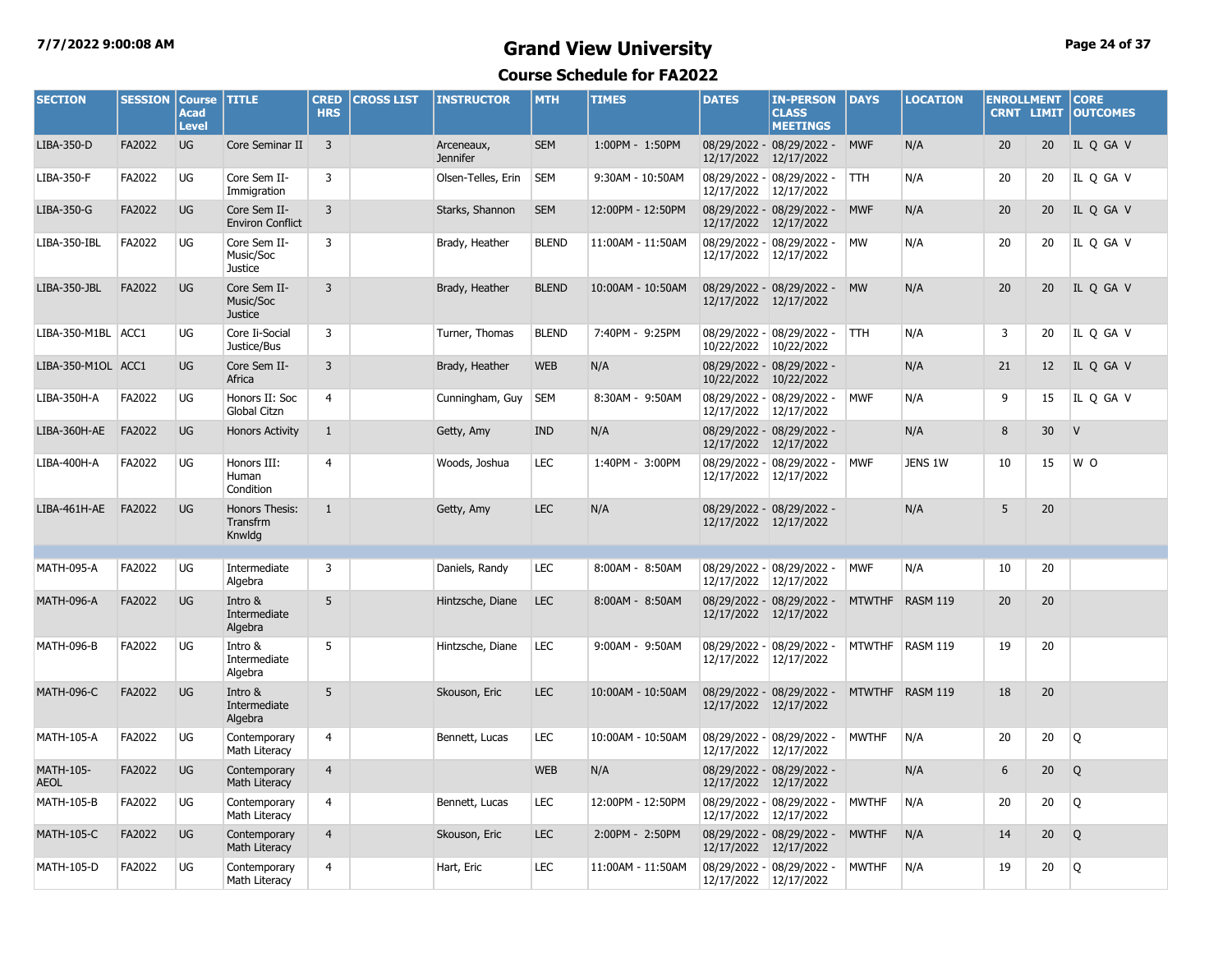### **7/7/2022 9:00:08 AM Grand View University Page 25 of 37**

| <b>SECTION</b>       | <b>SESSION</b> | <b>Course</b><br><b>Acad</b><br><b>Level</b> | <b>TITLE</b>                         | <b>CRED</b><br><b>HRS</b> | <b>CROSS LIST</b> | <b>INSTRUCTOR</b>           | <b>MTH</b>   | <b>TIMES</b>      | <b>DATES</b>          | <b>IN-PERSON</b><br><b>CLASS</b><br><b>MEETINGS</b> | DAYS          | <b>LOCATION</b> | <b>ENROLLMENT</b><br><b>CRNT LIMIT</b> |                 | <b>CORE</b><br><b>OUTCOMES</b> |
|----------------------|----------------|----------------------------------------------|--------------------------------------|---------------------------|-------------------|-----------------------------|--------------|-------------------|-----------------------|-----------------------------------------------------|---------------|-----------------|----------------------------------------|-----------------|--------------------------------|
| <b>MATH-116-A</b>    | FA2022         | <b>UG</b>                                    | Finite<br>Mathematics                | $\overline{3}$            |                   | Skouson, Eric               | <b>LEC</b>   | 12:00PM - 12:50PM | 12/17/2022            | 08/29/2022 - 08/29/2022 -<br>12/17/2022             | <b>MWF</b>    | N/A             | 20                                     | 20              | Q                              |
| <b>MATH-116-B</b>    | FA2022         | UG                                           | Finite<br><b>Mathematics</b>         | $\overline{3}$            |                   | Skouson, Eric               | <b>LEC</b>   | 1:00PM - 1:50PM   | 12/17/2022 12/17/2022 | 08/29/2022 - 08/29/2022 -                           | <b>MWF</b>    | N/A             | 12                                     | 20              | Q                              |
| <b>MATH-121-A</b>    | FA2022         | UG                                           | College Algebra                      | 3                         |                   | Daniels, Randy              | <b>LEC</b>   | 11:00AM - 11:50AM | 12/17/2022 12/17/2022 | 08/29/2022 - 08/29/2022 -                           | <b>MWF</b>    | N/A             | 14                                     | 20              | Q                              |
| <b>MATH-121-B</b>    | FA2022         | UG                                           | College Algebra                      | 3                         |                   | Daniels, Randy              | LEC          | 1:00PM - 1:50PM   | 12/17/2022            | 08/29/2022 - 08/29/2022 -<br>12/17/2022             | <b>MWF</b>    | N/A             | 11                                     | 20              | Q                              |
| <b>MATH-155-A</b>    | FA2022         | UG                                           | Math for Elem<br><b>Teachers II</b>  | 3                         |                   | Daniels, Randy              | <b>LEC</b>   | 2:00PM - 2:50PM   | 12/17/2022            | 08/29/2022 - 08/29/2022 -<br>12/17/2022             | <b>MWF</b>    | N/A             | 16                                     | 20              |                                |
| <b>MATH-231-A</b>    | FA2022         | UG                                           | Calc I<br>w/Analytic<br>Geometry     | 5                         |                   | Loch, Sergio                | <b>LEC</b>   | 12:00PM - 12:50PM | 12/17/2022            | 08/29/2022 - 08/29/2022 -<br>12/17/2022             | <b>MTWTHF</b> | N/A             | $\overline{7}$                         | 20              | Q                              |
| <b>MATH-331-A</b>    | FA2022         | <b>UG</b>                                    | Linear Algebra                       | 3                         |                   | Hart, Eric                  | <b>LEC</b>   | 10:00AM - 10:50AM | 12/17/2022            | 08/29/2022 - 08/29/2022 -<br>12/17/2022             | <b>MWF</b>    | N/A             | 11                                     | 20              |                                |
| <b>MATH-340-A</b>    | FA2022         | UG                                           | Discrete Comp<br><b>Structures</b>   | 3                         |                   | Bennett, Lucas              | LEC          | 1:00PM - 1:50PM   | 12/17/2022            | 08/29/2022 - 08/29/2022 -<br>12/17/2022             | <b>MWF</b>    | N/A             | 9                                      | 20              |                                |
| <b>MATH-351-A</b>    | FA2022         | <b>UG</b>                                    | Intro to<br>Numerical<br>Analysis    | $\overline{4}$            |                   | Loch, Sergio                | <b>IND</b>   | 9:00AM - 10:50AM  | 12/17/2022 12/17/2022 | 08/29/2022 - 08/29/2022 -                           | <b>TTH</b>    | N/A             | 3                                      | 15              |                                |
| MATH-450-ABL         | FA2022         | UG                                           | Senior Seminar<br>Mathematics        | 3                         |                   | Bennett, Lucas              | <b>BLEND</b> | 9:00AM - 9:50AM   | 12/17/2022            | 08/29/2022 - 08/29/2022 -<br>12/17/2022             | <b>MW</b>     | N/A             | $\overline{4}$                         | 15              | IL WOQV                        |
|                      |                |                                              |                                      |                           |                   |                             |              |                   |                       |                                                     |               |                 |                                        |                 |                                |
| <b>SPAN-101-A</b>    | FA2022         | <b>UG</b>                                    | Spanish I                            | $\overline{4}$            |                   |                             | <b>LEC</b>   | 11:00AM - 11:50AM | 12/17/2022            | 08/29/2022 - 08/29/2022 -<br>12/17/2022             | <b>MWF</b>    | N/A             | 14                                     | 20 <sub>2</sub> | W O GA                         |
| SPAN-101-B           | FA2022         | UG                                           | Spanish I                            | 4                         |                   | Hurtado Requejo,<br>Minerva | LEC          | 9:30AM - 10:50AM  | 12/17/2022            | 08/29/2022 - 08/29/2022 -<br>12/17/2022             | TTH           | N/A             | 12                                     | 20              | W O GA                         |
| <b>SPAN-102-A</b>    | FA2022         | <b>UG</b>                                    | Spanish II                           | $\overline{4}$            |                   | Miller Boelts,<br>Sarah     | <b>LEC</b>   | 10:00AM - 10:50AM | 12/17/2022            | 08/29/2022 - 08/29/2022 -<br>12/17/2022             | <b>MWF</b>    | N/A             | 11                                     | 20              | O GA V                         |
| SPAN-107-AEOL FA2022 |                | UG                                           | Spanish: Health<br>Care Providers    | 3                         |                   | Schumann, Amy               | <b>WEB</b>   | N/A               | 12/17/2022            | 08/29/2022 - 08/29/2022 -<br>12/17/2022             |               | N/A             | 10                                     | 20              | l O                            |
| <b>SPAN-108-A</b>    | FA2022         | <b>UG</b>                                    | Spanish for the<br>Professions       | 3                         |                   | Turner, Coralie             | <b>LEC</b>   | 9:30AM - 10:50AM  | 12/17/2022            | 08/29/2022 - 08/29/2022 -<br>12/17/2022             | <b>TTH</b>    | N/A             | 9                                      | 20              | $\circ$                        |
| SPAN-201-A           | FA2022         | UG                                           | Spanish III                          | $\overline{4}$            |                   | Schumann, Amy               | LEC          | 10:00AM - 10:50AM | 12/17/2022            | 08/29/2022 - 08/29/2022 -<br>12/17/2022             | <b>MWF</b>    | N/A             | 13                                     | 20              | O GA V                         |
| <b>SPAN-310-A</b>    | FA2022         | UG                                           | Intro Hispanic<br>Literature         | $\overline{3}$            |                   | Miller Boelts,<br>Sarah     | <b>LEC</b>   | 12:00PM - 12:50PM | 12/17/2022 12/17/2022 | 08/29/2022 - 08/29/2022 -                           | <b>MWF</b>    | N/A             | 8                                      | 20              | W O                            |
| SPAN-312-A           | FA2022         | UG                                           | Hispanic<br>Culture/Civilizati<br>on | 3                         |                   | Miller Boelts,<br>Sarah     | <b>LEC</b>   | 1:00PM - 1:50PM   | 12/17/2022            | 08/29/2022 - 08/29/2022 -<br>12/17/2022             | <b>MWF</b>    | N/A             | 13                                     | 20              | IL W O GA                      |
| <b>SPAN-399-A</b>    | FA2022         | <b>UG</b>                                    | Internship<br>Spanish                | $\overline{3}$            |                   |                             | <b>IND</b>   | N/A               | 12/17/2022            | 08/29/2022 - 08/29/2022 -<br>12/17/2022             |               | N/A             | $\overline{3}$                         | 10              |                                |
| <b>SPAN-414-A</b>    | FA2022         | UG                                           | Spanish<br>Translation &<br>Interpr  | 3                         |                   | Turner, Coralie             | LEC          | 11:30AM - 12:50PM | 12/17/2022 12/17/2022 | 08/29/2022 - 08/29/2022 -                           | <b>TTH</b>    | N/A             | 9                                      | 20              | l O                            |
| <b>SPAN-430-A</b>    | FA2022         | <b>UG</b>                                    | Spanish<br>Resources                 | 3                         |                   | Schumann, Amy               | <b>IND</b>   | N/A               | 12/17/2022 12/17/2022 | 08/29/2022 - 08/29/2022 -                           |               | N/A             | $\mathbf{0}$                           | $\mathbf{1}$    |                                |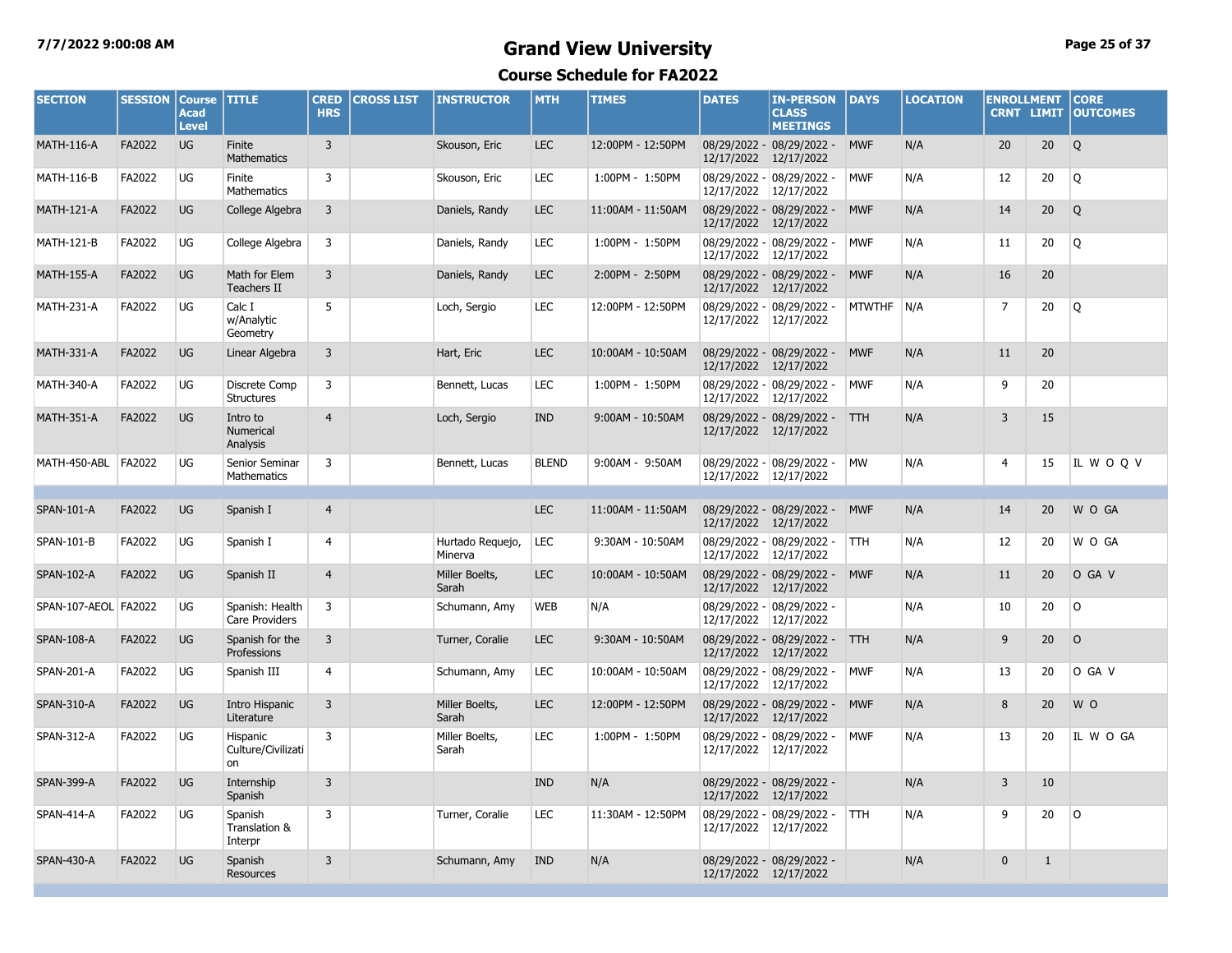# **7/7/2022 9:00:08 AM Grand View University Page 26 of 37**

| <b>SECTION</b>           | <b>SESSION</b> | <b>Course</b><br>Acad<br><b>Level</b> | <b>TITLE</b>                              | <b>CRED</b><br><b>HRS</b> | <b>CROSS LIST</b> | <b>INSTRUCTOR</b>         | <b>MTH</b>               | <b>TIMES</b>                       | <b>DATES</b>          | <b>IN-PERSON</b><br><b>CLASS</b><br><b>MEETINGS</b>     | <b>DAYS</b>     | <b>LOCATION</b>                    | <b>ENROLLMENT</b><br><b>CRNT LIMIT</b> |                 | <b>CORE</b><br><b>OUTCOMES</b> |
|--------------------------|----------------|---------------------------------------|-------------------------------------------|---------------------------|-------------------|---------------------------|--------------------------|------------------------------------|-----------------------|---------------------------------------------------------|-----------------|------------------------------------|----------------------------------------|-----------------|--------------------------------|
| <b>MUSC-101-A</b>        | FA2022         | UG                                    | Perfomance<br>Attendance                  | $\mathbf{0}$              |                   | Duffy, Kathryn            | <b>LEC</b>               | N/A                                | 12/17/2022            | 08/29/2022 - 08/29/2022 -<br>12/17/2022                 |                 | N/A                                | 4                                      | 50              |                                |
| <b>MUSC-105-A</b>        | FA2022         | <b>UG</b>                             | <b>Music</b><br>Appreciation              | $\overline{3}$            |                   | Elsbernd, Michael         | <b>LEC</b>               | 11:00AM - 11:50AM                  | 12/17/2022 12/17/2022 | 08/29/2022 - 08/29/2022 -                               | <b>MWF</b>      | <b>COWL 116</b>                    | 20                                     | 20 <sup>°</sup> | IL W GA                        |
| MUSC-105-<br><b>AEOL</b> | FA2022         | UG                                    | Music<br>Appreciation                     | 3                         |                   | Elsbernd, Michael         | <b>WEB</b>               | N/A                                | 12/17/2022 12/17/2022 | 08/29/2022 - 08/29/2022 -                               |                 | N/A                                | 21                                     | 20              | IL W GA                        |
| <b>MUSC-105-B</b>        | FA2022         | <b>UG</b>                             | <b>Music</b><br>Appreciation              | $\overline{3}$            |                   | Elsbernd, Michael         | <b>LEC</b>               | 8:00AM - 9:20AM                    | 12/17/2022 12/17/2022 | 08/29/2022 - 08/29/2022 -                               | <b>TTH</b>      | <b>COWL 116</b>                    | 18                                     | 20              | IL W GA                        |
| <b>MUSC-107-A</b>        | FA2022         | UG                                    | Musics of the<br>World                    | 3                         |                   | Duffy, Kathryn            | <b>LEC</b>               | 9:30AM - 10:50AM                   | 12/17/2022            | 08/29/2022 - 08/29/2022 -<br>12/17/2022                 | <b>TTH</b>      | <b>COWL 116</b>                    | 8                                      | 20              | IL W GA                        |
| <b>MUSC-121-A</b>        | FA2022         | <b>UG</b>                             | <b>Grand View</b><br>Choir                | $\mathbf{1}$              |                   | Duffy, Kathryn            | <b>MUSIC</b>             | 3:00PM - 4:00PM                    | 12/17/2022 12/17/2022 | 08/29/2022 - 08/29/2022 -                               |                 | MTWTHF COWL 131                    | 14                                     | 40              |                                |
| <b>MUSC-121-B</b>        | FA2022         | UG                                    | <b>Grand View</b><br>Choir                | $\mathbf 0$               |                   | Duffy, Kathryn            | <b>MUSIC</b>             | 3:00PM - 4:00PM                    | 12/17/2022            | 08/29/2022 - 08/29/2022 -<br>12/17/2022                 | <b>MTWTHF</b>   | <b>COWL 131</b>                    | $\mathbf{2}$                           | 40              |                                |
| MUSC-122-AE              | FA2022         | <b>UG</b>                             | <b>Grand View</b><br><b>Wind Ensemble</b> | $\mathbf{1}$              |                   |                           | <b>MUSIC</b>             | 4:00PM - 5:30PM                    | 12/17/2022 12/17/2022 | 08/29/2022 - 08/29/2022 -                               | <b>MW</b>       | <b>COWL 147</b>                    | 6                                      | 20              |                                |
| MUSC-122-BE              | FA2022         | UG                                    | <b>Grand View</b><br>Wind Ensemble        | 0                         |                   |                           | <b>MUSIC</b>             | 4:00PM - 5:30PM                    | 12/17/2022            | 08/29/2022 - 08/29/2022 -<br>12/17/2022                 | <b>MW</b>       | <b>COWL 147</b>                    | $\mathbf{1}$                           | 20              |                                |
| <b>MUSC-131-A</b>        | FA2022         | <b>UG</b>                             | Music Theory I                            | $\overline{4}$            |                   | Duffy, Kathryn            | <b>LEC</b><br><b>LEC</b> | 9:00AM - 9:50AM<br>8:00AM - 8:50AM | 12/17/2022 12/17/2022 | 08/29/2022 - 08/29/2022 -<br>08/29/2022 -<br>12/17/2022 | <b>MWF</b><br>W | <b>COWL 116</b><br><b>COWL 116</b> | $\mathbf{0}$                           | 20 <sub>2</sub> | Q                              |
| <b>MUSC-153-A</b>        | FA2022         | <b>UG</b>                             | Voice                                     | $\mathbf{1}$              |                   | Harrison, Joy             | <b>MUSIC</b>             | N/A                                | 12/17/2022 12/17/2022 | 08/29/2022 - 08/29/2022 -                               |                 | N/A                                | $\overline{7}$                         | 23              |                                |
| <b>MUSC-155-A</b>        | FA2022         | <b>UG</b>                             | Percussion                                | $\mathbf{1}$              |                   | Krumm, Daniel             | <b>MUSIC</b>             | N/A                                | 12/17/2022 12/17/2022 | 08/29/2022 - 08/29/2022 -                               |                 | N/A                                | $\mathbf{0}$                           | 10              |                                |
| <b>MUSC-161-A</b>        | FA2022         | UG                                    | Piano                                     | 1                         |                   | Davidson, Elise           | <b>MUSIC</b>             | N/A                                | 12/17/2022 12/17/2022 | 08/29/2022 - 08/29/2022 -                               |                 | N/A                                | 5                                      | 20              |                                |
| <b>MUSC-162-A</b>        | FA2022         | <b>UG</b>                             | Organ                                     | $\mathbf{1}$              |                   | Elsbernd, Michael         | <b>MUSIC</b>             | N/A                                | 12/17/2022 12/17/2022 | 08/29/2022 - 08/29/2022 -                               |                 | N/A                                | $\pmb{0}$                              | 15              |                                |
| <b>MUSC-171-A</b>        | FA2022         | UG                                    | Trumpet                                   | $\mathbf{1}$              |                   | Deeds, Cristina           | <b>MUSIC</b>             | N/A                                | 12/17/2022 12/17/2022 | 08/29/2022 - 08/29/2022 -                               |                 | N/A                                | $\mathbf{1}$                           | 10              |                                |
| <b>MUSC-173-A</b>        | FA2022         | <b>UG</b>                             | French Horn                               | $\mathbf{1}$              |                   | Deeds, Cristina           | <b>MUSIC</b>             | N/A                                | 12/17/2022 12/17/2022 | 08/29/2022 - 08/29/2022 -                               |                 | N/A                                | $\mathbf{0}$                           | 10              |                                |
| <b>MUSC-175-A</b>        | FA2022         | UG                                    | Baritone<br>Horn/Tuba                     | 1                         |                   | Deeds, Cristina           | <b>MUSIC</b>             | N/A                                | 12/17/2022 12/17/2022 | 08/29/2022 - 08/29/2022 -                               |                 | N/A                                | 0                                      | 10              |                                |
| <b>MUSC-177-A</b>        | FA2022         | <b>UG</b>                             | Trombone                                  | $\mathbf{1}$              |                   | Deeds, Cristina           | <b>MUSIC</b>             | N/A                                | 12/17/2022 12/17/2022 | 08/29/2022 - 08/29/2022 -                               |                 | N/A                                | $\overline{2}$                         | 10              |                                |
| <b>MUSC-181-A</b>        | FA2022         | UG                                    | Flute                                     | $\mathbf{1}$              |                   | Weiss, Hannah             | <b>MUSIC</b>             | N/A                                | 12/17/2022            | 08/29/2022 - 08/29/2022 -<br>12/17/2022                 |                 | N/A                                | $\overline{4}$                         | 10              |                                |
| <b>MUSC-182-A</b>        | FA2022         | <b>UG</b>                             | Oboe                                      | $\mathbf{1}$              |                   |                           | <b>MUSIC</b>             | N/A                                | 12/17/2022 12/17/2022 | 08/29/2022 - 08/29/2022 -                               |                 | N/A                                | $\mathbf{0}$                           | 10              |                                |
| <b>MUSC-183-A</b>        | FA2022         | UG                                    | Clarinet                                  | 1                         |                   | Stessman, Katelyn   MUSIC |                          | N/A                                | 12/17/2022 12/17/2022 | 08/29/2022 - 08/29/2022 -                               |                 | N/A                                | $\mathbf{1}$                           | 10              |                                |
| <b>MUSC-184-A</b>        | FA2022         | <b>UG</b>                             | Bassoon                                   | $\mathbf{1}$              |                   |                           | <b>MUSIC</b>             | N/A                                | 12/17/2022 12/17/2022 | 08/29/2022 - 08/29/2022 -                               |                 | N/A                                | $\mathbf 0$                            | 10              |                                |
| <b>MUSC-186-A</b>        | FA2022         | UG                                    | Saxophone                                 | 1                         |                   | Stessman, Katelyn   MUSIC |                          | N/A                                | 12/17/2022 12/17/2022 | 08/29/2022 - 08/29/2022 -                               |                 | N/A                                | $\mathbf{1}$                           | 10              |                                |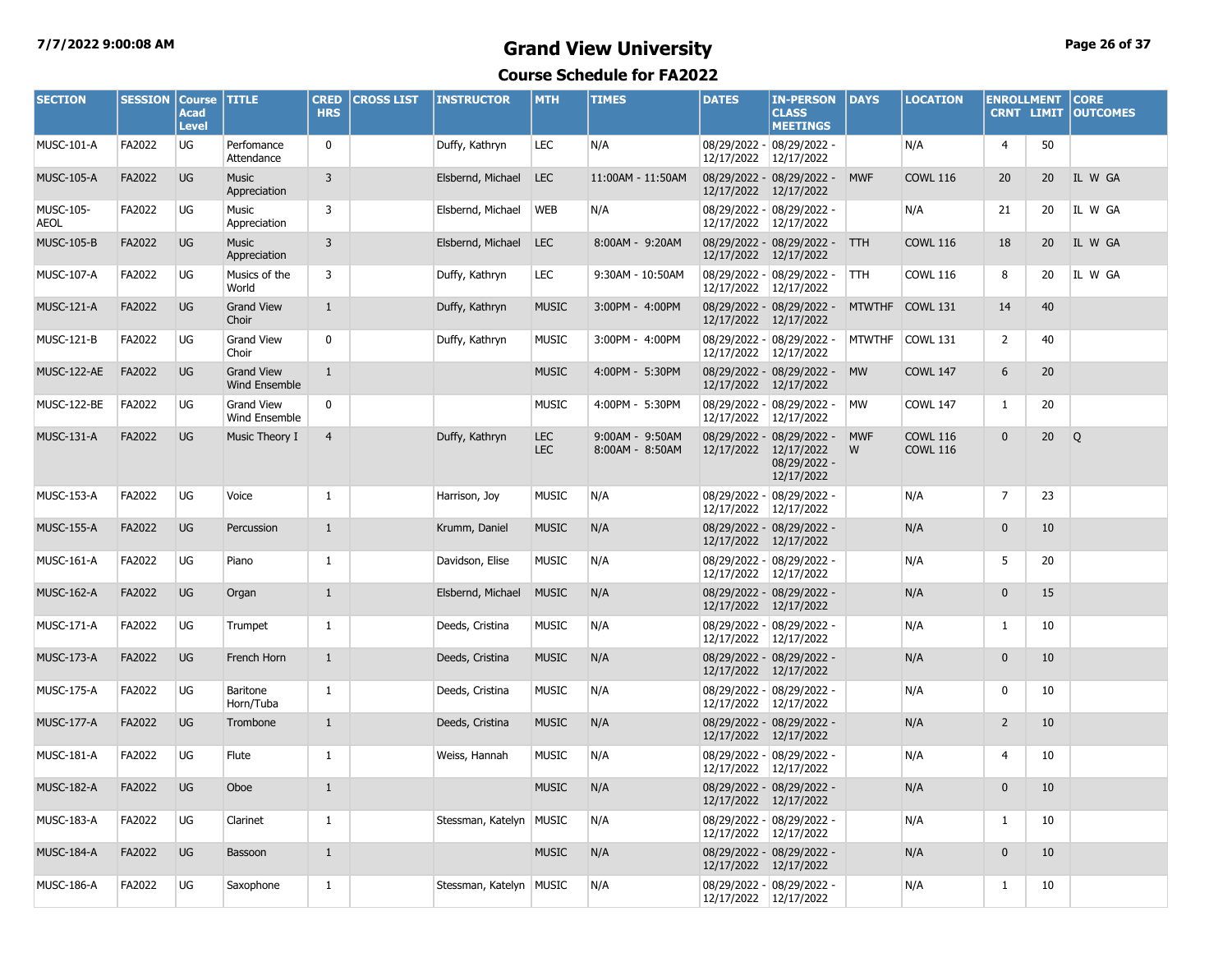# **7/7/2022 9:00:08 AM Grand View University Page 27 of 37**

| <b>SECTION</b>    | <b>SESSION</b> | <b>Course</b><br><b>Acad</b><br><b>Level</b> | <b>TITLE</b>                         | <b>CRED</b><br><b>HRS</b> | <b>CROSS LIST</b> | <b>INSTRUCTOR</b>         | <b>MTH</b>   | <b>TIMES</b>      | <b>DATES</b>          | <b>IN-PERSON</b><br><b>CLASS</b><br><b>MEETINGS</b> | <b>DAYS</b>  | <b>LOCATION</b> | <b>ENROLLMENT</b> | <b>CRNT LIMIT</b> | <b>CORE</b><br><b>OUTCOMES</b> |
|-------------------|----------------|----------------------------------------------|--------------------------------------|---------------------------|-------------------|---------------------------|--------------|-------------------|-----------------------|-----------------------------------------------------|--------------|-----------------|-------------------|-------------------|--------------------------------|
| <b>MUSC-193-A</b> | FA2022         | <b>UG</b>                                    | Guitar                               | $\mathbf{1}$              |                   | Powell, Aaron             | <b>MUSIC</b> | N/A               | 12/17/2022 12/17/2022 | 08/29/2022 - 08/29/2022 -                           |              | N/A             | $\mathbf{1}$      | 10                |                                |
| <b>MUSC-195-A</b> | FA2022         | UG                                           | String Bass                          | 1                         |                   | Charlson, Steven          | <b>MUSIC</b> | N/A               | 12/17/2022 12/17/2022 | 08/29/2022 - 08/29/2022 -                           |              | N/A             | 0                 | 10                |                                |
| <b>MUSC-196-A</b> | FA2022         | UG                                           | Violin                               | $\mathbf{1}$              |                   | Miranda, Charles          | <b>MUSIC</b> | N/A               | 12/17/2022 12/17/2022 | 08/29/2022 - 08/29/2022 -                           |              | N/A             | $\mathbf{0}$      | 10                |                                |
| <b>MUSC-197-A</b> | FA2022         | UG                                           | Viola                                | -1                        |                   | Miranda, Charles          | <b>MUSIC</b> | N/A               | 12/17/2022 12/17/2022 | 08/29/2022 - 08/29/2022 -                           |              | N/A             | 0                 | 10                |                                |
| MUSC-198-A        | FA2022         | <b>UG</b>                                    | Cello                                | $\mathbf{1}$              |                   | Miranda, Charles          | <b>MUSIC</b> | N/A               | 12/17/2022 12/17/2022 | 08/29/2022 - 08/29/2022 -                           |              | N/A             | $\mathbf{0}$      | 10                |                                |
| <b>MUSC-221-A</b> | FA2022         | UG                                           | Kantorei                             | -1                        |                   | Duffy, Kathryn            | <b>MUSIC</b> | 1:00PM - 2:20PM   | 12/17/2022 12/17/2022 | 08/29/2022 - 08/29/2022 -                           | <b>TTH</b>   | <b>COWL 131</b> | 0                 | 12                |                                |
| MUSC-221-B        | FA2022         | <b>UG</b>                                    | Kantorei                             | $\mathbf{0}$              |                   | Duffy, Kathryn            | <b>MUSIC</b> | 1:00PM - 2:20PM   | 12/17/2022 12/17/2022 | 08/29/2022 - 08/29/2022 -                           | <b>TTH</b>   | <b>COWL 131</b> | $\mathbf 0$       | 12                |                                |
| MUSC-231-A        | FA2022         | UG                                           | Theory & Hist<br>17th & 18th<br>Mus  | 4                         |                   | Duffy, Kathryn            | LEC          | 12:00PM - 12:50PM |                       | 08/29/2022 - 08/29/2022 -<br>12/17/2022 12/17/2022  | <b>MWTHF</b> | <b>COWL 116</b> | 4                 | 15                | O Q GA                         |
| <b>MUSC-242-A</b> | FA2022         | <b>UG</b>                                    | Elementary<br><b>Music Methods</b>   | $\overline{3}$            |                   | Davidson, Elise           | <b>LEC</b>   | 2:00PM - 2:50PM   | 12/17/2022 12/17/2022 | 08/29/2022 - 08/29/2022 -                           | <b>MWF</b>   | <b>COWL 116</b> | $\overline{2}$    | 10                |                                |
| MUSC-313-A        | FA2022         | UG                                           | <b>Vocal Methods</b><br>and Pedagogy | 3                         |                   | Harrison, Joy             | <b>LEC</b>   | 8:00AM - 9:20AM   | 12/17/2022 12/17/2022 | 08/29/2022 - 08/29/2022 -                           | <b>TTH</b>   | <b>COWL 131</b> | 3                 | 10                |                                |
| <b>MUSC-353-A</b> | FA2022         | <b>UG</b>                                    | <b>Advanced Voice</b>                | $\overline{2}$            |                   | Harrison, Joy             | <b>MUSIC</b> | N/A               | 12/17/2022 12/17/2022 | 08/29/2022 - 08/29/2022 -                           |              | N/A             | $\overline{2}$    | 10                |                                |
| <b>MUSC-355-A</b> | FA2022         | UG                                           | Advanced<br>Percussion               | 2                         |                   | Krumm, Daniel             | <b>MUSIC</b> | N/A               | 12/17/2022 12/17/2022 | 08/29/2022 - 08/29/2022 -                           |              | N/A             | 0                 | 10                |                                |
| <b>MUSC-361-A</b> | FA2022         | UG                                           | <b>Advanced Piano</b>                | $\overline{2}$            |                   | Davidson, Elise           | <b>MUSIC</b> | N/A               | 12/17/2022 12/17/2022 | 08/29/2022 - 08/29/2022 -                           |              | N/A             | $\mathbf{0}$      | 10                |                                |
| <b>MUSC-362-A</b> | FA2022         | UG                                           | Advanced<br>Organ                    | 2                         |                   | Elsbernd, Michael         | <b>MUSIC</b> | N/A               | 12/17/2022 12/17/2022 | 08/29/2022 - 08/29/2022 -                           |              | N/A             | 0                 | 10                |                                |
| <b>MUSC-373-A</b> | FA2022         | UG                                           | Advanced<br>French Horn              | $\overline{2}$            |                   | Deeds, Cristina           | <b>MUSIC</b> | N/A               | 12/17/2022 12/17/2022 | 08/29/2022 - 08/29/2022 -                           |              | N/A             | $\mathbf{0}$      | 10                |                                |
| <b>MUSC-375-A</b> | FA2022         | UG                                           | Advanced<br>Baritone<br>Horn/Tuba    | 2                         |                   | Deeds, Cristina           | <b>MUSIC</b> | N/A               | 12/17/2022 12/17/2022 | 08/29/2022 - 08/29/2022 -                           |              | N/A             | 0                 | 10                |                                |
| MUSC-377-A        | FA2022         | UG                                           | Advanced<br>Trombone                 | $\overline{2}$            |                   | Deeds, Cristina           | <b>MUSIC</b> | N/A               | 12/17/2022 12/17/2022 | 08/29/2022 - 08/29/2022 -                           |              | N/A             | $\mathbf 0$       | 10                |                                |
| <b>MUSC-381-A</b> | FA2022         | UG                                           | <b>Advanced Flute</b>                | $\overline{2}$            |                   | Weiss, Hannah             | <b>MUSIC</b> | N/A               | 12/17/2022 12/17/2022 | 08/29/2022 - 08/29/2022 -                           |              | N/A             | $\mathbf 0$       | 10                |                                |
| MUSC-382-A        | FA2022         | <b>UG</b>                                    | <b>Advanced Oboe</b>                 | $\overline{2}$            |                   |                           | <b>MUSIC</b> | N/A               | 12/17/2022 12/17/2022 | 08/29/2022 - 08/29/2022 -                           |              | N/A             | $\mathbf{0}$      | 10                |                                |
| <b>MUSC-383-A</b> | FA2022         | UG                                           | Advanced<br>Clarinet                 | 2                         |                   | Stessman, Katelyn MUSIC   |              | N/A               | 12/17/2022 12/17/2022 | 08/29/2022 - 08/29/2022 -                           |              | N/A             | 0                 | 10                |                                |
| MUSC-384-A        | FA2022         | <b>UG</b>                                    | Advanced<br>Bassoon                  | $\overline{2}$            |                   |                           | <b>MUSIC</b> | N/A               | 12/17/2022 12/17/2022 | 08/29/2022 - 08/29/2022 -                           |              | N/A             | $\mathbf{0}$      | 10                |                                |
| <b>MUSC-386-A</b> | FA2022         | UG                                           | Advanced<br>Saxophone                | 2                         |                   | Stessman, Katelyn   MUSIC |              | N/A               | 12/17/2022 12/17/2022 | 08/29/2022 - 08/29/2022 -                           |              | N/A             | 0                 | 10                |                                |
| <b>MUSC-393-A</b> | FA2022         | <b>UG</b>                                    | Advanced<br>Guitar                   | $\overline{2}$            |                   | Powell, Aaron             | <b>MUSIC</b> | N/A               | 12/17/2022 12/17/2022 | 08/29/2022 - 08/29/2022 -                           |              | N/A             | $\mathbf{0}$      | 10                |                                |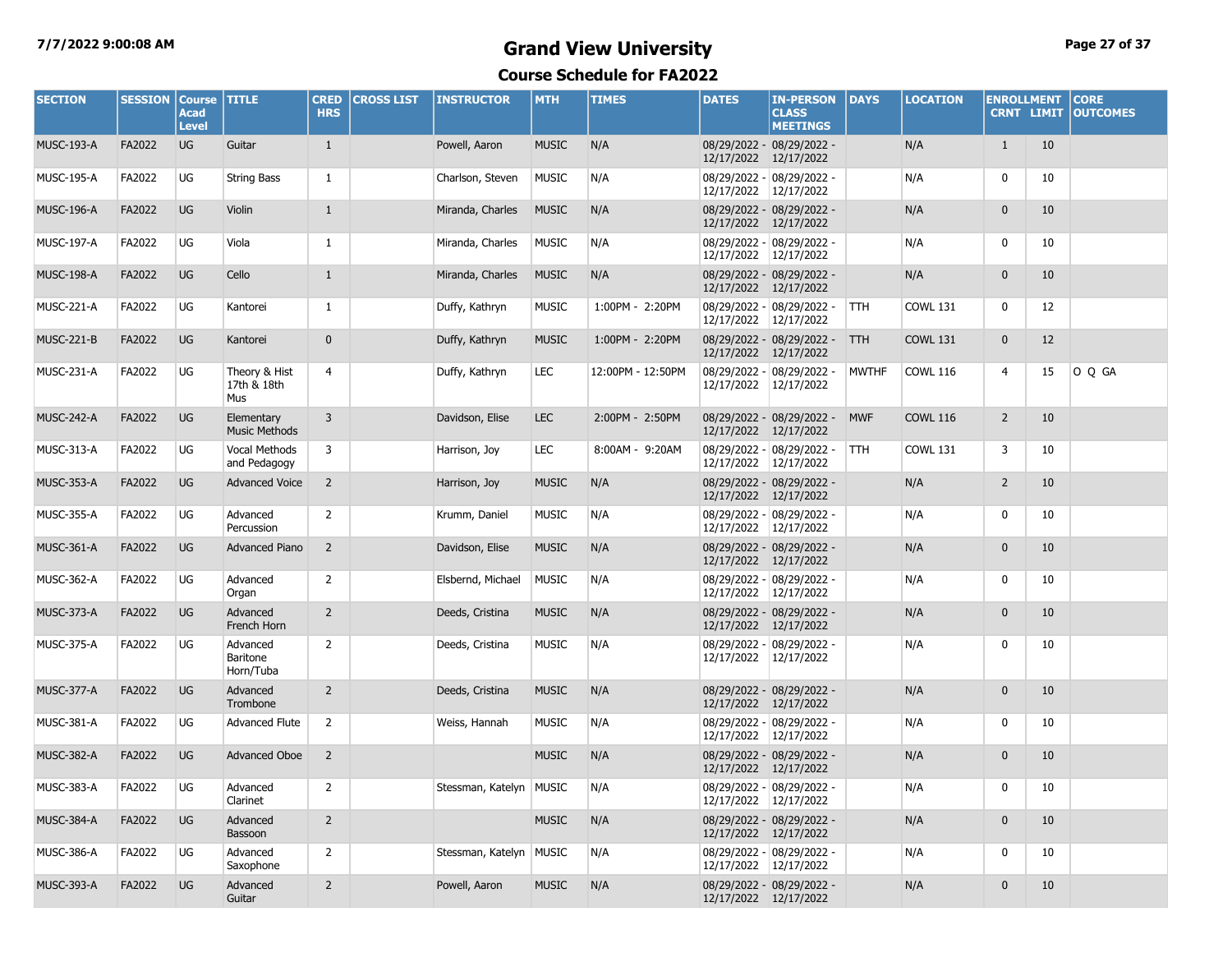# **7/7/2022 9:00:08 AM Grand View University Page 28 of 37**

| <b>SECTION</b>                        | <b>SESSION</b>   | <b>Course</b><br><b>Acad</b><br><b>Level</b> | <b>TITLE</b>                               | <b>CRED</b><br><b>HRS</b> | <b>CROSS LIST</b> | <b>INSTRUCTOR</b>  | <b>MTH</b>   | <b>TIMES</b>      | <b>DATES</b>          | <b>IN-PERSON</b><br><b>CLASS</b><br><b>MEETINGS</b>   | DAYS      | <b>LOCATION</b> | <b>ENROLLMENT</b><br><b>CRNT LIMIT</b> |                 | <b>CORE</b><br><b>OUTCOMES</b> |
|---------------------------------------|------------------|----------------------------------------------|--------------------------------------------|---------------------------|-------------------|--------------------|--------------|-------------------|-----------------------|-------------------------------------------------------|-----------|-----------------|----------------------------------------|-----------------|--------------------------------|
| MUSC-395-A                            | FA2022           | UG                                           | Advanced<br><b>String Bass</b>             | $\overline{2}$            |                   | Charlson, Steven   | <b>MUSIC</b> | N/A               | 12/17/2022            | 08/29/2022 - 08/29/2022 -<br>12/17/2022               |           | N/A             | 0                                      | 10              |                                |
| MUSC-396-A                            | FA2022           | UG                                           | <b>Advanced Violin</b>                     | $\overline{2}$            |                   | Miranda, Charles   | <b>MUSIC</b> | N/A               | 12/17/2022            | 08/29/2022 - 08/29/2022 -<br>12/17/2022               |           | N/A             | $\mathbf 0$                            | 10              |                                |
| MUSC-397-A                            | FA2022           | UG                                           | <b>Advanced Viola</b>                      | 2                         |                   | Miranda, Charles   | <b>MUSIC</b> | N/A               | 12/17/2022            | 08/29/2022 - 08/29/2022 -<br>12/17/2022               |           | N/A             | 0                                      | 10              |                                |
| MUSC-398-A                            | FA2022           | UG                                           | <b>Advanced Cello</b>                      | $\overline{2}$            |                   | Miranda, Charles   | <b>MUSIC</b> | N/A               |                       | 08/29/2022 - 08/29/2022 -<br>12/17/2022 12/17/2022    |           | N/A             | $\mathbf 0$                            | 10              |                                |
| MUSC-450-A                            | FA2022           | UG                                           | Senior Recital                             | 1                         |                   | Duffy, Kathryn     | <b>LEC</b>   | N/A               |                       | 08/29/2022 - 08/29/2022 -<br>12/17/2022 12/17/2022    |           | N/A             | 0                                      | 6               | W                              |
| <b>NSGP-325-</b><br>M <sub>1</sub> OL | ACC1             | <b>UG</b>                                    | The Caring<br>Professional<br><b>Nurse</b> | $\overline{4}$            |                   | Weichman, Julie    | <b>WEB</b>   | N/A               |                       | 08/29/2022 - 08/29/2022 -<br>10/22/2022 10/22/2022    |           | N/A             | $\overline{2}$                         | 24              | W                              |
| <b>NSGP-355-</b><br>M <sub>2</sub> OL | ACC <sub>2</sub> | UG                                           | Cont Issues in<br>Prof Nursing             | 4                         |                   | Doering, Barbara   | <b>WEB</b>   | N/A               |                       | 10/24/2022 - 10/24/2022 -<br>12/17/2022 12/17/2022    |           | N/A             | $\overline{2}$                         | 24              | IL                             |
| <b>NURS-210-A</b>                     | FA2022           | UG                                           | <b>Basic Physical</b><br>Assessment        | $\overline{2}$            |                   | Sigwalt, Sherri    | <b>LEC</b>   | 12:00PM - 12:50PM | 12/17/2022            | 08/29/2022 - 08/29/2022 - M<br>12/17/2022             |           | N/A             | 12                                     | 15              |                                |
| <b>NURS-210-B</b>                     | FA2022           | UG                                           | <b>Basic Physical</b><br>Assessment        | $\overline{2}$            |                   | McIntosh, Judith   | LEC          | 12:00PM - 12:50PM | 12/17/2022            | 08/29/2022 - 08/29/2022 -<br>12/17/2022               | W         | N/A             | 10                                     | 15              |                                |
| NURS-210L-AA                          | FA2022           | UG                                           | Nursing 210<br>Clinical                    | $\mathbf{0}$              |                   | Sigwalt, Sherri    | <b>LEC</b>   | 1:00PM - 3:50PM   | 12/17/2022            | 08/29/2022 - 08/29/2022 - M<br>12/17/2022             |           | N/A             | 12                                     | 15              |                                |
| NURS-210L-BA                          | FA2022           | UG                                           | Nursing 210<br>Clinical                    | 0                         |                   | McIntosh, Judith   | LEC          | 1:00PM - 3:50PM   | 12/17/2022            | 08/29/2022 - 08/29/2022 -<br>12/17/2022               | W         | N/A             | 10                                     | 15              |                                |
| <b>NURS-220-A</b>                     | FA2022           | UG                                           | The Caring<br>Professional<br>Nurse        | 3                         |                   | Preston, Diane     | <b>LEC</b>   | 10:00AM - 11:50AM | 12/17/2022            | 08/29/2022 - 08/29/2022 - T<br>12/17/2022             |           | N/A             | 14                                     | 15              | V                              |
| <b>NURS-220-B</b>                     | FA2022           | UG                                           | The Caring<br>Professional<br>Nurse        | 3                         |                   | Weichman, Julie    | LEC          | 10:00AM - 11:50AM | 12/17/2022            | 08/29/2022 - 08/29/2022 -<br>12/17/2022               | TH        | N/A             | 10                                     | 15              | IV.                            |
| NURS-220L-AA                          | FA2022           | <b>UG</b>                                    | Nursing 220<br>Clinical                    | $\mathbf{0}$              |                   | Preston, Diane     | <b>LEC</b>   | 9:00AM - 11:50AM  | 12/17/2022            | 08/29/2022 - 08/29/2022 - TH<br>12/17/2022            |           | N/A             | 14                                     | 15              |                                |
| NURS-220L-BA                          | FA2022           | UG                                           | Nursing 220<br>Clinical                    | 0                         |                   | Weichman, Julie    | LEC          | 9:00AM - 11:50AM  | 12/17/2022            | 08/29/2022 - 08/29/2022 -<br>12/17/2022               | IT.       | N/A             | 10                                     | 15              |                                |
| <b>NURS-250-A</b>                     | FA2022           | UG                                           | Foundations of<br>Nursing I                | 5                         |                   | Sigwalt, Sherri    | <b>LEC</b>   | 8:00AM - 9:50AM   | 12/17/2022            | 08/29/2022 - 08/29/2022 -<br>12/17/2022               | MT        | N/A             | 6                                      | 10 <sup>°</sup> | Q                              |
| NURS-250L-AA                          | <b>FA2022</b>    | UG                                           | Nursing 250<br>Clinical                    | 0                         |                   | Reed, Julie        | <b>LEC</b>   | 7:00AM - 9:50AM   | 12/17/2022            | 08/29/2022 - 08/29/2022 -<br>12/17/2022               | W         | N/A             | 5                                      | 5               |                                |
| NURS-250L-AB                          | FA2022           | <b>UG</b>                                    | Nursing 250<br>Clinical                    | $\mathbf 0$               |                   | Reed, Julie        | <b>LEC</b>   | 7:00AM - 9:50AM   | 12/17/2022 12/17/2022 | 08/29/2022 - 08/29/2022 -                             | <b>TH</b> | N/A             | 1                                      | 5               |                                |
| NURS-310-A                            | FA2022           | UG                                           | Foundations of<br>Nursing II               | 5                         |                   | Seltz-Falk, Rachel | LEC          | 8:00AM - 9:40AM   |                       | 08/29/2022 - 08/29/2022 -<br>12/17/2022 12/17/2022    | THF       | N/A             | 15                                     | 15              | I                              |
| <b>NURS-310-B</b>                     | FA2022           | <b>UG</b>                                    | Foundations of<br>Nursing II               | 5                         |                   | McIntosh, Judith   | <b>LEC</b>   | 8:00AM - 9:40AM   |                       | 08/29/2022 - 08/29/2022 - MT<br>12/17/2022 12/17/2022 |           | N/A             | 20                                     | 23 IL           |                                |
| NURS-310L-AA                          | FA2022           | UG                                           | Nursing 310<br>Clinical                    | 0                         |                   |                    | <b>CLIN</b>  | 7:00AM - 11:30AM  | 12/17/2022 12/17/2022 | 08/29/2022 - 08/29/2022 - M                           |           | N/A             | 8                                      | 8               |                                |
| NURS-310L-AB FA2022                   |                  | <b>UG</b>                                    | Nursing 310<br>Clinical                    | $\mathbf 0$               |                   |                    | <b>CLIN</b>  | 7:00AM - 11:30AM  |                       | 08/29/2022 - 08/29/2022 - T<br>12/17/2022 12/17/2022  |           | N/A             | $\overline{7}$                         | $\overline{7}$  |                                |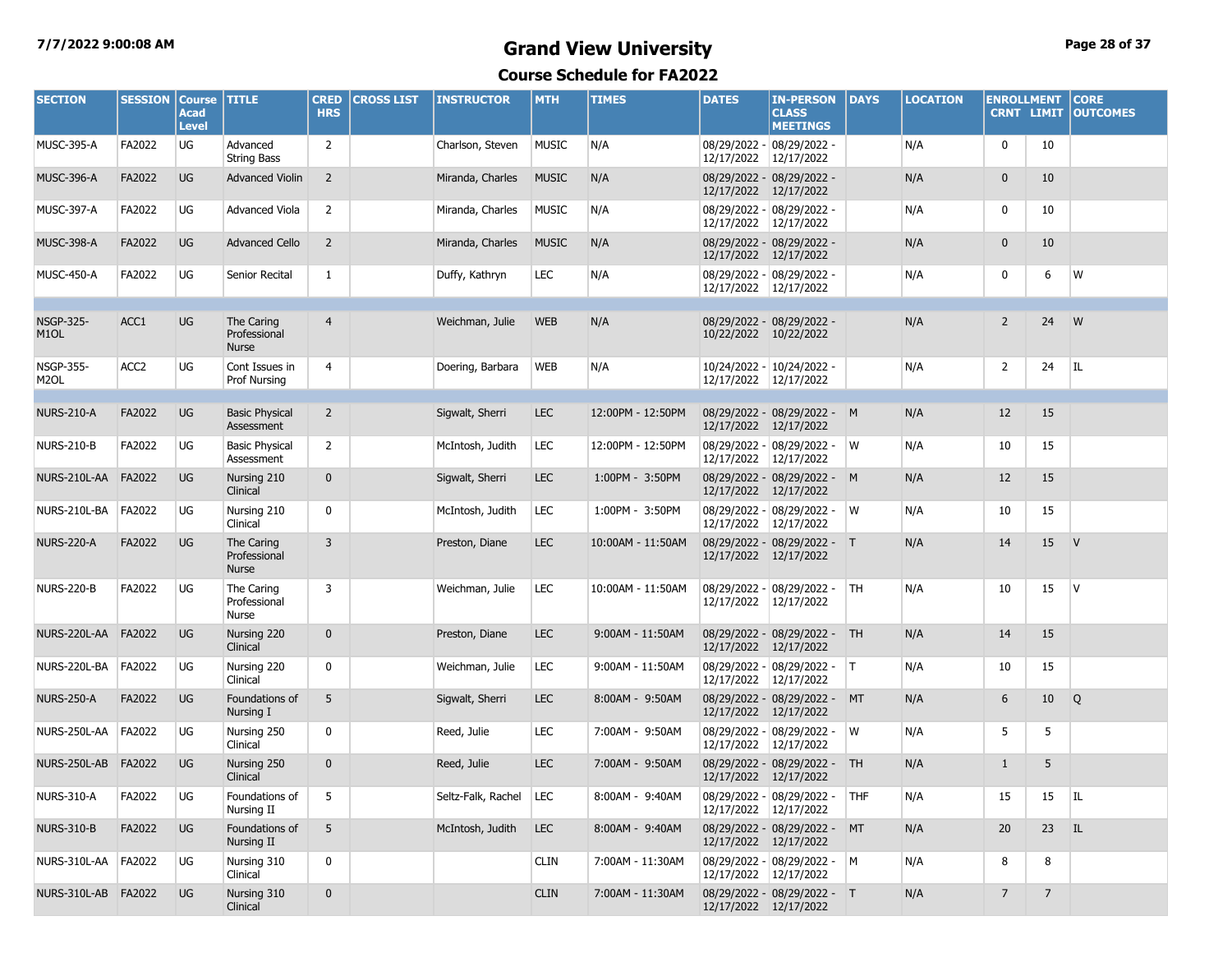### **7/7/2022 9:00:08 AM Grand View University Page 29 of 37**

| <b>SECTION</b>      | <b>SESSION</b> | <b>Course</b><br><b>Acad</b><br><b>Level</b> | <b>TITLE</b>                          | <b>CRED</b><br><b>HRS</b> | <b>CROSS LIST</b> | <b>INSTRUCTOR</b>  | <b>MTH</b>  | <b>TIMES</b>     | <b>DATES</b> | <b>IN-PERSON</b><br><b>CLASS</b><br><b>MEETINGS</b>   | DAYS      | <b>LOCATION</b> | <b>ENROLLMENT</b> | <b>CRNT LIMIT</b> | <b>CORE</b><br><b>OUTCOMES</b> |
|---------------------|----------------|----------------------------------------------|---------------------------------------|---------------------------|-------------------|--------------------|-------------|------------------|--------------|-------------------------------------------------------|-----------|-----------------|-------------------|-------------------|--------------------------------|
| NURS-310L-BA        | FA2022         | UG                                           | Nursing 310<br>Clinical               | 0                         |                   |                    | <b>CLIN</b> | 7:00AM - 11:30AM | 12/17/2022   | 08/29/2022 - 08/29/2022 -<br>12/17/2022               | W         | N/A             | $\overline{7}$    | $\overline{7}$    |                                |
| NURS-310L-BB        | FA2022         | UG                                           | Nursing 310<br>Clinical               | $\mathbf{0}$              |                   | Russell, Lindsay   | <b>CLIN</b> | 7:00AM - 11:30AM | 12/17/2022   | 08/29/2022 - 08/29/2022 -<br>12/17/2022               | <b>TH</b> | N/A             | 8                 | 8                 |                                |
| NURS-310L-BC        | FA2022         | UG                                           | Nursing 310<br>Clinical               | 0                         |                   | McIntosh, Judith   | <b>CLIN</b> | 7:00AM - 11:30AM | 12/17/2022   | 08/29/2022 - 08/29/2022 -<br>12/17/2022               | l F       | N/A             | 5                 | 8                 |                                |
| <b>NURS-320-A</b>   | FA2022         | <b>UG</b>                                    | Adult Health I                        | $\overline{4}$            |                   | Kraus, Sara        | <b>LEC</b>  | 8:00AM - 9:50AM  | 12/17/2022   | 08/29/2022 - 08/29/2022 - F<br>12/17/2022             |           | N/A             | 12                | 14                |                                |
| NURS-320L-AA        | <b>FA2022</b>  | UG                                           | Nursing 320<br>Clinical               | 0                         |                   |                    | <b>CLIN</b> | 7:00AM - 1:00PM  | 12/17/2022   | 08/29/2022 - 08/29/2022 -<br>12/17/2022               | IT.       | N/A             | 5                 | $\overline{7}$    |                                |
| NURS-320L-AB        | FA2022         | UG                                           | Nursing 320<br>Clinical               | $\mathbf{0}$              |                   |                    | <b>CLIN</b> | 7:00AM - 1:00PM  | 12/17/2022   | 08/29/2022 - 08/29/2022 -<br>12/17/2022               | W         | N/A             | $\overline{7}$    | $\overline{7}$    |                                |
| <b>NURS-340-A</b>   | FA2022         | UG                                           | Maternal/Newb<br>orn Nursing          | 3                         |                   | McIntosh, Judith   | <b>LEC</b>  | 9:00AM - 10:20AM | 12/17/2022   | 08/29/2022 - 08/29/2022 -<br>12/17/2022               | TH        | N/A             | 11                | 14                | IL W                           |
| NURS-340L-AA FA2022 |                | <b>UG</b>                                    | Nursing 340<br>Clinical               | $\mathbf{0}$              |                   | Doering, Barbara   | <b>CLIN</b> | 7:00AM - 11:30AM | 12/17/2022   | 08/29/2022 - 08/29/2022 - M<br>12/17/2022             |           | N/A             | $\overline{4}$    | $\overline{7}$    |                                |
| NURS-340L-AB        | <b>FA2022</b>  | UG                                           | Nursing 340<br>Clinical               | 0                         |                   | Russell, Lindsay   | <b>CLIN</b> | 7:00AM - 11:30AM | 12/17/2022   | 08/29/2022 - 08/29/2022 -<br>12/17/2022               | IT.       | N/A             | 7                 | 7                 |                                |
| <b>NURS-350-A</b>   | FA2022         | UG                                           | Pediatric<br>Nursing                  | 3                         |                   | Sigwalt, Sherri    | <b>LEC</b>  | 12:00PM - 1:20PM | 12/17/2022   | 08/29/2022 - 08/29/2022 -<br>12/17/2022               | <b>TH</b> | N/A             | 11                | 14                | Q                              |
| NURS-350L-AA        | FA2022         | UG                                           | Nursing 350<br>Clinical               | 0                         |                   | Russell, Lindsay   | <b>CLIN</b> | 7:00AM - 11:30AM | 12/17/2022   | 08/29/2022 - 08/29/2022 -<br>12/17/2022               | W         | N/A             | 4                 | 7                 |                                |
| NURS-350L-AB        | FA2022         | <b>UG</b>                                    | Nursing 350<br>Clinical               | $\mathbf{0}$              |                   | Russell, Lindsay   | <b>CLIN</b> | 7:00AM - 11:30AM | 12/17/2022   | 08/29/2022 - 08/29/2022 - M<br>12/17/2022             |           | N/A             | $\overline{7}$    | $\overline{7}$    |                                |
| NURS-410-A          | FA2022         | UG                                           | Psych/Mental<br><b>Health Nursing</b> | 3                         |                   | Preston, Diane     | <b>LEC</b>  | 9:00AM - 10:50AM | 12/17/2022   | 08/29/2022 - 08/29/2022 - F<br>12/17/2022             |           | N/A             | 20                | 22                |                                |
| <b>NURS-410-B</b>   | FA2022         | <b>UG</b>                                    | Psych/Mental<br><b>Health Nursing</b> | 3                         |                   | Seltz-Falk, Rachel | <b>LEC</b>  | 1:00PM - 2:50PM  | 12/17/2022   | 08/29/2022 - 08/29/2022 -<br>12/17/2022               | F         | N/A             | 17                | 16                |                                |
| NURS-410L-AA        | <b>FA2022</b>  | UG                                           | Nursing 410<br>Clinical               | 0                         |                   |                    | <b>CLIN</b> | 8:30AM - 11:30AM | 12/17/2022   | 08/29/2022 - 08/29/2022 -<br>12/17/2022               | IT.       | N/A             | 6                 | 7                 |                                |
| NURS-410L-AB        | FA2022         | <b>UG</b>                                    | Nursing 410<br>Clinical               | $\mathbf{0}$              |                   |                    | <b>CLIN</b> | 8:30AM - 11:30AM | 12/17/2022   | 08/29/2022 - 08/29/2022 -<br>12/17/2022               | W         | N/A             | 8                 | 8                 |                                |
| NURS-410L-AC FA2022 |                | UG                                           | Nursing 410<br>Clinical               | 0                         |                   |                    | <b>CLIN</b> | 8:30AM - 11:30AM | 12/17/2022   | 08/29/2022 - 08/29/2022 -<br>12/17/2022               | M         | N/A             | 7                 | $\overline{7}$    |                                |
| NURS-410L-BB        | FA2022         | <b>UG</b>                                    | Nursing 410<br>Clinical               | $\mathbf{0}$              |                   |                    | <b>CLIN</b> | 8:30AM - 11:30AM | 12/17/2022   | 08/29/2022 - 08/29/2022 - TH<br>12/17/2022            |           | N/A             | 8                 | 8                 |                                |
| NURS-410L-BC        | <b>FA2022</b>  | UG                                           | Nursing 410<br>Clinical               | 0                         |                   |                    | <b>CLIN</b> | 8:30AM - 11:30AM | 12/17/2022   | $08/29/2022 - 08/29/2022 -$ F<br>12/17/2022           |           | N/A             | 8                 | 8                 |                                |
| <b>NURS-420-A</b>   | FA2022         | <b>UG</b>                                    | Adult Health II                       | $\overline{4}$            |                   | Kraus, Sara        | <b>LEC</b>  | 12:00PM - 1:50PM |              | 08/29/2022 - 08/29/2022 - TH<br>12/17/2022 12/17/2022 |           | N/A             | 20                | 22                |                                |
| <b>NURS-420-B</b>   | FA2022         | $\overline{\cup}$                            | Adult Health II                       | 4                         |                   | Kraus, Sara        | LEC         | 2:00PM - 3:50PM  |              | 08/29/2022 - 08/29/2022 -<br>12/17/2022 12/17/2022    | <b>TH</b> | N/A             | 16                | 16                |                                |
| NURS-420L-AA FA2022 |                | <b>UG</b>                                    | Nursing 420<br>Clinical               | $\mathbf{0}$              |                   | Kraus, Sara        | <b>CLIN</b> | 7:00AM - 1:00PM  |              | 08/29/2022 - 08/29/2022 - M<br>12/17/2022 12/17/2022  |           | N/A             | 5                 | $\,8\,$           |                                |
| NURS-420L-AB FA2022 |                | UG                                           | Nursing 420<br>Clinical               | 0                         |                   | Walker, Donna      | <b>CLIN</b> | 7:00AM - 1:00PM  |              | 08/29/2022 - 08/29/2022 -<br>12/17/2022 12/17/2022    | IT.       | N/A             | $\overline{7}$    | 8                 |                                |
| NURS-420L-AC FA2022 |                | <b>UG</b>                                    | Nursing 420<br>Clinical               | $\bf{0}$                  |                   | Walker, Donna      | <b>CLIN</b> | 7:00AM - 1:00PM  |              | 08/29/2022 - 08/29/2022 - W<br>12/17/2022 12/17/2022  |           | N/A             | 8                 | 8                 |                                |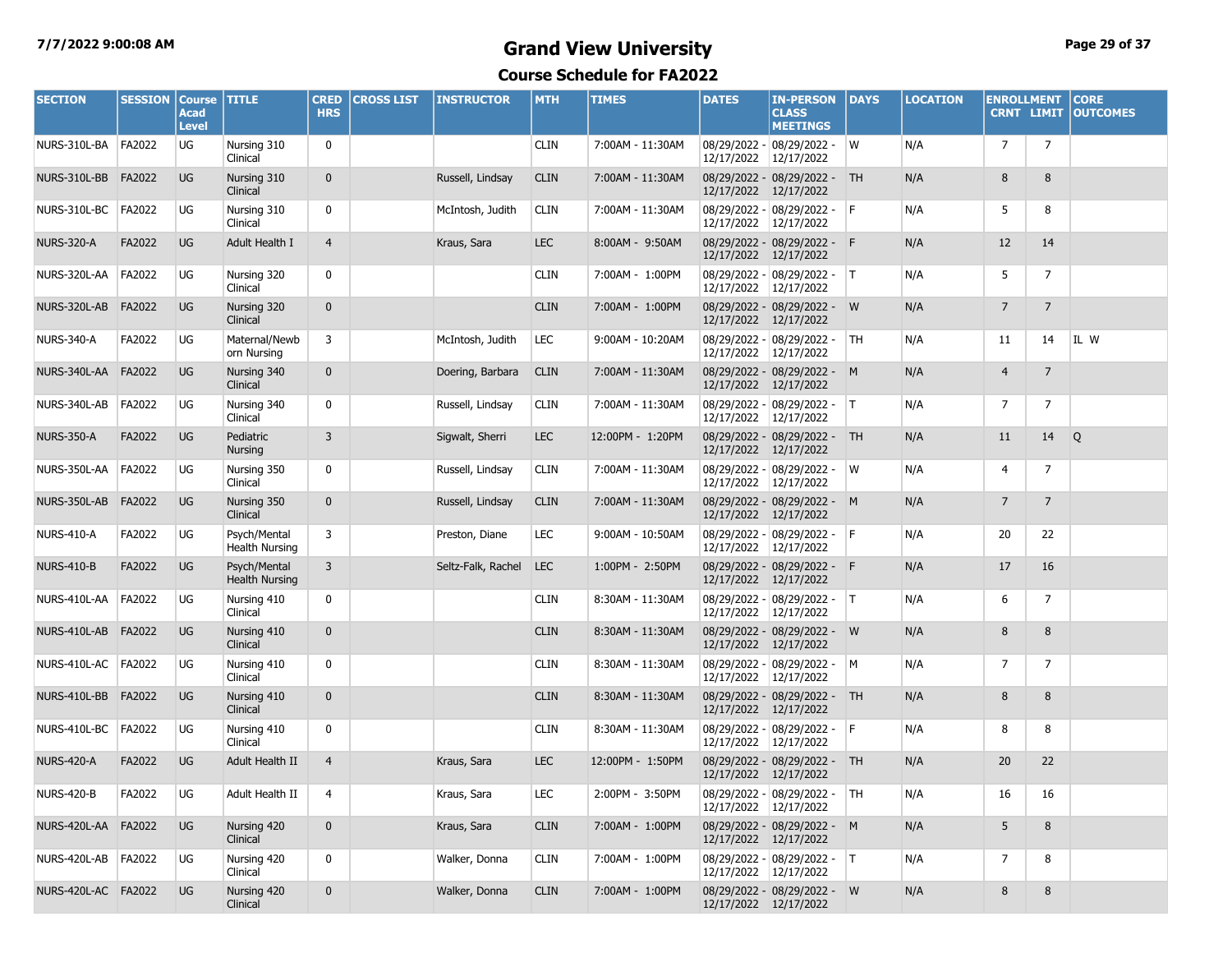### **7/7/2022 9:00:08 AM Grand View University Page 30 of 37**

| <b>SECTION</b>                 | <b>SESSION</b> | <b>Course</b><br><b>Acad</b><br><b>Level</b> | <b>TITLE</b>                                | <b>CRED</b><br><b>HRS</b> | <b>CROSS LIST</b> | <b>INSTRUCTOR</b>  | <b>MTH</b>        | <b>TIMES</b>                         | <b>DATES</b>          | <b>IN-PERSON</b><br><b>CLASS</b><br><b>MEETINGS</b>     | <b>DAYS</b>              | <b>LOCATION</b> | <b>ENROLLMENT</b><br><b>CRNT LIMIT</b> |                   | <b>CORE</b><br><b>OUTCOMES</b> |
|--------------------------------|----------------|----------------------------------------------|---------------------------------------------|---------------------------|-------------------|--------------------|-------------------|--------------------------------------|-----------------------|---------------------------------------------------------|--------------------------|-----------------|----------------------------------------|-------------------|--------------------------------|
| NURS-420L-BB                   | FA2022         | UG                                           | Nursing 420<br>Clinical                     | $\mathbf{0}$              |                   | Walker, Donna      | <b>CLIN</b>       | 7:00AM - 1:00PM                      | 12/17/2022 12/17/2022 | 08/29/2022 - 08/29/2022 -                               | <b>M</b>                 | N/A             | 8                                      | 8                 |                                |
| NURS-420L-BC FA2022            |                | UG                                           | Nursing 420<br>Clinical                     | $\mathbf{0}$              |                   |                    | <b>CLIN</b>       | 7:00AM - 1:00PM                      | 12/17/2022 12/17/2022 | 08/29/2022 - 08/29/2022 - W                             |                          | N/A             | 8                                      | $\overline{7}$    |                                |
| NURS-440-ABL                   | FA2022         | UG                                           | Complex Older<br><b>Adult Health</b>        | 3                         |                   | Sigwalt, Sherri    | <b>BLEND</b>      | 2:00PM - 3:20PM                      | 12/17/2022 12/17/2022 | 08/29/2022 - 08/29/2022 -                               | W                        | N/A             | 18                                     | 20                | <b>O</b>                       |
| NURS-440-BBL                   | FA2022         | <b>UG</b>                                    | <b>Complex Older</b><br><b>Adult Health</b> | $\overline{3}$            |                   | Weichman, Julie    | <b>BLEND</b>      | 12:00PM - 1:20PM                     | 12/17/2022 12/17/2022 | 08/29/2022 - 08/29/2022 -                               | <b>TH</b>                | N/A             | 16                                     | 19                | $\circ$                        |
| <b>NURS-460-A</b>              | FA2022         | UG                                           | Community<br><b>Health Nursing</b>          | 3                         |                   | Preston, Diane     | <b>LEC</b>        | 9:00AM - 10:20AM                     | 12/17/2022 12/17/2022 | 08/29/2022 - 08/29/2022 - M                             |                          | N/A             | 9                                      | 12 <sup>2</sup>   | O GA                           |
| NURS-460L-AA                   | FA2022         | UG                                           | Nursing 460<br>Clinical                     | $\mathbf{0}$              |                   | Preston, Diane     | <b>CLIN</b>       | 8:00AM - 12:30PM                     | 12/17/2022            | 08/29/2022 - 08/29/2022 -<br>12/17/2022                 | W                        | N/A             | 5                                      | 6                 |                                |
| NURS-460L-AB                   | FA2022         | UG                                           | Nursing 460<br>Clinical                     | $\mathbf 0$               |                   |                    | <b>CLIN</b>       | 8:00AM - 12:30PM                     | 12/17/2022 12/17/2022 | 08/29/2022 - 08/29/2022 -                               | <b>TH</b>                | N/A             | 4                                      | 6                 |                                |
| <b>NURS-470-A</b>              | FA2022         | <b>UG</b>                                    | <b>Bacc Practice</b><br>Immersion           | 5                         |                   | Seltz-Falk, Rachel | <b>LEC</b>        | 1:00PM - 2:50PM                      | 12/17/2022            | 08/29/2022 - 08/29/2022 -<br>12/17/2022                 | <b>TH</b>                | N/A             | 10                                     | 12 <sup>2</sup>   | $\mathsf{V}$                   |
| NURS-470L-AA                   | FA2022         | UG                                           | Nursing 470<br>Clinical                     | $\mathbf 0$               |                   | Seltz-Falk, Rachel | <b>CLIN</b>       | N/A                                  | 12/17/2022 12/17/2022 | 08/29/2022 - 08/29/2022 -                               |                          | N/A             | 10                                     | $12 \overline{ }$ |                                |
| <b>NURS-480-A</b>              | FA2022         | <b>UG</b>                                    | Scholarship for<br><b>Prof Practice</b>     | $\overline{4}$            |                   | Doering, Barbara   | LEC               | 1:00PM - 2:50PM                      | 12/17/2022 12/17/2022 | 08/29/2022 - 08/29/2022 -                               | <b>MW</b>                | N/A             | 9                                      | 12                | W O                            |
|                                |                |                                              |                                             |                           |                   |                    |                   |                                      |                       |                                                         |                          |                 |                                        |                   |                                |
| PHIL-205-A                     | FA2022         | UG                                           | Introduction to<br>Philosophy               | 3                         |                   | Mattes, Mark       | <b>LEC</b>        | 8:00AM - 9:20AM                      | 12/17/2022 12/17/2022 | 08/29/2022 - 08/29/2022 -                               | <b>TTH</b>               | N/A             | 27                                     | 28                | W                              |
| <b>PHIL-210-A</b>              | FA2022         | <b>UG</b>                                    | Introduction to<br><b>Ethics</b>            | $\overline{3}$            |                   | Jones, Ken         | <b>LEC</b>        | 11:00AM - 11:50AM                    | 12/17/2022 12/17/2022 | 08/29/2022 - 08/29/2022 -                               | <b>MWF</b>               | N/A             | 29                                     | 28                | W V                            |
| PHIL-210-M1OL ACC1             |                | UG                                           | Introduction to<br><b>Ethics</b>            | $\overline{3}$            |                   | Mattes, Mark       | <b>WEB</b>        | N/A                                  | 10/22/2022 10/22/2022 | 08/29/2022 - 08/29/2022 -                               |                          | N/A             | 20                                     | 12 <sup>2</sup>   | W V                            |
| <b>PHIL-260-A</b>              | FA2022         | UG                                           | History/Philosop<br>hy of Science           | $\overline{3}$            | <b>PHSC-260-A</b> | Romal, John Rey    | <b>LEC</b>        | 10:00AM - 10:50AM                    | 12/17/2022            | 08/29/2022 - 08/29/2022 -<br>12/17/2022                 | <b>MWF</b>               | N/A             | 9                                      | 10 <sup>°</sup>   | IL O                           |
| PHIL-311-A                     | FA2022         | UG                                           | Ancient/Mediev<br>al Philosophers           | 3                         |                   | Jones, Ken         | <b>LEC</b>        | 10:00AM - 10:50AM                    | 12/17/2022 12/17/2022 | 08/29/2022 - 08/29/2022 -                               | <b>MWF</b>               | N/A             | $\overline{4}$                         | 28                | W O                            |
|                                |                |                                              |                                             |                           |                   |                    |                   |                                      |                       |                                                         |                          |                 |                                        |                   |                                |
| <b>PHSC-101-A</b>              | FA2022         | <b>UG</b>                                    | Physical and<br>Earth Science               | $\overline{4}$            |                   | Knotts, Grant      | <b>LEC</b><br>LAB | 9:30AM - 11:20AM<br>9:30AM - 11:20AM | 12/17/2022 12/17/2022 | 08/29/2022 - 08/29/2022 -<br>08/29/2022 -<br>12/17/2022 | <b>TTH</b><br><b>TTH</b> | N/A<br>N/A      | 24                                     | 18                | Q                              |
| <b>PHSC-201-A</b>              | FA2022         | UG                                           | Contemporary<br>Issues in<br>Science        | 3                         |                   | Knotts, Grant      | <b>LEC</b>        | 11:00AM - 11:50AM                    | 12/17/2022            | 08/29/2022 - 08/29/2022 -<br>12/17/2022                 | <b>MWF</b>               | <b>ELS 221</b>  | 18                                     | 20                | IL O                           |
| PHSC-201-AEOL FA2022           |                | <b>UG</b>                                    | Contemporary<br>Issues in<br>Science        | $\overline{3}$            |                   | Salazar, Laura     | <b>WEB</b>        | N/A                                  |                       | 08/29/2022 - 08/29/2022 -<br>12/17/2022 12/17/2022      |                          | N/A             | 13                                     | 20                | IL O                           |
| PHSC-201-<br>M <sub>1</sub> OL | ACC1           | UG                                           | Contemporary<br>Issues in<br>Science        | 3                         |                   | Hall, Bonnie       | <b>WEB</b>        | N/A                                  |                       | 08/29/2022 - 08/29/2022 -<br>10/22/2022 10/22/2022      |                          | N/A             | 9                                      | 18                | IL O                           |
| <b>PHSC-260-A</b>              | FA2022         | UG                                           | History/Philosop<br>hy of Science           | $\overline{3}$            | <b>PHIL-260-A</b> | Romal, John Rey    | <b>LEC</b>        | 10:00AM - 10:50AM                    | 12/17/2022 12/17/2022 | 08/29/2022 - 08/29/2022 -                               | <b>MWF</b>               | N/A             | $\overline{4}$                         | 10                | IL O                           |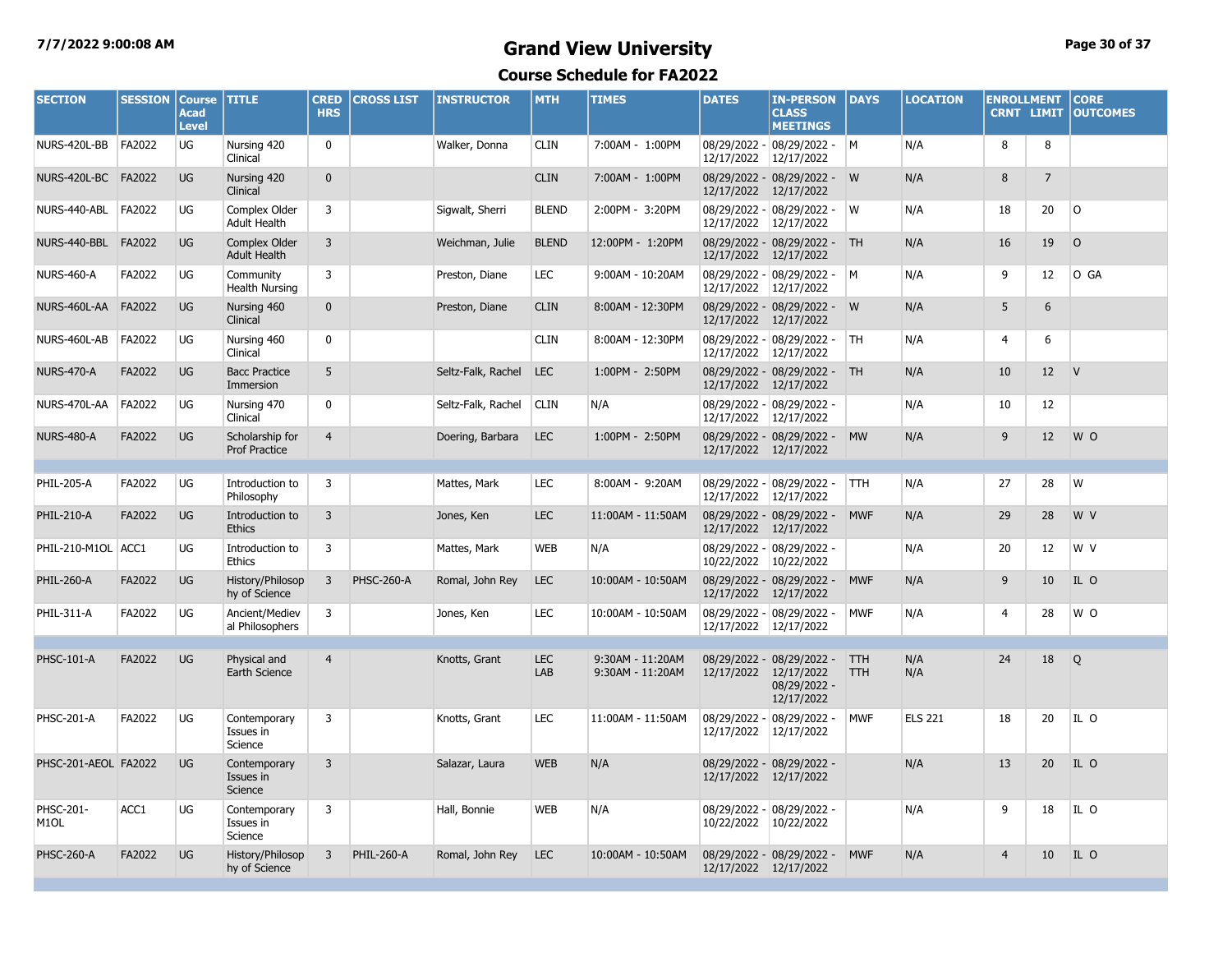## **7/7/2022 9:00:08 AM Grand View University Page 31 of 37**

| <b>SECTION</b>                        | <b>SESSION</b> | <b>Course</b><br><b>Acad</b><br><b>Level</b> | <b>TITLE</b>                             | <b>CRED</b><br><b>HRS</b> | <b>CROSS LIST</b>                      | <b>INSTRUCTOR</b>   | <b>MTH</b> | <b>TIMES</b>      | <b>DATES</b>               | <b>IN-PERSON</b><br><b>CLASS</b><br><b>MEETINGS</b>    | <b>DAYS</b> | <b>LOCATION</b>  | <b>ENROLLMENT</b><br><b>CRNT LIMIT</b> |              | <b>CORE</b><br><b>OUTCOMES</b> |
|---------------------------------------|----------------|----------------------------------------------|------------------------------------------|---------------------------|----------------------------------------|---------------------|------------|-------------------|----------------------------|--------------------------------------------------------|-------------|------------------|----------------------------------------|--------------|--------------------------------|
| <b>PHYS-131-A</b>                     | FA2022         | UG                                           | <b>General Physics</b>                   | $\overline{4}$            |                                        | Knotts, Grant       | <b>LEC</b> | 8:00AM - 8:50AM   | 12/17/2022                 | 08/29/2022 - 08/29/2022 -<br>12/17/2022                | <b>MWF</b>  | <b>ELS 217</b>   | 21                                     | 30           |                                |
| PHYS-131L-A                           | FA2022         | <b>UG</b>                                    | <b>General Physics</b><br>I Lab          | $\mathbf{0}$              |                                        | Knotts, Grant       | LAB        | 12:30PM - 1:50PM  |                            | 08/29/2022 - 08/29/2022 -<br>12/17/2022 12/17/2022     | <b>MW</b>   | ELS <sub>4</sub> | 12                                     | 15           |                                |
| PHYS-131L-B                           | FA2022         | UG                                           | <b>General Physics</b><br>I Lab          | 0                         |                                        | Knotts, Grant       | LAB        | 2:00PM - 3:20PM   | 12/17/2022                 | 08/29/2022 - 08/29/2022 -<br>12/17/2022                | MW          | ELS <sub>4</sub> | 9                                      | 15           |                                |
| <b>PHYS-499-B</b>                     | FA2022         | <b>UG</b>                                    | Research in<br>Physics                   | $\mathbf{1}$              |                                        |                     | <b>IND</b> | N/A               |                            | 08/29/2022 - 08/29/2022 -<br>12/17/2022 12/17/2022     |             | N/A              | $\mathbf{0}$                           | 6            |                                |
|                                       |                |                                              |                                          |                           |                                        |                     |            |                   |                            |                                                        |             |                  |                                        |              |                                |
| POLS-110-A                            | FA2022         | UG                                           | National<br>Government                   | 3                         |                                        | McQuide, Bryan      | <b>LEC</b> | 9:30AM - 10:50AM  |                            | $08/29/2022 - 08/29/2022 -$<br>12/17/2022 12/17/2022   | TTH.        | N/A              | 9                                      | 20           | ΙL                             |
| <b>POLS-215-A</b>                     | FA2022         | UG                                           | The Presidency                           | 3                         | <b>HIST-215-A</b>                      | McQuide, Bryan      | <b>LEC</b> | 10:00AM - 10:50AM |                            | 08/29/2022 - 08/29/2022 -<br>12/17/2022 12/17/2022     | <b>MWF</b>  | <b>RASM 219</b>  | 5                                      | 15           |                                |
| <b>POLS-280-A</b>                     | FA2022         | UG                                           | Environmental<br>Policy/Politics         | 3                         |                                        | McQuide, Bryan      | <b>LEC</b> | 11:00AM - 11:50AM |                            | 08/29/2022 - 08/29/2022 -<br>12/17/2022 12/17/2022     | <b>MWF</b>  | <b>RASM 219</b>  | 3                                      | 24           |                                |
| POLS-340-A                            | FA2022         | UG                                           | American<br>Constitutional<br>Law I      | 3                         |                                        | McQuide, Bryan      | <b>LEC</b> | 12:00PM - 12:50PM |                            | 08/29/2022 - 08/29/2022 -<br>12/17/2022 12/17/2022     | <b>MWF</b>  | <b>RASM 219</b>  | 9                                      | 24           | IL.                            |
| <b>POLS-350-A</b>                     | FA2022         | UG                                           | Social Science<br>Research<br>Method     | 3                         | SOCS-350-A                             | McQuide, Bryan      | <b>LEC</b> | 11:30AM - 12:50PM |                            | 08/29/2022 - 08/29/2022 -<br>12/17/2022 12/17/2022     | <b>TTH</b>  | N/A              | 17                                     | 20           | IL W O                         |
| <b>POLS-361-A</b>                     | FA2022         | UG                                           | Comparative<br><b>Politics</b>           | 3                         |                                        | Olsen-Telles, Erin  | <b>LEC</b> | 1:00PM - 2:20PM   |                            | 08/29/2022 - 08/29/2022 -<br>12/17/2022 12/17/2022     | <b>TTH</b>  | N/A              | 12                                     | 24           | IL W                           |
| POLS-399-A                            | FA2022         | UG                                           | Internship                               | 3                         |                                        | McQuide, Bryan      | IND        | N/A               |                            | 08/29/2022 - 08/29/2022 -<br>12/17/2022 12/17/2022     |             | N/A              | 3                                      | 10           |                                |
| POLS-450-AE                           | FA2022         | UG                                           | Senior Seminar<br><b>Political Scien</b> | 3                         |                                        |                     |            |                   | 08/29/2022 -<br>12/17/2022 |                                                        |             |                  | $\mathbf{1}$                           | $\mathbf{1}$ | IL WOV                         |
|                                       |                |                                              |                                          |                           |                                        |                     |            |                   |                            |                                                        |             |                  |                                        |              |                                |
| PSYC-101-A                            | FA2022         | UG                                           | General<br>Psychology                    | $\overline{3}$            |                                        | Muleya, Kristen     | <b>LEC</b> | 8:00AM - 8:50AM   |                            | 08/29/2022 - 08/29/2022 -<br>12/17/2022 12/17/2022     | <b>MWF</b>  | <b>RASM 103</b>  | 30                                     | 35           | W                              |
| <b>PSYC-101-B</b>                     | FA2022         | UG                                           | General<br>Psychology                    | 3                         |                                        | Woods, Joshua       | <b>LEC</b> | 9:00AM - 9:50AM   |                            | 08/29/2022 - 08/29/2022 -<br>12/17/2022 12/17/2022     | <b>MWF</b>  | <b>RASM 103</b>  | 30                                     | 35           | W                              |
| PSYC-101-C                            | FA2022         | UG                                           | General<br>Psychology                    | 3                         |                                        | Muleya, Kristen     | <b>LEC</b> | 1:00PM - 2:20PM   |                            | 08/29/2022 - 08/29/2022 -<br>12/17/2022 12/17/2022     | TTH.        | <b>RASM 103</b>  | 33                                     | 35           | W                              |
| <b>PSYC-101-D</b>                     | FA2022         | <b>UG</b>                                    | General<br>Psychology                    | 3                         |                                        | Cunningham, Guy LEC |            | 10:00AM - 10:50AM |                            | 08/29/2022 - 08/29/2022 -<br>12/17/2022 12/17/2022     | <b>MWF</b>  | <b>RASM 103</b>  | 27                                     | 35           | W                              |
| PSYC-105-A                            | FA2022         | UG                                           | Psychology<br>Seminar                    | -1                        |                                        | Woods, Joshua       | <b>SEM</b> | 12:00PM - 12:50PM |                            | 08/29/2022 - 08/29/2022 -<br>12/17/2022 12/17/2022     | W           | N/A              | 29                                     | 40           | IL V                           |
| <b>PSYC-210-A</b>                     | FA2022         | <b>UG</b>                                    | Introduction to<br><b>Human Services</b> | $\overline{4}$            | SOCS-210-A                             | Sudak-Allison, Jill | <b>LEC</b> | 9:30AM - 10:50AM  |                            | 08/29/2022 - 08/29/2022 -<br>12/17/2022 12/17/2022     | <b>TTH</b>  | N/A              | 8                                      | 15           | <b>WOV</b>                     |
| <b>PSYC-212-A</b>                     | FA2022         | UG                                           | Human<br>Development                     | $\overline{4}$            |                                        | Hanson, James       | <b>LEC</b> | 10:00AM - 11:40AM |                            | 08/29/2022 - 08/29/2022 -<br>12/17/2022 12/17/2022     | MW          | N/A              | 28                                     | 30           |                                |
| <b>PSYC-212-B</b>                     | FA2022         | <b>UG</b>                                    | Human<br>Development                     | $\overline{4}$            |                                        | Hanson, James       | <b>LEC</b> | 12:00PM - 1:40PM  |                            | 08/29/2022 - 08/29/2022 -<br>12/17/2022 12/17/2022     | <b>TTH</b>  | N/A              | 24                                     | 30           |                                |
| <b>PSYC-212-</b><br>M <sub>1</sub> OL | ACC1           | UG                                           | Human<br>Development                     | 4                         |                                        | Hanson, James       | <b>WEB</b> | N/A               |                            | 08/29/2022 - 08/29/2022 -<br>10/22/2022 10/22/2022     |             | N/A              | 18                                     | 20           |                                |
| <b>PSYC-239-A</b>                     | FA2022         | <b>UG</b>                                    | Statistics for<br>Social Sciences        | 3                         | <b>BSAD-239-A</b><br><b>STAT-239-A</b> | Kang, Kristin       | <b>LEC</b> | 8:00AM - 9:20AM   |                            | 08/29/2022 - 08/29/2022 - TTH<br>12/17/2022 12/17/2022 |             | N/A              | 3                                      | 9            | Q                              |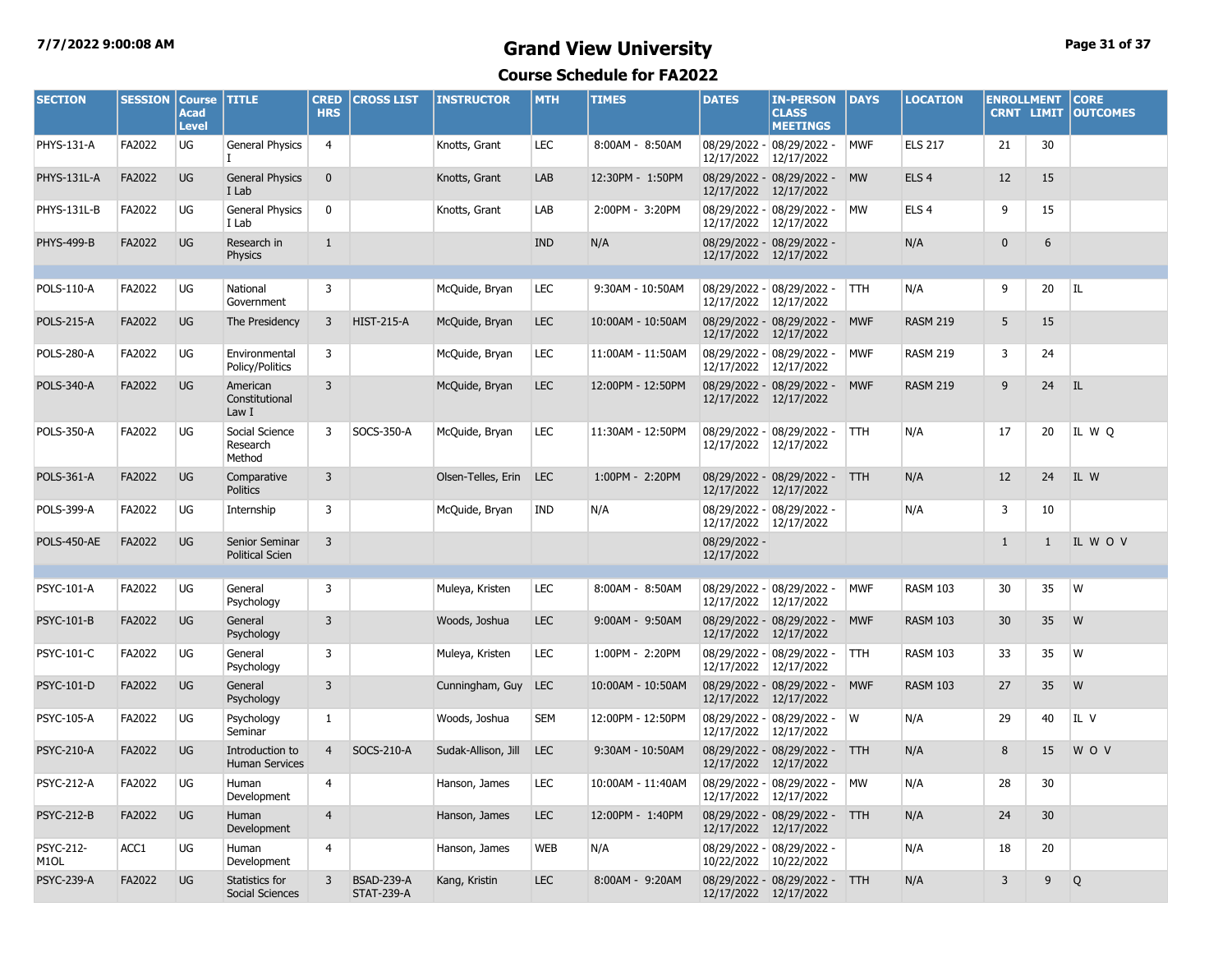#### **7/7/2022 9:00:08 AM Grand View University Page 32 of 37**

| <b>SECTION</b>                        | <b>SESSION</b>   | <b>Course</b><br><b>Acad</b><br><b>Level</b> | <b>TITLE</b>                         | <b>CRED</b><br><b>HRS</b> | <b>CROSS LIST</b>                                                              | <b>INSTRUCTOR</b>   | <b>MTH</b>   | <b>TIMES</b>      | <b>DATES</b>          | <b>IN-PERSON</b><br><b>CLASS</b><br><b>MEETINGS</b> | <b>DAYS</b> | <b>LOCATION</b> | <b>ENROLLMENT</b><br><b>CRNT LIMIT</b> |                | <b>CORE</b><br><b>OUTCOMES</b> |
|---------------------------------------|------------------|----------------------------------------------|--------------------------------------|---------------------------|--------------------------------------------------------------------------------|---------------------|--------------|-------------------|-----------------------|-----------------------------------------------------|-------------|-----------------|----------------------------------------|----------------|--------------------------------|
| <b>PSYC-239-B</b>                     | FA2022           | UG                                           | Statistics for<br>Social Sciences    | 3                         | <b>BSAD-239-B</b><br><b>STAT-239-B</b>                                         | Daniels, Randy      | <b>LEC</b>   | 9:00AM - 9:50AM   | 12/17/2022            | 08/29/2022 - 08/29/2022 -<br>12/17/2022             | <b>MWF</b>  | N/A             | 9                                      | 9              | l Q                            |
| <b>PSYC-239-C</b>                     | FA2022           | <b>UG</b>                                    | Statistics for<br>Social Sciences    | 3                         | <b>BSAD-239-C</b><br><b>STAT-239-C</b>                                         | Hart, Eric          | <b>LEC</b>   | 1:00PM - 1:50PM   | 12/17/2022            | 08/29/2022 - 08/29/2022 -<br>12/17/2022             | <b>MWF</b>  | N/A             | $\overline{2}$                         | $\overline{9}$ | Q                              |
| <b>PSYC-239-</b><br>M <sub>2</sub> OL | ACC <sub>2</sub> | UG                                           | Statistics for<br>Social Sciences    | 3                         | <b>BSAD-239-</b><br>M <sub>2</sub> OL<br><b>STAT-239-</b><br>M <sub>2</sub> OL | Yarushkin, Dmitry   | <b>WEB</b>   | N/A               |                       | 10/24/2022 - 10/24/2022 -<br>12/17/2022 12/17/2022  |             | N/A             | 9                                      | 9              | Q                              |
| <b>PSYC-277-A</b>                     | FA2022           | <b>UG</b>                                    | Addictive<br><b>Behaviors</b>        | $\overline{3}$            |                                                                                | Ehrhardt, Julie     | <b>LEC</b>   | 8:00AM - 9:20AM   | 12/17/2022 12/17/2022 | 08/29/2022 - 08/29/2022 -                           | <b>TTH</b>  | N/A             | 13                                     | 30             |                                |
| PSYC-277-M1BL ACC1                    |                  | UG                                           | Addictive<br><b>Behaviors</b>        | 3                         |                                                                                | Ehrhardt, Julie     | <b>BLEND</b> | 7:40PM - 9:25PM   | 10/22/2022 10/22/2022 | 08/29/2022 - 08/29/2022 -                           | <b>TTH</b>  | N/A             | 6                                      | 22             |                                |
| <b>PSYC-310-A</b>                     | FA2022           | <b>UG</b>                                    | Social<br>Psychology                 | 3                         | SOCS-310-A                                                                     | Starks, Shannon     | <b>LEC</b>   | 2:00PM - 2:50PM   | 12/17/2022 12/17/2022 | 08/29/2022 - 08/29/2022 -                           | <b>MWF</b>  | N/A             | 8                                      | 15             |                                |
| <b>PSYC-310-B</b>                     | FA2022           | UG                                           | Social<br>Psychology                 | 3                         | SOCS-310-B                                                                     | Starks, Shannon     | LEC          | 1:00PM - 1:50PM   | 12/17/2022 12/17/2022 | 08/29/2022 - 08/29/2022 -                           | <b>MWF</b>  | N/A             | 14                                     | 15             |                                |
| PSYC-310-<br>M <sub>2</sub> OL        | ACC <sub>2</sub> | UG                                           | Social<br>Psychology                 | 3                         | SOCS-310-<br>M <sub>2</sub> OL                                                 | Sudak-Allison, Jill | <b>WEB</b>   | N/A               | 12/17/2022 12/17/2022 | 10/24/2022 - 10/24/2022 -                           |             | N/A             | 27                                     | 15             |                                |
| <b>PSYC-315-A</b>                     | FA2022           | UG                                           | Psych. of<br>Exceptional<br>Children | 3                         |                                                                                | Owens, Kristine     | <b>LEC</b>   | 1:00PM - 2:20PM   | 12/17/2022 12/17/2022 | 08/29/2022 - 08/29/2022 -                           | TTH.        | N/A             | 13                                     | 25             | IL GA V                        |
| PSYC-315-M1BL ACC1                    |                  | UG                                           | Psych. of<br>Exceptional<br>Children | $\overline{3}$            |                                                                                | McKenna, Amber      | <b>BLEND</b> | 7:40PM - 9:25PM   | 10/22/2022 10/22/2022 | 08/29/2022 - 08/29/2022 -                           | <b>TTH</b>  | N/A             | $\overline{4}$                         | 18             | IL GA V                        |
| PSYC-320-AEOL FA2022                  |                  | UG                                           | Abnormal<br>Psychology               | 3                         |                                                                                | Owens, Kristine     | <b>WEB</b>   | N/A               | 12/17/2022            | 08/29/2022 - 08/29/2022 -<br>12/17/2022             |             | N/A             | 21                                     | 30             | IL W                           |
| <b>PSYC-320-B</b>                     | FA2022           | <b>UG</b>                                    | Abnormal<br>Psychology               | 3                         |                                                                                | Muleya, Kristen     | <b>LEC</b>   | 2:30PM - 3:50PM   | 12/17/2022 12/17/2022 | 08/29/2022 - 08/29/2022 -                           | <b>TTH</b>  | N/A             | 11                                     | 30             | IL W                           |
| <b>PSYC-320-C</b>                     | FA2022           | UG                                           | Abnormal<br>Psychology               | 3                         |                                                                                |                     | <b>LEC</b>   | 9:00AM - 9:50AM   | 12/17/2022            | 08/29/2022 - 08/29/2022 -<br>12/17/2022             | <b>MWF</b>  | N/A             | 17                                     | 30             | IL W                           |
| <b>PSYC-322-A</b>                     | FA2022           | UG                                           | Marriage and<br>Family               | 3                         | SOCS-322-A                                                                     | Hanson, James       | <b>LEC</b>   | 9:30AM - 10:50AM  | 12/17/2022 12/17/2022 | 08/29/2022 - 08/29/2022 -                           | <b>TTH</b>  | N/A             | 9                                      | 10             |                                |
| PSYC-325-ABL                          | ACC1             | UG                                           | Counseling<br>Theories               | 3                         |                                                                                | Sudak-Allison, Jill | <b>BLEND</b> | 8:00AM - 9:20AM   | 10/21/2022            | 08/29/2022 - 08/29/2022 -<br>10/21/2022             | TTH         | N/A             | 23                                     | 25             | O GA                           |
| PSYC-325-M1BL ACC1                    |                  | <b>UG</b>                                    | Counseling<br><b>Theories</b>        | $\overline{3}$            |                                                                                | Bragg, Kirk         | <b>BLEND</b> | 5:45PM - 7:30PM   | 10/22/2022 10/22/2022 | 08/29/2022 - 08/29/2022 -                           | <b>TTH</b>  | N/A             | 11                                     | 25             | O GA                           |
| <b>PSYC-326-A</b>                     | FA2022           | UG                                           | Personality<br>Theory/Assess<br>ment | 3                         |                                                                                | Cunningham, Guy     | LEC          | 11:30AM - 12:50PM | 12/17/2022 12/17/2022 | 08/29/2022 - 08/29/2022 -                           | TTH.        | N/A             | 25                                     | 25             |                                |
| PSYC-327-ABL ACC2                     |                  | <b>UG</b>                                    | Techniques of<br>Ind/Grp<br>Counsel  | $\overline{3}$            |                                                                                | Bragg, Kirk         | <b>BLEND</b> | 8:00AM - 9:20AM   | 12/17/2022 12/17/2022 | 10/24/2022 - 10/24/2022 -                           | <b>TTH</b>  | N/A             | 18                                     | 25             | V                              |
| PSYC-327-M2BL ACC2                    |                  | UG                                           | Techniques of<br>Ind/Grp<br>Counsel  | 3                         |                                                                                | Hubbartt, Jason     | <b>BLEND</b> | 5:45PM - 7:30PM   | 12/17/2022            | 10/24/2022 - 10/24/2022 -<br>12/17/2022             | TTH.        | N/A             | 8                                      | 25             | $\mathsf{V}$                   |
| <b>PSYC-350-A</b>                     | FA2022           | <b>UG</b>                                    | Psychology<br>Research<br>Methods    | $\overline{3}$            |                                                                                | Woods, Joshua       | <b>LEC</b>   | 11:00AM - 11:50AM | 12/17/2022 12/17/2022 | 08/29/2022 - 08/29/2022 -                           | <b>MWF</b>  | N/A             | 13                                     | 20             | IL W Q                         |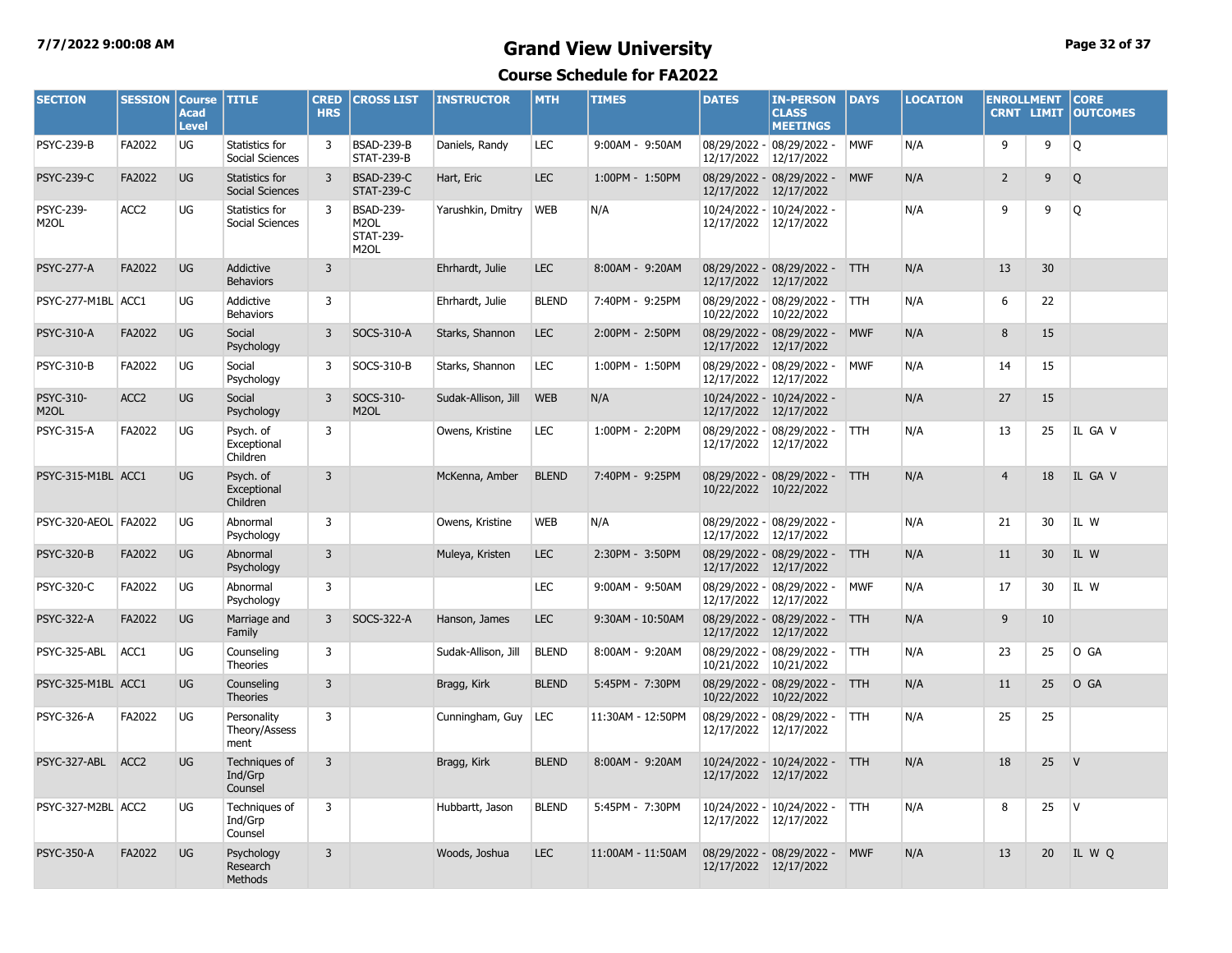#### **7/7/2022 9:00:08 AM Grand View University Page 33 of 37**

| <b>SECTION</b>                        | <b>SESSION</b>   | <b>Course</b><br><b>Acad</b><br><b>Level</b> | <b>TITLE</b>                             | <b>CRED</b><br><b>HRS</b> | <b>CROSS LIST</b>              | <b>INSTRUCTOR</b>       | <b>MTH</b>   | <b>TIMES</b>      | <b>DATES</b>          | <b>IN-PERSON</b><br><b>CLASS</b><br><b>MEETINGS</b> | <b>DAYS</b> | <b>LOCATION</b> | <b>ENROLLMENT</b><br><b>CRNT LIMIT</b> |                   | <b>CORE</b><br><b>OUTCOMES</b> |
|---------------------------------------|------------------|----------------------------------------------|------------------------------------------|---------------------------|--------------------------------|-------------------------|--------------|-------------------|-----------------------|-----------------------------------------------------|-------------|-----------------|----------------------------------------|-------------------|--------------------------------|
| <b>PSYC-353-A</b>                     | FA2022           | UG                                           | Evidence-Based<br><b>MH Services</b>     | 3                         |                                |                         | <b>LEC</b>   | 2:30PM - 3:50PM   | 12/17/2022            | 08/29/2022 - 08/29/2022 -<br>12/17/2022             | <b>TTH</b>  | N/A             | 10                                     | 20                |                                |
| <b>PSYC-362-</b><br>M <sub>1</sub> OL | ACC1             | <b>UG</b>                                    | <b>Forensic Socio-</b><br>Psychology     | $\overline{3}$            | SOCS-362-<br>M <sub>1</sub> OL |                         | <b>WEB</b>   | N/A               | 10/22/2022 10/22/2022 | 08/29/2022 - 08/29/2022 -                           |             | N/A             | 18                                     | 17                | GA                             |
| PSYC-373-<br>M2OL                     | ACC <sub>2</sub> | <b>UG</b>                                    | Stress and<br>Anxiety<br>Management      | $\overline{2}$            |                                | Sudak-Allison, Jill     | <b>WEB</b>   | N/A               | 12/17/2022 12/17/2022 | 10/31/2022 - 10/31/2022 -                           |             | N/A             | 23                                     | 20                |                                |
| <b>PSYC-380-A</b>                     | FA2022           | <b>UG</b>                                    | Sport<br>Psychology                      | 3                         |                                | Woods, Joshua           | <b>LEC</b>   | 10:00AM - 10:50AM | 12/17/2022 12/17/2022 | 08/29/2022 - 08/29/2022 -                           | <b>MWF</b>  | <b>ELS 130</b>  | 40                                     | 40                |                                |
| PSYC-399-M1BL                         | ACC1             | UG                                           | Internship                               | 3                         |                                | Sudak-Allison, Jill     | <b>BLEND</b> | 5:45PM - 7:15PM   | 10/22/2022            | 08/29/2022 - 08/29/2022 -<br>10/22/2022             | W           | N/A             | 15                                     | 15                | W V                            |
| <b>PSYC-411-A</b>                     | FA2022           | <b>UG</b>                                    | Cognitive<br>Psychology                  | 3                         |                                | Woods, Joshua           | <b>LEC</b>   | 9:30AM - 10:50AM  | 12/17/2022 12/17/2022 | 08/29/2022 - 08/29/2022 -                           | <b>TTH</b>  | N/A             | 31                                     | 30                |                                |
| <b>PSYC-440-A</b>                     | FA2022           | UG                                           | Senior Research<br>Project               | 3                         |                                | Cunningham, Guy         | <b>LEC</b>   | 2:00PM - 4:50PM   | 12/17/2022            | $08/29/2022 - 08/29/2022 - M$<br>12/17/2022         |             | N/A             | 10                                     | 12                | IL WOO                         |
| PSYC-440-<br>M <sub>2</sub> OL        | ACC <sub>2</sub> | <b>UG</b>                                    | Senior Research<br>Project               | 3                         |                                | Cunningham, Guy         | <b>WEB</b>   | N/A               | 12/17/2022 12/17/2022 | 10/24/2022 - 10/24/2022 -                           |             | N/A             | 13                                     | $12 \overline{ }$ | IL W O Q                       |
| <b>PSYC-442-</b><br>M1OL              | ACC1             | UG                                           | Biopsychology                            | 3                         |                                | Woods, Joshua           | WEB          | N/A               | 10/22/2022 10/22/2022 | 08/29/2022 - 08/29/2022 -                           |             | N/A             | 19                                     | 12                |                                |
| PSYC-445-ABL                          | FA2022           | <b>UG</b>                                    | Capstone:<br>Program<br>Evaluation       | 3                         |                                | Owens, Kristine         | <b>BLEND</b> | 2:00PM - 3:50PM   | 12/17/2022 12/17/2022 | 08/29/2022 - 08/29/2022 - W                         |             | N/A             | 15                                     | 20                | IL WOQ                         |
| <b>PSYC-450-A</b>                     | FA2022           | UG                                           | Senior Seminar                           | 3                         |                                | Cunningham, Guy         | <b>SEM</b>   | 12:00PM - 1:20PM  | 12/17/2022 12/17/2022 | 08/29/2022 - 08/29/2022 -                           | <b>MW</b>   | N/A             | 3                                      | 20                | W O V                          |
|                                       |                  |                                              |                                          |                           |                                |                         |              |                   |                       |                                                     |             |                 |                                        |                   |                                |
| SOCS-101-A                            | FA2022           | <b>UG</b>                                    | Introduction to<br>Sociology             | 3                         |                                | Baba-Singhri,<br>Ahmadu | <b>LEC</b>   | 2:00PM - 2:50PM   | 12/17/2022 12/17/2022 | 08/29/2022 - 08/29/2022 -                           | <b>MWF</b>  | N/A             | 22                                     | 30                | Q GA                           |
| SOCS-101-B                            | FA2022           | UG                                           | Introduction to<br>Sociology             | 3                         |                                | Puhrmann, Aaron         | <b>LEC</b>   | 1:00PM - 2:20PM   | 12/17/2022 12/17/2022 | 08/29/2022 - 08/29/2022 -                           | <b>TTH</b>  | N/A             | 30                                     | 30                | Q GA                           |
| SOCS-155-A                            | FA2022           | <b>UG</b>                                    | Intro to<br>Criminal Justice             | 3                         |                                | Puhrmann, Aaron         | <b>LEC</b>   | 10:00AM - 10:50AM | 12/17/2022            | 08/29/2022 - 08/29/2022 -<br>12/17/2022             | <b>MWF</b>  | N/A             | 14                                     | 25                | W GA                           |
| SOCS-155-<br>M1OL                     | ACC1             | UG                                           | Intro to<br>Criminal Justice             | 3                         |                                | Puhrmann, Aaron         | <b>WEB</b>   | N/A               | 10/22/2022            | 08/29/2022 - 08/29/2022 -<br>10/22/2022             |             | N/A             | 4                                      | 20                | W GA                           |
| SOCS-210-A                            | FA2022           | <b>UG</b>                                    | Introduction to<br><b>Human Services</b> | $\overline{4}$            | <b>PSYC-210-A</b>              | Sudak-Allison, Jill     | <b>LEC</b>   | 9:30AM - 10:50AM  | 12/17/2022 12/17/2022 | 08/29/2022 - 08/29/2022 -                           | <b>TTH</b>  | N/A             | 5                                      | 10                | W O V                          |
| SOCS-220-<br>M <sub>2</sub> OL        | ACC <sub>2</sub> | UG                                           | Corrections and<br>Penology              | 3                         |                                |                         | WEB          | N/A               | 12/17/2022 12/17/2022 | 10/24/2022 - 10/24/2022 -                           |             | N/A             | 5                                      | 20                | IL                             |
| SOCS-310-A                            | FA2022           | <b>UG</b>                                    | Social<br>Psychology                     | 3                         | <b>PSYC-310-A</b>              | Starks, Shannon         | <b>LEC</b>   | 2:00PM - 2:50PM   | 12/17/2022 12/17/2022 | 08/29/2022 - 08/29/2022 -                           | <b>MWF</b>  | N/A             | 3                                      | 12                |                                |
| SOCS-310-B                            | FA2022           | UG                                           | Social<br>Psychology                     | 3                         | <b>PSYC-310-B</b>              |                         | <b>LEC</b>   | 1:00PM - 1:50PM   | 12/17/2022 12/17/2022 | 08/29/2022 - 08/29/2022 -                           | <b>MWF</b>  | N/A             | 5                                      | 12                |                                |
| SOCS-310-<br>M <sub>2</sub> OL        | ACC <sub>2</sub> | <b>UG</b>                                    | Social<br>Psychology                     | 3                         | PSYC-310-<br>M <sub>2</sub> OL | Sudak-Allison, Jill     | <b>WEB</b>   | N/A               | 12/17/2022 12/17/2022 | 10/24/2022 - 10/24/2022 -                           |             | N/A             | 3                                      | $\overline{3}$    |                                |
| SOCS-315-A                            | FA2022           | UG                                           | Social Problems                          | 3                         |                                | Baba-Singhri,<br>Ahmadu | <b>LEC</b>   | 1:00PM - 1:50PM   | 12/17/2022 12/17/2022 | 08/29/2022 - 08/29/2022 -                           | <b>MWF</b>  | N/A             | 23                                     | 25                | IL W                           |
| SOCS-315-<br>M <sub>2</sub> BL        | ACC <sub>2</sub> | <b>UG</b>                                    | <b>Social Problems</b>                   | 3                         |                                |                         | <b>BLEND</b> | 5:45PM - 7:30PM   | 12/17/2022 12/17/2022 | 10/24/2022 - 10/24/2022 - TTH                       |             | N/A             | $\overline{4}$                         | 25                | IL W                           |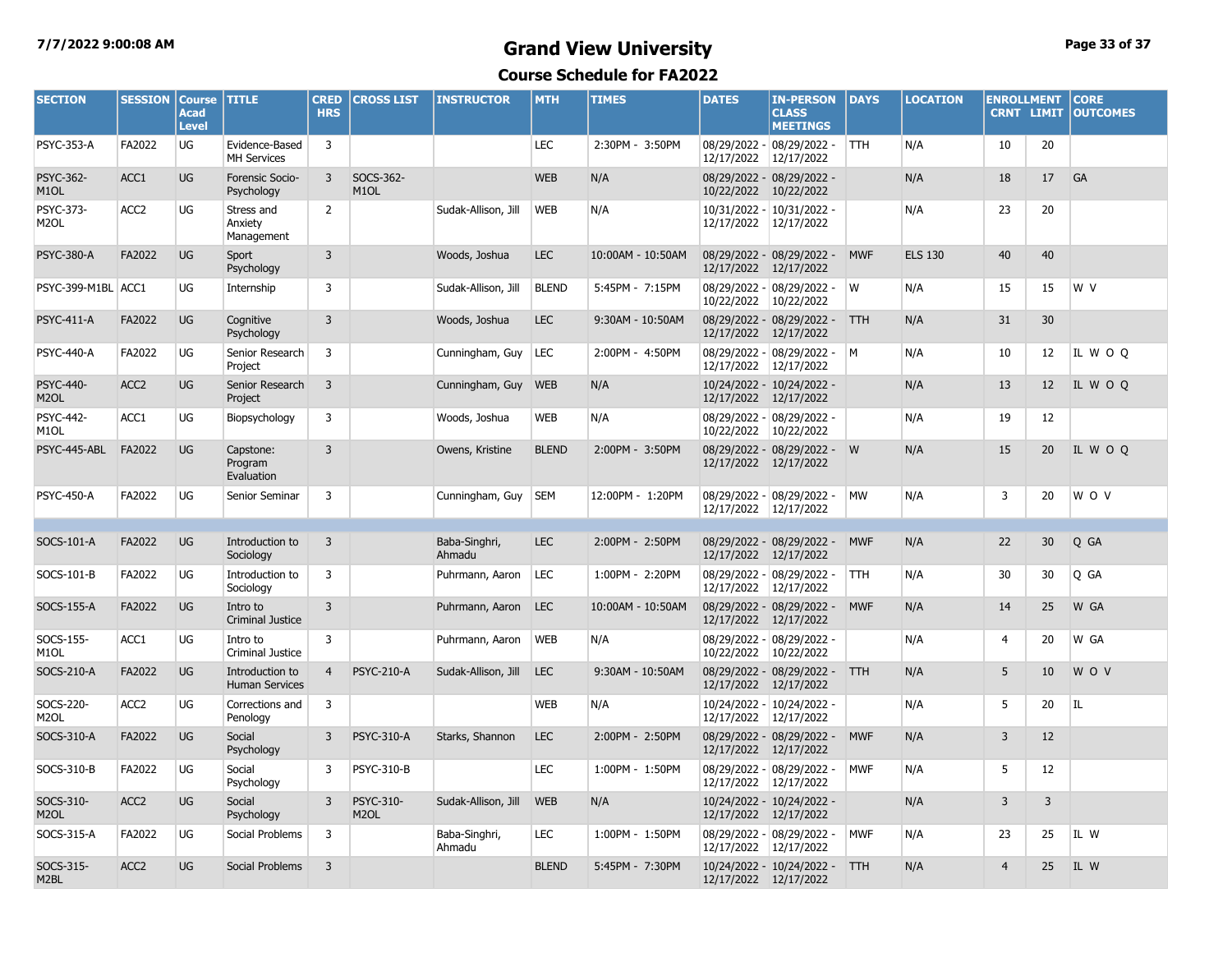#### **7/7/2022 9:00:08 AM Grand View University Page 34 of 37**

| <b>SECTION</b>                 | <b>SESSION</b>   | <b>Course</b><br><b>Acad</b><br><b>Level</b> | <b>TITLE</b>                          | <b>CRED</b><br><b>HRS</b> | <b>CROSS LIST</b>              | <b>INSTRUCTOR</b>       | <b>MTH</b>   | <b>TIMES</b>      | <b>DATES</b>          | <b>IN-PERSON</b><br><b>CLASS</b><br><b>MEETINGS</b> | <b>DAYS</b> | <b>LOCATION</b> | <b>ENROLLMENT</b><br><b>CRNT LIMIT</b> |                 | <b>CORE</b><br><b>OUTCOMES</b> |
|--------------------------------|------------------|----------------------------------------------|---------------------------------------|---------------------------|--------------------------------|-------------------------|--------------|-------------------|-----------------------|-----------------------------------------------------|-------------|-----------------|----------------------------------------|-----------------|--------------------------------|
| SOCS-318-A                     | FA2022           | UG                                           | Criminological<br>Theory              | 3                         |                                | Puhrmann, Aaron         | LEC          | 11:30AM - 12:50PM | 12/17/2022            | 08/29/2022 - 08/29/2022 -<br>12/17/2022             | TTH.        | N/A             | 11                                     | 24              | lo.                            |
| SOCS-318-<br>M <sub>1</sub> OL | ACC1             | <b>UG</b>                                    | Criminological<br>Theory              | $\overline{3}$            |                                |                         | <b>WEB</b>   | N/A               | 10/22/2022            | 08/29/2022 - 08/29/2022 -<br>10/22/2022             |             | N/A             | 5                                      | 20 <sub>2</sub> | $\circ$                        |
| SOCS-322-A                     | FA2022           | UG                                           | Marriage and<br>Family                | 3                         | <b>PSYC-322-A</b>              | Hanson, James           | <b>LEC</b>   | 9:30AM - 10:50AM  | 12/17/2022            | 08/29/2022 - 08/29/2022 -<br>12/17/2022             | <b>TTH</b>  | N/A             | 6                                      | 10              |                                |
| SOCS-331-<br>M2BL              | ACC <sub>2</sub> | <b>UG</b>                                    | Crime and the<br>Media                | $\mathbf{1}$              |                                |                         | <b>BLEND</b> | 5:45PM - 7:30PM   |                       | 10/24/2022 - 10/24/2022 -<br>11/09/2022 11/09/2022  | <b>TTH</b>  | N/A             | 9                                      | 25              |                                |
| SOCS-334-<br>M <sub>2</sub> BL | ACC <sub>2</sub> | UG                                           | Serial Killers                        | $\mathbf{1}$              |                                |                         | <b>BLEND</b> | 5:45PM - 7:30PM   | 11/30/2022 11/30/2022 | 11/10/2022 - 11/10/2022 -                           | <b>TTH</b>  | N/A             | 21                                     | 25              |                                |
| SOCS-335-<br>M <sub>2</sub> BL | ACC <sub>2</sub> | UG                                           | Violence in the<br>Workplace          | 1                         |                                |                         | <b>BLEND</b> | 5:45PM - 7:30PM   |                       | 12/01/2022 - 12/01/2022 -<br>12/17/2022 12/17/2022  | <b>TTH</b>  | N/A             | 8                                      | 25              |                                |
| SOCS-340-A                     | FA2022           | UG                                           | Juvenile Justice<br>and Gangs         | 3                         |                                | Baba-Singhri,<br>Ahmadu | <b>LEC</b>   | 1:00PM - 2:20PM   |                       | 08/29/2022 - 08/29/2022 -<br>12/17/2022 12/17/2022  | TTH.        | N/A             | 13                                     | 25              |                                |
| SOCS-347-A                     | FA2022           | <b>UG</b>                                    | <b>Criminal Law</b><br>and Procedures | 3                         |                                | Williams, Patricia      | <b>LEC</b>   | 8:00AM - 9:20AM   | 12/17/2022            | 08/29/2022 - 08/29/2022 -<br>12/17/2022             | <b>TTH</b>  | N/A             | $\overline{7}$                         | 25              |                                |
| SOCS-350-A                     | FA2022           | UG                                           | Research<br>Methods/Social<br>Scienc  | 3                         | <b>POLS-350-A</b>              | McQuide, Bryan          | LEC          | 11:30AM - 12:50PM |                       | 08/29/2022 - 08/29/2022 -<br>12/17/2022 12/17/2022  | TTH.        | N/A             | 6                                      | 8               | IL WQ                          |
| SOCS-360-A                     | FA2022           | UG                                           | Police and<br>Society                 | 3                         |                                |                         | <b>LEC</b>   | 9:00AM - 9:50AM   |                       | 08/29/2022 - 08/29/2022 -<br>12/17/2022 12/17/2022  | <b>MWF</b>  | N/A             | 14                                     | 25              |                                |
| SOCS-360-<br>M <sub>2</sub> OL | ACC <sub>2</sub> | UG                                           | Police and<br>Society                 | 3                         |                                |                         | <b>WEB</b>   | N/A               | 12/17/2022            | 10/24/2022 - 10/24/2022 -<br>12/17/2022             |             | N/A             | 11                                     | 20              |                                |
| SOCS-362-<br>M <sub>1</sub> OL | ACC1             | <b>UG</b>                                    | Forensic Socio-<br>Psychology         | 3                         | PSYC-362-<br>M <sub>1</sub> OL |                         | <b>WEB</b>   | N/A               | 10/22/2022            | 08/29/2022 - 08/29/2022 -<br>10/22/2022             |             | N/A             | 6                                      | 9               | GA                             |
| SOCS-399-AEBL FA2022           |                  | UG                                           | Internship                            | 3                         |                                | Baba-Singhri,<br>Ahmadu | <b>BLEND</b> | 12:00PM - 12:50PM | 12/17/2022            | 08/29/2022 - 08/29/2022 -<br>12/17/2022             | W           | N/A             | 6                                      | 20              | IL W V                         |
| SOCS-410-A                     | FA2022           | <b>UG</b>                                    | Organizational<br><b>Behavior</b>     | 3                         | <b>BSAD-410-A</b>              | Eaton, Laura            | <b>LEC</b>   | 9:30AM - 10:50AM  | 12/17/2022            | 08/29/2022 - 08/29/2022 -<br>12/17/2022             | <b>TTH</b>  | <b>RASM 217</b> | $\mathbf{1}$                           | 12              |                                |
| SOCS-410-<br>M2BL              | ACC <sub>2</sub> | UG                                           | Organizational<br>Behavior            | $\overline{3}$            | <b>BSAD-410-</b><br>M2BL       | Henscheid, James        | <b>BLEND</b> | 7:40PM - 9:25PM   | 12/17/2022            | 10/24/2022 - 10/24/2022 -<br>12/17/2022             | TTH.        | N/A             | 0                                      | 6               |                                |
| SOCS-420-A                     | FA2022           | <b>UG</b>                                    | Forensic Sci &<br>Crime Scene<br>Inv  | 3                         |                                | Baba-Singhri,<br>Ahmadu | <b>LEC</b>   | 11:00AM - 11:50AM | 12/17/2022            | 08/29/2022 - 08/29/2022 -<br>12/17/2022             | <b>MWF</b>  | N/A             | 10                                     | 25              | $\overline{O}$                 |
| SOCS-420-<br>M <sub>1</sub> OL | ACC1             | UG                                           | Forensic Sci &<br>Crime Scene<br>Inv  | 3                         |                                |                         | <b>WEB</b>   | N/A               | 10/22/2022            | 08/29/2022 - 08/29/2022 -<br>10/22/2022             |             | N/A             | 12                                     | 20              | l O                            |
| SOCS-455-AEOL FA2022           |                  | <b>UG</b>                                    | <b>Criminal Justice</b><br>Capstone   | $\overline{3}$            |                                |                         | <b>WEB</b>   | N/A               |                       | 08/29/2022 - 08/29/2022 -<br>12/17/2022 12/17/2022  |             | N/A             | 8                                      | 20              | W O V                          |
| <b>SPCH-103-B</b>              | FA2022           | UG                                           | Making<br>Connections                 | 3                         |                                |                         | <b>LEC</b>   | 11:30AM - 12:50PM | 12/17/2022            | 08/29/2022 - 08/29/2022 -<br>12/17/2022             | <b>TTH</b>  | N/A             | 19                                     | 20              | O GA                           |
| <b>SPCH-126-A</b>              | FA2022           | UG                                           | Speaking of<br>Faith and<br>Meaning   | 3                         |                                | Weeks, Adrienne         | <b>LEC</b>   | 8:00AM - 8:50AM   |                       | 08/29/2022 - 08/29/2022 -<br>12/17/2022 12/17/2022  | <b>MWF</b>  | N/A             | 16                                     | 20              | O <sub>V</sub>                 |
| <b>SPCH-126-B</b>              | FA2022           | UG                                           | Speaking of<br>Faith and<br>Meaning   | 3                         |                                | Weeks, Adrienne         | LEC          | 9:00AM - 9:50AM   |                       | 08/29/2022 - 08/29/2022 -<br>12/17/2022 12/17/2022  | <b>MWF</b>  | N/A             | 20                                     | 20              | lo v                           |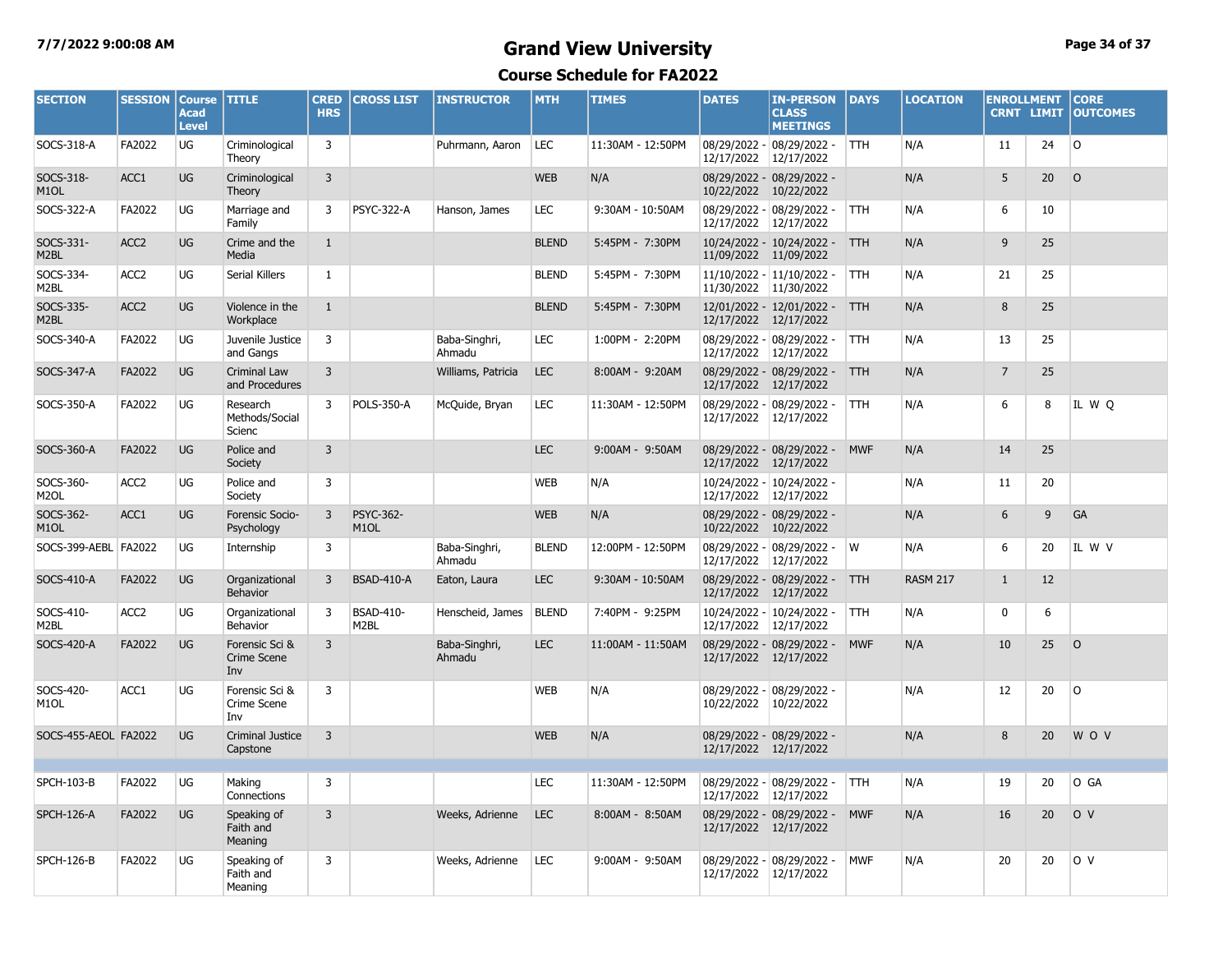#### **7/7/2022 9:00:08 AM Grand View University Page 35 of 37**

| <b>SECTION</b>                        | <b>SESSION</b>   | <b>Course</b><br><b>Acad</b><br><b>Level</b> | <b>TITLE</b>                                | <b>CRED</b><br><b>HRS</b> | <b>CROSS LIST</b>                                                              | <b>INSTRUCTOR</b>        | <b>MTH</b>   | <b>TIMES</b>     | <b>DATES</b>               | <b>IN-PERSON</b><br><b>CLASS</b><br><b>MEETINGS</b> | <b>DAYS</b> | <b>LOCATION</b> | <b>ENROLLMENT</b><br><b>CRNT LIMIT</b> |                 | <b>CORE</b><br><b>OUTCOMES</b> |
|---------------------------------------|------------------|----------------------------------------------|---------------------------------------------|---------------------------|--------------------------------------------------------------------------------|--------------------------|--------------|------------------|----------------------------|-----------------------------------------------------|-------------|-----------------|----------------------------------------|-----------------|--------------------------------|
| <b>SPCH-126-C</b>                     | FA2022           | <b>UG</b>                                    | Speaking of<br>Faith and<br>Meaning         | $\overline{3}$            |                                                                                | Pettit, Amy              | <b>LEC</b>   | 9:30AM - 10:50AM | 12/17/2022 12/17/2022      | 08/29/2022 - 08/29/2022 -                           | <b>TTH</b>  | N/A             | 15                                     | 20              | O V                            |
| <b>STAT-239-A</b>                     | FA2022           | UG                                           | Statistics for<br>Social Sciences           | 3                         | <b>PSYC-239-A</b><br><b>BSAD-239-A</b>                                         | Kang, Kristin            | LEC          | 8:00AM - 9:20AM  | 12/17/2022                 | 08/29/2022 - 08/29/2022 -<br>12/17/2022             | <b>TTH</b>  | N/A             | 1                                      | 5               | Q                              |
| <b>STAT-239-B</b>                     | FA2022           | <b>UG</b>                                    | Statistics for<br>Social Sciences           | 3                         | <b>PSYC-239-B</b><br><b>BSAD-239-B</b>                                         | Daniels, Randy           | <b>LEC</b>   | 9:00AM - 9:50AM  | 12/17/2022 12/17/2022      | 08/29/2022 - 08/29/2022 -                           | <b>MWF</b>  | N/A             | 5                                      | 5               | Q                              |
| <b>STAT-239-C</b>                     | FA2022           | <b>UG</b>                                    | Statistics for<br>Social Sciences           | 3                         | <b>PSYC-239-C</b><br><b>BSAD-239-C</b>                                         | Hart, Eric               | <b>LEC</b>   | 1:00PM - 1:50PM  | 12/17/2022                 | 08/29/2022 - 08/29/2022 -<br>12/17/2022             | <b>MWF</b>  | N/A             | $\mathbf{1}$                           | 5               | Q                              |
| <b>STAT-239-</b><br>M <sub>2</sub> OL | ACC <sub>2</sub> | <b>UG</b>                                    | Statistics for<br>Social Sciences           | 3                         | <b>BSAD-239-</b><br>M <sub>2</sub> OL<br><b>PSYC-239-</b><br>M <sub>2</sub> OL | Yarushkin, Dmitry        | <b>WEB</b>   | N/A              | 12/17/2022 12/17/2022      | 10/24/2022 - 10/24/2022 -                           |             | N/A             | $\mathbf 0$                            | 8               | Q                              |
| <b>STAT-241-A</b>                     | FA2022           | UG                                           | Principles of<br><b>Statistics</b>          | $\overline{4}$            |                                                                                | Kang, Kristin            | LEC          | 12:00PM - 1:40PM | 12/17/2022 12/17/2022      | 08/29/2022 - 08/29/2022 -                           | MF          | N/A             | 18                                     | 20              | Q                              |
| <b>STAT-241-B</b>                     | FA2022           | <b>UG</b>                                    | Principles of<br><b>Statistics</b>          | $\overline{4}$            |                                                                                | Loch, Sergio             | <b>LEC</b>   | 2:00PM - 3:40PM  | 12/17/2022 12/17/2022      | 08/29/2022 - 08/29/2022 - MW                        |             | N/A             | 10                                     | 20 <sup>°</sup> | Q                              |
| <b>STAT-241-</b><br>M <sub>1</sub> OL | ACC1             | <b>UG</b>                                    | Principles of<br><b>Statistics</b>          | $\overline{4}$            |                                                                                | Hart, Eric               | <b>WEB</b>   | N/A              | 10/22/2022 10/22/2022      | 08/29/2022 - 08/29/2022 -                           |             | N/A             | 20                                     | 20              | Q                              |
| <b>STAT-341-A</b>                     | FA2022           | <b>UG</b>                                    | Appl Regress<br>Analysis/Modeli<br>ng       | 3                         |                                                                                | Kang, Kristin            | <b>LEC</b>   | 9:30AM - 10:50AM | 12/17/2022 12/17/2022      | 08/29/2022 - 08/29/2022 - TTH                       |             | N/A             | 9                                      | 20              | $\circ$                        |
| <b>STAT-441-A</b>                     | FA2022           | UG                                           | Design/Analysis<br>of Experiments           | 3                         |                                                                                | Kang, Kristin            | <b>LEC</b>   | 1:00PM - 2:20PM  | 12/17/2022 12/17/2022      | 08/29/2022 - 08/29/2022 -                           | <b>TTH</b>  | N/A             | 3                                      | 18              |                                |
|                                       |                  |                                              |                                             |                           |                                                                                |                          |              |                  |                            |                                                     |             |                 |                                        |                 |                                |
| <b>SWGR-510-</b><br><b>GABL</b>       | FA2022           | <b>GR</b>                                    | Clin Thry &<br>Pract:<br><b>Individuals</b> | $\overline{3}$            |                                                                                | Sherrod, Christine BLEND |              | 5:00PM - 7:00PM  | 12/17/2022 12/17/2022      | 08/29/2022 - 08/29/2022 - T                         |             | N/A             | 13                                     | 20              |                                |
| <b>SWGR-515-</b><br>G <sub>2</sub> OL | ACC <sub>2</sub> | GR                                           | Cultural<br>Competence                      | 3                         |                                                                                | Sherrod, Christine       | <b>WEB</b>   | N/A              | 12/17/2022                 | 10/24/2022 - 10/24/2022 -<br>12/17/2022             |             | N/A             | 14                                     | 20              |                                |
| <b>SWGR-520-</b><br>G1BL              | ACC1             | <b>GR</b>                                    | Prac, Thry, Mth:<br>Organizations           | $\overline{3}$            |                                                                                | Gregory,<br>Kimberlee    | <b>BLEND</b> | 5:00PM - 8:00PM  | 10/22/2022                 | 08/29/2022 - 08/29/2022 - M<br>10/22/2022           |             | N/A             | 9                                      | 20              |                                |
| SWGR-520-GA                           | FA2022           | <b>GR</b>                                    | Prac, Thry, Mth:<br>Organizations           | 3                         |                                                                                | Gregory,<br>Kimberlee    | <b>LEC</b>   | 1:00PM - 2:20PM  | 12/17/2022                 | 08/29/2022 - 08/29/2022 -<br>12/17/2022             | <b>TTH</b>  | N/A             | $\mathbf 0$                            | 20              |                                |
| <b>SWGR-540-</b><br><b>GABL</b>       | FA2022           | <b>GR</b>                                    | Adv Clin<br>Theory:<br>Family/Groups        | $\overline{3}$            |                                                                                | Sherrod, Christine BLEND |              | 5:00PM - 7:00PM  | 12/17/2022 12/17/2022      | 08/29/2022 - 08/29/2022 - TH                        |             | N/A             | 12                                     | 20              |                                |
| <b>SWGR-566-</b><br>G <sub>2</sub> OL | ACC <sub>2</sub> | GR                                           | DEI in<br>Leadership                        | 3                         |                                                                                | Selha, Myke              | <b>WEB</b>   | N/A              | 12/17/2022 12/17/2022      | 10/24/2022 - 10/24/2022 -                           |             | N/A             | 14                                     | 20              |                                |
| <b>SWGR-567-</b><br>G1OL              | ACC1             | <b>GR</b>                                    | DEI in<br>Organizationl<br>Behavior         | $\overline{3}$            |                                                                                | Gregory,<br>Kimberlee    | <b>WEB</b>   | N/A              | 10/22/2022 10/22/2022      | 08/29/2022 - 08/29/2022 -                           |             | N/A             | $\overline{4}$                         | 20              |                                |
| <b>SWGR-580-</b><br><b>GABL</b>       | FA2022           | GR                                           | Adv Research-<br><b>Informed Pract</b>      | $\overline{2}$            |                                                                                | Sherrod, Christine       | <b>BLEND</b> | 7:15PM - 9:15PM  | 08/29/2022 -<br>12/17/2022 | $ 08/29/2022 -  T $<br>12/17/2022                   |             | N/A             | 8                                      | 20              |                                |
| SWGR-588-GA                           | FA2022           | <b>GR</b>                                    | Foundation<br>Field<br>Experience I         | $\overline{3}$            |                                                                                | Selha, Myke              | <b>WEB</b>   | 7:15PM - 9:15PM  | 12/17/2022 12/17/2022      | 08/29/2022 - 08/29/2022 - W                         |             | N/A             | $\overline{7}$                         | 12              |                                |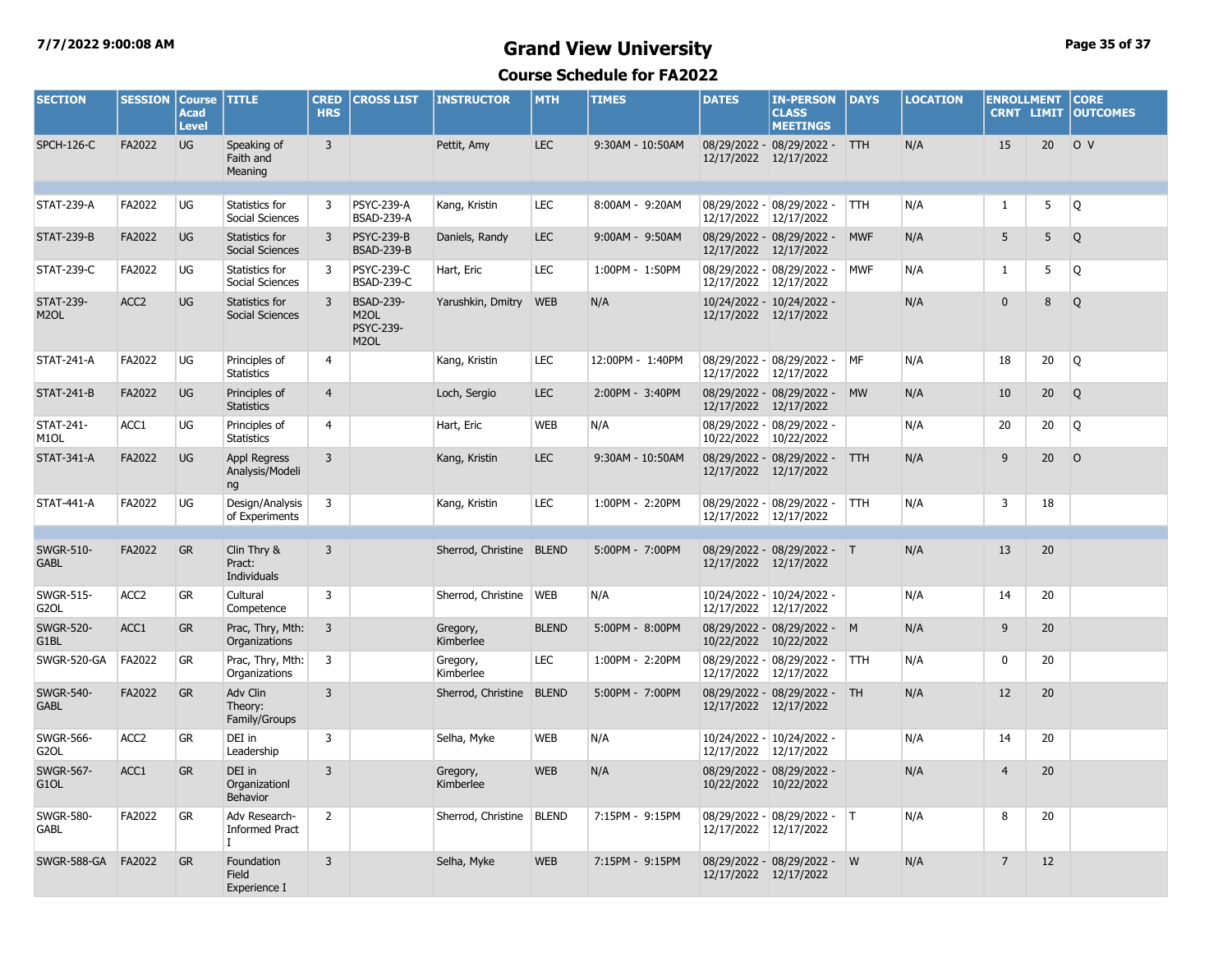#### **7/7/2022 9:00:08 AM Grand View University Page 36 of 37**

| <b>SECTION</b>                        | <b>SESSION</b>   | <b>Course</b><br><b>Acad</b><br><b>Level</b> | <b>TITLE</b>                           | <b>CRED</b><br><b>HRS</b> | <b>CROSS LIST</b> | <b>INSTRUCTOR</b>     | <b>MTH</b>   | <b>TIMES</b>      | <b>DATES</b>                          | <b>IN-PERSON</b><br><b>CLASS</b><br><b>MEETINGS</b> | <b>DAYS</b> | <b>LOCATION</b> | <b>ENROLLMENT</b><br><b>CRNT LIMIT</b> |              | <b>CORE</b><br><b>OUTCOMES</b> |
|---------------------------------------|------------------|----------------------------------------------|----------------------------------------|---------------------------|-------------------|-----------------------|--------------|-------------------|---------------------------------------|-----------------------------------------------------|-------------|-----------------|----------------------------------------|--------------|--------------------------------|
| SWGR-598-GA                           | FA2022           | <b>GR</b>                                    | <b>Advanced Field</b><br>Education I   | $\overline{4}$            |                   | Selha, Myke           | <b>WEB</b>   | 7:15PM - 9:15PM   | 12/17/2022                            | 08/29/2022 - 08/29/2022 -<br>12/17/2022             | W           | N/A             | 8                                      | 12           |                                |
|                                       |                  |                                              |                                        |                           |                   |                       |              |                   |                                       |                                                     |             |                 |                                        |              |                                |
| <b>SWRK-101-</b><br><b>AEBL</b>       | FA2022           | <b>UG</b>                                    | Introduction to<br>Social Work         | $\overline{3}$            |                   | Beck-Cross, Cathy LEC |              | 5:00PM - 8:00PM   | 12/17/2022 12/17/2022                 | 08/29/2022 - 08/29/2022 - M                         |             | N/A             | $\overline{7}$                         | 20           | V                              |
| <b>SWRK-205-A</b>                     | FA2022           | UG                                           | Human<br>Behavior &<br>Social Env.     | 3                         |                   | Gregory,<br>Kimberlee | LEC          | 12:00PM - 1:20PM  | 08/29/2022 -<br>12/17/2022            | 08/29/2022 -<br>12/17/2022                          | <b>MW</b>   | N/A             | 14                                     | 24           | $\mathsf{V}$                   |
| <b>SWRK-215-A</b>                     | FA2022           | <b>UG</b>                                    | Prac, Thry,<br>Mthd:<br>Individuals    | $\overline{3}$            |                   | Owens, Kristine       | <b>LEC</b>   | 8:00AM - 9:20AM   | 12/17/2022 12/17/2022                 | 08/29/2022 - 08/29/2022 -                           | <b>TTH</b>  | N/A             | 12                                     | 24           | IL                             |
| <b>SWRK-310-A</b>                     | FA2022           | UG                                           | Mental<br>Hith/Wilnss Th<br>Lifespan   | 3                         |                   | Owens, Kristine       | LEC          | 9:30AM - 10:50AM  | 12/17/2022                            | 08/29/2022 - 08/29/2022 -<br>12/17/2022             | <b>TTH</b>  | N/A             | 8                                      | 24           |                                |
| <b>SWRK-310-</b><br>M <sub>2</sub> OL | ACC <sub>2</sub> | UG                                           | Mental<br>Hlth/Wllnss Th<br>Lifespan   | 3                         |                   | Owens, Kristine       | <b>WEB</b>   | N/A               | 12/17/2022 12/17/2022                 | 10/24/2022 - 10/24/2022 -                           |             | N/A             | 24                                     | 24           |                                |
| <b>SWRK-316-</b><br>M <sub>2</sub> OL | ACC <sub>2</sub> | UG                                           | Cultural<br>Competence                 | 3                         |                   | Sherrod, Christine    | <b>WEB</b>   | N/A               | 12/17/2022                            | 10/24/2022 - 10/24/2022 -<br>12/17/2022             |             | N/A             | 5                                      | 24           | GA                             |
| <b>SWRK-340-A</b>                     | FA2022           | <b>UG</b>                                    | Prac, Thry, Mth:<br>Organizations      | $\overline{3}$            |                   |                       | <b>LEC</b>   | 1:00PM - 2:20PM   | 12/17/2022                            | 08/29/2022 - 08/29/2022 -<br>12/17/2022             | <b>TTH</b>  | N/A             | 8                                      | 24           | $\circ$                        |
| <b>SWRK-340-</b><br>M1BL              | ACC1             | UG                                           | Prac, Thry, Mth:<br>Organizations      | 3                         |                   | Gregory,<br>Kimberlee | <b>BLEND</b> | 5:00PM - 8:00PM   | 08/29/2022 -<br>10/22/2022 10/22/2022 | 08/29/2022 - M                                      |             | N/A             | 10                                     | 24           | l O                            |
| <b>SWRK-392-AE</b>                    | FA2022           | UG                                           | International<br>Social Issues         | $\overline{2}$            |                   | Beck-Cross, Cathy     | <b>IND</b>   | N/A               | 12/17/2022                            | 08/29/2022 - 08/29/2022 -<br>12/17/2022             |             | N/A             | $\mathbf{1}$                           | $\mathbf{1}$ |                                |
| <b>SWRK-410-A</b>                     | FA2022           | UG                                           | Social Work<br>Research<br>Project     | 3                         |                   | Beck-Cross, Cathy     | <b>LEC</b>   | 2:00PM - 3:20PM   | 08/29/2022 -<br>12/17/2022            | 08/29/2022 -<br>12/17/2022                          | MW          | N/A             | 14                                     | 24           | W Q                            |
|                                       |                  |                                              |                                        |                           |                   |                       |              |                   |                                       |                                                     |             |                 |                                        |              |                                |
| <b>THEO-105-A</b>                     | FA2022           | <b>UG</b>                                    | <b>World Religions</b>                 | 3                         |                   | Mattes, Mark          | <b>LEC</b>   | 12:00PM - 12:50PM | 12/17/2022 12/17/2022                 | 08/29/2022 - 08/29/2022 -                           | <b>MWF</b>  | N/A             | 28                                     | 28           | IL GA                          |
| <b>THEO-105-B</b>                     | FA2022           | UG                                           | <b>World Religions</b>                 | 3                         |                   | Arredondo, Luis       | LEC          | 1:00PM - 2:20PM   | 12/17/2022                            | 08/29/2022 - 08/29/2022 -<br>12/17/2022             | <b>TTH</b>  | N/A             | 21                                     | 28           | IL GA                          |
| <b>THEO-106-A</b>                     | FA2022           | UG                                           | Christian Faith<br>and Life            | $\overline{3}$            |                   | Jones, Ken            | <b>LEC</b>   | 9:00AM - 9:50AM   | 12/17/2022 12/17/2022                 | 08/29/2022 - 08/29/2022 -                           | <b>MWF</b>  | N/A             | 26                                     | 28           | W V                            |
| <b>THEO-106-</b><br>M <sub>2</sub> OL | ACC <sub>2</sub> | UG                                           | Christian Faith<br>and Life            | 3                         |                   | Mattes, Mark          | <b>WEB</b>   | N/A               | 12/17/2022                            | 10/24/2022 - 10/24/2022 -<br>12/17/2022             |             | N/A             | 13                                     | 12           | W V                            |
| <b>THEO-202-A</b>                     | FA2022           | UG                                           | New Testament                          | 3                         |                   | Wheelock, Trisha      | <b>LEC</b>   | 11:30AM - 12:50PM | 12/17/2022                            | 08/29/2022 - 08/29/2022 -<br>12/17/2022             | <b>TTH</b>  | N/A             | 25                                     | 28           | IL W O                         |
| <b>THEO-251-A</b>                     | FA2022           | UG                                           | Greek of the<br><b>Ancient Mideast</b> | $\overline{3}$            |                   | Larson, Wayne         | LEC          | 1:00PM - 1:50PM   | 08/29/2022 -<br>12/17/2022            | 08/29/2022 -<br>12/17/2022                          | <b>MWF</b>  | N/A             | 11                                     | 10           |                                |
| <b>THEO-332-A</b>                     | FA2022           | <b>UG</b>                                    | Death and<br><b>Dying</b>              | $\overline{3}$            |                   | Jones, Ken            | <b>LEC</b>   | 1:00PM - 2:20PM   | 12/17/2022 12/17/2022                 | 08/29/2022 - 08/29/2022 -                           | <b>TTH</b>  | N/A             | 15                                     | 31           | O <sub>V</sub>                 |
| THEO-332-<br>M <sub>1</sub> OL        | ACC1             | UG                                           | Death and<br>Dying                     | 3                         |                   | Lackey, Russell       | <b>WEB</b>   | N/A               | 10/22/2022 10/22/2022                 | 08/29/2022 - 08/29/2022 -                           |             | N/A             | 21                                     | 12           | O V                            |
| <b>THEO-335-</b><br>M <sub>2</sub> OL | ACC <sub>2</sub> | UG                                           | Poverty, Racism<br>and Power           | $\overline{3}$            |                   | Pauling, Randall      | <b>WEB</b>   | N/A               | 12/17/2022 12/17/2022                 | 10/24/2022 - 10/24/2022 -                           |             | N/A             | 12                                     | 12           | GA V                           |